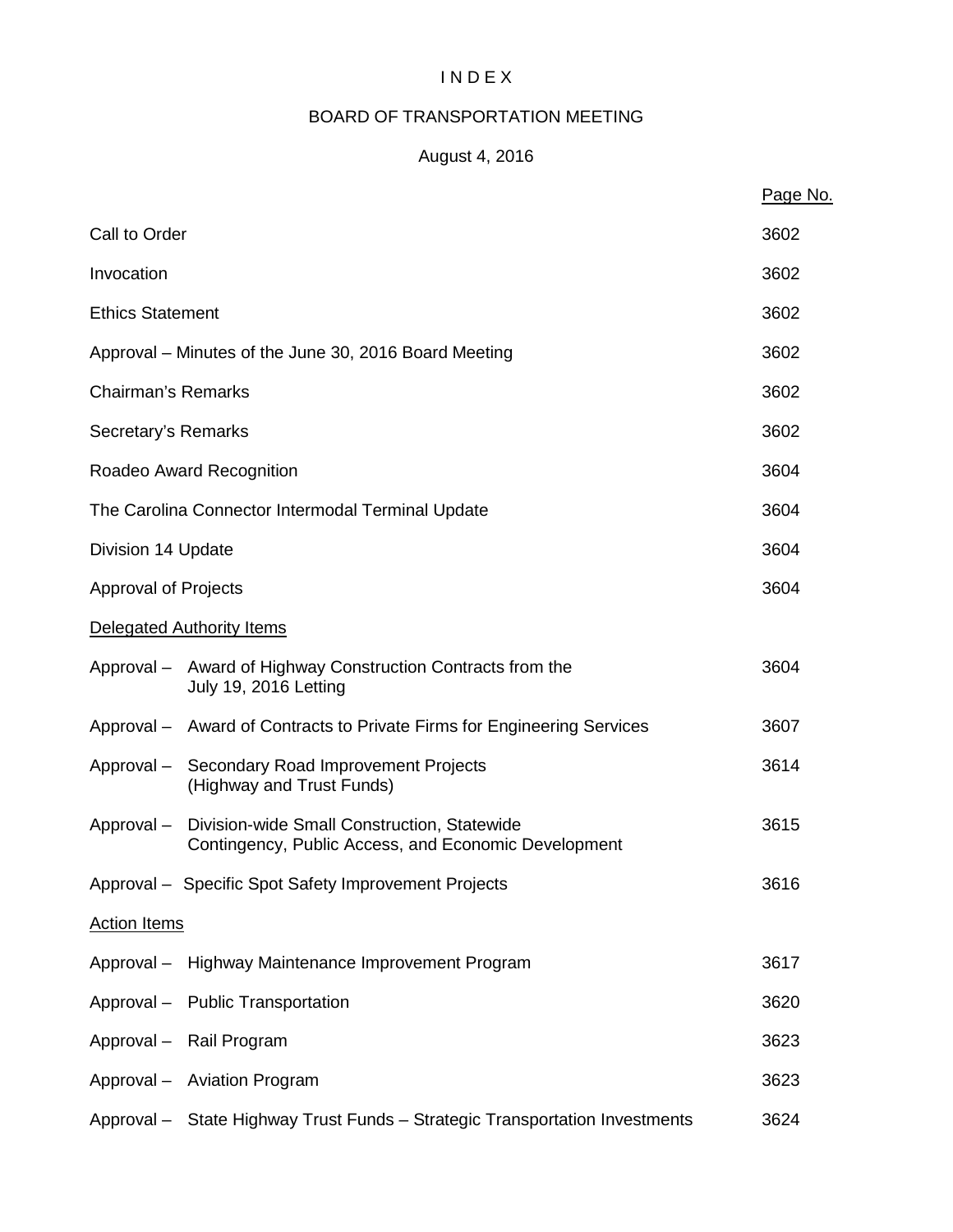|                          | Approval - Funds for Specific Federal - Aid Projects              | 3625 |
|--------------------------|-------------------------------------------------------------------|------|
|                          | Approval - Revisions to the 2016 - 2025 STIPS                     | 3642 |
|                          | Approval – Municipal and Special Agreements                       | 3650 |
|                          | Approval - Municipal Street System Changes                        | 3662 |
|                          | Approval – Preliminary Right of Way Plans                         | 3663 |
|                          | Approval – Final Right of Way Plans                               | 3664 |
|                          | Approval – Revisions of the Final Right of Way Plans              | 3665 |
|                          | Approval – Conveyance of Highway Right of Way Residues            | 3666 |
|                          | Approval – Revision of Control of Access                          | 3667 |
|                          | Approval - Locust and Red Cross Comprehensive Transportation Plan | 3667 |
| <b>Committee Reports</b> |                                                                   | 3668 |
| Adjournment              |                                                                   | 3668 |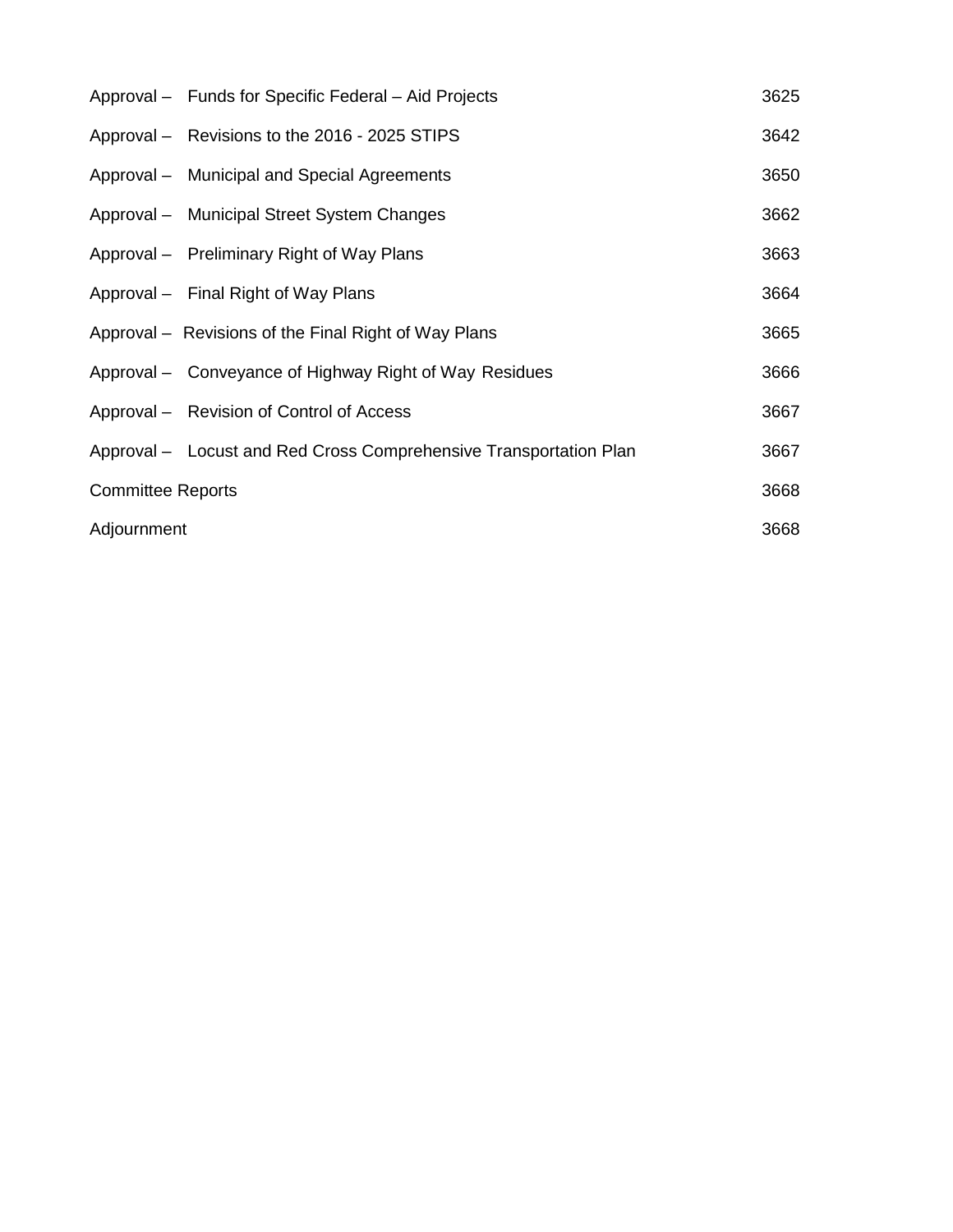# **Board of Transportation Meeting August 4, 2016**

### **Call to Order**

Chairman Curran called the meeting of the Board of Transportation to order at 8:32 a.m. Thursday, August 4, 2016 in Raleigh, North Carolina with the following members present: Fearing, Overholt, Blount, Fountain, Tulloss, Sheehan, Crawford, Hutchens, McQueary, Molamphy, Alexander, Dodson, Palermo, Wetmore, Brown and Debnam.

Board Member Lennon and Perkins were absent.

#### **Invocation**

The invocation was offered by Board Member McQueary.

#### **Ethics Statement**

Chairman Curran read the Ethics Statement advising any Board Member that may have a conflict of interest or appearance of conflict to abstain from participation in that particular item and to file the proper paper work with the Secretary to the Board.

#### **Approval – Minutes of the June 30, 2016 Board Meeting**

The minutes of the June 30, 2016 Board of Transportation meeting were unanimously approved upon a motion by Board Member Fountain, seconded by Board Member Blount.

#### **Chairman Curran's Remarks**

Chairman Curran welcomed everyone and turned the meeting over to Secretary Tennyson.

#### **Secretary Tennyson's Remarks**

Secretary Tennyson welcomed special guests and thanked everyone for attending.

He asked Amy Hoover and Eric Boyette to come forward. On Monday, much to her surprise, Amy Hoover, Manager of IT's Operations/Help Desk received the Employer Support of the Guard and Reserve Patriot Award. An employee serving in the National Guard or Reserve or the spouse of a Guard or Reserve member, may nominate individual supervisors and bosses for support provided directly to the nominating service member and his or her family. Amy was nominated for the award by Kenneth Flowers, Technical Support Technician. The Secretary stated he also signed a Statement of Support for the Guard and Reserve on behalf of the department. He congratulated and thanked Amy for her hard work and service.

Eric was named as a 2016 CIO Awards winner by the *Triangle Business Journal.* This year's winners include seven individuals from both the public and private sectors who are changing the Triangle business community through information technology. He said the department recently announced an expanded role for Eric—in addition to our CIO, he also now serves as Deputy State CIO and leader of the Solution Delivery Division within the NC Department of Information Technology. In this role, he will lead a team of IT professionals that serve as the central point of design, development, implementation, and management of business applications for DIT. He read a letter from Governor McCrory congratulating Eric on his accomplishments.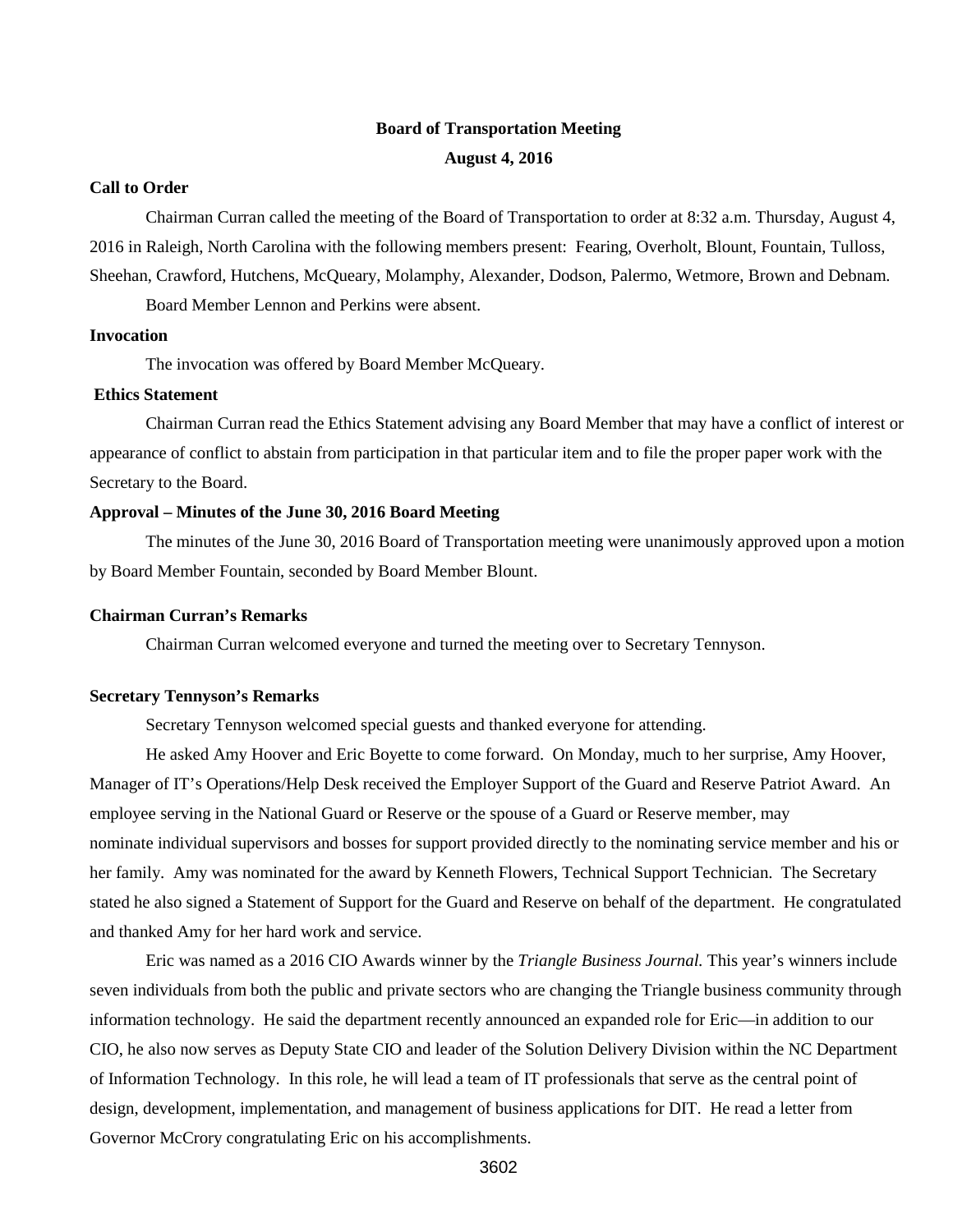He asked Robert Broome to stand. Rob is our new Communications Director who is working with Deputy Secretary Crystal Feldman and our Communications Office. Rob is a seasoned public affairs professional with two decades of experience in communications, media relations, public policy and grassroots advocacy. He most recently served as a public affairs consultant to several Realtors associations throughout the Southeast, and was formerly the Director of Public Policy of the North Carolina Association of Realtors. Secretary Tennyson welcomed Rob to the Department.

He then asked JoAna McCoy please stand. JoAna has joined our Office of Civil Rights as the Education Initiatives Coordinator. Her responsibilities include leading our HBCU/MIHE Internship Program and the National Summer Transportation Institute program, as well as K-12 and collegiate education initiatives for the department. She also recently brought together 14 elementary school teachers for a summer STEM event. Prior to joining NCDOT, JoAna served as the Title VI Coordinator and EEO Investigator for the Kentucky Transportation Cabinet, and she also has a background in directing STEM programs through her work at Kentucky State University. Secretary Tennyson welcomed JoAna to the Department.

He asked Wayne Branch to stand. Wayne is not new to our department, but we want to recognize him because he has taken on the role of Interim Deputy DMV Commissioner. Wayne joined NCDOT this past April as Director of Customer Service Strategies and is responsible for all aspects of customer interactions with the department to help make our operations more efficient and responsive to the needs of our internal and external customers. He congratulated Wayne on his new role.

The Secretary stated the department had a few major milestones since our last meeting. First, on June 30 the Governor, Secretary Kluttz, Board Member Patrick Molamphy and the Secretary joined other officials to break ground on the U.S. 64 Asheboro Bypass. This important project will enhance travel along the U.S. 64 corridor and also improve access to the North Carolina Zoological Park.

He said the department has also had a really big month for rail with an event regarding the construction of the Sugar Creek Road Grade Separation project in Charlotte on July 11<sup>th</sup>, and also a ribbon cutting for the Hopson Road Grade Separation project in Durham on July 12.

Earlier this week, the Governor and the Secretary had the chance to view construction on the Tenth Street Connector project in Greenville, which includes construction of a new bridge over the tracks at Dickinson Avenue. All of these grade separations are critically important in the department's efforts to improve safety and mobility for both vehicles and trains. Commerce Secretary Skvarla and the Secretary also had the unique opportunity to join folks from the Rail Division for a firsthand look at the rail improvements the department has underway between Raleigh and Charlotte as part of the Piedmont Improvement Program from aboard the Amtrak's American View rail car. While all of this is very exciting, perhaps the biggest news coming out of the Rail Division this month was back to back announcements the Governor made on July 19<sup>th</sup> that CSX will be locating its Carolina Connector in Edgecombe County and that CSX will begin operating the *Queen City Express*, a direct intermodal rail service between the Port of Wilmington and its terminal in Charlotte.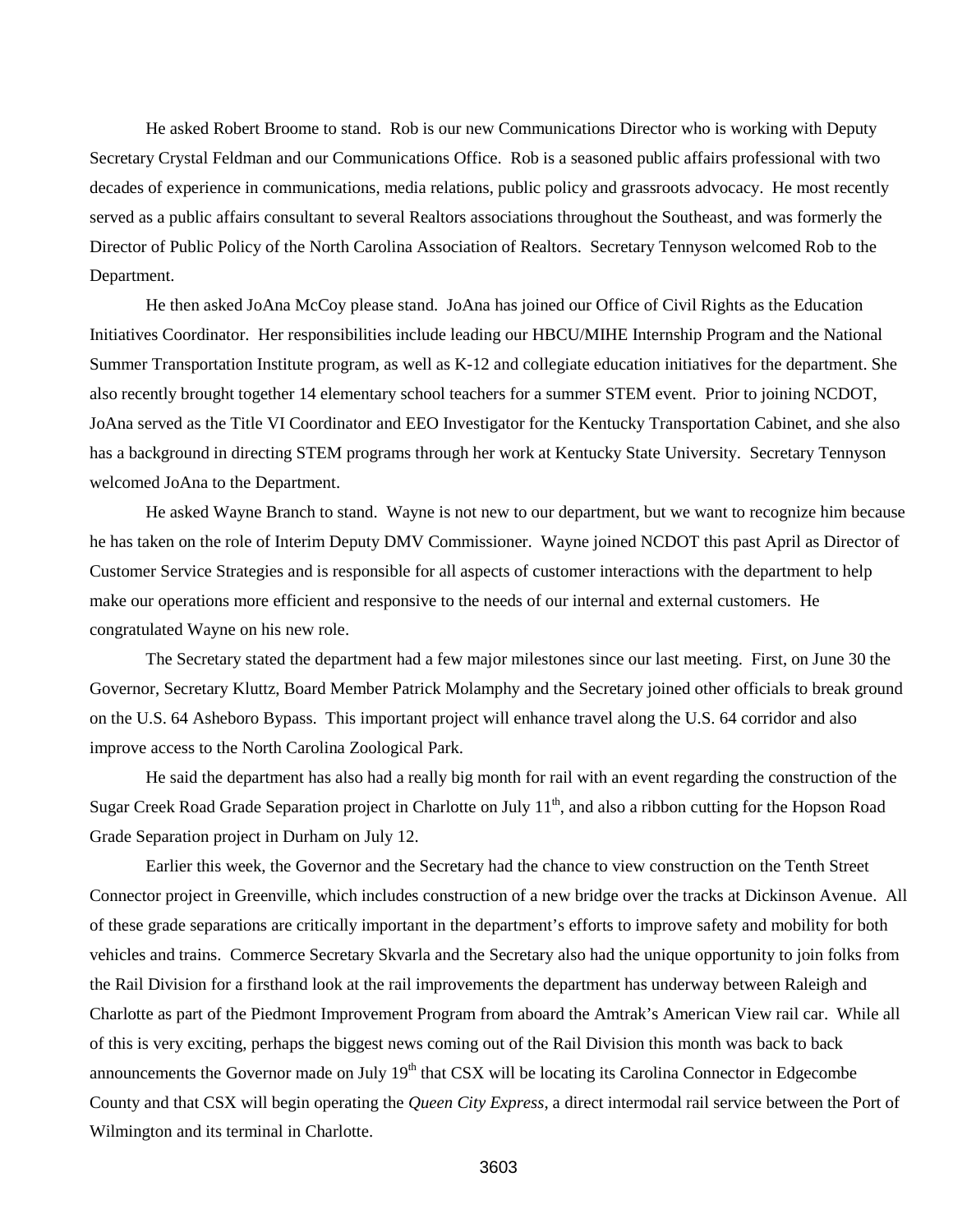He recognized John Dillard, Regional Vice President for Public Affairs with CSX and thanked him and CSX for their continued support of transportation in North Carolina and for helping the department make these outstanding projects a reality. He also recognized Paul Worley, Rail Director and the Rail Division for their tremendous work on all these efforts.

The new state budget was approved this past month, and stated that it continues our investment in our state's transportation system. It eliminates the possibility of tolling for the Hatteras, Currituck, Cherry Branch and Pamlico River ferry routes and creates a recurring annual appropriation of \$4 million for vessel replacement. It also sets aside \$3.65 million for the purchase of a passenger ferry that will carry pedestrian traffic from Hatteras into Ocracoke Village and funds a \$2.3 million expansion of the State Shipyard in Manns Harbor that will allow more long-term ferry restoration.

Secretary Tennyson showed a brief video that highlighted the department's annual Statewide Roadeo competition on July 12. Several of the winners are here today, along with Scott Mabry who will be presenting on this event and the role it plays in our safety efforts. He thanked everyone involved with making the Roadeo a success and congratulated all the competitors.

#### **Roadeo Award Recognition**

Scott Mabry, Director of Safety and Risk Management Division, recognized Cliff Jenkins, Jeff Brown, Travis Roberts, Stacy Miller, Froylan Plasola, Lynn Dagenhart, David Brown, and Swindell Simmons all are Roadeo winners. Winners not able to attend were Brian Schmidt, Todd Hunt, Brad Cook, and Josh Leatherman. Also attending were safety officers Brian Leonhardt, Richard Thompson, Debbie Leonard, and Rhonda Walker.

#### **The Carolina Connector Intermodal Terminal Update**

Paul Worley gave a presentation on the progress of the Carolina Connector Intermodal Terminal.

### **Division 14 Update**

Board Member Jack Debnam provided a PowerPoint presentation to give an update and share concerns and challenges in Division 14.

#### **Approval of Projects**

A motion was made by Board Member Blount, seconded by Board Member Overholt, to approve all the projects, excluding items C, D, E, H and L, as they are delegated authority items and require no Board action.

#### **Delegated Authority Items**

#### **Approval – Award of Highway Construction Contracts in the July 19, 2016 Letting**

Projects were awarded by the Secretary to the low bidder on all projects.

| <b>Project</b><br><b>Contract Awarded To</b> |                        | Amount         |  |
|----------------------------------------------|------------------------|----------------|--|
| C <sub>203749</sub>                          | S T WOOTEN CORPORATION | \$2,548,869.25 |  |
| 38533.3.1                                    | WILSON, NC             |                |  |
| STATE FUNDED                                 |                        |                |  |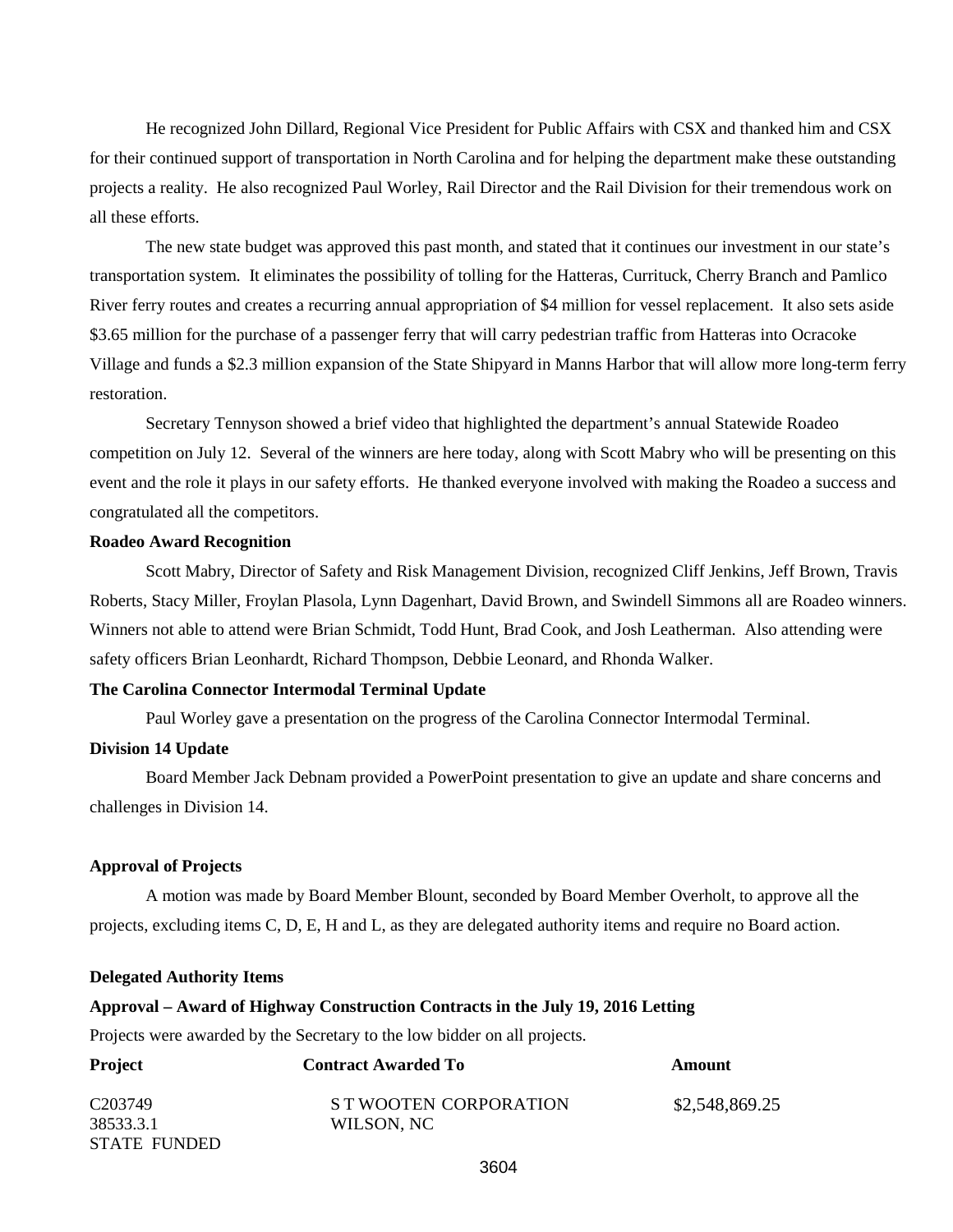## HALIFAX B-4761

| C <sub>203751</sub><br>42263.3.1<br>BRNHS-0070(119)<br><b>WAKE</b><br>B-5121, B-5317                                                                            | ZACHRY CONSTRUCTION<br><b>CORPORATION</b><br>SAN ANTONIO, TX | \$36,902,396.26  |
|-----------------------------------------------------------------------------------------------------------------------------------------------------------------|--------------------------------------------------------------|------------------|
| C203567<br>34915.3.FR1<br>STP-55(20)<br><b>DURHAM</b><br>U-3308                                                                                                 | ZACHRY CONSTRUCTION<br><b>CORPORATION</b><br>SAN ANTONIO, TX | \$39,756,916.81  |
| C203659<br>33727.3.FS1<br>BRNHS-0024(24)<br><b>CUMBERLAND</b><br>B-4490                                                                                         | <b>S T WOOTEN CORPORATION</b><br>WILSON, NC                  | \$25,232, 140.73 |
| C203895<br>45647.3.1, 45660.3.1<br><b>STATE FUNDED</b><br>ROBESON, BLADEN,<br><b>CUMBERLAND</b><br>B-5693, ETC                                                  | SMITH-ROWE, LLC<br><b>MOUNT AIRY, NC</b>                     | \$5,487,873.50   |
| C203901<br>52010.3.1, 53005.3.1<br>NHPP-0040(6)208<br>NHPIM-0040(7)208<br><b>GUILFORD</b><br>1-5734, 1-5762                                                     | PENHALL COMPANY<br>ANAHEIM, CA                               | \$7,213,907.55   |
| C203896<br>2017CPT.08.01.10631,<br>2017CPT.08.01.20631,<br>44329.3.1<br><b>STATE FUNDED</b><br><b>MOORE</b><br>SS-4908AS                                        | <b>RILEY PAVING INC</b><br>CARTHAGE, NC                      | \$5,348,172.94   |
| C203893<br>2017CPT.08.02.10621,<br>2017CPT.08.02.10761,<br>2017CPT.08.02.20621,<br>2017CPT.08.02.20761<br><b>STATE FUNDED</b><br>MONTGOMERY,<br><b>RANDOLPH</b> | <b>RILEY PAVING INC</b><br>CARTHAGE, NC                      | \$5,200,428.04   |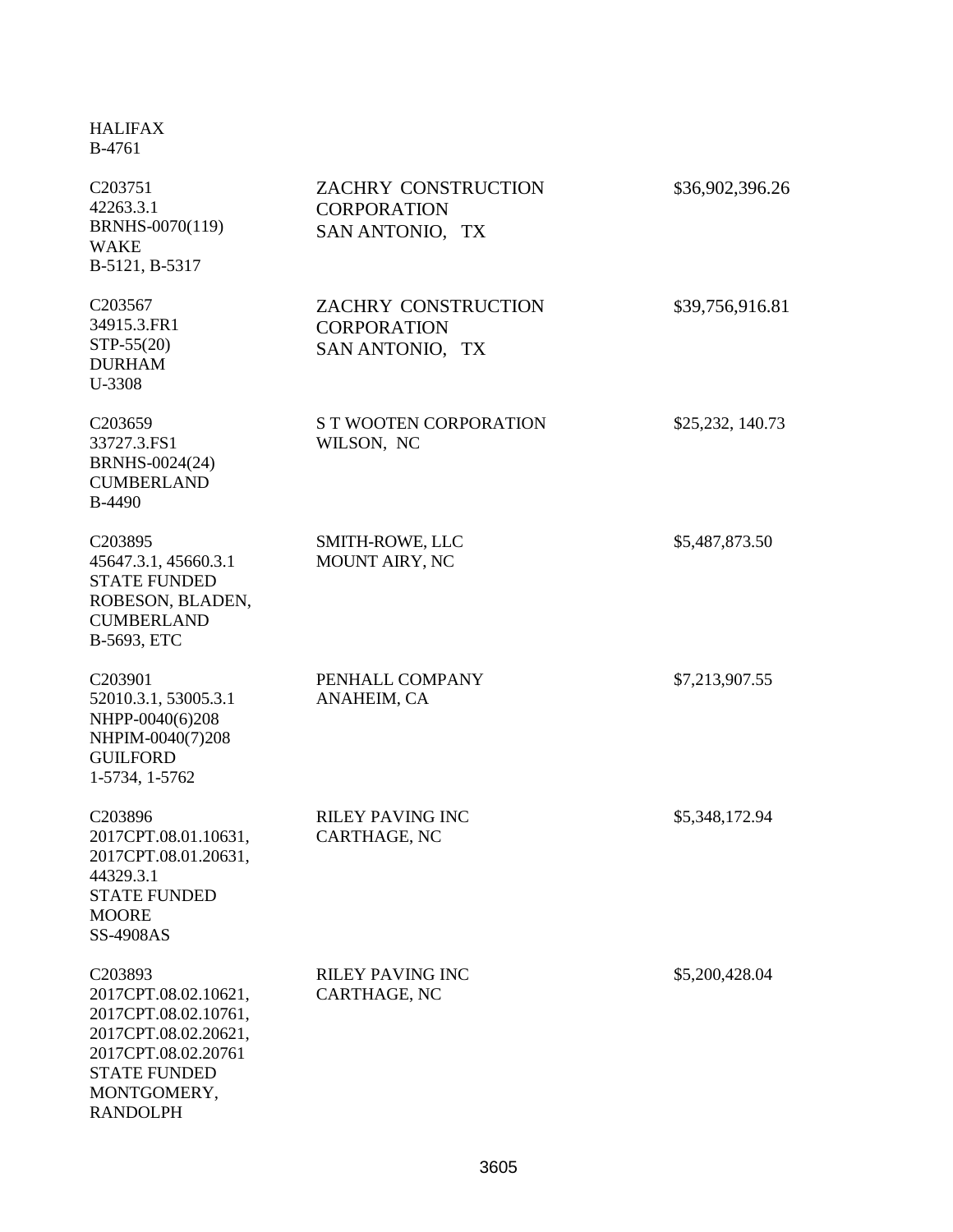| C203890<br>2017CPT.08.03.10771,<br>2017CPT.08.03.20771<br><b>STATE FUNDED</b><br><b>RICHMOND</b>                         | BARNHILL CONTRACTING COMPANY<br>ROCKY MOUNT, NC                                                                | \$2,517,678.04 |
|--------------------------------------------------------------------------------------------------------------------------|----------------------------------------------------------------------------------------------------------------|----------------|
| C203899<br>50080.3.FD1<br>$HSP-4315(2)$<br><b>FORSYTH</b><br>W-5510                                                      | YATES CONSTRUCTION CO., INC.<br>STOKESDALE, NC                                                                 | \$4,040,542.96 |
| C203889<br>42265.3.1<br><b>STATE FUNDED</b><br><b>CABARRUS</b><br><b>B-5123</b>                                          | BLYTHE DEVELOPMENT CO.<br>CHARLOTTE, NC                                                                        | \$8,166,996.95 |
| C203874<br>46426.3.1<br>NHPIM-0085(025)<br><b>GASTON</b><br>1-5893                                                       | THE LANE CONSTRUCTION<br><b>CORPORATION</b><br>CHESHIRE, CT                                                    | \$7,928,818.15 |
| C203891<br>2017CPT.13.01.10111,<br>2017CPT.13.01.20111,<br>2017CPT.13.01.20112<br><b>STATE FUNDED</b><br><b>BUNCOMBE</b> | HARRISON CONSTRUCTION COMPANY<br>DIVISION OF APAC-ATLANTIC INC<br>KNOXVILLE, TN                                | \$9,499,514.00 |
| C203897<br>2017CPT.13.03.10571,<br>2017CPT.13.03.20571,<br>2017CPT.13.03.20572<br><b>STATE FUNDED</b><br><b>MADISON</b>  | <b>HARRISON CONSTRUCTION</b><br><b>COMPANY DIVISION OF APAC-</b><br><b>ATLANTIC INC</b><br><b>KNOXVILLE TN</b> | \$4,083,339.03 |
| C203894<br>2017CPT.13.04.10591,<br>2017CPT.13.04.20591,<br>2017CPT.13.04.20592<br><b>STATE FUNDED</b><br><b>MCDOWELL</b> | MAYMEAD, INC.<br>MOUNTAIN CITY, TN                                                                             | \$3,439,286.82 |
| C203892<br>2017CPT.13.05.10611,<br>2017CPT.13.05.20611,<br>2017CPT.13.05.20612<br><b>STATE FUNDED</b><br><b>MITCHELL</b> | MAYMEAD, INC.<br>MOUNTAIN CITY, TN                                                                             | \$1,712,770.99 |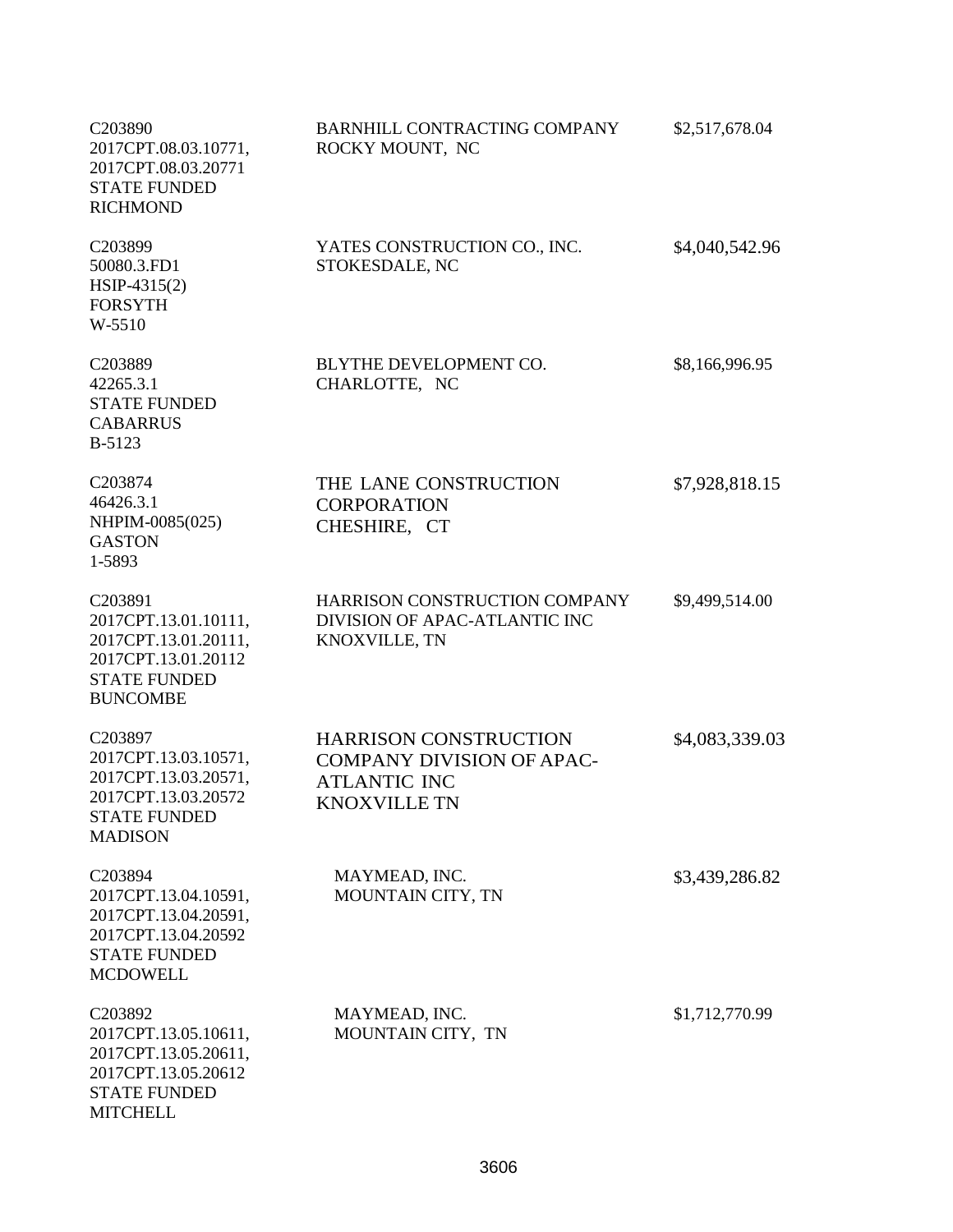C203898 2017CPT.13.06.10811, 2017CPT.13.06.20811, 2017CPT.13.06.20812 STATE FUNDED RUTHERFORD

HARRISON CONSTRUCTION COMPANY DIVISION OF APAC-ATLANTIC INC KNOXVILLE, TN

\$5,850,446.38

#### **Approval - Professional Services Management**

The Board concurred with the staff recommendations and delegated authority to the Secretary to

award the following contracts.

# **Roadway Design**

# **Technical Services**

After careful evaluation of the workload and schedules of the work that can be accomplished by our staff, it was determined necessary to employ private firms to prepare Right of Way and Let Plans for the projects listed below for our Department to obligate available funds. Our staff was authorized to proceed with the actions required to employ private engineering firms in accordance with the policies and procedures adopted by the Board on May 7, 2009. These are for information only.

# **DIVISION 9**

| Project:                            | 34839.1.7 (U-2579AA) Forsyth County<br>Winston-Salem Northern Beltway Eastern<br>section (Future I-74) from US 311 to I-40                  |
|-------------------------------------|---------------------------------------------------------------------------------------------------------------------------------------------|
| Scope of Work:                      | Prepare Right of Way and Let Plans                                                                                                          |
| <b>Estimated Construction Cost:</b> | \$85,180,000.00                                                                                                                             |
| Firm:                               | Vaughn & Melton Consulting Engineers, Inc.,<br>Raleigh, NC                                                                                  |
| <b>Maximum Engineering Fee:</b>     | \$1,500,000.00                                                                                                                              |
| <b>DBE/WBE/SPSF Utilization:</b>    | Wetherill Engineering, Inc. \$525,000.00<br>35%                                                                                             |
| Project:                            | 34839.1.8 (U-2579AB) Forsyth County<br>Winston-Salem Northern Beltway Eastern<br>section (Future I-74) from I-40 to I-40<br>Business/US 421 |
| Scope of Work:                      | Prepare Right of Way and Let Plans                                                                                                          |
| <b>Estimated Construction Cost:</b> | \$174,830,000.00                                                                                                                            |
| Firm:                               | HDR Engineering Inc. of the Carolinas,<br>Raleigh, NC                                                                                       |
| <b>Maximum Engineering Fee:</b>     | \$1,500,000.00                                                                                                                              |
| <b>SPSF Utilization:</b>            | 0%                                                                                                                                          |

The following are supplemental contracts to previous contracts approved by the Board with the same engineering firms. These supplemental contracts are necessary due to approved additional work that was unknown at the inception and is required of the firms to complete the projects. Our staff has completed the actions in accordance with the policies and procedures adopted by the Board on May 7, 2009. These are for information only.

## **DIVISION 6**

Project: 34817.1.S5 (U-2519AA) Robeson County Fayetteville – Outer Loop from I-95 to south of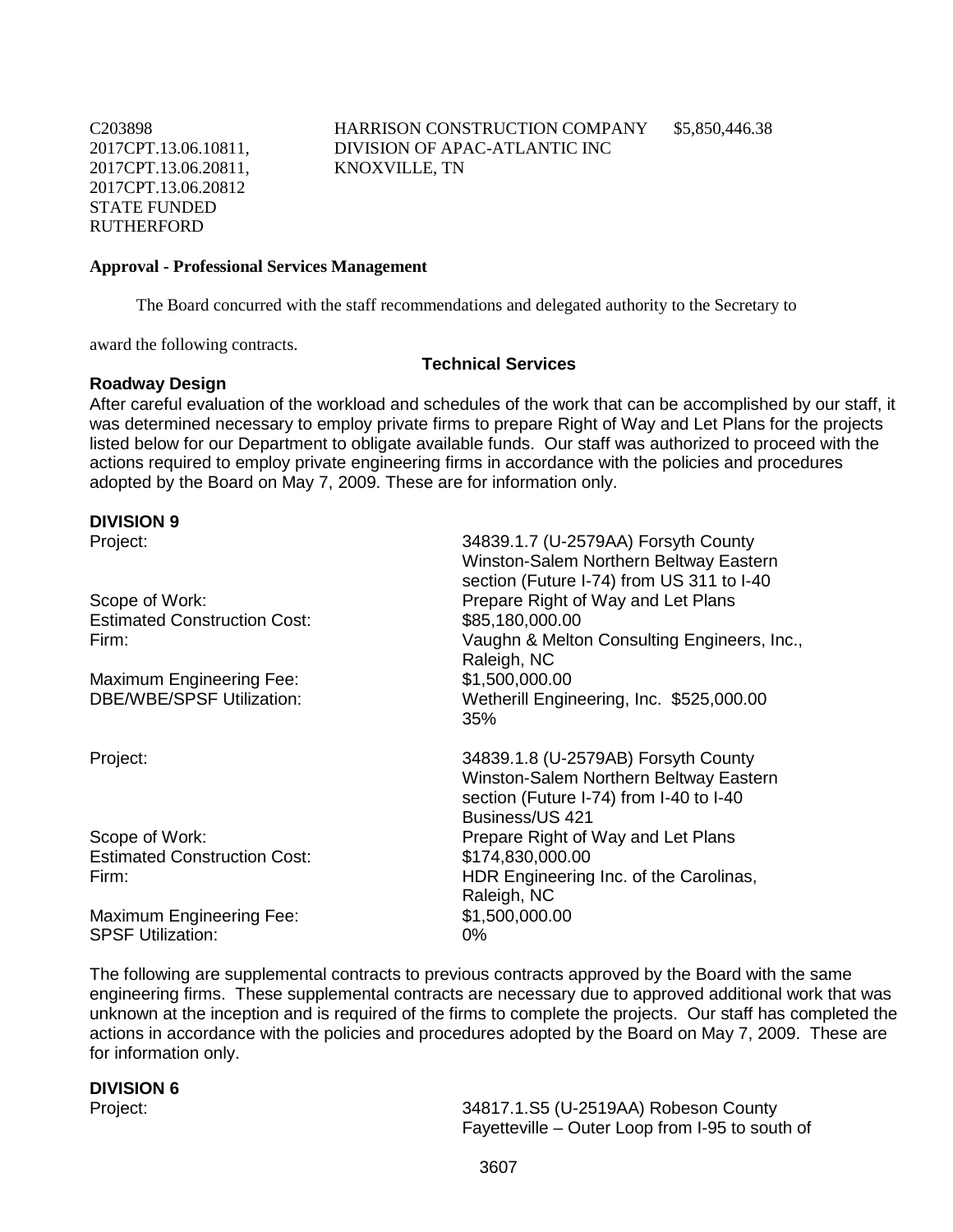Estimated Construction Cost: \$50,700,000.00

Maximum Engineering Fee: Supplemental Fee: \$750,000.00 SPSF Utilization: 0%

Estimated Construction Cost: \$109,500,000.00 Maximum Engineering Fee: \$400,000.00 Supplemental Fee: \$750,000.00 SPSF Utilization: 0%

SR 1118 (Parkton Road) Scope of Work: extending the Prepare Right of Way and Let Plans Firm: AECOM Technical Services of North Carolina, Inc., Raleigh, NC Supplemental Work: Prepare additional Right of Way and Let Plans

Project: 34817.1.S6 (U-2519AB) Cumberland County Fayetteville – Outer Loop from south of SR 1118 (Parkton Road) to south of SR 1003 (Camden Road) Scope of Work: example a set of Prepare Right of Way and Let Plans Firm: Moffatt & Nichol, Inc., Raleigh, NC Supplemental Work: Prepare additional Right of Way and Let Plans

## **Geotechnical Engineering**

The following is a supplemental contract to a previous contract approved by the Board with the same engineering firm. This supplemental contract is necessary due to approved additional work that was unknown at the inception and is required of the firm to complete the project. Our staff has completed the actions in accordance with the policies and procedures adopted by the Board on May 7, 2009. This is for information only.

## **STATEWIDE**

| Description of Work:             | 2014 Geotechnical Engineering LSC            |
|----------------------------------|----------------------------------------------|
| Firm:                            | Geosyntec Consultants of NC, PC, Raleigh, NC |
| <b>Original Engineering Fee:</b> | \$1,000,000.00                               |
| <b>Supplemental Fee:</b>         | \$1,000,000.00                               |
| <b>DBE/MBE/SPSF Utilization:</b> | A1 Consulting Group, Inc. \$100,000.00       |
|                                  | 10%                                          |
| <b>DBE/WBE/SPSF Utilization:</b> | Falcon Engineering, Inc. \$50,000.00         |
|                                  | 5%                                           |
| <b>DBE/WBE/SPSF Utilization:</b> | Prism Laboratories, Inc. \$50,000.00         |
|                                  | 5%                                           |

## **Project Development and Environmental Analysis**

The following is a supplemental contract to a previous contract approved by the Board with the same engineering firm. This supplemental contract is necessary due to approved additional work that was unknown at the inception and is required of the firm to complete the project. Our staff has completed the actions in accordance with the policies and procedures adopted by the Board on May 7, 2009. This is for information only.

# **DIVISION 3**

37764.1.1 (U-4434) New Hanover County Independence Boulevard Extension from Randall Parkway to Martin Luther King, Jr.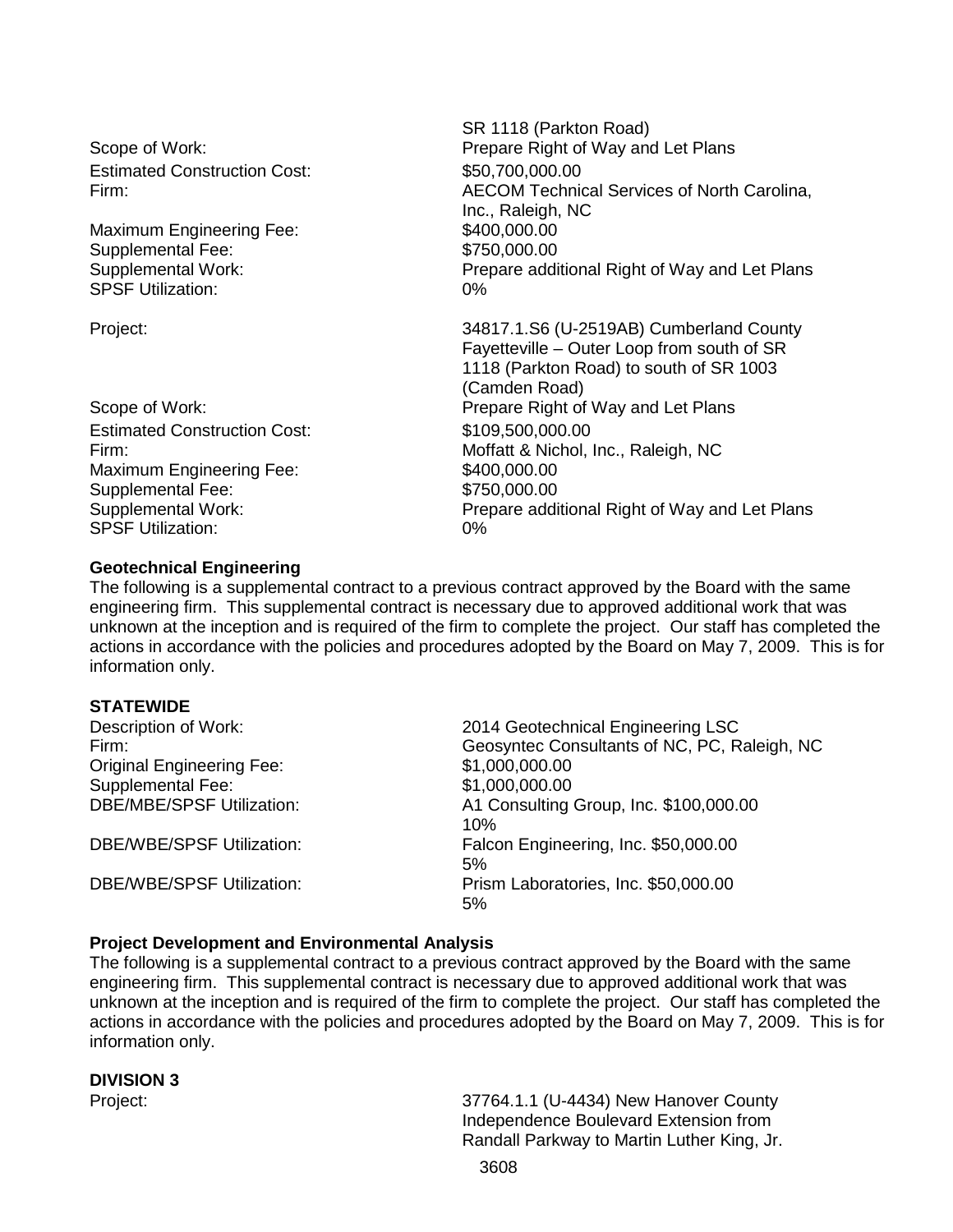| Parkway in Wilmington                       |  |
|---------------------------------------------|--|
| EIS/ROD                                     |  |
| \$76,600,000.00                             |  |
| AECOM Technical Services of NC, Inc.,       |  |
| Raleigh, NC                                 |  |
| \$ 386,000.00                               |  |
| \$1,400,000.00                              |  |
| \$500,000.00                                |  |
| Additional funding to continue planning,    |  |
| environmental and preliminary engineering   |  |
| services                                    |  |
| Triangle Aerial Surveys, Inc.<br>\$5,000.00 |  |
| 1%                                          |  |
| MA Engineering Consultants, Inc. \$5,000.00 |  |
| 1%                                          |  |
|                                             |  |

## **Transportation Program Management**

The following is a supplemental contract to a previous contract approved by the Board with the same engineering firm. This supplemental contract is necessary due to approved additional work that was unknown at the inception and is required of the firm to complete the project. Our staff has completed the actions in accordance with the policies and procedures adopted by the Board on May 7, 2009. This is for information only.

# **DIVISIONS 10 & 12**

| Project:                   | 34181.1.7 (I-3311C, I-5405, I-4750AA)          |
|----------------------------|------------------------------------------------|
|                            | Mecklenburg & Iredell Counties                 |
|                            | I-77 from I-277 in Charlotte to Exit 36 at     |
|                            | Mooresville                                    |
| Scope of Work:             | Study for the I-77 HOV to HOT conversion       |
| Firm:                      | KPMG Corporate Finance, LLC, Dallas, Texas     |
| Original Engineering Fee:  | \$2,500,000.00                                 |
| Previous Supplemental Fee: | \$4,190,000.00                                 |
| Supplemental Fee:          | \$446,500.00                                   |
| Supplemental Work:         | <b>Commercial and Financial Support</b>        |
|                            | (Developing and refining contract              |
|                            | administration plan; Support with developing   |
|                            | tools to enhance monitoring and administering  |
|                            | the contract; Additional stakeholder meetings; |
|                            | Contract administration)                       |
| <b>SPSF Utilization:</b>   | $0\%$                                          |
| Chiaf Engineer             |                                                |

# **Chief Engineer**

After careful evaluation of the workload and schedules of the work that can be accomplished by our staff, it was determined necessary to employ a private firm to provide Construction Engineering and Inspection Services listed below for our Department to obligate available funds. Our staff was authorized to proceed with the actions required to employ private engineering firms in accordance with the policies and procedures adopted by the Board on May 7, 2009. This is for information only.

# **DIVISION 8**

34450.3.8 (R-2536) Randolph County US 64 (Asheboro Southern Bypass) from US 64 west of Asheboro to Existing US 64 east of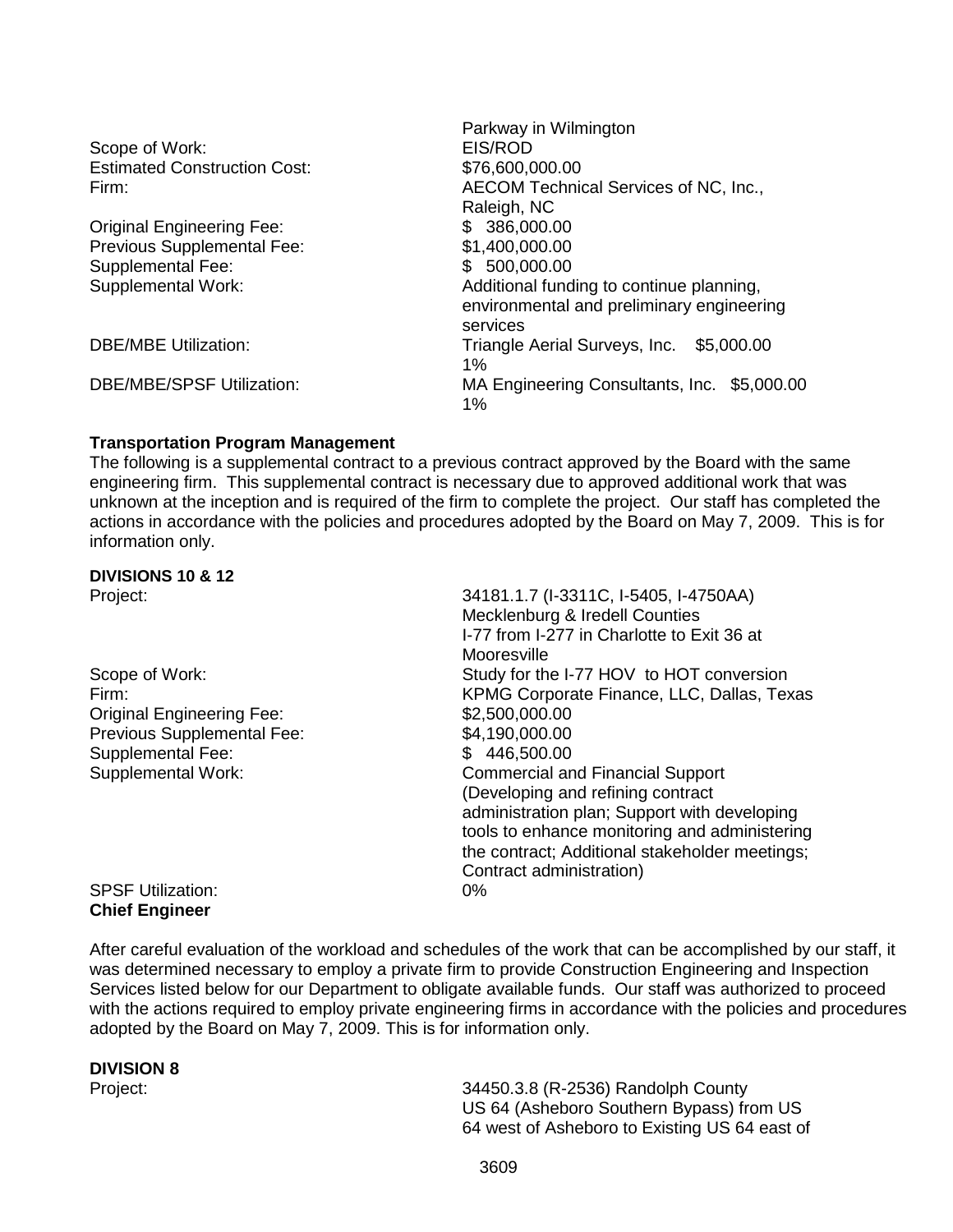Estimated Construction Cost: \$208,500,000.000

Maximum Engineering Fee:<br>DBE/WBE/SPSF Utilization:

Asheboro and Zoo Connector from east of SR 2839 (Staleys Farm Road) to existing NC 159/Zoo Entrance Scope of Work: Construction Engineering and Inspection Firm: SEPI Engineering & Construction, Inc., Raleigh, NC<br>\$11,000,000.00 Wetherill Engineering, Inc. \$3,300,000.00 30%

The following are supplemental contracts to previous contracts approved by the Board with the same engineering firms. These supplemental contracts are necessary due to approved additional work that was unknown at the inception and is required of the firms to complete the projects. Our staff has completed the actions in accordance with the policies and procedures adopted by the Board on May 7, 2009. These are for information only.

# **DIVISION 7**

**Estimated Construction Cost:** Original Engineering Fee: \$5,000,000.00 Supplemental Fee: \$ 850,000.00

SPSF Utilization: 0%

# **DIVISIONS 5, 7-9**

Original Engineering Fee: \$2,000,000.00 Previous Supplemental Fee: \$2,000,000.000 Supplemental Fee: \$2,000,000.00 SPSF Utilization: 100%

## **STATEWIDE**

Original Engineering Fee: \$2,000,000.00 Previous Supplemental Fee: \$2,000,000.000 Supplemental Fee:<br>
DBE/MBE/SPSF Utilization:<br>
DBE/MBE/SPSF Utilization:<br>
Simpson Engin

Project: 34924.3.1 & 34924.3.2 (U-3326A & U-3326B) Rockingham County US 29 Business (Freeway Drive) from SR 2670 (South Scales Street) to NC 14 in Reidsville Scope of Work: Construction Engineering and Inspection Services<br>\$50,749,004.96 Firm: Rummel, Klepper & Kahl, LLP, Raleigh, NC Supplemental Work: Additional Construction Engineering and Inspection Services

2012 Divisions Planning & Design LSC Firm: Stewart Engineering, Inc., Raleigh, NC

Description of Work: 2012 Divisions Planning & Design LSC Firm: Mott MacDonald I&E, LLC, Fuquay-Varina, NC (Formerly Hatch Mott MacDonald I&E, LLC) Simpson Engineers & Associates, PC \$120,000.00 2% DBE/WBE/SPSF Utilization: Dovetail Cultural Resource Group, Inc.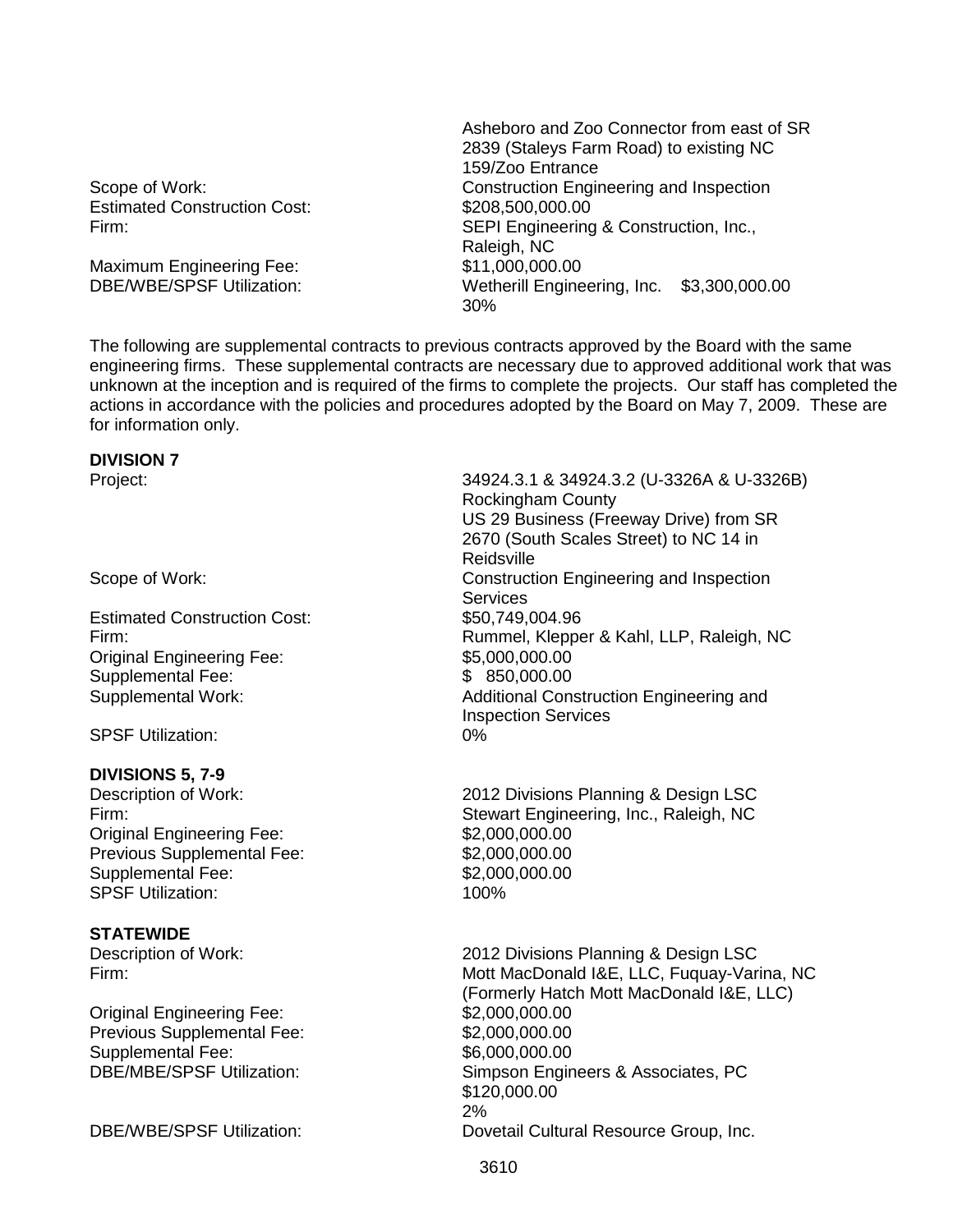| <b>DBE/WBE/SPSF Utilization:</b> |  |
|----------------------------------|--|
|----------------------------------|--|

\$60,000.00 1% Falcon Engineering, Inc. \$120,000.00 2% SPSF Utilization: Axiom Environmental, Inc. \$60,000.00 1% SPSF Utilization: Ecosystem Planning and Restoration, PLLC \$120,000.00 2%

## **Field Support**

## **Maintenance Operations and Fleet Management**

The following is a supplemental contract to a previous contract approved by the Board with the same engineering firm. This supplemental contract is necessary due to approved additional work that was unknown at the inception and is required of the firm to complete the project. Our staff has completed the actions in accordance with the policies and procedures adopted by the Board on May 7, 2009. This is for information only.

## **STATEWIDE**

Firm: Volkert, Inc., Raleigh, NC Original Engineering Fee: \$ 900,000.00 Supplemental Fee:  $$2,000,000.00$ <br>SPSF Utilization:  $0\%$ SPSF Utilization:

Description of Work: Management of the Outdoor Advertising Program

## **Transit**

## **Aviation**

After careful evaluation of the workload and schedules of the work that can be accomplished by our staff, it was determined necessary to employ private firms for General Aviation Professional Services on an as needed basis for various federal-aid and state funded projects to support the Division of Aviation. These contracts will expire 3 years after the date of execution or after the contract amount has been depleted, whichever occurs first. Our staff has completed the actions for employing private firms in accordance with the policies and procedures adopted by the Board on May 7, 2009. These are for information only.

## **STATEWIDE**

Description of Work: General Aviation LSC

Maximum Engineering Fee: \$5,000,000.00<br>DBE/MBE/SPSF Utilization: 6 MA Engineering

Description of Work:<br>
Firm:<br>
Firm:<br>
Atkins North America. Maximum Engineering Fee: \$5,000,000.000

Firm: AECOM Technical Services North Carolina, Inc., Raleigh, NC MA Engineering Consultants, Inc. \$500,000.00 10% DBE/WBE/SPSF Utilization: Falcon Engineering, Inc. \$250,000.00 5% SPSF Utilization: Geodata Corp. \$250,000.00 5%

Atkins North America, Inc., Raleigh, NC DBE/MBE/SPSF Utilization: A1 Consulting Group, Inc. \$50,000.00 1%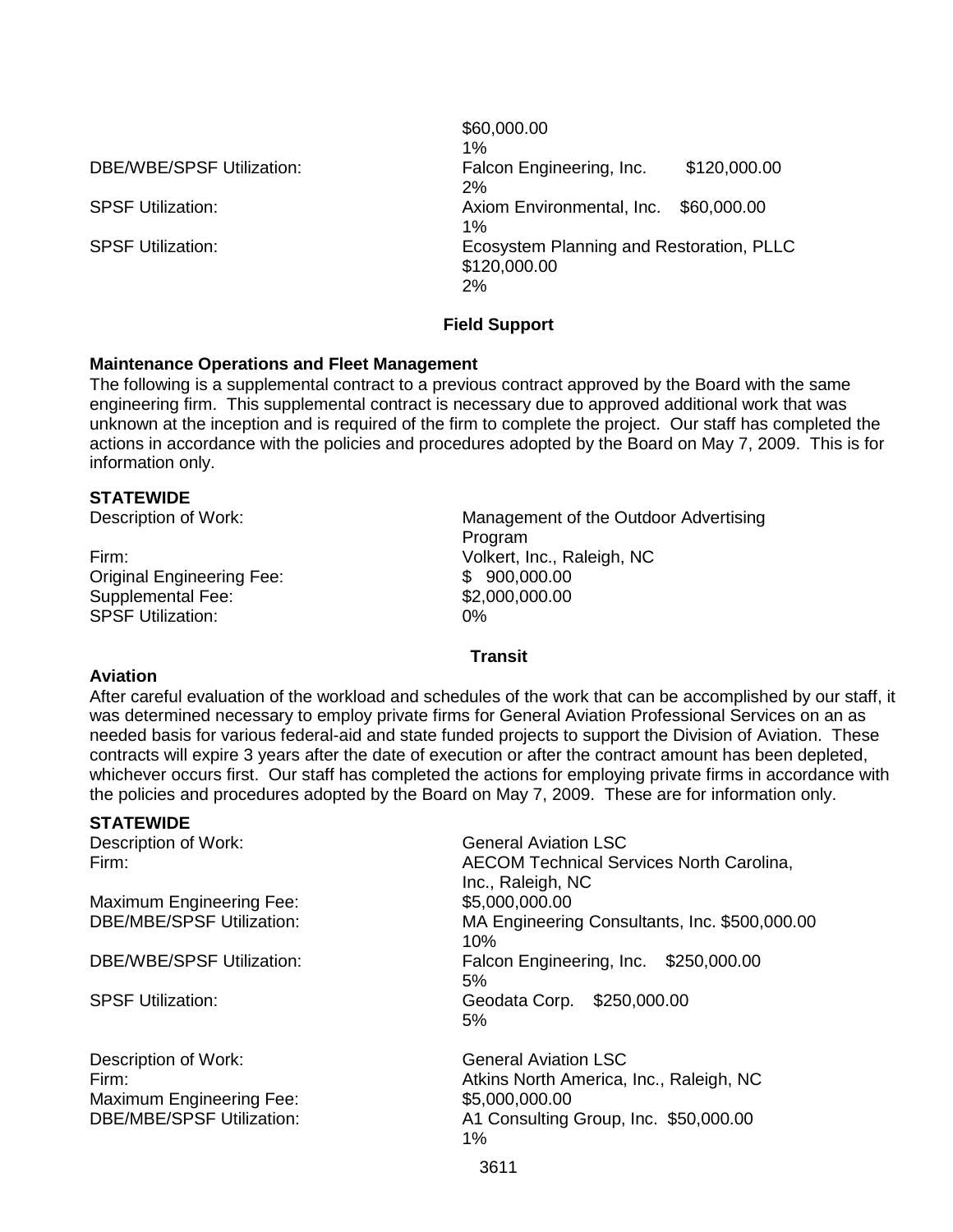Description of Work: General Aviation LSC Firm: Avcon, Inc., Charlotte, NC Maximum Engineering Fee:  $$5,000,000.00$ <br>DBE/MBE/SPSF Utilization: MA Engineerin

Description of Work: General Aviation LSC Maximum Engineering Fee: \$5,000,000.000

Description of Work:<br>
Firm:<br>
Ceneral Aviation LSC Maximum Engineering Fee: \$5,000,000.000

Maximum Engineering Fee: \$5,000,000.000

SPSF Utilization: Economic Development Research Group \$50,000.00 1% SPSF Utilization: Geodata Corp. \$50,000.00 1% DBE/MBE/SPSF Utilization: MA Engineering Consultants, Inc. \$150,000.00 3% DBE/MBE/SPSF Utilization: Walls Engineering PLLC \$500,000.00 10%

MA Engineering Consultants, Inc. \$350,000.00 7% SPSF Utilization: Parrish and Partners of NC PLLC \$250,000.00 5% DBE/MBE/SPSF Utilization: Walls Engineering PLLC \$250,000.00 5%

Firm: CH2M Hill, Inc., Raleigh, NC DBE/MBE/SPSF Utilization: MA Engineering Consultants, Inc. \$250,000.00 5% DBE/WBE/SPSF Utilization: Marr Arnold Planning LLC \$250,000.00 5% DBE/MBE/SPSF Utilization: RDM International, Inc. \$500,000.00 10% DBE/MBE/SPSF Utilization: Walls Engineering PLLC \$500,000.00 10% SPSF Utilization: Catlin Engineers and Scientists \$250,000.00 5%

Delta Airport Consultants, Inc., Raleigh, NC DBE/MBE/SPSF Utilization: Walls Engineering PLLC \$500,000.00 10% DBE/WBE/SPSF Utilization: Marr Arnold Planning LLC \$250,000.00 5%

Description of Work: General Aviation LSC Firm: **Firm:** The Mott MacDonald I&E, LLC, Fuquay-Varina, NC (Formerly Hatch Mott MacDonald I&E, LLC) SPSF Utilization: Cheatham and Associates \$50,000.00 1% SPSF Utilization: Parrish and Partners of NC, PLLC \$50,000.00 1%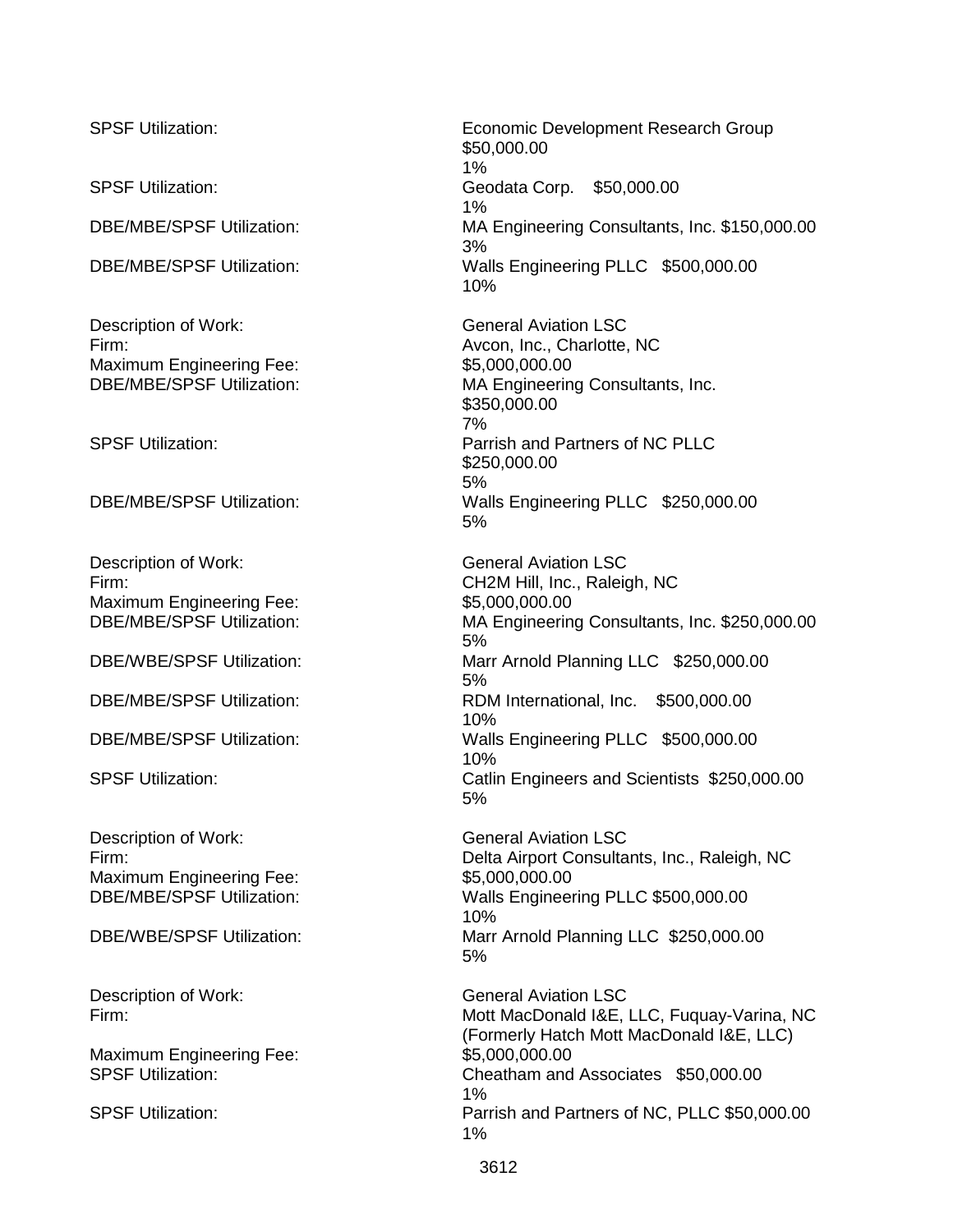Description of Work: General Aviation LSC Maximum Engineering Fee: \$5,000,000.00<br>DBE/WBE/SPSF Utilization: http://www.aviation Alliand

Description of Work: General Aviation LSC Maximum Engineering Fee: \$5,000,000.000 SPSF Utilization: 100%

Description of Work: General Aviation LSC Maximum Engineering Fee: \$5,000,000.000.00

Description of Work: General Aviation LSC Maximum Engineering Fee: \$5,000,000.000 SPSF Utilization 100%

Description of Work: General Aviation LSC

Maximum Engineering Fee: \$5,000,000.000

Maximum Engineering Fee: SPSF Utilization: 0%

Description of Work: General Aviation LSC Maximum Engineering Fee:  $$5,000,000.00$ <br>SPSF Utilization:  $100\%$ **SPSF Utilization:** 

Description of Work: General Aviation LSC Maximum Engineering Fee: \$5,000,000.000

Firm: Kimley-Horn and Associates, Inc., Raleigh, NC Aviation Alliance, Inc. \$500,000.00 10%

Firm: KPR Engineering, PLLC, Raleigh, NC

Firm: Michael Baker Engineering, Inc., Cary, NC DBE/WBE/SPSF Utilization: Falcon Engineering, Inc. \$250,000.00 5% DBE/WBE/SPSF Utilization: Marr Arnold Planning LLC \$250,000.00 5% DBE/MBE/SPSF Utilization: MA Engineering Consultants, Inc. \$250,000.00 5% DBE/MBE/SPSF Utilization: Walls Engineering PLLC \$250,000.00 5%

Firm: Parrish and Partners of NC, Greensboro, NC

Firm: RS&H Architects-Engineers-Planners, Inc., Raleigh, NC DBE/MBE/SPSF Utilization: Walls Engineering PLLC \$200,000.00 4% DBE/WBE/SPSF Utilization: Marr Arnold Planning LLC \$300,000.00 6%

Description of Work: General Aviation LSC Firm: SEPI Engineering & Construction, Inc., Raleigh, NC<br>\$5,000,000.00

Firm: Talbert & Bright, Inc., Wilmington, NC

Firm: Talbert, Bright & Ellington, Inc., Charlotte, NC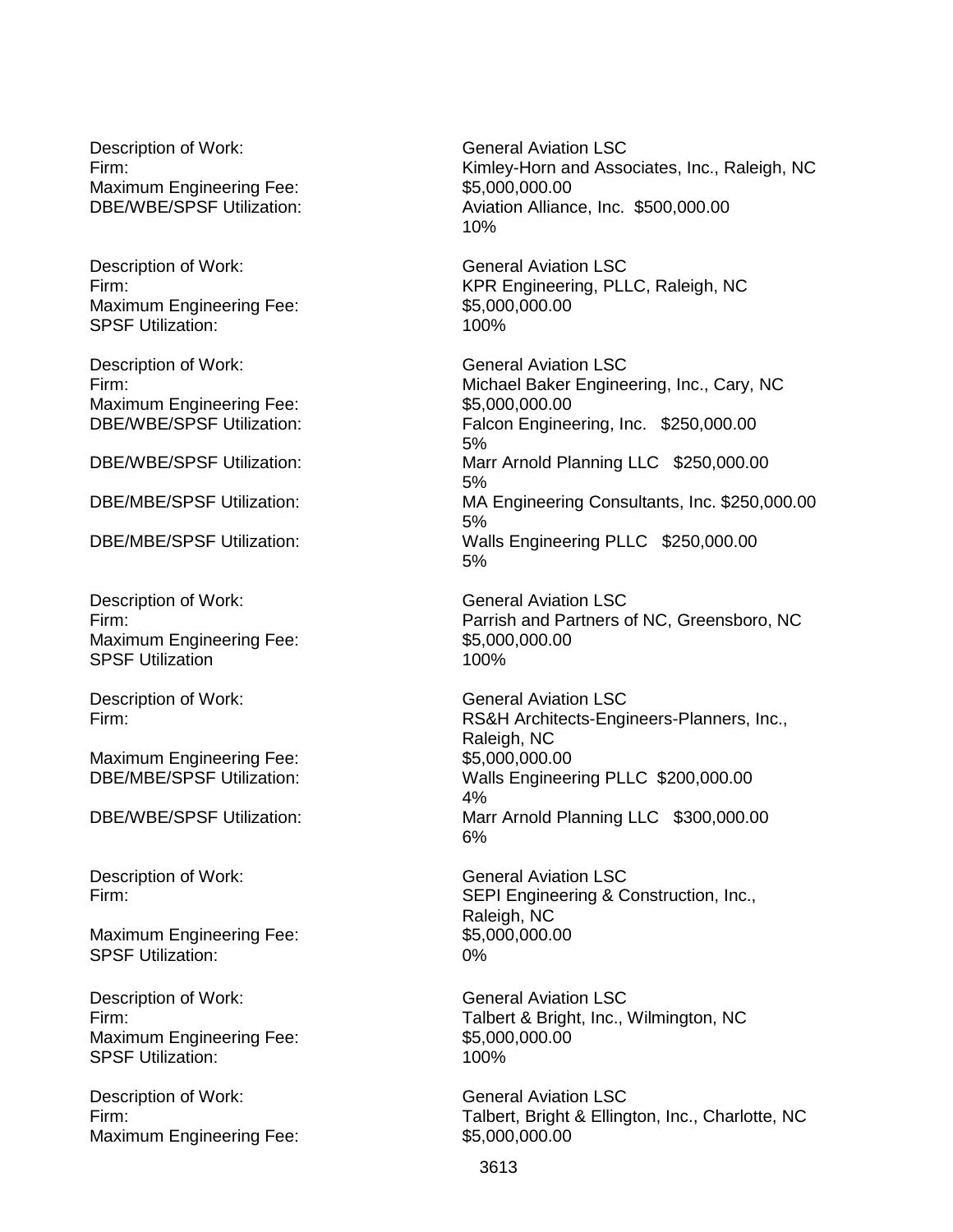Description of Work: General Aviation LSC Maximum Engineering Fee:  $$5,000,000.00$ <br>DBE/MBE/SPSF Utilization: Walls Engineer

Description of Work: General Aviation LSC Maximum Engineering Fee:  $$5,000,000.00$ <br>DBE/WBE/SPSF Utilization: Marr Arnold Pla

Description of Work: General Aviation LSC Maximum Engineering Fee: \$1,000,000.000 DBE/WBE/SPSF Utilization: 100%

DBE/WBE/SPSF Utilization: AccuTech Surveying & Mapping LLP \$250,000.00 5%

Firm: WK Dickson & Co., Inc., Raleigh, NC Walls Engineering PLLC \$250,000.00 5%

Firm: WSP/Parsons Brinckerhoff, Inc., Raleigh, NC Marr Arnold Planning LLC, \$500,000.00 10%

Firm: Three Oaks Engineering, Inc., Durham, NC

## **Ferry**

After careful evaluation of the workload and schedules of the work that can be accomplished by our staff, it was determined necessary to employ private firms for Ferry Division Professional Services on an as needed basis for various federal-aid and state funded projects to support the Ferry Division. These contracts will expire two (2) years (with up to three (3) one-year extensions) after the date of execution or after the contract amount has been depleted, whichever occurs first. Our staff has completed the actions for employing private firms in accordance with the policies and procedures adopted by the Board on May 7, 2009. These are for information only.

## **STATEWIDE**

| Description of Work:            | 2016 Ferry Division Professional Services LSC                                                                                           |
|---------------------------------|-----------------------------------------------------------------------------------------------------------------------------------------|
| Firm:                           | Moffatt & Nichol, Inc., Raleigh, NC                                                                                                     |
| <b>Maximum Engineering Fee:</b> | \$1,000,000.00                                                                                                                          |
| <b>SPSF Utilization:</b>        | $0\%$                                                                                                                                   |
| Description of Work:<br>Firm:   | 2016 Ferry Division Professional Services LSC<br>Mott MacDonald I&E, LLC, Fuquay-Varina, NC<br>(Formerly Hatch Mott MacDonald I&E, LLC) |
| <b>Maximum Engineering Fee:</b> | \$1,000,000.00                                                                                                                          |
| <b>SPSF Utilization:</b>        | $0\%$                                                                                                                                   |

## **Approval - Secondary Road Improvement Projects (Highway and Trust Funds)**

 The Board concurred with the staff recommendations and delegated authority to the Secretary to award the following:

| County    | SR No./            | <b>Description</b> | <b>Amount</b> |
|-----------|--------------------|--------------------|---------------|
|           | <b>Road Name</b>   |                    |               |
| Henderson | SR 1718            | GDB&P.             | \$1,494.53    |
| Div. 14   | Little Hungry Road | Increase Funds.    |               |
|           |                    | WBS 14C.045155     |               |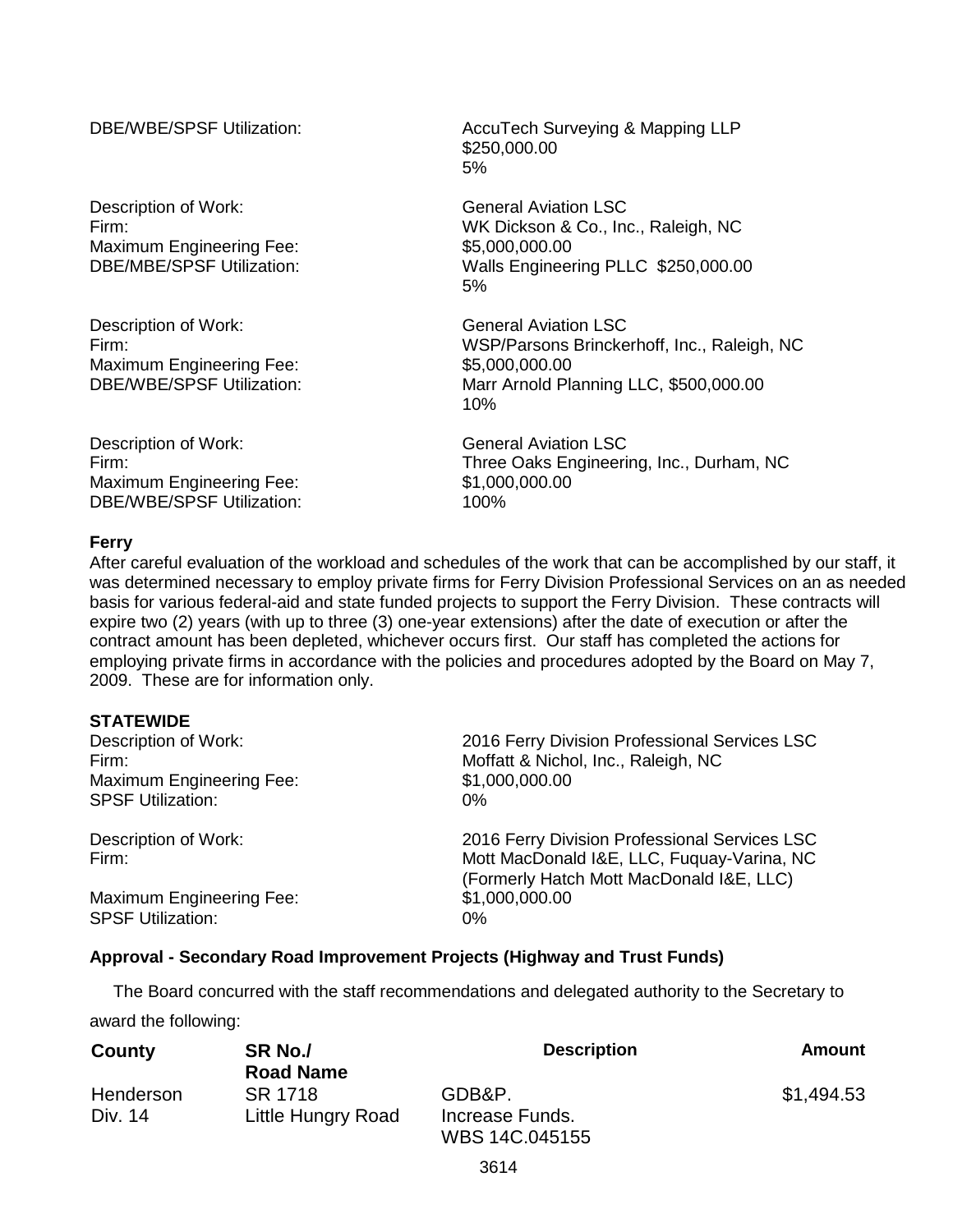| Polk<br>Div. 14         | Various                         | Spot Improvements, Spot<br><b>Stabilization, Paved Road</b><br>Improvements, Replacement of<br>Small Bridges, Safety Projects, Etc. | \$18,874.73  |
|-------------------------|---------------------------------|-------------------------------------------------------------------------------------------------------------------------------------|--------------|
| Transylvania<br>Div. 14 | SR 1350<br><b>Pinnacle Road</b> | Increase Funds.<br>WBS 14C.075027<br>GDB&P.<br>Increase Funds.                                                                      | \$100,000.00 |
|                         |                                 | WBS 14C.088083                                                                                                                      |              |

# **August 2016 Item E Summary:**

## **2 Projects to Increase Funds Amount: \$20,369.26**

# **Approval – Division-wide Small Construction / Statewide Contingency projects**

The Board concurred with the staff recommendations and delegated authority to the Secretary to award the following:

| <b>County</b>            | <b>Description</b>                                                                                               | <b>Type</b>          | <b>Amount</b> |
|--------------------------|------------------------------------------------------------------------------------------------------------------|----------------------|---------------|
| Div 1<br>Gates           | Installation of traffic caution lights at Central Middle<br>School and Gates County High School on US-158        | Contingency          | \$30,000.00   |
|                          | <b>WBS 44845</b>                                                                                                 | <b>TOTAL</b>         | \$30,000.00   |
| Div 2<br>Lenoir          | Construct an access road, approximately 1,440 ft in<br>length and 20 ft wide, for the maintenance building on    | Contingency          | \$133,000.00  |
|                          | the Lenoir Community College Campus<br><b>WBS 48119</b>                                                          | <b>TOTAL</b>         | \$133,000.00  |
|                          |                                                                                                                  |                      |               |
| Div <sub>2</sub><br>Pitt | City of Greenville - Install Traffic Signal at the<br>intersection of NC-33 (E 10th St) and Silver Maple Lane    | Contingency          | \$128,000.00  |
|                          | <b>WBS 48123</b>                                                                                                 | <b>TOTAL</b>         | \$128,000.00  |
| Div 4                    | Provide access from Kellie Dr over to Neuse Charter                                                              |                      |               |
| Johnston                 | School                                                                                                           | Contingency          | \$413,000.00  |
|                          |                                                                                                                  | <b>TOTAL</b>         | \$413,000.00  |
|                          | <b>WBS 80025</b>                                                                                                 |                      |               |
| Div 4<br>Johnston        | Provide access from Kellie Dr to Smithfield Selma High<br>School                                                 | Contingency          | \$248,000.00  |
|                          |                                                                                                                  | <b>Public Access</b> | \$50,000.00   |
|                          | <b>WBS 80026</b>                                                                                                 | <b>TOTAL</b>         | \$298,000.00  |
| Div 7                    | Town of Haw River - WBS 3607.3.08 was established                                                                |                      |               |
| Alamance                 | (08/11) for widening, curb & gutter, and construction of<br>sidewalk along NC-49 (Main St) between Lang and      | Contingency          | \$75,000.00   |
|                          | Stone St (Improvements to Main St sidewalk between<br>Stone St and John Robert Watkins bridge)<br>Increase funds | <b>TOTAL</b>         | \$75,000.00   |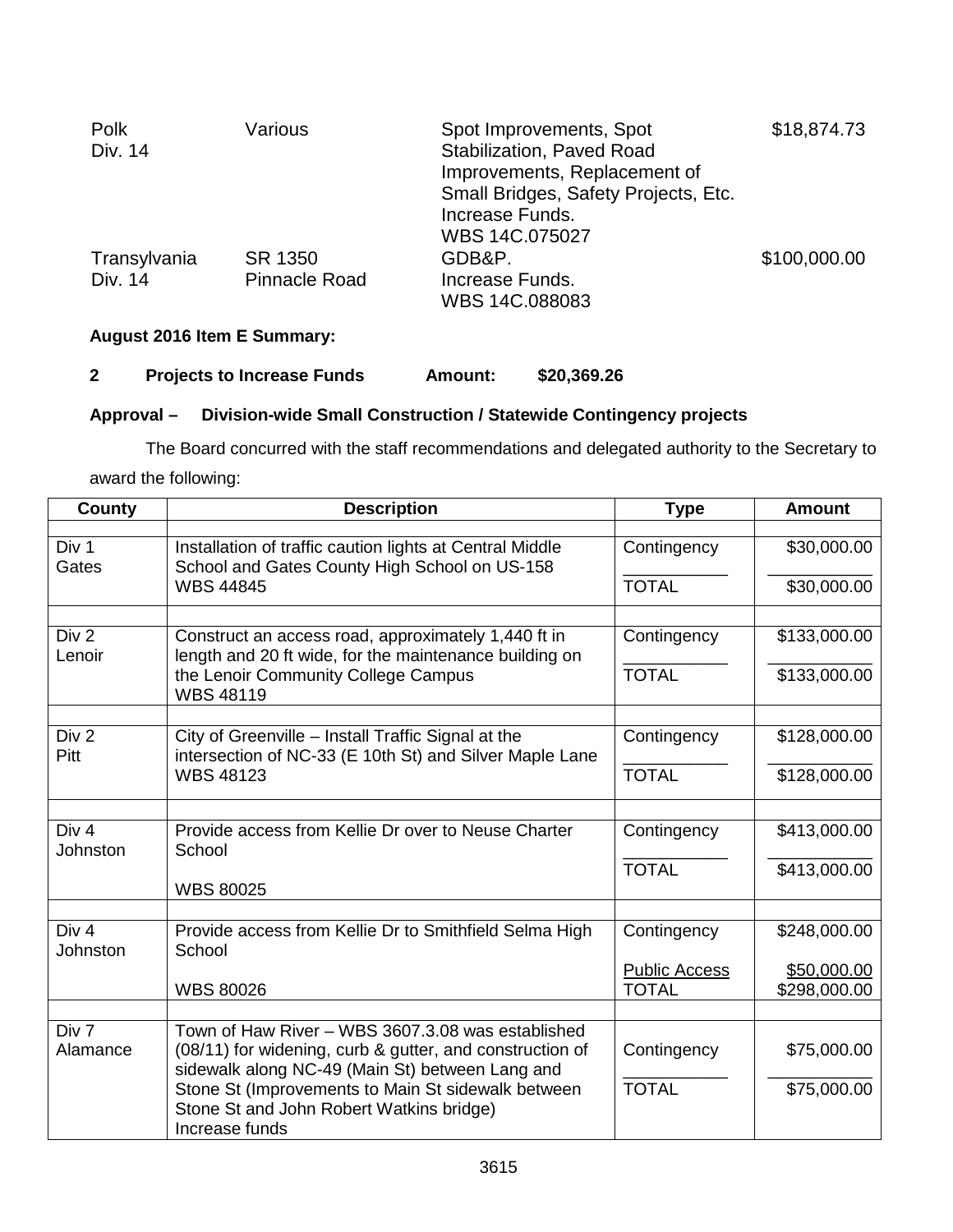| Div 7<br>Guilford            |                                                                                                              | Signal installation at the intersection of US-70 (East<br>Wendover Ave) and SR 2828 (Willowlake Rd)                                     | Contingency  | \$130,000.00                                                        |
|------------------------------|--------------------------------------------------------------------------------------------------------------|-----------------------------------------------------------------------------------------------------------------------------------------|--------------|---------------------------------------------------------------------|
|                              | <b>WBS 44906</b>                                                                                             |                                                                                                                                         | <b>TOTAL</b> | \$130,000.00                                                        |
|                              |                                                                                                              |                                                                                                                                         |              |                                                                     |
| Div 9<br>Davidson            | 600 ft north of SR 2559                                                                                      | Town of Denton - Drainage improvements on NC-109                                                                                        | Contingency  | \$75,000.00                                                         |
|                              | <b>WBS 44775</b>                                                                                             |                                                                                                                                         | <b>TOTAL</b> | \$75,000.00                                                         |
|                              |                                                                                                              |                                                                                                                                         |              |                                                                     |
| Div 9<br>Rowan               | Town of Spencer - Drainage improvements on 4th St<br>(City street) between US-29 (Salisbury Ave) and Iredell | Contingency                                                                                                                             | \$390,000.00 |                                                                     |
|                              | Ace (non-system)<br><b>WBS 44793</b>                                                                         |                                                                                                                                         | <b>TOTAL</b> | \$390,000.00                                                        |
|                              |                                                                                                              |                                                                                                                                         |              |                                                                     |
| <b>Div 10</b><br>Mecklenburg | NC-49 to Mallard Creek Church Rd                                                                             | City of Charlotte - Realignment of John Kirk Rd from                                                                                    | Contingency  | \$250,000.00                                                        |
|                              |                                                                                                              |                                                                                                                                         | <b>TOTAL</b> | \$250,000.00                                                        |
|                              | <b>WBS 44829</b>                                                                                             |                                                                                                                                         |              |                                                                     |
|                              |                                                                                                              |                                                                                                                                         |              |                                                                     |
| Div 11<br>Ashe               |                                                                                                              | Town of West Jefferson - WBS 33935.2.7 was<br>established (02/14) for pedestrian improvements to                                        | Contingency  | \$130,000.00                                                        |
|                              | Jefferson Ave to Fifth Ave<br>Increase funds                                                                 | include curb & gutter, drainage, sidewalk, paving, and<br>landscape plantings on East Second St from North                              | <b>TOTAL</b> | \$130,000.00                                                        |
|                              | <b>Summary:</b>                                                                                              | <b>Number of Projects</b><br><b>Number of Divisions</b>                                                                                 | 11<br>7      |                                                                     |
|                              |                                                                                                              | <b>Small Construction Commitment</b><br><b>Public Access Commitment</b><br><b>Contingency Commitment</b><br><b>Economic Development</b> | <b>TOTAL</b> | \$0.00<br>\$50,000.00<br>\$2,002,000.00<br>\$0.00<br>\$2,052,000.00 |
|                              |                                                                                                              |                                                                                                                                         |              |                                                                     |

# **Approval –Specific Spot Safety Improvement Projects**

The Board concurred with the staff recommendations and delegated authority to the Secretary to award the following:

| <b>Town/County</b><br><b>Division</b><br>PROJ.<br><b>CATEGORY</b> | <b>Project</b><br><b>Description</b>                                                                                                                                                                                                                                                                                            | <b>Estimated</b><br><b>Cost</b> |
|-------------------------------------------------------------------|---------------------------------------------------------------------------------------------------------------------------------------------------------------------------------------------------------------------------------------------------------------------------------------------------------------------------------|---------------------------------|
| Jacksonville/<br>Onslow Co.<br>Div. 3<br><b>SS-4903BE</b>         | WBS 43862.3.1<br>NC 53 (Western Boulevard) and SR 1308 (Gum Branch Road).<br>\$316,000.00 in construction funds has previously been approved for<br>turn lane construction and pavement markings installation. Project to<br>be constructed under U-5319. Delete project, reduce funds, and<br>close WBS.<br>File 03-12-22566-1 | $-$ \$315,947.16                |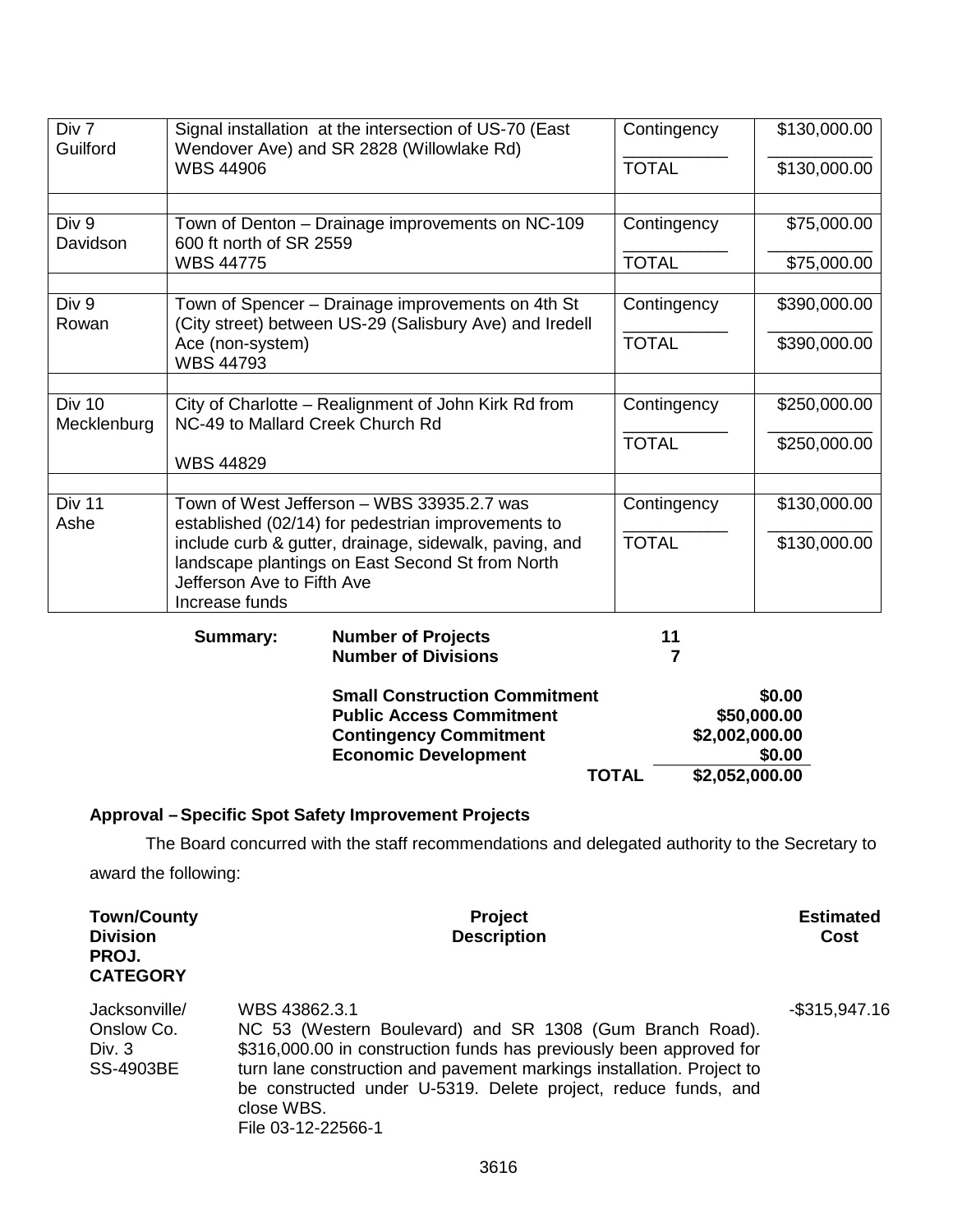| Union Co.<br>Div. 10<br>SS-4910CG                          | WBS 44762.3.1<br>SR 1367 (Unionville Indian Trail Road) and SR 1504<br>(Ridge Road) near Unionville. \$9,900.00 in construction funds has<br>previously been approved for all-way stop installation. Additional<br>funds are needed due to an increase in construction costs.<br>File 10-16-214-1                        | \$31,100.00  |
|------------------------------------------------------------|--------------------------------------------------------------------------------------------------------------------------------------------------------------------------------------------------------------------------------------------------------------------------------------------------------------------------|--------------|
| McAdenville/<br>Gaston Co.<br>Div. 12<br>SS-4912BX         | WBS 44864.3.1<br>SR 2209 (Wesleyan Drive) from approx. 400 feet south of NC 7<br>(Main Street)/SR 2000 (Hickory Grove Road) to NC 7<br>(Main Street)/SR 2000 (Hickory Grove Road). Initial construction<br>funds are needed for pedestrian safety improvements.<br>File 12-16-204                                        | \$20,000.00  |
| Mooresville/<br>Iredell Co.<br>Div. 12<br><b>SS-4912AR</b> | WBS 43709.3.1<br>US 21/SR 1109 at the I-77 NB ramps and US 21 at Gateway<br>Boulevard/Medical Park Road. \$8,000.00 in construction funds has<br>previously been approved for traffic signal revisions. Project was<br>constructed with other funds. Delete project, reduce funds, and<br>close WBS.<br>File 12-12-211-1 | $-$7,273.10$ |

| <b>ITEM L SUMMARY</b> | <b>4 PROJECTS</b> |  | $-$ \$272,120.26 |
|-----------------------|-------------------|--|------------------|
|-----------------------|-------------------|--|------------------|

## **Action Items**

## **Approval – Additions, Abandonments, and Road Name Changes to State**

## **Secondary Road System**

A motion was made by Board Member Blount, seconded by Board Member Overholt, to approve the

following proposed additions and abandonments to the State Secondary Road System:

## **Road Additions:**

| County            | Pet. No. | Length<br>(Miles) | <b>Description</b>                                                  | Date of<br><b>Report</b> |
|-------------------|----------|-------------------|---------------------------------------------------------------------|--------------------------|
| <b>Division 3</b> |          |                   |                                                                     |                          |
| Onslow            | 51127    | 0.27<br>0.26      | <b>Sagewood Subdivision</b><br>Lockwood Court<br><b>Basil Court</b> | 5/12/16                  |
| Onslow            | 51128    | 0.21              | <b>Ole Mille Village Subdivision</b><br><b>Tassel Court</b>         | 5/19/16                  |
| <b>Division 4</b> |          |                   |                                                                     |                          |
| Halifax           | 51129    | 0.40              | <b>Edgewood Subdivision</b><br><b>Arbor Drive</b>                   | 4/22/16                  |
| <b>Halifax</b>    | 51130    | 0.07              | <b>Ferncliff Subdivision</b><br><b>Viking Drive</b>                 | 4/22/16                  |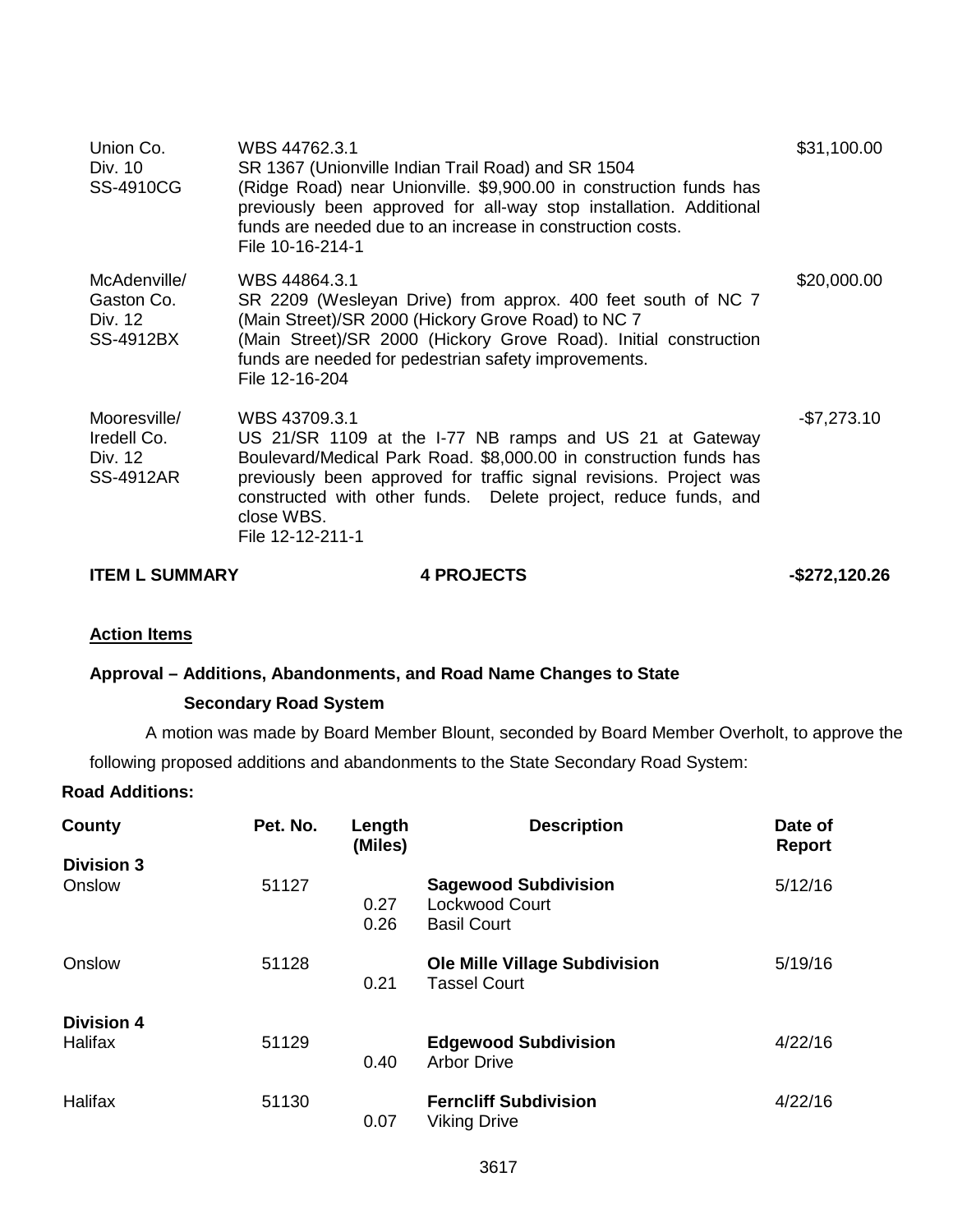| Johnston                        | 51131 | 0.10<br>0.11                                                                 | <b>Carriage Creek Subdivision</b><br><b>Carriage Creek Drive</b><br><b>Hearon Love Court</b>                                                                                                                                                                                         | 5/16/16 |
|---------------------------------|-------|------------------------------------------------------------------------------|--------------------------------------------------------------------------------------------------------------------------------------------------------------------------------------------------------------------------------------------------------------------------------------|---------|
| Johnston                        | 51132 | 0.72<br>0.05                                                                 | The Creeks at Millstone Subdivision<br><b>Bridgeport Circle</b><br><b>Westfield Circle</b>                                                                                                                                                                                           | 5/23/16 |
| Johnston                        | 51133 | 0.06<br>0.08                                                                 | <b>Creekview Subdivision</b><br><b>Glen Forest Drive</b><br><b>Ridgeview Drive</b>                                                                                                                                                                                                   | 5/24/16 |
| Johnston                        | 51134 | 0.18                                                                         | <b>Huckleberry Subdivision</b><br><b>Sawyer Court</b>                                                                                                                                                                                                                                | 5/26/16 |
| Wayne                           | 51135 | 0.77<br>0.03<br>0.05<br>0.08                                                 | <b>Cambridge Farms Subdivision</b><br>Braswell Road, SR 1239 Ext.<br>Eagle Scout Place<br><b>Tenderfoot Drive</b><br>Strike Eagle Run                                                                                                                                                | 5/13/16 |
| Wilson                          | 51136 | 0.21                                                                         | <b>Willow Ridge Subdivision</b><br><b>Gentle Breeze Drive</b>                                                                                                                                                                                                                        | 6/23/16 |
| Wilson                          | 51137 | 0.31<br>0.19<br>0.05                                                         | <b>Gabriel's Landing Subdivision</b><br>Gabriel's Way<br>Lacey Lane<br><b>Gayle Court</b>                                                                                                                                                                                            | 6/22/16 |
| <b>Division 6</b><br>Cumberland | 51138 | 0.05                                                                         | Angelia M. Street, SR 1941 Ext.                                                                                                                                                                                                                                                      | 6/20/16 |
| Cumberland                      | 51139 | 0.18<br>0.13                                                                 | <b>Camden Woods Subdivision</b><br><b>Fallberry Drive</b><br><b>Whisper Oaks Court</b>                                                                                                                                                                                               | 6/17/16 |
| Cumberland                      | 51140 | 0.10<br>0.10                                                                 | <b>Cypress Lakes Village Subdivision</b><br>Perfection Lane, SR 4517 Ext.<br>Debut Avenue, SR 4516                                                                                                                                                                                   | 6/23/16 |
| Cumberland                      | 51141 | 0.04<br>0.34<br>0.19<br>0.03<br>0.70<br>0.30<br>0.13<br>0.32<br>0.26<br>0.04 | <b>Estates of Camden Subdivision</b><br><b>Kersey Avenue</b><br><b>Stretton Avenue</b><br><b>Kimbolton Drive</b><br><b>Aldbury Drive</b><br><b>Newgate Street</b><br>Watford Way<br>St. Ives Court<br><b>Quarry Hollow Drive</b><br><b>Market Hill Drive</b><br><b>Marston Drive</b> | 6/1/16  |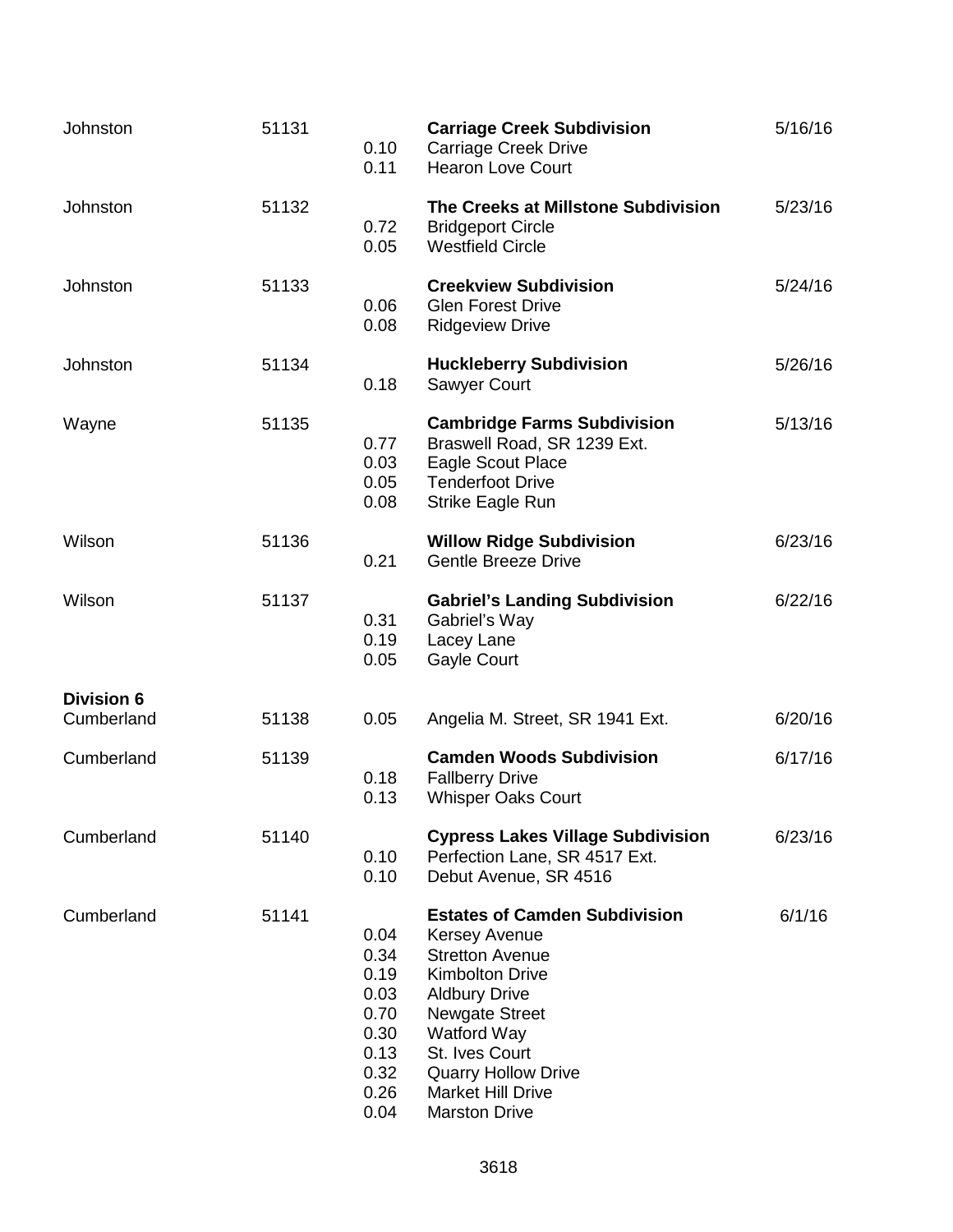| Cumberland                    | 51142    | 0.48                 | <b>Longbranch Subdivision</b><br>Pridgeonfarm Road                                                                        | 6/13/16                  |
|-------------------------------|----------|----------------------|---------------------------------------------------------------------------------------------------------------------------|--------------------------|
| Harnett                       | 51143    | 0.33                 | <b>Sweetbriar Estates Subdivision</b><br>Pine Oak Lane                                                                    | 5/24/16                  |
| Harnett                       | 51144    | 0.09                 | <b>Marvin's Place Subdivision</b><br>Doris Drive                                                                          | 6/10/16                  |
| Harnett                       | 51145    | 0.66<br>0.05<br>0.05 | <b>Carolina Oaks Subdivision</b><br>Carolina Oaks Circle<br>William Bethune Court<br><b>Nordica Court</b>                 | 6/28/16                  |
| Harnett                       | 51146    | 0.06<br>0.31<br>0.08 | <b>Birchfield Subdivision</b><br><b>Birchfield Court</b><br><b>River Birch Run</b><br><b>Birch Grove Lane</b>             | 6/13/16                  |
| <b>Division 7</b><br>Guilford | 51147    | 0.26<br>0.05<br>0.06 | <b>Kensington Place Subdivision</b><br>Grove Park Drive, SR 4479 Ext.<br>Union Grove Road N., SR 2020 Ext.<br>Sedwick Way | 5/25/16                  |
| <b>Division 9</b><br>Forsyth  | 51148    | 0.07                 | <b>Spicewood Trails Subdivision</b><br>Creekfield Way                                                                     | 6/21/16                  |
| Rowan                         | 51149    | 0.27                 | <b>Hidden Oaks Subdivision</b><br><b>Hidden Oaks Drive</b>                                                                | 6/6/16                   |
| <b>Division 11</b><br>Wilkes  | 51150    | 0.50                 | <b>Moravian Plaza Subdivision</b><br>Plaza Drive                                                                          | 4/15/85                  |
| <b>Division 12</b><br>Gaston  | 51151    | 0.32                 | <b>Home Place Subdivision</b><br>Candlewick Trail, SR 2883 Ext.                                                           | 7/1/16                   |
| Iredell                       | 51152    | 0.08                 | <b>Lake Norman Airpark</b><br><b>Airplane Court</b>                                                                       | 2/3/16                   |
| Lincoln                       | 51153    | 0.30                 | <b>Goodson Place Subdivision</b><br><b>Kinks Lane</b>                                                                     | 4/15/16                  |
| <b>Deletions:</b><br>County   | Pet. No. | Length<br>(Miles)    | <b>Description</b>                                                                                                        | Date of<br><b>Report</b> |
| <b>Division 9</b><br>Forsyth  | 51154    | 0.77                 | SR 2042<br><b>Graves Street</b>                                                                                           | 5/11/16                  |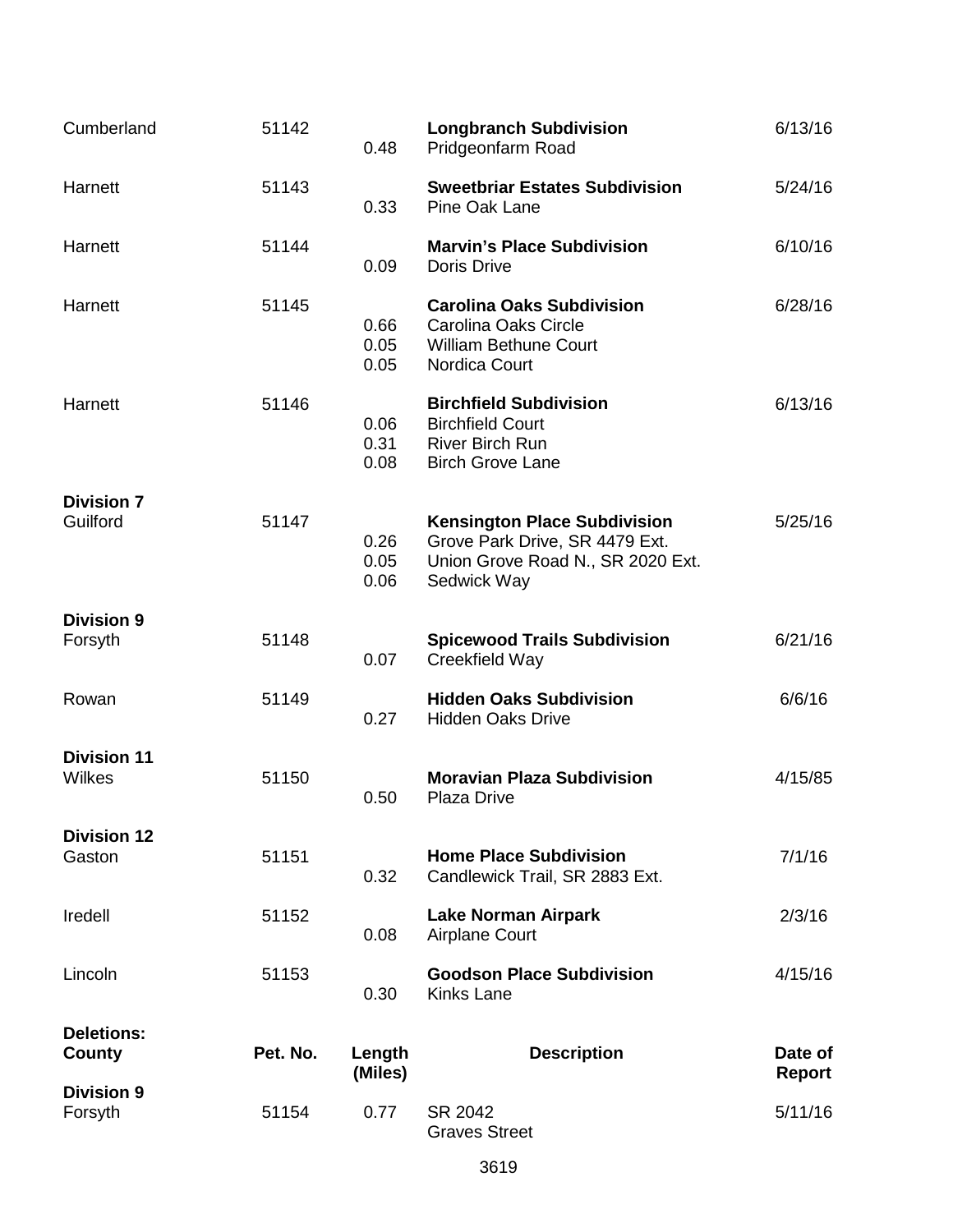# **Division 12**<br>Cleveland

51155 0.14 Portion of SR 1918 Fielding Road 6/21/16

## **CORRECTIONS:**

Division 12, Lincoln County Petition Number 51091 was listed as W. Haley Court. It should be listed as Haley Court.

| <b>Summary:</b> | Number of Roads Petitioned for Addition - 53   |
|-----------------|------------------------------------------------|
|                 | Number of Roads Petitioned for Abandonment – 2 |

## **Approval – Public Transportation**

A motion was made by Board Member Blount, seconded by Board Member Overholt, to approve the

following:

| <b>Town/County</b><br><b>Division</b> | 5317 Program – Grant Amendment Funding                                                                                                                                                                                                                                                                                                                             | <b>Estimated Cost</b>                                                         |  |  |
|---------------------------------------|--------------------------------------------------------------------------------------------------------------------------------------------------------------------------------------------------------------------------------------------------------------------------------------------------------------------------------------------------------------------|-------------------------------------------------------------------------------|--|--|
| <b>Macon County</b><br>14             | 15-NF-027 – 17-RS-126 Macon County Macon County will use<br>operating funding for a transit route that will provide service to<br>assisted living housing and other sites at 30 minute intervals in the<br>rural Town of Franklin and surrounding area. The services are<br>designed to improve mobility options disabled persons in the rural<br>mountain region. | \$54,000<br>Total<br>\$27,000<br>Federal<br>State<br>\$0<br>\$27,000<br>Local |  |  |

## **ITEM I-1 SUMMARY - 1 PROJECT - TOTAL STATE/FEDERAL \$ 27,000**

**ADDITIONS to the Transit 2016-2025 STIP**

|         |                                    |                            |             |              | <b>FY16</b> | <b>FY17</b> | <b>FY18</b> | <b>FY19</b> | <b>FY20</b> | <b>FY21</b> | <b>FY22</b> |
|---------|------------------------------------|----------------------------|-------------|--------------|-------------|-------------|-------------|-------------|-------------|-------------|-------------|
| STIP#   | <b>Transit Partner</b>             | <b>DESCRIPTION</b>         | match       | <b>FUND</b>  | (000)       | (000)       | (000)       | (000)       | (000)       | (000)       | (000)       |
|         | Cape Fear Public                   |                            |             |              |             |             |             |             |             |             |             |
|         | Transportation                     |                            |             |              |             |             |             |             |             |             |             |
| TA-5221 | Authority                          | Replacement LTV            | State       | S            | 23          |             |             |             |             |             |             |
|         |                                    |                            | Local       | $\mathsf{L}$ | 203         |             |             |             |             |             |             |
|         |                                    |                            |             |              |             |             |             |             |             |             |             |
|         | Cape Fear Public<br>Transportation |                            |             |              |             |             |             |             |             |             |             |
| TA-5222 | Authority                          | Replacement LTV            | <b>FBUS</b> | 5339         | 300         | 200         | 200         | 200         |             |             |             |
|         |                                    |                            | State       | S            | 37          | 25          | 25          | 25          |             |             |             |
|         |                                    |                            | Local       | L            | 38          | 25          | 25          | 25          |             |             |             |
|         |                                    |                            |             |              |             |             |             |             |             |             |             |
|         | Cape Fear Public<br>Transportation |                            |             |              |             |             |             |             |             |             |             |
| TA-5223 | Authority                          | <b>Replacement Bus</b>     | <b>FBUS</b> | 5339         | 1,472       | 1,116       | 1,128       | 1,140       |             |             |             |
|         |                                    |                            | State       | S            | 184         | 139         | 141         | 143         |             |             |             |
|         |                                    |                            | Local       | L            | 184         | 139         | 141         | 143         |             |             |             |
|         |                                    |                            |             |              |             |             |             |             |             |             |             |
|         | Cape Fear Public<br>Transportation |                            |             |              |             |             |             |             |             |             |             |
| TA-5224 | Authority                          | <b>Replacement Trolley</b> | <b>FBUS</b> | 5339         |             |             |             |             | 560         |             |             |
|         |                                    |                            | State       | S            |             |             |             |             | 70          |             |             |
|         |                                    |                            | Local       | $\mathsf{L}$ |             |             |             |             | 70          |             |             |
|         |                                    |                            |             |              |             |             |             |             |             |             |             |
|         | Cape Fear Public<br>Transportation |                            |             |              |             |             |             |             |             |             |             |
| TP-5125 | Authority                          | <b>Planning SRTP</b>       | <b>FUZ</b>  | 5307         | 120         |             |             |             |             |             |             |
|         |                                    |                            | Local       | L            | 30          |             |             |             |             |             |             |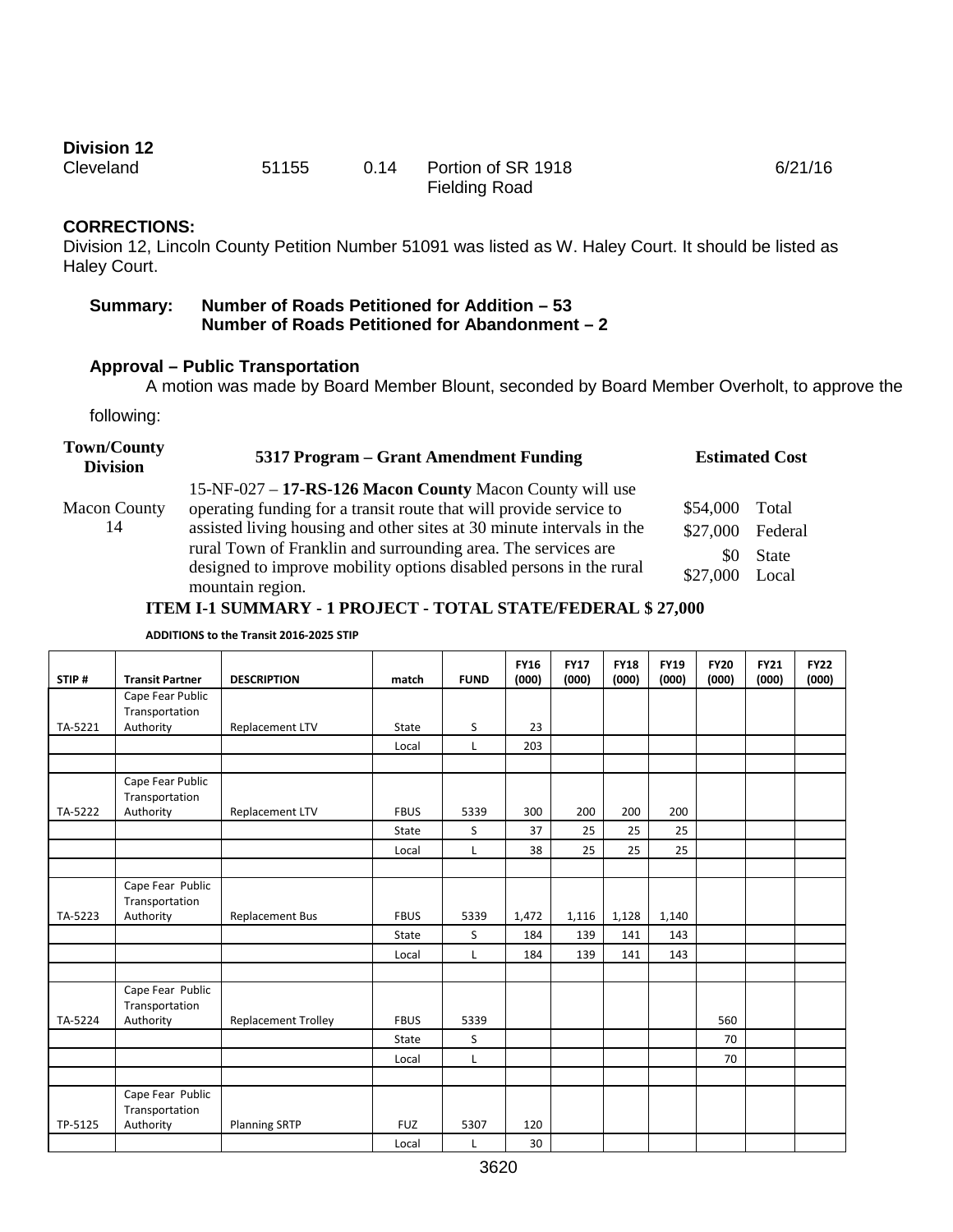|         | Cape Fear Public<br>Transportation |                                                         |             |              |                |     |    |    |    |  |
|---------|------------------------------------|---------------------------------------------------------|-------------|--------------|----------------|-----|----|----|----|--|
| TQ-8019 | Authority                          | <b>Mobility Manager</b>                                 | <b>FEPD</b> | 5310         | 41             | 41  | 41 | 41 | 41 |  |
|         |                                    |                                                         | Local       | L            | 10             | 10  | 10 | 10 | 10 |  |
|         |                                    |                                                         |             |              |                |     |    |    |    |  |
|         | Cape Fear Public                   |                                                         |             |              |                |     |    |    |    |  |
|         | Transportation                     |                                                         |             |              |                |     |    |    |    |  |
| TG-5243 | Authority                          | Preventive Maintenance                                  | 5307        | <b>STPDA</b> | 86             |     |    |    |    |  |
|         |                                    |                                                         | Local       | Г            | 31             |     |    |    |    |  |
|         |                                    |                                                         |             |              |                |     |    |    |    |  |
|         | Cape Fear Public<br>Transportation | ADA Compleme ntary                                      |             |              |                |     |    |    |    |  |
| TG-5246 | Authority                          | Paratransit                                             | 5307        | <b>STPDA</b> | 265            |     |    |    |    |  |
|         |                                    |                                                         | Local       | Г            | 66             |     |    |    |    |  |
|         |                                    |                                                         |             |              |                |     |    |    |    |  |
|         | North Carolina                     | Operating Fundindg for                                  |             |              |                |     |    |    |    |  |
|         | Department of                      | Davidson County                                         |             |              |                |     |    |    |    |  |
|         | Transportation                     | Transportation for service                              |             |              |                |     |    |    |    |  |
| TO-5215 | (PTD)                              | in High Point Urban Area                                | <b>FUZ</b>  | 5307         |                | 90  |    |    |    |  |
|         |                                    |                                                         | Local       | Г            |                | 90  |    |    |    |  |
|         |                                    |                                                         |             |              |                |     |    |    |    |  |
|         | North Carolina                     | Operating Funding for                                   |             |              |                |     |    |    |    |  |
|         | Department of<br>Transportation    | <b>Guilford County</b><br>Transportation for service    |             |              |                |     |    |    |    |  |
| TO-5216 | (PTD)                              | in High Point Urban Area                                | <b>FUZ</b>  | 5307         |                | 35  |    |    |    |  |
|         |                                    |                                                         | Local       | Г            |                | 35  |    |    |    |  |
|         |                                    |                                                         |             |              |                |     |    |    |    |  |
|         | North Carolina                     | Operating Funding for                                   |             |              |                |     |    |    |    |  |
|         | Department of                      | Orange Public                                           |             |              |                |     |    |    |    |  |
|         | Transportation                     | Transportation for service                              |             |              |                |     |    |    |    |  |
| TO-5217 | (PTD)                              | in Burlington Urban Area                                | <b>FUZ</b>  | 5307         |                | 47  |    |    |    |  |
|         |                                    |                                                         | Local       | L            |                | 47  |    |    |    |  |
|         |                                    |                                                         |             |              |                |     |    |    |    |  |
| TD-5260 | GoTriangle                         | Hillsborough Park and<br>Ride - Planning/Design/PE      | 5307        | <b>STPDA</b> |                | 112 |    |    |    |  |
|         |                                    |                                                         | Local       | Г            |                | 125 |    |    |    |  |
|         |                                    |                                                         |             |              |                |     |    |    |    |  |
|         | Apple Country                      | Purchase Replacement                                    |             |              |                |     |    |    |    |  |
| TA-5217 | Transit                            | Paratransit Van                                         | <b>FUZ</b>  | 5307         |                | 35  |    |    |    |  |
|         |                                    |                                                         | Local       | L            |                | 21  |    |    |    |  |
|         |                                    |                                                         |             |              |                |     |    |    |    |  |
|         | Piedmont                           |                                                         |             |              |                |     |    |    |    |  |
|         | Authority for                      |                                                         |             |              |                |     |    |    |    |  |
|         | Regional                           |                                                         |             |              |                |     |    |    |    |  |
|         | Transportation                     |                                                         |             |              |                |     |    |    |    |  |
| TA-5220 | (Winston-Salem<br>Urban Area)      | Purchase Replacement<br>Vehicles                        | 5307        | <b>STPDA</b> |                | 800 |    |    |    |  |
|         |                                    |                                                         | Local       |              |                | 200 |    |    |    |  |
|         |                                    |                                                         |             | L            |                |     |    |    |    |  |
|         |                                    | Capital for Orange Public                               |             |              |                |     |    |    |    |  |
|         | North Carolina                     | Transportation in the                                   |             |              |                |     |    |    |    |  |
|         | Department of                      | Durham Chapel Hill                                      |             |              |                |     |    |    |    |  |
| TA-5221 | Transportation                     | Carrboro Urban Area                                     | <b>FBUS</b> | 5339         | 16             |     |    |    |    |  |
|         |                                    |                                                         | Local       | Г            | $\overline{4}$ |     |    |    |    |  |
|         |                                    |                                                         |             |              |                |     |    |    |    |  |
|         |                                    | <b>Operating Assistance for</b>                         |             |              |                |     |    |    |    |  |
|         |                                    | Orange Public                                           |             |              |                |     |    |    |    |  |
|         | North Carolina<br>Department of    | Transportation for service<br>in the Durham Chapel Hill |             |              |                |     |    |    |    |  |
| TO-5220 | Transportation                     | Carrboro Urban Area                                     | <b>FUZ</b>  | 5307         | 65             |     |    |    |    |  |
|         |                                    |                                                         | Local       | Г            | 65             |     |    |    |    |  |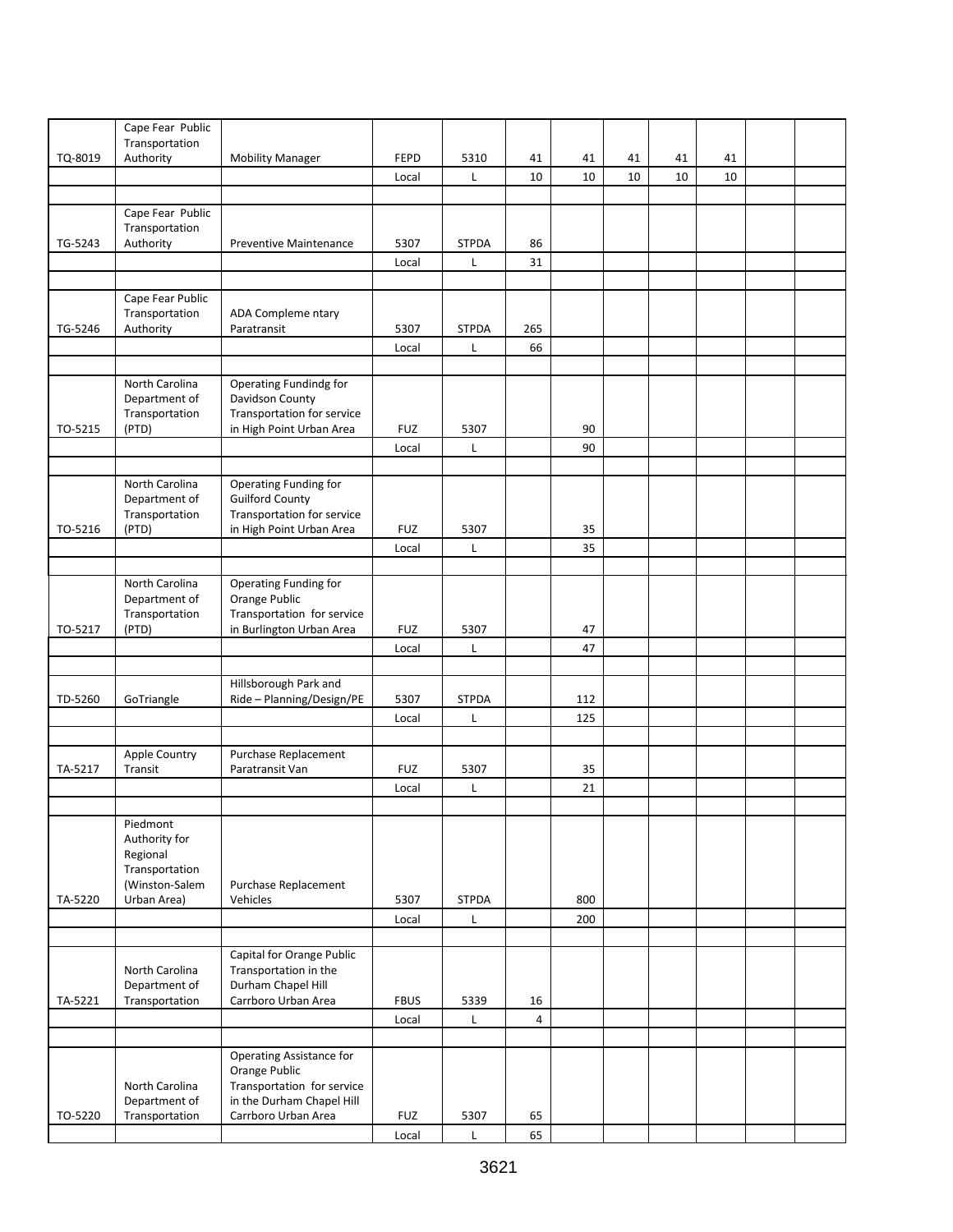|         | MODIFICATIONS to the Transit 2016-2025 STIP |                                                            |             |              |                      |                      |                      |                      |                      |                      |                      |
|---------|---------------------------------------------|------------------------------------------------------------|-------------|--------------|----------------------|----------------------|----------------------|----------------------|----------------------|----------------------|----------------------|
| STIP#   | <b>Transit Partner</b>                      | <b>DESCRIPTION</b>                                         | match       | <b>FUND</b>  | <b>FY16</b><br>(000) | <b>FY17</b><br>(000) | <b>FY18</b><br>(000) | <b>FY19</b><br>(000) | <b>FY20</b><br>(000) | <b>FY21</b><br>(000) | <b>FY22</b><br>(000) |
|         | North Carolina                              | Operating Funding for                                      |             |              |                      |                      |                      |                      |                      |                      |                      |
|         | Department of                               | <b>Alamance County</b>                                     |             |              |                      |                      |                      |                      |                      |                      |                      |
|         | Transportation                              | Transportation in the                                      |             |              |                      |                      |                      |                      |                      |                      |                      |
| TO-5214 | (PTD)                                       | <b>Burlington Urban Area</b>                               | <b>FUZ</b>  | 5307         | 321                  | 321                  |                      |                      |                      |                      |                      |
|         |                                             |                                                            | Local       | L            | 321                  | 321                  |                      |                      |                      |                      |                      |
|         |                                             |                                                            |             |              |                      |                      |                      |                      |                      |                      |                      |
|         | Cape Fear Public                            |                                                            |             |              |                      |                      |                      |                      |                      |                      |                      |
| TQ-6513 | Transportation<br>Authority                 | <b>Operating Assistance</b>                                | <b>FEPD</b> | 5310         | 85                   | 85                   | 85                   | 85                   | 85                   |                      |                      |
|         |                                             |                                                            | Local       | L            | 85                   | 85                   | 85                   | 85                   | 85                   |                      |                      |
|         |                                             |                                                            |             |              |                      |                      |                      |                      |                      |                      |                      |
|         |                                             |                                                            |             |              |                      |                      |                      |                      |                      |                      |                      |
|         |                                             |                                                            |             |              |                      |                      |                      |                      |                      |                      |                      |
|         | Cape Fear Public                            |                                                            |             |              |                      |                      |                      |                      |                      |                      |                      |
|         | Transportation                              |                                                            |             |              |                      |                      |                      |                      |                      |                      |                      |
| TG-5245 | Authority                                   | <b>Preventive Maintenance</b>                              | <b>FUZ</b>  | 5307         | 603                  | 603                  | 251                  | 251                  | 251                  |                      |                      |
|         |                                             |                                                            | Local       | Г            | 201                  | 201                  | 63                   | 63                   | 63                   |                      |                      |
|         |                                             |                                                            |             |              |                      |                      |                      |                      |                      |                      |                      |
|         |                                             | ADMINISTRATIVE MODIFICATIONS to the Transit 2016-2025 STIP |             |              |                      |                      |                      |                      |                      |                      |                      |
|         |                                             |                                                            |             |              | <b>FY16</b>          | <b>FY17</b>          | <b>FY18</b>          | <b>FY19</b>          | <b>FY20</b>          | <b>FY21</b>          | <b>FY22</b>          |
| STIP#   | <b>Transit Partner</b>                      | <b>DESCRIPTION</b>                                         | match       | <b>FUND</b>  | (000)                | (000)                | (000)                | (000)                | (000)                | (000)                | (000)                |
|         |                                             | Purchase of Replacement                                    |             |              |                      |                      |                      |                      |                      |                      |                      |
|         |                                             | Paratransit Vehicles (3)                                   |             |              |                      |                      |                      |                      |                      |                      |                      |
| TA-5218 | GoTriangle                                  | and Related Equipment                                      | <b>FUZ</b>  | 5307         |                      | 226                  |                      |                      |                      |                      |                      |
|         |                                             |                                                            | State       | S            |                      | 28                   |                      |                      |                      |                      |                      |
|         |                                             |                                                            | Local       | Г            |                      | 28                   |                      |                      |                      |                      |                      |
|         |                                             |                                                            |             |              |                      |                      |                      |                      |                      |                      |                      |
| TA-5219 | GoTriangle                                  | Purchase of Replacement<br>Buses (5)                       | <b>FUZ</b>  | 5307         |                      | 1,880                |                      |                      |                      |                      |                      |
|         |                                             |                                                            | State       | S            |                      | 235                  |                      |                      |                      |                      |                      |
|         |                                             |                                                            |             | L            |                      | 235                  |                      |                      |                      |                      |                      |
|         |                                             |                                                            | Local       |              |                      |                      |                      |                      |                      |                      |                      |
|         |                                             |                                                            |             |              |                      |                      |                      |                      |                      |                      |                      |
|         |                                             |                                                            |             |              |                      |                      |                      |                      |                      |                      |                      |
|         |                                             | Purchase of Replacement<br>Bus (1) and Vanpool             |             |              |                      |                      |                      |                      |                      |                      |                      |
| TA-5225 | GoTriangle                                  | Vehicles (5)                                               | <b>FBUS</b> | 5339         |                      | 502                  |                      |                      |                      |                      |                      |
|         |                                             |                                                            | State       | S            |                      | 63                   |                      |                      |                      |                      |                      |
|         |                                             |                                                            | Local       | Г            |                      | 63                   |                      |                      |                      |                      |                      |
|         |                                             |                                                            |             |              |                      |                      |                      |                      |                      |                      |                      |
|         |                                             | Facility Maintenance and                                   |             |              |                      |                      |                      |                      |                      |                      |                      |
|         |                                             | <b>Operations Center</b>                                   |             |              |                      |                      |                      |                      |                      |                      |                      |
|         |                                             | Mezzanine Project-                                         |             |              |                      |                      |                      |                      |                      |                      |                      |
|         | GoTriangle                                  | Design, Engineering, and                                   |             |              |                      |                      |                      |                      |                      |                      |                      |
| TD-5278 |                                             | Construction                                               | <b>FUZ</b>  | 5307         |                      | 72                   | 85                   | 243                  |                      |                      |                      |
|         |                                             |                                                            | State       | S            |                      | 9                    | 11                   | 30                   |                      |                      |                      |
|         |                                             |                                                            | Local       | L            |                      | 9                    | 11                   | 30                   |                      |                      |                      |
|         |                                             |                                                            |             |              |                      |                      |                      |                      |                      |                      |                      |
|         |                                             | Rougemont Park and Ride<br>- Professional Services and     |             |              |                      |                      |                      |                      |                      |                      |                      |
| TD-5273 | GoTriangle                                  | <b>Property Acquisition</b>                                | <b>FUZ</b>  | <b>STPDA</b> | 116                  |                      |                      |                      |                      |                      |                      |
|         |                                             |                                                            | Local       | L            | 133                  |                      |                      |                      |                      |                      |                      |
|         |                                             |                                                            |             |              |                      |                      |                      |                      |                      |                      |                      |

# **Item I-1A, 24 Projects, Total Federal/State funds \$15,530,000**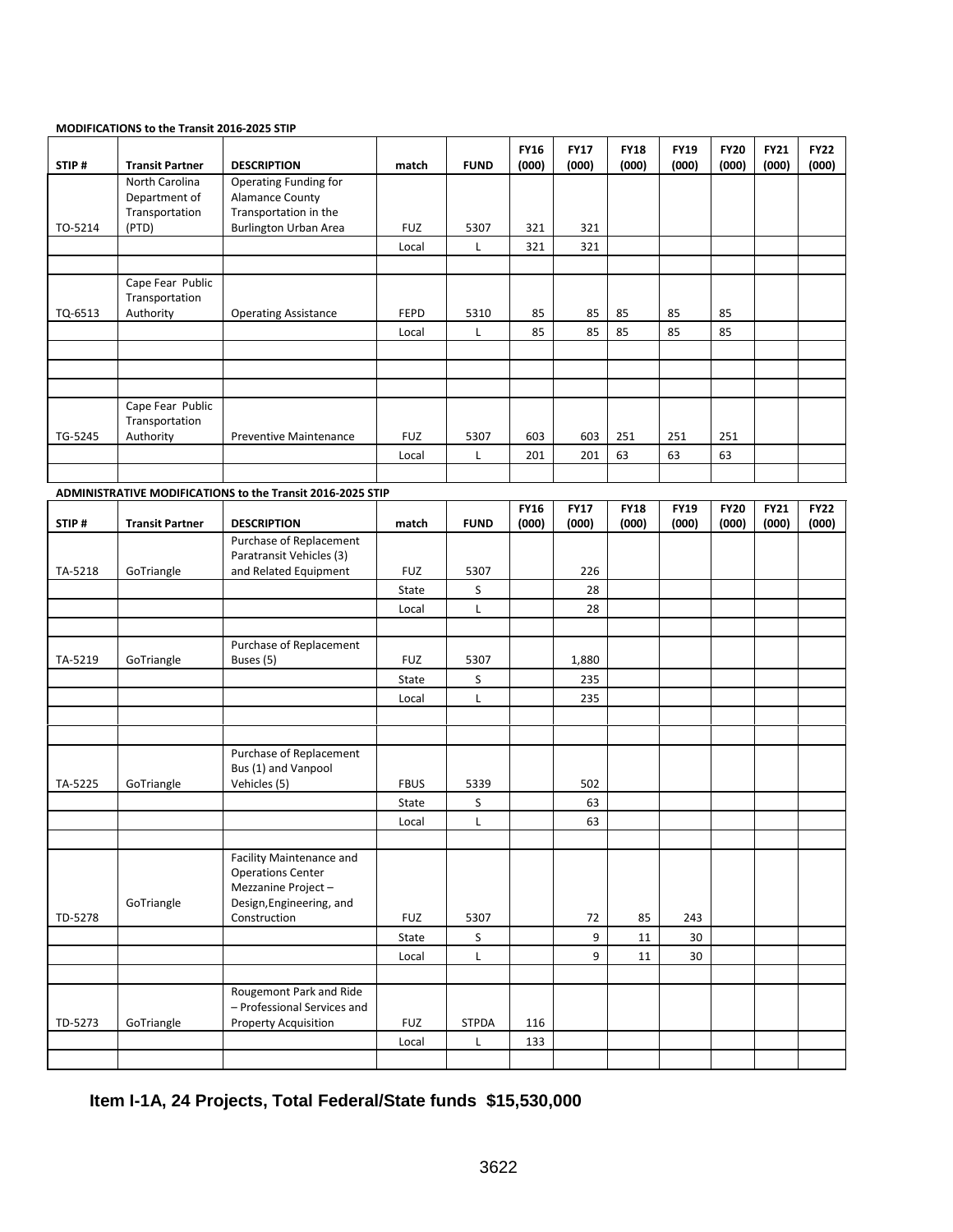## **Approval – Rail Program**

A motion was made by Board Member Blount, seconded by Board Member Overholt, to approve the following:

| <b>Town/County</b><br><b>Division</b>                       | <b>Project Description</b>                                                                                                                                                                                                                                                                                                                                                                                                                                                                                                                                                                                                                                                                                                                                                                                 | <b>Estimated</b><br>Cost |
|-------------------------------------------------------------|------------------------------------------------------------------------------------------------------------------------------------------------------------------------------------------------------------------------------------------------------------------------------------------------------------------------------------------------------------------------------------------------------------------------------------------------------------------------------------------------------------------------------------------------------------------------------------------------------------------------------------------------------------------------------------------------------------------------------------------------------------------------------------------------------------|--------------------------|
| Division 6, 8<br>Cumberland<br>County<br><b>Hoke County</b> | The Rail Division requests Board partial reallocation of Freight Rail<br>& Rail Crossing Safety Improvement (FRRCSI) funds from Norfolk<br>Southern (NS) Agrium to the crossing signal upgrades on Whitfield<br>Road (SR 1168, Crossing No. 847 213C), Scott Currie Road (SR<br>1458, Crossing No. 847 337V) and NC 20 (Crossing No. 847 338C)<br>due to vehicle congestion related to switching activities. The<br>Agrium site is no longer being pursued due to changes in economic<br>priorities. Aberdeen & Rockfish will be responsible for the design<br>and construction of the project within their operating right-of-<br>way. The Department will review and approve Aberdeen &<br>Rockfish prepared designs as well as construction. The total<br>estimated cost to the Department is \$95,000. | \$95,000                 |
| Division 10<br>Mecklenburg<br>County                        | As part of the Piedmont Improvement Program, the Rail Division<br>requests approval to award a contract to the lowest responsive<br>bidder for the Charlotte Locomotive and Railcar Maintenance<br>Facility on West Summit Avenue in Charlotte. The project includes<br>a 663 LF service platform, a 6980 SF building and three separate<br>layover tracks on NCDOT-owned property adjoining Norfolk<br>Southern right of way. The funding source is 100% Federal<br>Railroad Administration ARRA. The total amount of the project is<br>not to exceed \$14.2 million dollars. The project design, bidding,<br>and construction must comply with State Construction Office<br>requirements as per NCGS 143-341(3) Powers and duties of<br>Department [of Administration]; Architecture and Engineering.    | \$14,200,000             |

## TIP-2918F

## **ITEM I-2 SUMMARY – 2 PROJECT(S) – (TOTAL FEDERAL AND STATE) \$14,295,000**

## **Approval – Aviation Program**

A motion was made by Board Member Blount, seconded by Board Member Overholt, to approve the

#### following:

| <b>Division</b><br><b>Airport</b>         | <b>Project Title</b><br><b>Project Description</b><br>[Partner Connect #]                                                                                                                                                        | <b>Estimated</b><br>Cost |     |
|-------------------------------------------|----------------------------------------------------------------------------------------------------------------------------------------------------------------------------------------------------------------------------------|--------------------------|-----|
| Division 11<br><b>Ashe County Airport</b> | Runway10-28, Taxiway & Apron Overlay and Strengthening<br>(Grant Amendment 36237.21.13.2)<br>Overlay and Strengthen Runway 10-28, Taxiway and Apron.<br>Supplemental funds are required to addresse actual bid prices.<br>[2565] | \$327,000                | (F) |
|                                           | ITEM I-4 SUMMARY - 1 PROJECT - (TOTAL FEDERAL COST) \$327,000                                                                                                                                                                    |                          |     |

#### \*\*Project selection and approval for award. Estimated costs are shown; only eligible costs within the project scope of work will be reimbursed.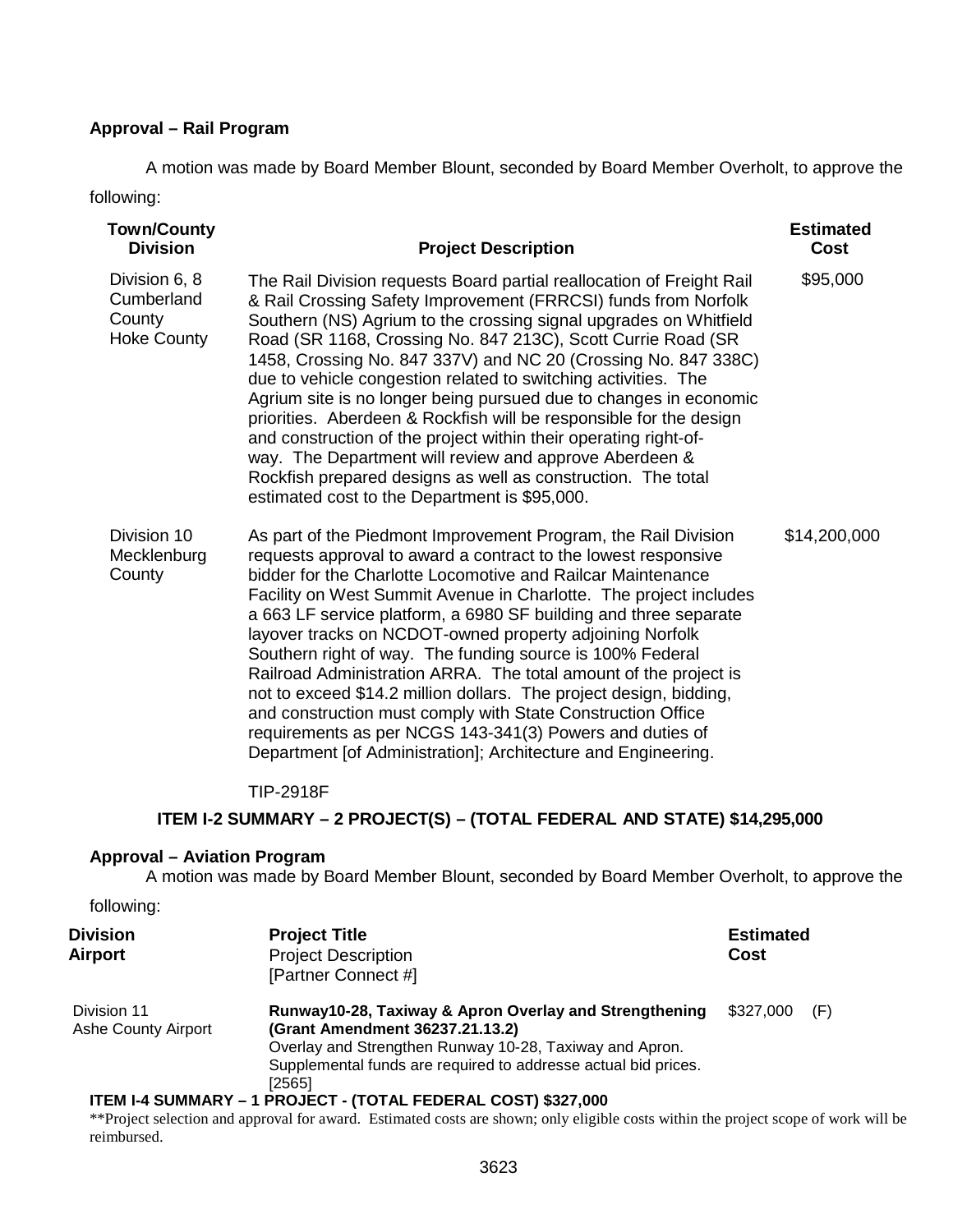# **Approval of State Highway Trust Funds - Strategic Transportation Investments**

A motion was made by Board Member Blount seconded by Board Member Overholt, to approve the

following:

| <b>Town/County</b><br><b>Division</b><br>PROJ.<br><b>CATEGORY</b> | <b>Project</b><br><b>Description</b>                                                                                                                                                                                                  | <b>Estimated</b><br><b>Cost</b> |
|-------------------------------------------------------------------|---------------------------------------------------------------------------------------------------------------------------------------------------------------------------------------------------------------------------------------|---------------------------------|
| Pitt Co.<br>Div. 2<br>U-5921<br><b>DIVISION</b>                   | WBS 44683.1.1<br>SR 1713 (Laurie Ellis Road) from NC 11 to SR 1149<br>Initial funds are requested for<br>(Mill Street).<br>preliminary<br>engineering.                                                                                | \$100,000.00                    |
| Johnston Co.<br>Div. 4<br>R-3825B<br><b>DIVISION</b>              | WBS 34552.2.4<br>NC 42 from east of SR 1902 (Glen Laurel Road) to SR 1003<br>(Buffaloe Road). Initial funds are requested for full right of way.                                                                                      | \$3,100,000.00                  |
| Johnston Co.<br>Div. 4<br>R-5769<br><b>DIVISION</b>               | WBS 46448.2.1<br>SR 1913 (Gordon Road) from US 70 Business to proposed<br>NOVO Nordisk facility. Various roadway improvements including<br>new access road. Initial funds are requested for full right of way.                        | \$50,000.00                     |
| Hoke Co.<br>Div. 8<br>B-5755<br><b>DIVISION</b>                   | WBS 45711.2.2<br>Replace Bridge #57 over Puppy Creek on SR 1406<br>(Rockfish Road). Initial funds are needed for utilities.                                                                                                           | \$5,000.00                      |
| Hoke Co.<br>Div. 8<br>B-5755<br><b>DIVISION</b>                   | WBS 45711.2.1<br>Replace Bridge #57 over Puppy Creek on SR 1406<br>(Rockfish Road). Initial funds are requested for full right of way.                                                                                                | \$20,000.00                     |
| Randolph Co.<br>Div. 8<br>U-5758<br><b>REGIONAL</b>               | WBS 50172.2.1<br>US 220 Business (Fayetteville Street) at the intersection of<br>US 220 Business and Presnell Street in Asheboro. Initial funds<br>are requested for full right of way.                                               | \$450,000.00                    |
| Randolph Co.<br>Div. 8<br>U-5758<br><b>REGIONAL</b>               | WBS 50172.2.2<br>US 220 Business (Fayetteville Street) at the intersection of<br>US 220 Business and Presnell Street in Asheboro, Initial funds<br>are needed for utilities.                                                          | \$75,000.00                     |
| Forsyth Co.<br>Div. 9<br>$U-5551$<br><b>DIVISION</b>              | WBS 46310.3.1<br>New route east of SR 1101 (Harper Road) to SR 1103<br>(Lewisville-Clemmons Road) in Clemmons. Initial funds are<br><b>This</b><br>requested for construction.<br>is<br><b>Economic</b><br>an<br>Development project. | \$1,900,000.00                  |
| Alleghany Co.<br>Div. 11                                          | WBS 34605.3.2<br>US 21 (Sparta Western Loop) from SR 1172 (Grandview Drive)                                                                                                                                                           | \$6,400,000.00                  |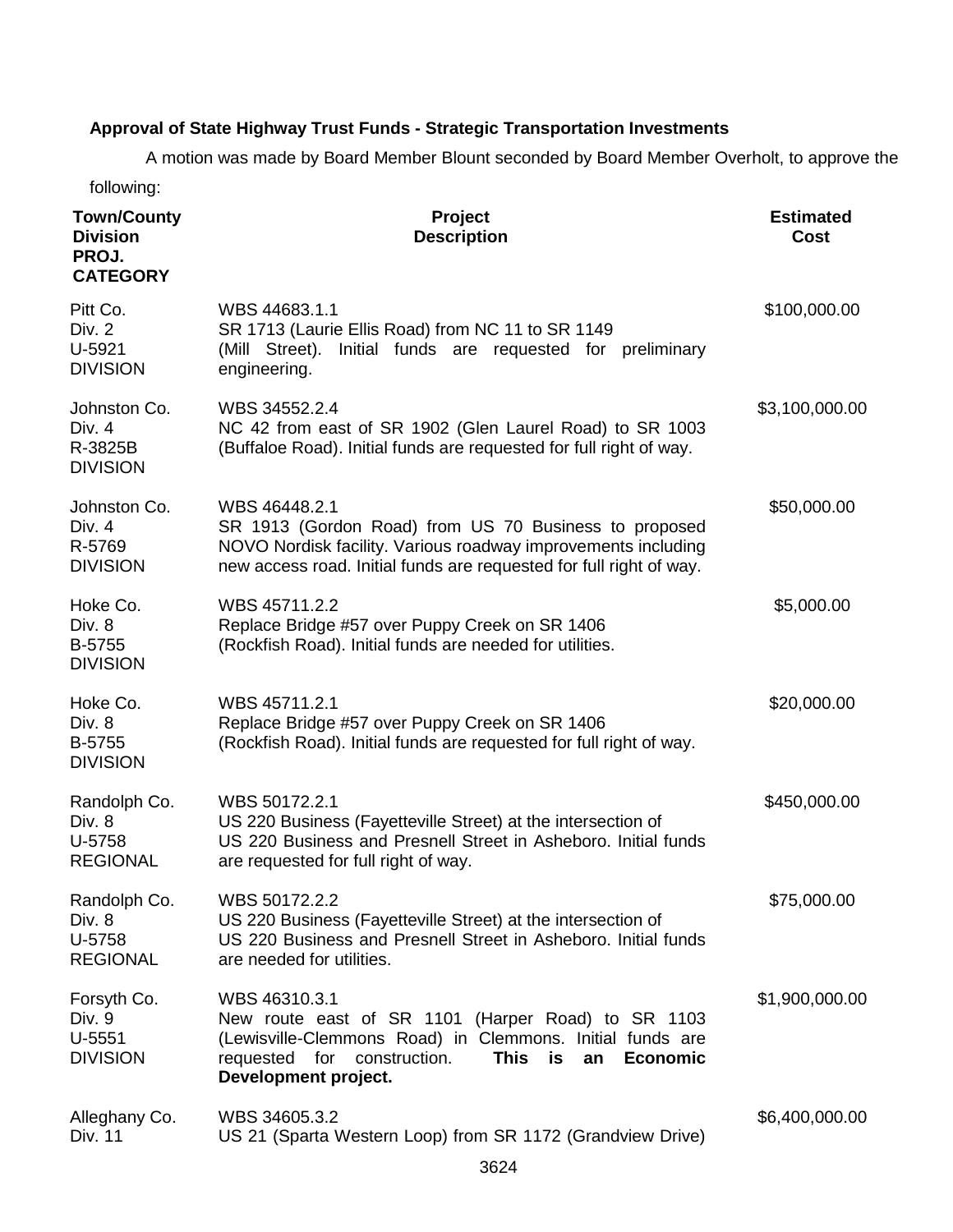| R-4060<br><b>DIVISION</b>                            | to US 21. Initial funds are requested for construction.                                                                                                 |              |
|------------------------------------------------------|---------------------------------------------------------------------------------------------------------------------------------------------------------|--------------|
| Catawba Co.<br>Div. 12<br>R-5113<br><b>DIVISION</b>  | WBS 42364.1.1<br>SR 1005 (Startown Road) from US 70 to NC 10. Initial funds are<br>requested for preliminary engineering.                               | \$500,000.00 |
| Buncombe Co.<br>Div. 13<br>U-4739<br><b>DIVISION</b> | WBS 39741.1.2<br>SR 3556 (Amboy Road-Meadow Road) from I-240 to US 25<br>(Biltmore Avenue). Initial funds are requested for preliminary<br>engineering. | \$600,000.00 |

| <b>STRATEGIC TRANSPORTATION INVESTMENTS</b> | <b>11 PROJECTS</b> | \$13,200,000.00 |
|---------------------------------------------|--------------------|-----------------|
|---------------------------------------------|--------------------|-----------------|

# **Approval - Funds for Specific Federal–Aid Projects**

A motion was made by Board Member Blount, seconded by Board Member Overholt, to approve the

following:

**Division 1 Safety**

| <b>Town/County</b><br><b>PROJ</b><br><b>CATEGORY</b> | Project<br><b>Description</b>                                                                                                                                                                                                                               | <b>Estimated</b><br><b>Cost</b>                                |  |  |  |  |
|------------------------------------------------------|-------------------------------------------------------------------------------------------------------------------------------------------------------------------------------------------------------------------------------------------------------------|----------------------------------------------------------------|--|--|--|--|
| Camden Co.<br>W-5601HW<br><b>DIVISION</b>            | 50138.1.232, HSIP-1224(007)<br>SR 1224 (Old Swamp Road) between approximately<br>550 feet south of SR 1225 (Lilly Road) and<br>approximately 1200 feet north of SR 1225 (Lilly Road).<br>Funds are needed for preliminary engineering.                      | \$10,000.00<br>Cost<br>\$9,000.00<br>Fed.<br>\$1,000.00 State  |  |  |  |  |
|                                                      | <b>Division 2</b><br><b>Safety</b>                                                                                                                                                                                                                          |                                                                |  |  |  |  |
| Pitt Co.<br>W-5601CJ<br><b>REGIONAL</b>              | 50138.3.89, HSIP-0043(025)<br>NC 43 between just north of SR 1792 (Bess Farm<br>Road) and approximately 0.1 mile south of SR 1793<br>(Ivan Harris Road); and NC 43 at SR 2241 (Ivey Road).<br>Funds are needed for construction for safety<br>improvements. | \$625,000.00<br>Cost<br>\$562,500.00 Fed.<br>\$62,500.00 State |  |  |  |  |
| Pitt Co.<br>W-5601HU<br><b>REGIONAL</b>              | 50138.1.230, HSIP-0013(051)<br>US 13 (Memorial Drive) at Moye Boulevard. Funds are<br>needed for preliminary engineering.                                                                                                                                   | \$5,000.00<br>Cost<br>\$4,500.00 Fed.<br>\$500.00 State        |  |  |  |  |
|                                                      | <b>Project Mitigation</b>                                                                                                                                                                                                                                   |                                                                |  |  |  |  |
| Carteret Co.                                         | 38496.4.1, BRNHS-0070(084)                                                                                                                                                                                                                                  | \$81,881.00 Cost                                               |  |  |  |  |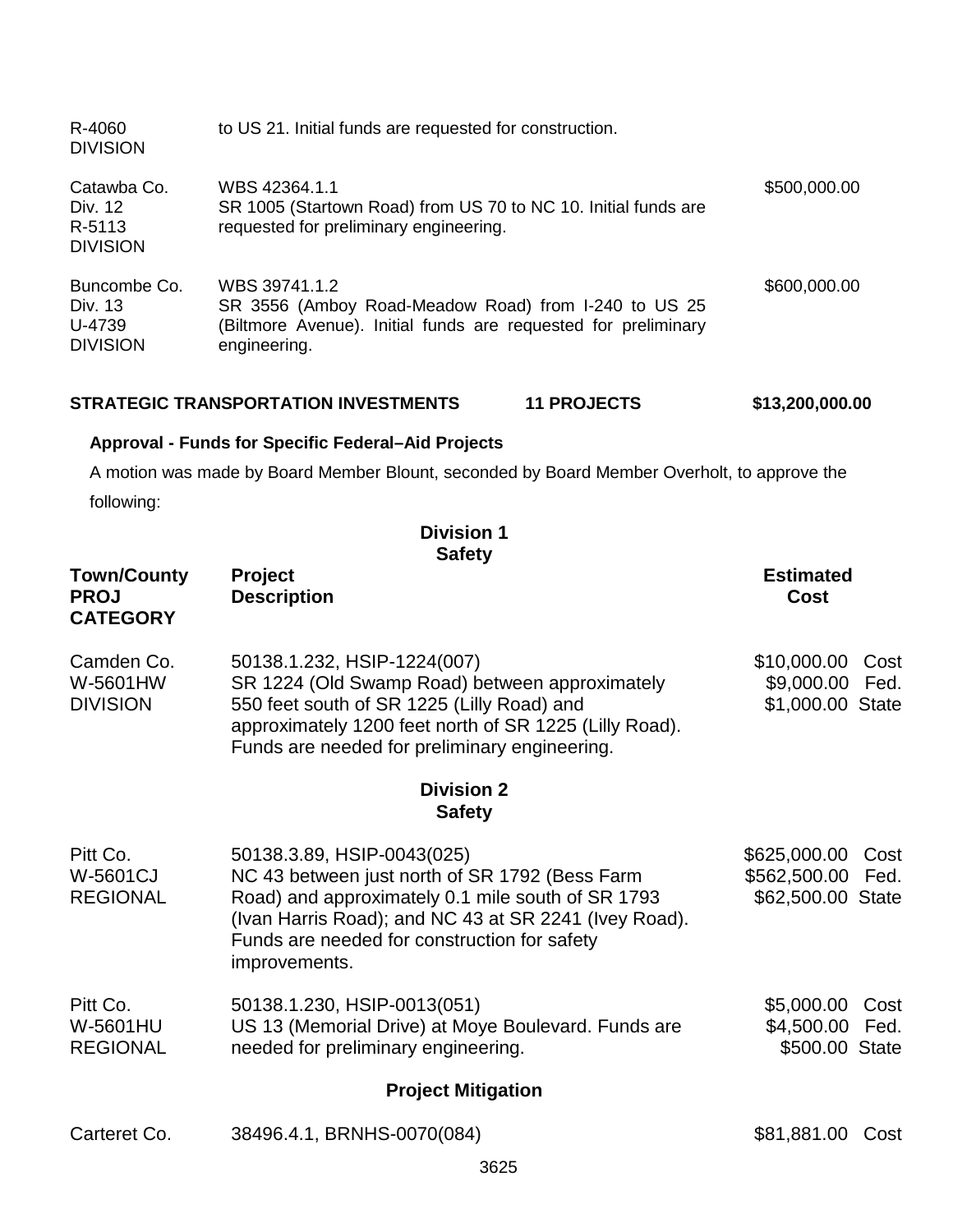| <b>B-4722WM</b><br><b>REGIONAL</b>                        | Replace Bridge #33 over North River on US 70. Funds<br>are needed to cover charges for mitigation expenses<br>provided by the Ecosystem Enhancement Program.                                                                                                                                    | \$65,505.00 Fed.<br>\$16,376.00 State                    |              |  |  |
|-----------------------------------------------------------|-------------------------------------------------------------------------------------------------------------------------------------------------------------------------------------------------------------------------------------------------------------------------------------------------|----------------------------------------------------------|--------------|--|--|
| Greene Co.<br><b>B-4755WM</b><br><b>DIVISION</b>          | 38527.4.1, BRZ-1215(002)<br>Replace Bridge #65 over Apple Tree Swamp on SR<br>1215. Funds are needed to cover charges for mitigation<br>expenses provided by the Ecosystem Enhancement<br>Program.                                                                                              | \$1,514.00 Cost<br>\$1,211.00 Fed.<br>\$303.00 State     |              |  |  |
|                                                           | <b>Project Mitigation</b>                                                                                                                                                                                                                                                                       |                                                          |              |  |  |
| Lenior<br><b>B-4565WM</b><br><b>REGIONAL</b>              | 33773.4.1, BRSTP-070B(005)<br>Replace Bridges #42 and #43 over the Neuse River<br>Overflow on US 70 Business and Bridges #26 and #28<br>on US 258 Business (South Queen Street). Funds are<br>needed to cover charges for mitigation expenses<br>provided by the Ecosystem Enhancement Program. | \$140,069.00<br>\$112,055.00<br>\$28,014.00 State        | Cost<br>Fed. |  |  |
| Pitt Co.<br><b>B-5111WM</b><br><b>DIVISION</b>            | 42249.4.1, BRZ-1588(002)<br>Replace Bridge #111 over Briery Swamp on SR 1588.<br>Funds are needed to cover charges for mitigation<br>expenses provided by the Ecosystem Enhancement<br>Program.                                                                                                 | \$4,703.00<br>\$3,762.00<br>\$941.00 State               | Cost<br>Fed. |  |  |
|                                                           | <b>Division 3</b><br><b>Interstate</b>                                                                                                                                                                                                                                                          |                                                          |              |  |  |
| <b>New Hanover</b><br>Co.<br>I-5760<br><b>STATEWIDE</b>   | 52038.3.1, NHPP-0040(017)<br>I-40 from 2 miles east of SR 1509 (Stag Park Road) to<br>US 421. Funds are needed for construction based on<br>the estimate from the 12-Month Tentative Letting List<br>published on June 14, 2016.                                                                | \$5,500,000.00<br>\$4,400,000.00<br>\$1,100,000.00 State | Cost<br>Fed. |  |  |
|                                                           | <b>Bridge</b>                                                                                                                                                                                                                                                                                   |                                                          |              |  |  |
| Brunswick Co.<br>B-4440<br><b>DIVISION</b>                | 38367.3.FD1, BRZ-1349(001)<br>Replace Bridge #163 over Mulberry Branch on SR<br>1349. Funds are needed for construction based on the<br>estimate from the 12-Month Tentative Letting List<br>published on June 14, 2016.                                                                        | \$1,200,000.00<br>\$960,000.00<br>\$240,000.00 State     | Cost<br>Fed. |  |  |
| <b>Safety</b>                                             |                                                                                                                                                                                                                                                                                                 |                                                          |              |  |  |
| <b>New Hanover</b><br>Co.<br>W-5203AA<br><b>STATEWIDE</b> | 45333.3.27, HSIP-0117(029)<br>US 117 / NC 132 (South College Road) from 0.5 miles<br>south of Wilshire Boulevard to US 17 Business (Market<br>Street) in Wilmington. (Combined with W-5601BB: US                                                                                                | \$1,150,000.00<br>\$1,035,000.00<br>\$115,000.00 State   | Cost<br>Fed. |  |  |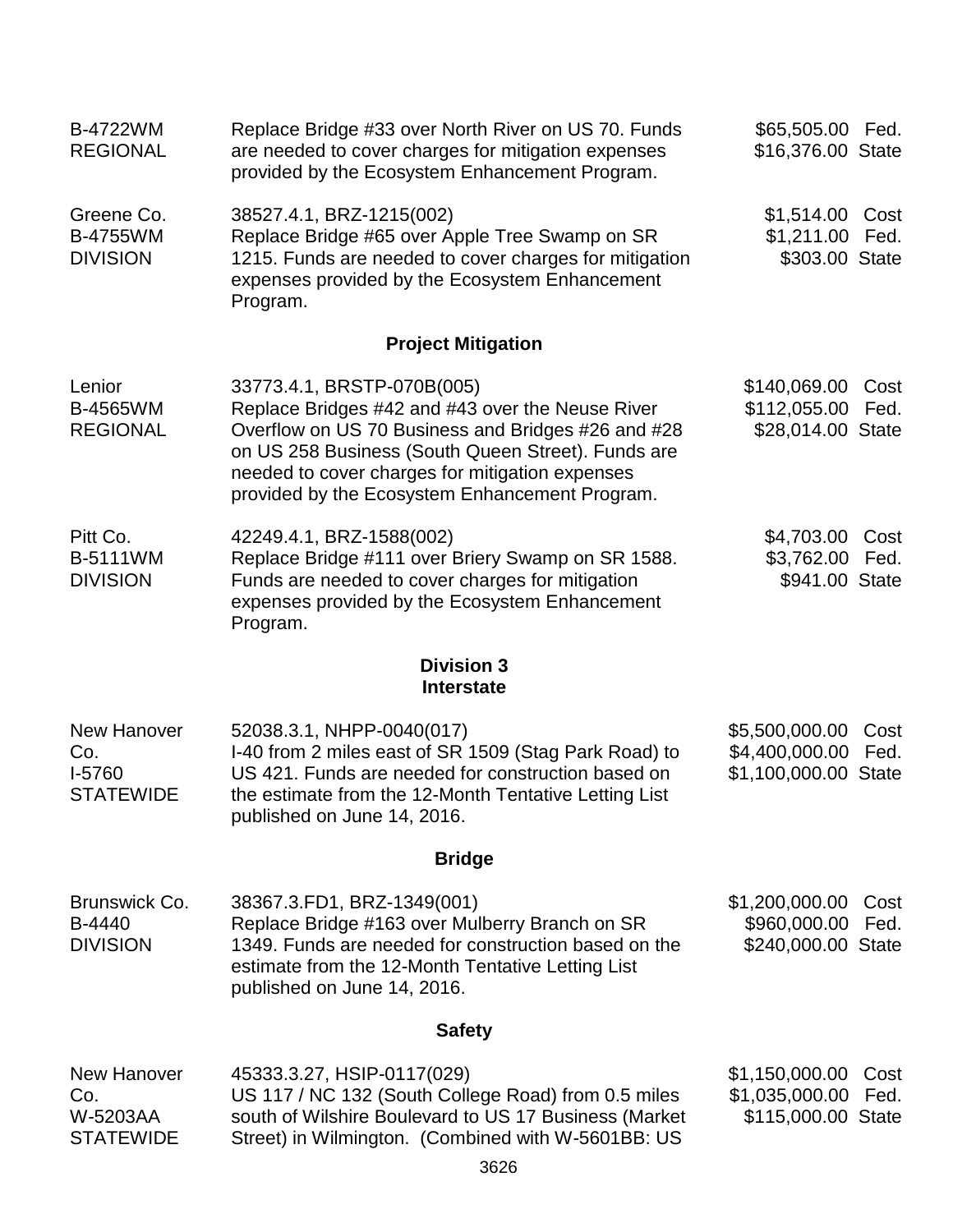117 / NC 132 (South College Road) at SR 1272 (New Center Drive) intersection). Funds are needed for construction based on the estimate from the 12-Month Tentative Letting List published on June 14, 2016.

# **Project Mitigation**

| New Hanover     | 38421.4.FD1, BRZ-1002(023)                           | \$72,625.00 Cost  |  |
|-----------------|------------------------------------------------------|-------------------|--|
| Co.             | Replace Bridge #4 over Island Creek on SR 1002.      | \$58,100.00 Fed.  |  |
| B-4591WM        | \$20,260.00 has previously been approved for project | \$14,525.00 State |  |
| <b>DIVISION</b> | mitigation. Additional funds are requested to cover  |                   |  |
|                 | charges for mitigation expenses provided by the      |                   |  |
|                 | Ecosystem Enhancement Program.                       |                   |  |

## **Division 4 Interstate**

| Nash Co.         | 53047.1.1, NHPIM-0095(037)                             | \$10,000.00 Cost |  |
|------------------|--------------------------------------------------------|------------------|--|
| l-5841           | 1-95 from SR 1745 (Bend of the River Road) to one mile | \$8,000.00 Fed.  |  |
| <b>STATEWIDE</b> | north of NC 58. Funds are needed for preliminary       | \$2,000.00 State |  |
|                  | engineering.                                           |                  |  |

# **Enhancement**

| Johnston Co.     | 46305.1.19, STP-0095(039)                                                   | \$5,000.00 Cost   |  |
|------------------|-----------------------------------------------------------------------------|-------------------|--|
| ER-5600DA        | Exit 97 Interchange at I-95 and US 70. Funds are                            | \$4,000.00 Fed.   |  |
| <b>STATEWIDE</b> | needed for preliminary engineering.                                         | \$1,000.00 State  |  |
| Johnston Co.     | 46305.3.19, STP-0095(039)                                                   | \$75,000.00 Cost  |  |
| ER-5600DA        | Exit 97 Interchange at I-95 and US 70. Funds are                            | \$60,000.00 Fed.  |  |
| <b>STATEWIDE</b> | needed for construction to replace plantings throughout<br>the interchange. | \$15,000.00 State |  |

# **Safety**

| Edgecombe Co.<br>W-5601HA<br><b>REGIONAL</b>        | 50138.3.210, HSIP-0097(040)<br>NC 97 (Raleigh Boulevard) at NC 97 (Arlington Street).<br>Funds are needed for construction for safety<br>improvements. | \$6,450.00<br>\$5,805.00 Fed.<br>\$645.00 State      | Cost |
|-----------------------------------------------------|--------------------------------------------------------------------------------------------------------------------------------------------------------|------------------------------------------------------|------|
| Edgecombe Co.<br><b>W-5601HF</b><br><b>DIVISION</b> | 50138.3.215, HSIP-1005(041)<br>SR 1005 (East Raleigh Boulevard) at Hill Street. Funds<br>are needed for construction for safety improvements.          | \$6,050.00 Cost<br>\$5,445.00 Fed.<br>\$605.00 State |      |
| Edgecombe Co.<br><b>W-5601HG</b><br><b>DIVISION</b> | 50138.3.216, HSIP-1005(042)<br>SR 1005 (East Raleigh Boulevard) at Marigold Street.<br>Funds are needed for construction for safety<br>improvements.   | \$5,425.00<br>\$4,883.00 Fed.<br>\$542.00 State      | Cost |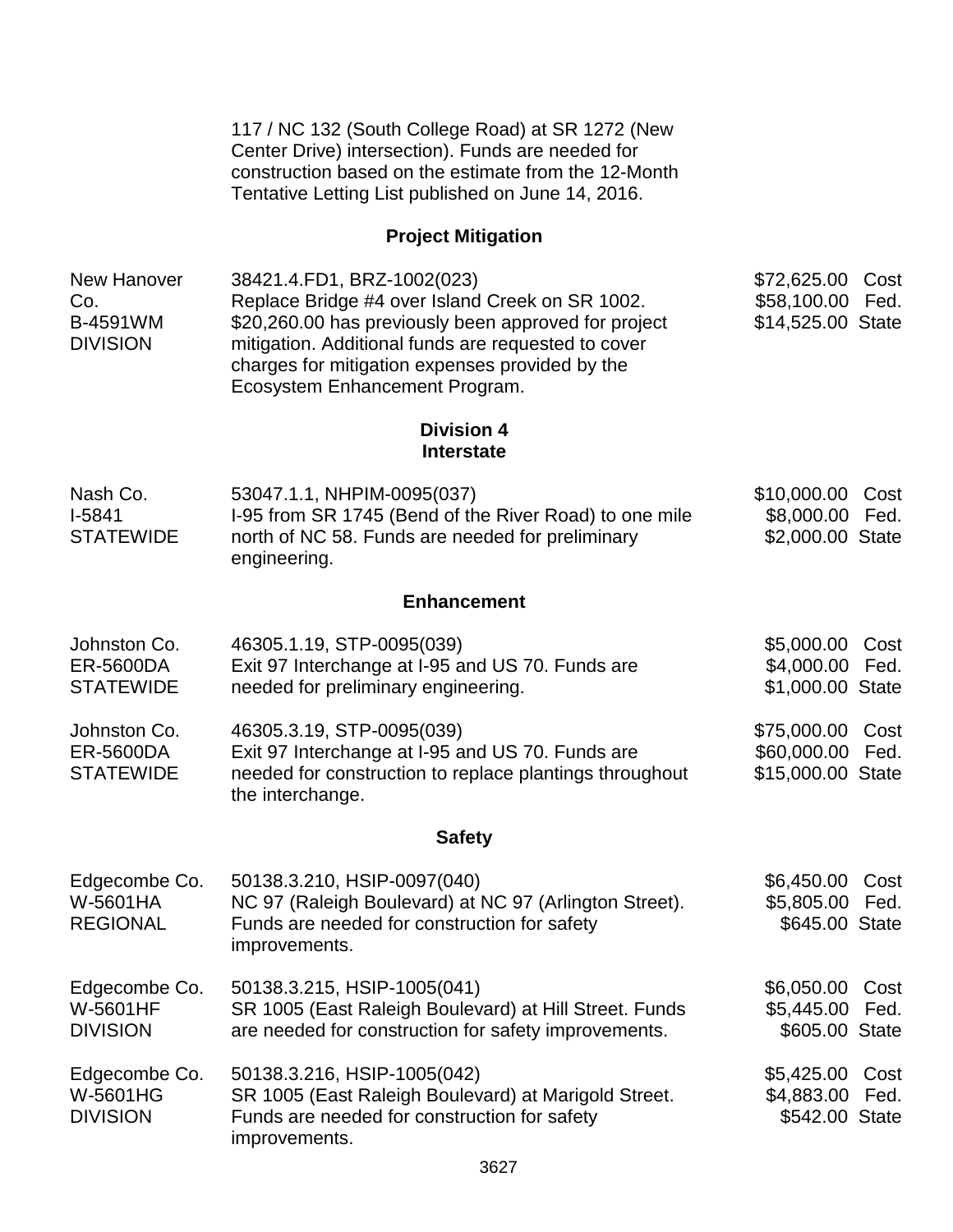| Edgecombe Co.<br>W-5601HH<br><b>REGIONAL</b>     | 50138.3.217, HSIP-0043(027)<br>NC 43 Business (North Fairview Road) at Rosewood<br>Avenue. Funds are needed for construction for safety<br>improvements.                                                                                                                                                                                                                         | \$7,000.00<br>\$6,300.00<br>\$700.00 State     | Cost<br>Fed. |
|--------------------------------------------------|----------------------------------------------------------------------------------------------------------------------------------------------------------------------------------------------------------------------------------------------------------------------------------------------------------------------------------------------------------------------------------|------------------------------------------------|--------------|
| Nash Co.<br>W-5601HB<br><b>DIVISION</b>          | 50138.3.211, HSIP-0097(041)<br>NC 97 (West Raleigh Boulevard) at SR 1714 (Nashville<br>Road). Funds are needed for construction for safety<br>improvements.                                                                                                                                                                                                                      | \$7,930.00<br>\$7,137.00<br>\$793.00 State     | Cost<br>Fed. |
| Nash Co.<br><b>W-5601HC</b><br><b>STATEWIDE</b>  | 50138.3.212, HSIP-0301(038)<br>US 301 (South Wesleyan Boulevard) southbound exit<br>ramp at NC 97 (West Raleigh Boulevard). Funds are<br>needed for construction for safety improvements.                                                                                                                                                                                        | \$4,380.00<br>\$3,942.00<br>\$438.00 State     | Cost<br>Fed. |
| Nash Co.<br>W-5601HD<br><b>STATEWIDE</b>         | 50138.3.213, HSIP-0301(039)<br>US 301 (South Wesleyan Boulevard) at SR 1729<br>(Cooley Road). Construction funds are needed for<br>safety improvements.                                                                                                                                                                                                                          | \$4,425.00<br>\$3,983.00<br>\$442.00 State     | Cost<br>Fed. |
| Nash Co.<br><b>W-5601HE</b><br><b>STATEWIDE</b>  | 50138.3.214, HSIP-0301(040)<br>US 301 (North Wesleyan Boulevard) at SR 1541<br>(Jeffreys Road). Funds are needed for construction for<br>safety improvements.                                                                                                                                                                                                                    | \$4,225.00<br>\$3,803.00<br>\$422.00 State     | Cost<br>Fed. |
|                                                  | <b>Project Mitigation</b>                                                                                                                                                                                                                                                                                                                                                        |                                                |              |
| Nash Co.<br>B-4939WM<br><b>DIVISION</b>          | 40170.4.1, BRZ-1433(004)<br>Replace Bridge #156 over Basket Creek on SR 1433.<br>Funds are needed to cover charges for mitigation<br>expenses provided by the Ecosystem Enhancement<br>Program.                                                                                                                                                                                  | \$29,893.00<br>\$23,914.00<br>\$5,979.00 State | Cost<br>Fed. |
| Wilson Co.<br><b>B-4679WM</b><br><b>DIVISION</b> | 33833.4.FD1, BRSTP-1164(004)<br>Replace Bridges #65 and #66 (Combined with B-5126)<br>over Swamps of Contentnea Creek at Wiggins Mill<br>Reservoir on SR 1163 (Downing Road). \$7,548.00 has<br>previously been approved for project mitigation.<br>Additional funds are requested to cover charges for<br>mitigation expenses provided by the Ecosystem<br>Enhancement Program. | \$27,056.00<br>\$21,645.00<br>\$5,411.00 State | Cost<br>Fed. |
|                                                  | <b>Division 5</b><br><b>Congestion Mitigation</b>                                                                                                                                                                                                                                                                                                                                |                                                |              |
|                                                  |                                                                                                                                                                                                                                                                                                                                                                                  |                                                |              |

| Morrisville/ | 46233.3.1, CMS-0517(006)                      | \$2,954,360.00 Cost |  |
|--------------|-----------------------------------------------|---------------------|--|
| Wake Co.     | Crabtree Creek Greenway. Funds are needed for | \$2,363,488.00 Fed. |  |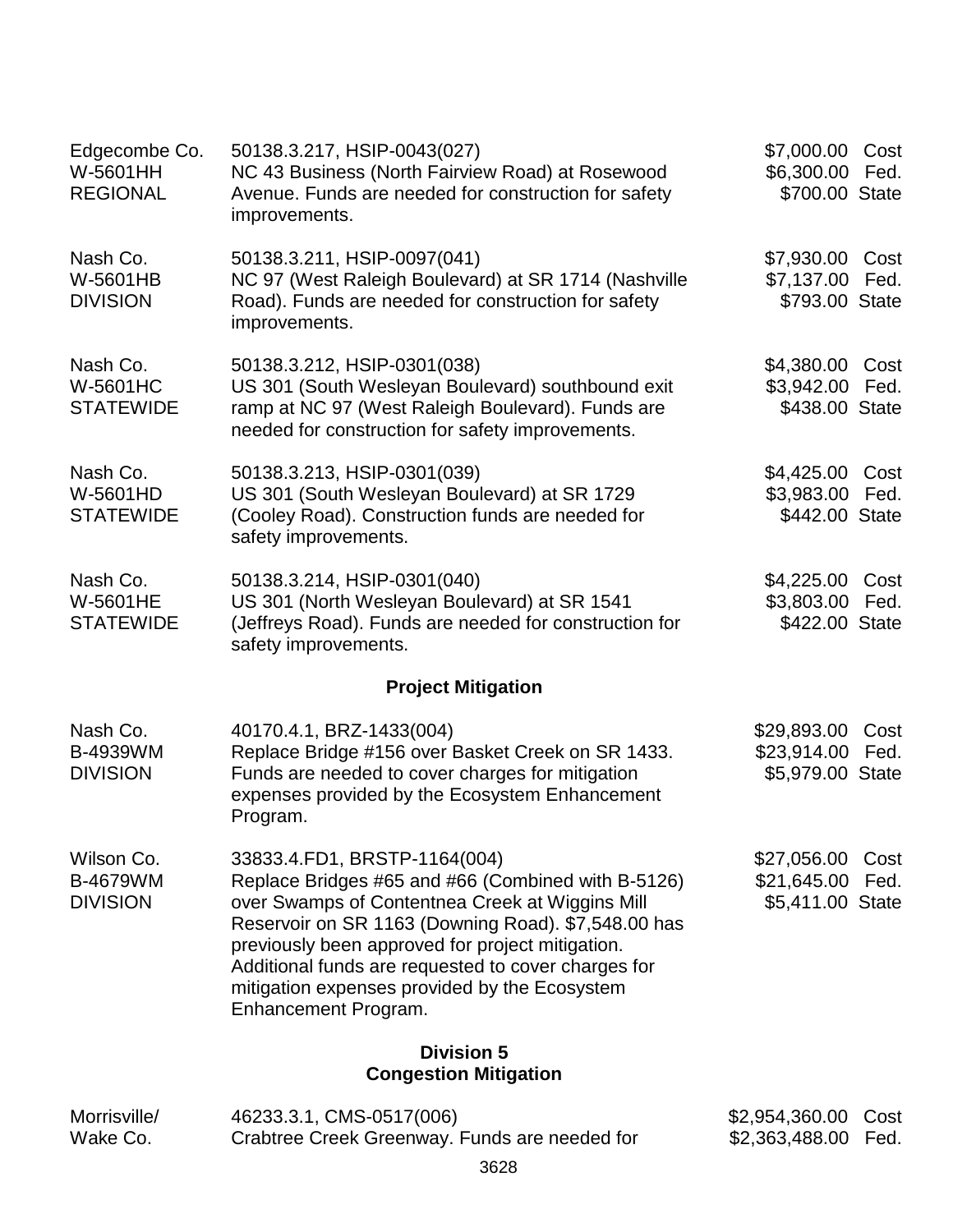| C-5168<br><b>EXEMPT</b>                         | construction for Crabtree Creek Greenway including<br>replacement of train trestle.                                                                                                                                                      | \$590,872.00 Local                                |              |
|-------------------------------------------------|------------------------------------------------------------------------------------------------------------------------------------------------------------------------------------------------------------------------------------------|---------------------------------------------------|--------------|
|                                                 | <b>Urban</b>                                                                                                                                                                                                                             |                                                   |              |
| Wake Co.<br>U-5118AD<br><b>STATEWIDE</b>        | 42379.3.F28, STPDA-0501(033)<br>SR 1010 (Ten Ten Road) / US 1 southbound off-ramp<br>and loop at SR 1010 and Waterford Green Drive.<br>\$428,056.00 has previously been approved for<br>construction. Additional funds<br>are requested. | \$29,216.00<br>\$29,216.00                        | Cost<br>Fed. |
|                                                 | <b>Safety</b>                                                                                                                                                                                                                            |                                                   |              |
| Durham Co.<br>W-5601HX<br><b>REGIONAL</b>       | 50138.1.233, HSIP-0055(061)<br>NC 55 at Allendown Drive. Funds are needed for<br>preliminary engineering.                                                                                                                                | \$5,000.00<br>\$4,500.00<br>\$500.00 State        | Cost<br>Fed. |
| Durham Co.<br>W-5601HY<br><b>REGIONAL</b>       | 50138.1.234, HSIP-0501(042)<br>US 501 (Duke Street) at Stadium Drive. Funds are<br>needed for preliminary engineering.                                                                                                                   | \$5,000.00<br>\$4,500.00<br>\$500.00 State        | Cost<br>Fed. |
| Wake Co.<br>W-5601AB<br><b>REGIONAL</b>         | 50138.2.29, HSIP-0096(019)<br>NC 96 at NC 98. Funds are needed for full right of way.                                                                                                                                                    | \$10,000.00<br>\$9,000.00<br>\$1,000.00 State     | Cost<br>Fed. |
| Wake Co.<br>W-5601BC<br><b>REGIONAL</b>         | 50138.3.56, HSIP-0042(062)<br>NC 42 at SR 2736 (Rock Service Station Road). Funds<br>are needed for construction for safety improvements.                                                                                                | \$375,000.00<br>\$337,500.00<br>\$37,500.00 State | Cost<br>Fed. |
| Wake Co.<br>W-5601CH<br><b>DIVISION</b>         | 50138.3.87, HSIP-1435(010)<br>SR 1435 (Old Raleigh Road) at SR 1521 (Lake Pine<br>Drive). Funds are needed for construction for safety<br>improvements.                                                                                  | \$150,000.00<br>\$135,000.00<br>\$15,000.00 State | Cost<br>Fed. |
| Wake Co.<br>W-5601EY<br><b>REGIONAL</b>         | 50138.1.156, HSIP-0042(067)<br>NC 42 at SR 2727 (Sauls Road). \$80,000.00 has<br>previously been approved for preliminary engineering.<br><b>Additional funds</b><br>are requested.                                                      | \$45,000.00<br>\$40,500.00<br>\$4,500.00 State    | Cost<br>Fed. |
| Wake Co.<br><b>W-5601GF</b><br><b>STATEWIDE</b> | 50138.3.189, HSIP-0040(044)<br>I-40 Crossovers. Funds are needed for construction to<br>close unofficial crossovers.                                                                                                                     | \$50,000.00<br>\$45,000.00<br>\$5,000.00 State    | Cost<br>Fed. |
| Wake Co.<br>W-5601HZ<br><b>STATEWIDE</b>        | 50138.1.235, HSIP-000S(855)<br>Various National Highway System (NHS) routes in<br>Division 5 (Wake and Durham Counties). Funds are<br>needed for preliminary engineering.                                                                | \$1,000.00<br>\$900.00<br>\$100.00 State          | Cost<br>Fed. |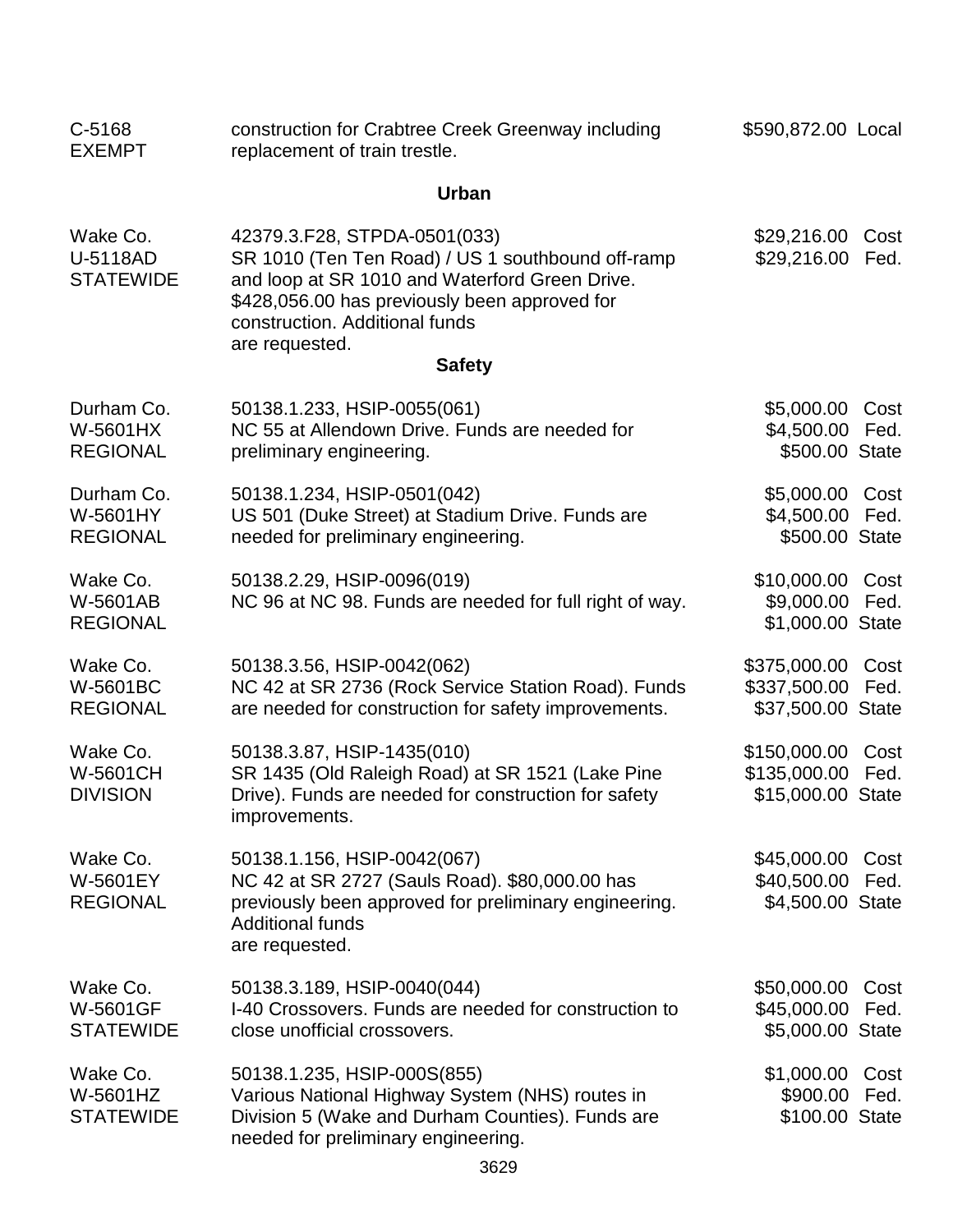# **Project Mitigation**

| Franklin Co.<br><b>B-4748WM</b><br><b>DIVISION</b> | 38520.4.1, BRZ-1147(010)<br>Replace Bridge #2 over Horse Creek on SR 1147.<br>Funds are needed to cover charges for mitigation<br>expenses provided by the Ecosystem Enhancement<br>Program.           | \$47,852.00 Cost<br>\$38,282.00 Fed.<br>\$9,570.00 State |              |
|----------------------------------------------------|--------------------------------------------------------------------------------------------------------------------------------------------------------------------------------------------------------|----------------------------------------------------------|--------------|
| Franklin Co.<br><b>B-4749WM</b><br><b>DIVISION</b> | 38521.4.1, BRZ-1200(005)<br>Replace Bridge #27 over Middle Creek on SR 1200.<br>Funds are needed to cover charges for mitigation<br>expenses provided by the Ecosystem Enhancement<br>Program.         | \$27,206.00 Cost<br>\$21,765.00 Fed.<br>\$5,441.00 State |              |
| Person Co.<br><b>B-4784WM</b><br><b>DIVISION</b>   | 38555.4.1, BRZ-1134(003)<br>Replace Bridge #31 over Aldridge Creek on SR 1134.<br>Funds are needed to cover charges for mitigation<br>expenses provided by the Ecosystem Enhancement<br>Program.       | \$6,304.00<br>\$5,043.00 Fed.<br>\$1,261.00 State        | Cost         |
| Person Co.<br><b>B-4785WM</b><br><b>DIVISION</b>   | 38556.4.1, BRZ-1142(007)<br>Replace Bridge #24 over the North Flat River on SR<br>1142. Funds are needed to cover charges for mitigation<br>expenses provided by the Ecosystem Enhancement<br>Program. | \$10,048.00 Cost<br>\$8,038.00 Fed.<br>\$2,010.00 State  |              |
| Wake Co.<br><b>B-4659WM</b><br><b>DIVISION</b>     | 38456.4.1, BRZ-1393(003)<br>Replace Bridge #373 over Bassal Creek on SR 1393.<br>Funds are needed to cover charges for mitigation<br>expenses provided by the Ecosystem Enhancement<br>Program.        | \$45,505.00 Cost<br>\$36,404.00 Fed.<br>\$9,101.00 State |              |
| Wake Co.<br>B-4663WM<br><b>DIVISION</b>            | 38458.4.1, BRZ-2507(001)<br>Replace Bridge #225 over Mark's Creek on SR 2507.<br>Funds are needed to cover charges for mitigation<br>expenses provided by the Ecosystem Enhancement<br>Program.        | \$23,536.00<br>\$18,828.00 Fed.<br>\$4,708.00 State      | Cost         |
| Wake Co.<br><b>B-4697WM</b><br><b>DIVISION</b>     | 38474.4.1, BRZ-1600(009)<br>Replace Bridge #55 over White Oak Creek on SR 1600.<br>Funds are needed to cover charges for mitigation<br>expenses provided by the Ecosystem Enhancement<br>Program.      | \$96,133.00<br>\$76,906.00<br>\$19,227.00 State          | Cost<br>Fed. |
| Wake Co.<br><b>B-5113WM</b><br><b>DIVISION</b>     | 42251.4.1, BRZ-1942(001)<br>Replace Bridge #157 over Smiths Creek on SR 1942.<br>Funds are needed to cover charges for mitigation<br>expenses provided by the Ecosystem Enhancement                    | \$14,384.00<br>\$11,507.00<br>\$2,877.00 State           | Cost<br>Fed. |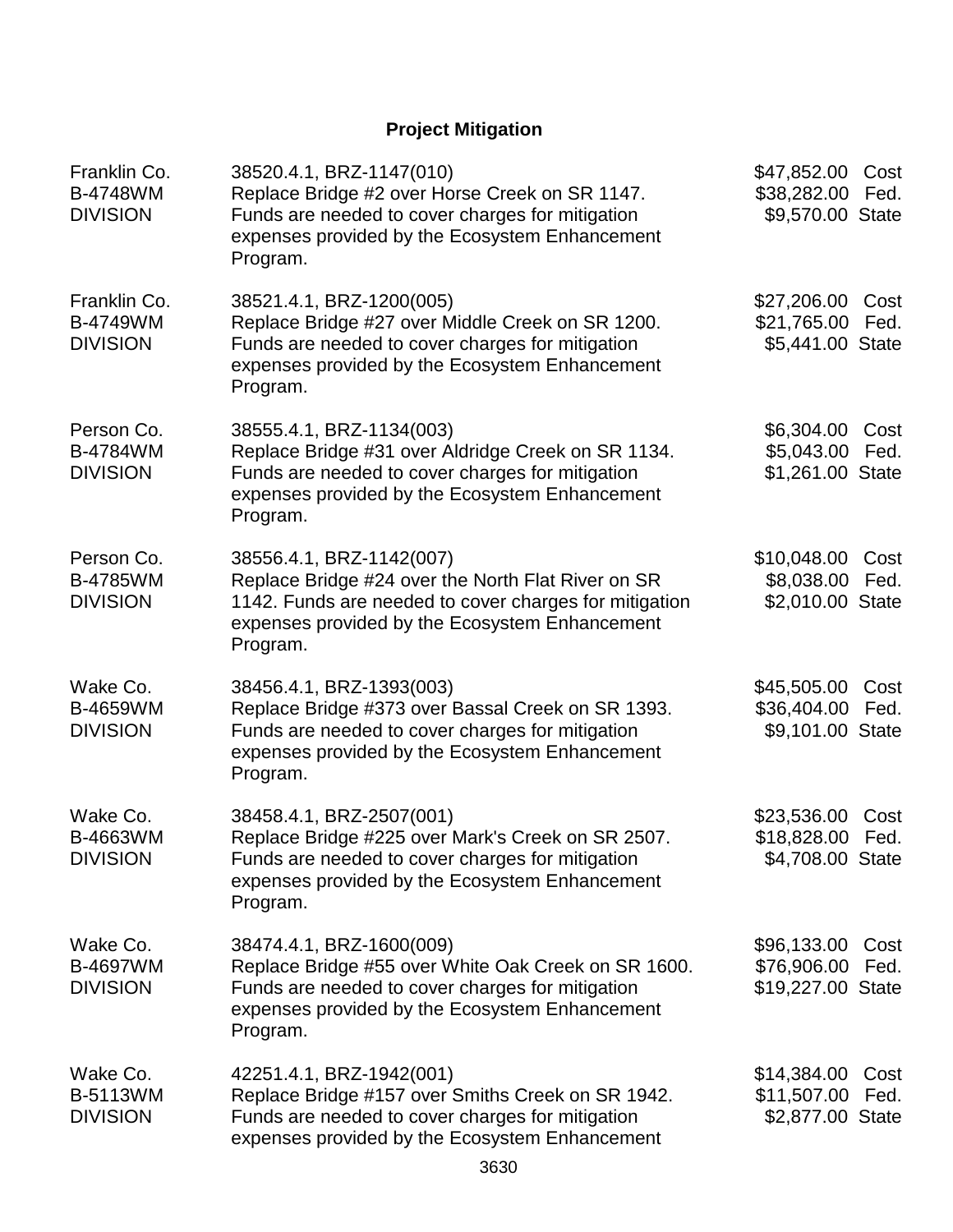Program.

# **Bicycle and Pedestrian**

| Raleigh/<br>Wake Co.<br>U-5530GB<br><b>DIVISION</b>  | 44111.2.11, STPDA-0520(054)<br>Construct a sidewalk along approximately 0.5 miles of<br>Bridge Street crossing over the Norfolk Southern<br>Railway in Fuquay-Varina. Funds are needed for full<br>right of way.                                                                                      | \$150,000.00<br>\$120,000.00<br>\$30,000.00 Local | Cost<br>Fed. |
|------------------------------------------------------|-------------------------------------------------------------------------------------------------------------------------------------------------------------------------------------------------------------------------------------------------------------------------------------------------------|---------------------------------------------------|--------------|
|                                                      | <b>Division 6</b><br><b>Bridge</b>                                                                                                                                                                                                                                                                    |                                                   |              |
| Cumberland Co.<br>B-4950<br><b>DIVISION</b>          | 40108.2.1, BRZ-1851(003)<br>Replace Bridges #171 and #172 over the South River<br>on SR 1851 / SR 1426. Funds are needed for full right<br>of way and utilities.                                                                                                                                      | \$360,000.00<br>\$288,000.00<br>\$72,000.00 State | Cost<br>Fed. |
|                                                      | <b>Safety</b>                                                                                                                                                                                                                                                                                         |                                                   |              |
| Cumberland Co.<br><b>W-5601AR</b><br><b>DIVISION</b> | 50138.2.45, HSIP-1600(014)<br>SR 1600 (McCormick Bridge Road), curve located<br>approximately 0.3 miles south east of SR 1798<br>(Sandclay Road). Funds are needed for full right of way<br>and utilities.                                                                                            | \$15,000.00<br>\$13,500.00<br>\$1,500.00 State    | Cost<br>Fed. |
| Harnett Co.<br><b>W-5601AF</b><br><b>DIVISION</b>    | 50138.3.33, HSIP-1115(021)<br>SR 1115 (Buffalo Lake Road) from north of SR 2530<br>(Cameron Pines Drive) to south of SR 1114 (Blanchard<br>Road). Funds are needed for construction for safety<br>improvements.                                                                                       | \$741,000.00<br>\$666,900.00<br>\$74,100.00 State | Cost<br>Fed. |
| Robeson Co.<br>W-5601GX<br><b>STATEWIDE</b>          | 50138.3.207, HSIP-0095(038)<br>I-95 guardrail end unit upgrades. Funds are needed<br>for construction for guardrail end unit upgrades.                                                                                                                                                                | \$280,000.00<br>\$252,000.00<br>\$28,000.00 State | Cost<br>Fed. |
|                                                      | <b>Project Mitigation</b>                                                                                                                                                                                                                                                                             |                                                   |              |
| Bladen Co.<br>B-4436WM<br><b>DIVISION</b>            | 38363.4.FD1, BRZ-1806(001)<br>Replace Bridge #31 over Browns Creek on SR 1806<br>(formally SR 1700). \$26,125.00 has previously been<br>approved for project mitigation. Additional funds are<br>requested to cover charges for mitigation expenses<br>provided by the Ecosystem Enhancement Program. | \$104,130.00<br>\$83,304.00<br>\$20,826.00 State  | Cost<br>Fed. |
| Columbus Co.<br><b>B-4481WM</b><br><b>DIVISION</b>   | 38386.4.FD1, BRZ-1831(003)<br>Replace Bridge #279 over Livingstone Creek and Bridge<br>#288 over Livingstone Creek Overflow on SR 1831.                                                                                                                                                               | \$66,929.00<br>\$53,543.00<br>\$13,386.00 State   | Cost<br>Fed. |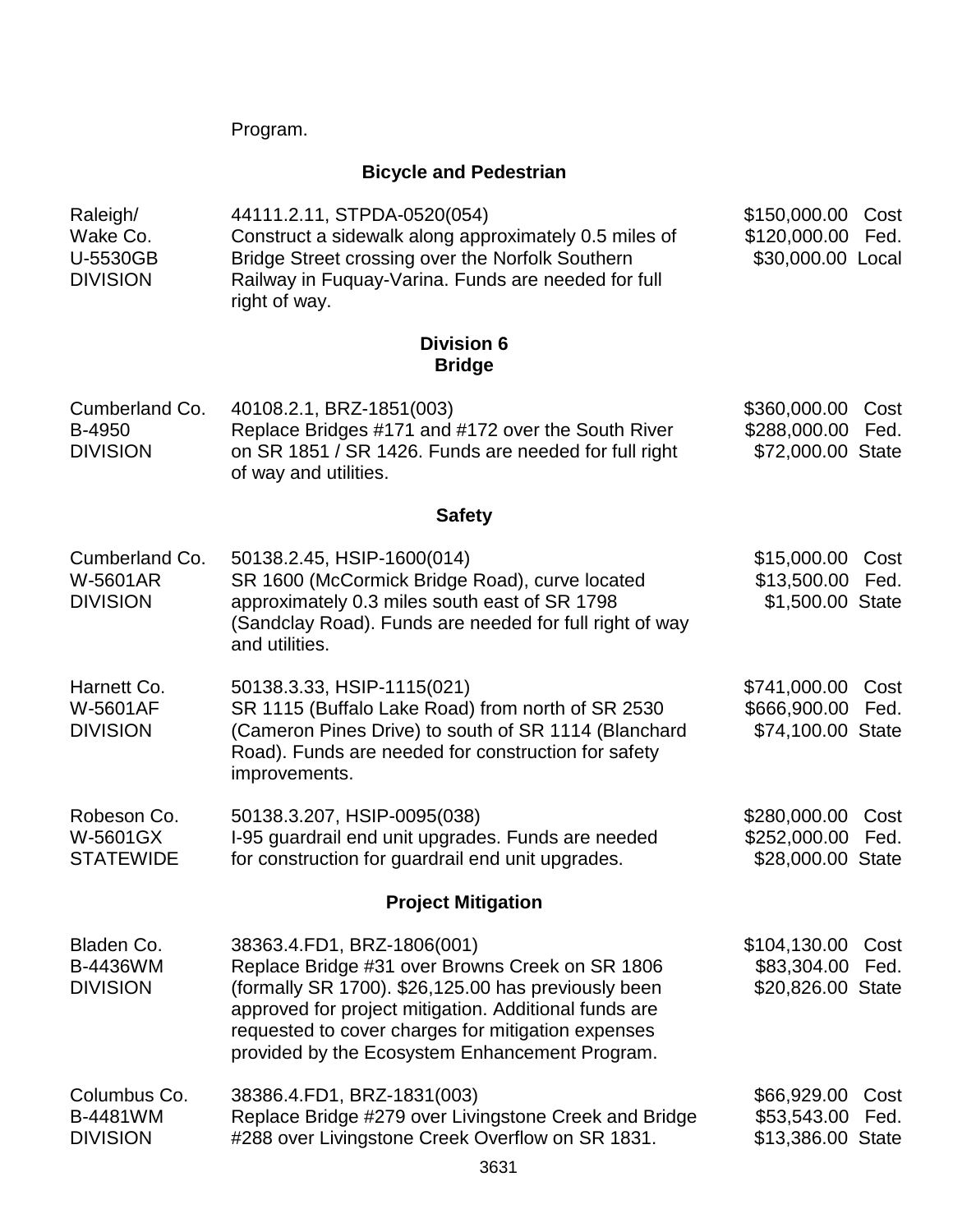|                                                            | \$14,301.00 has previously been approved for project<br>mitigation. Additional funds are requested to cover<br>charges for mitigation expenses provided by the<br>Ecosystem Enhancement Program.                                                                                                                                                                                                    |                                                             |              |
|------------------------------------------------------------|-----------------------------------------------------------------------------------------------------------------------------------------------------------------------------------------------------------------------------------------------------------------------------------------------------------------------------------------------------------------------------------------------------|-------------------------------------------------------------|--------------|
| Columbus Co.<br><b>B-5115WM</b><br><b>DIVISION</b>         | 42255.4.FD1, BRSTP-1005(020)<br>Replace Bridges #94 and #95 over Grissett Creek on<br>SR 1005. \$11,520.00.00 has previously been approved<br>for project mitigation. Additional funds are requested to<br>cover charges for mitigation expenses provided by the<br>Ecosystem Enhancement Program.                                                                                                  | \$41,297.00<br>\$33,038.00<br>\$8,259.00 State              | Cost<br>Fed. |
| Cumberland Co.<br><b>B-4490WM</b><br><b>STATEWIDE</b>      | 33727.4.1, BRNHS-0024(024)<br>Replace Bridge #116 over CSX Railroad, Norfolk<br>Southern Railroad and Hillsborough Street on NC 24 /<br>210 (Rowan Street). Funds are needed to cover<br>charges for mitigation expenses provided by the<br>Ecosystem Enhancement Program.                                                                                                                          | \$601,380.00<br>\$481,104.00<br>\$120,276.00 State          | Cost<br>Fed. |
|                                                            | <b>Division 7</b><br><b>Urban</b>                                                                                                                                                                                                                                                                                                                                                                   |                                                             |              |
| Greensboro/<br>Guilford Co.<br>U-2524D<br><b>STATEWIDE</b> | 34820.3.30, NHF-0708(053)<br>Greensboro Western Loop from US 220 (Battleground<br>Avenue) to SR 2303 (Lawndale Drive). Funds are<br>needed for construction based on the estimate from the<br>12-Month Tentative Letting List published on June 14,<br>2016. This is an 8 week advertisement. This is a two<br>(2) year Cash Flow project with \$30,050,000.00 in<br>FY16, \$30,050,000.00 in FY17. | \$60,100,000.00<br>\$48,080,000.00<br>\$12,020,000.00 State | Cost<br>Fed. |
|                                                            | <b>Safety</b>                                                                                                                                                                                                                                                                                                                                                                                       |                                                             |              |
| <b>Divisionwide</b><br><b>W-5601IF</b><br><b>STATEWIDE</b> | 50138.1.241, HSIP-000S(860)<br>Multiple routes in Division 7. Funds are needed for<br>preliminary engineering.                                                                                                                                                                                                                                                                                      | \$5,000.00<br>\$4,500.00 Fed.<br>\$500.00 State             | Cost         |
|                                                            | <b>Municipal Bridge</b>                                                                                                                                                                                                                                                                                                                                                                             |                                                             |              |
| High Point/<br>Guilford Co.<br>B-5358<br><b>DIVISION</b>   | 46072.3.F1, BRZ-0710(022)<br>Replace Bridge #428 on Model Farm Road over a<br>Branch of Richland Creek. Funds are needed for<br>construction for bridge replacement.                                                                                                                                                                                                                                | \$675,000.00<br>\$540,000.00 Fed.<br>\$135,000.00 Local     | Cost         |
|                                                            | <b>Project Mitigation</b>                                                                                                                                                                                                                                                                                                                                                                           |                                                             |              |
| Alamance Co.<br><b>B-4400WM</b>                            | 33680.4.1, BRZ-1122(004)<br>Replace Bridge #160 over South Prong of Stinking<br>3632                                                                                                                                                                                                                                                                                                                | \$7,203.00<br>\$5,762.00 Fed.                               | Cost         |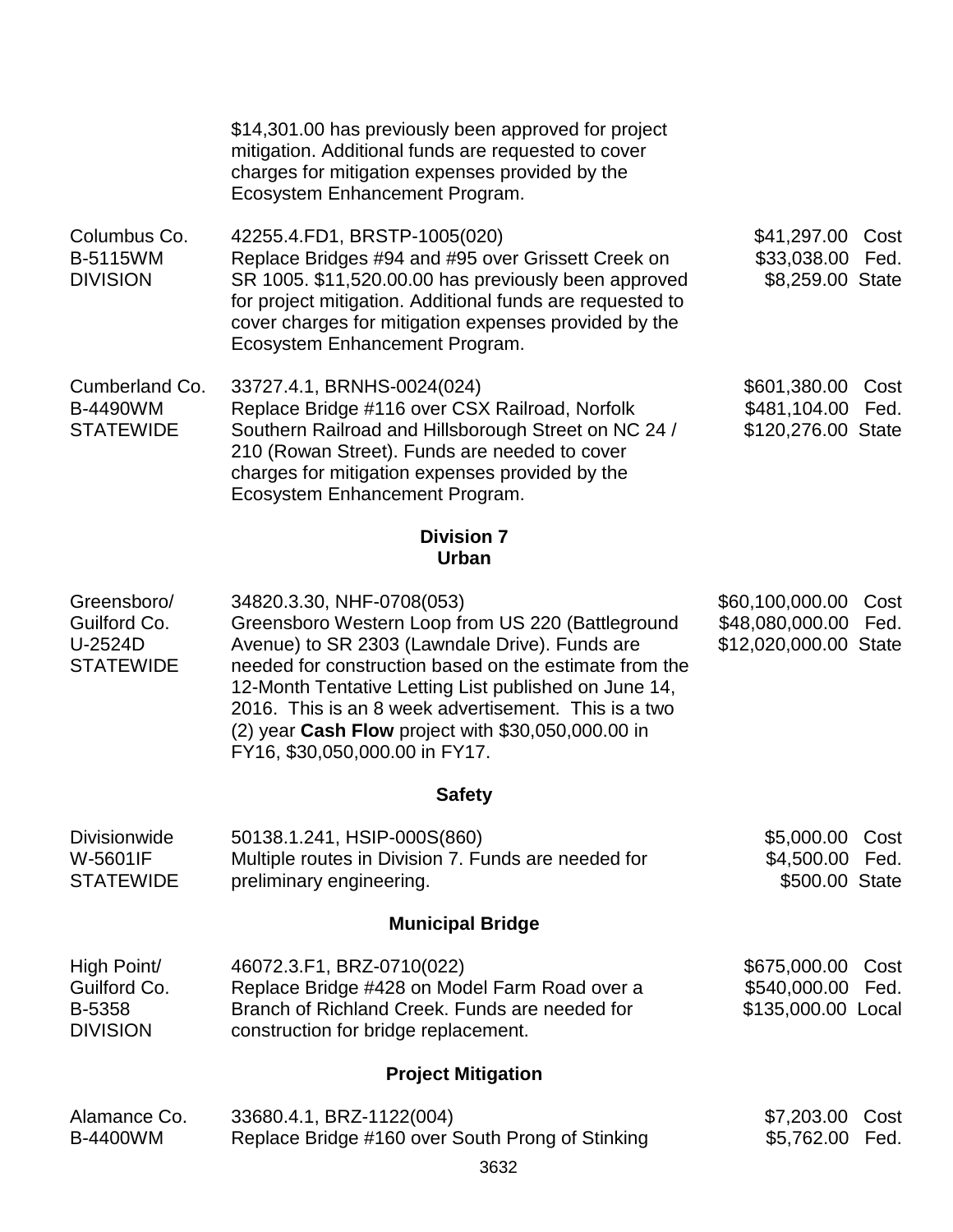| <b>DIVISION</b>                                             | Quarter Creek on SR 1122. Funds are needed to cover<br>charges for mitigation expenses provided by the<br>Ecosystem Enhancement Program.                                                                                                                                                                  | \$1,441.00 State                                  |              |
|-------------------------------------------------------------|-----------------------------------------------------------------------------------------------------------------------------------------------------------------------------------------------------------------------------------------------------------------------------------------------------------|---------------------------------------------------|--------------|
| Alamance Co.<br>B-4401WM<br><b>DIVISION</b>                 | 33681.4.1, BRZ-1124(005)<br>Replace Bridge #161 over North Prong Stinking Quarter<br>Creek on SR 1124. Funds are needed to cover charges<br>for mitigation expenses provided by the Ecosystem<br>Enhancement Program.                                                                                     | \$6,308.00<br>\$5,046.00<br>\$1,262.00 State      | Cost<br>Fed. |
| Alamance Co.<br>B-4953WM<br><b>DIVISION</b>                 | 40078.4.1, BRZ-1912(002)<br>Replace Bridge #64 over Quaker Creek on SR 1912.<br>Funds are needed to cover charges for mitigation<br>expenses provided by the Ecosystem Enhancement<br>Program.                                                                                                            | \$21,152.00<br>\$16,922.00<br>\$4,230.00 State    | Cost<br>Fed. |
| Guilford Co.<br><b>B-4756WM</b><br><b>DIVISION</b>          | 38528.4.1, BRZ-2128(001)<br>Replace Bridge #120 over Reedy Creek on SR 2128.<br>Funds are needed to cover charges for mitigation<br>expenses provided by the Ecosystem Enhancement<br>Program.                                                                                                            | \$6,686.00<br>\$5,349.00<br>\$1,337.00 State      | Cost<br>Fed. |
| Guilford Co.<br><b>B-4757WM</b><br><b>DIVISION</b>          | 38529.4.1, BRZ-2795(002)<br>Replace Bridge #175 over Buffalo Creek on SR 2795.<br>Funds are needed to cover charges for mitigation<br>expenses provided by the Ecosystem Enhancement<br>Program.                                                                                                          | \$56,420.00<br>\$45,136.00<br>\$11,284.00 State   | Cost<br>Fed. |
| Guilford Co.<br><b>B-4758WM</b><br><b>DIVISION</b>          | 38530.4.1, BRZ-2824(005)<br>Replace Bridge #159 over North Buffalo Creek on SR<br>2824. Funds are needed to cover charges for mitigation<br>expenses provided by the Ecosystem Enhancement<br>Program.                                                                                                    | \$6,826.00<br>\$5,461.00<br>\$1,365.00 State      | Cost<br>Fed. |
| Rockingham Co.<br>B-4803WM<br><b>DIVISION</b>               | 38573.4.1, BRZ-1925(002)<br>Replace Bridge #97 over Wolf Island Creek on SR<br>1925. Funds are needed to cover charges for mitigation<br>expenses provided by the Ecosystem Enhancement<br>Program.                                                                                                       | \$74,100.00<br>\$59,280.00<br>\$14,820.00 State   | Cost<br>Fed. |
|                                                             | <b>Bicycle and Pedestrian</b>                                                                                                                                                                                                                                                                             |                                                   |              |
| Greensboro/<br>Guilford Co.<br>EL-5101DP<br><b>DIVISION</b> | 41823.3.F18, STPDA-0708(063)<br>West Market Street from South Oxygen Road to Spring<br>Garden Street and from Pomona Drive to Walker<br>Avenue, and West Market Street from United Street to<br>Walker Avenue. \$320,000.00 has previously been<br>approved for construction. Additional funds are needed | \$295,000.00<br>\$236,000.00<br>\$59,000.00 Local | Cost<br>Fed. |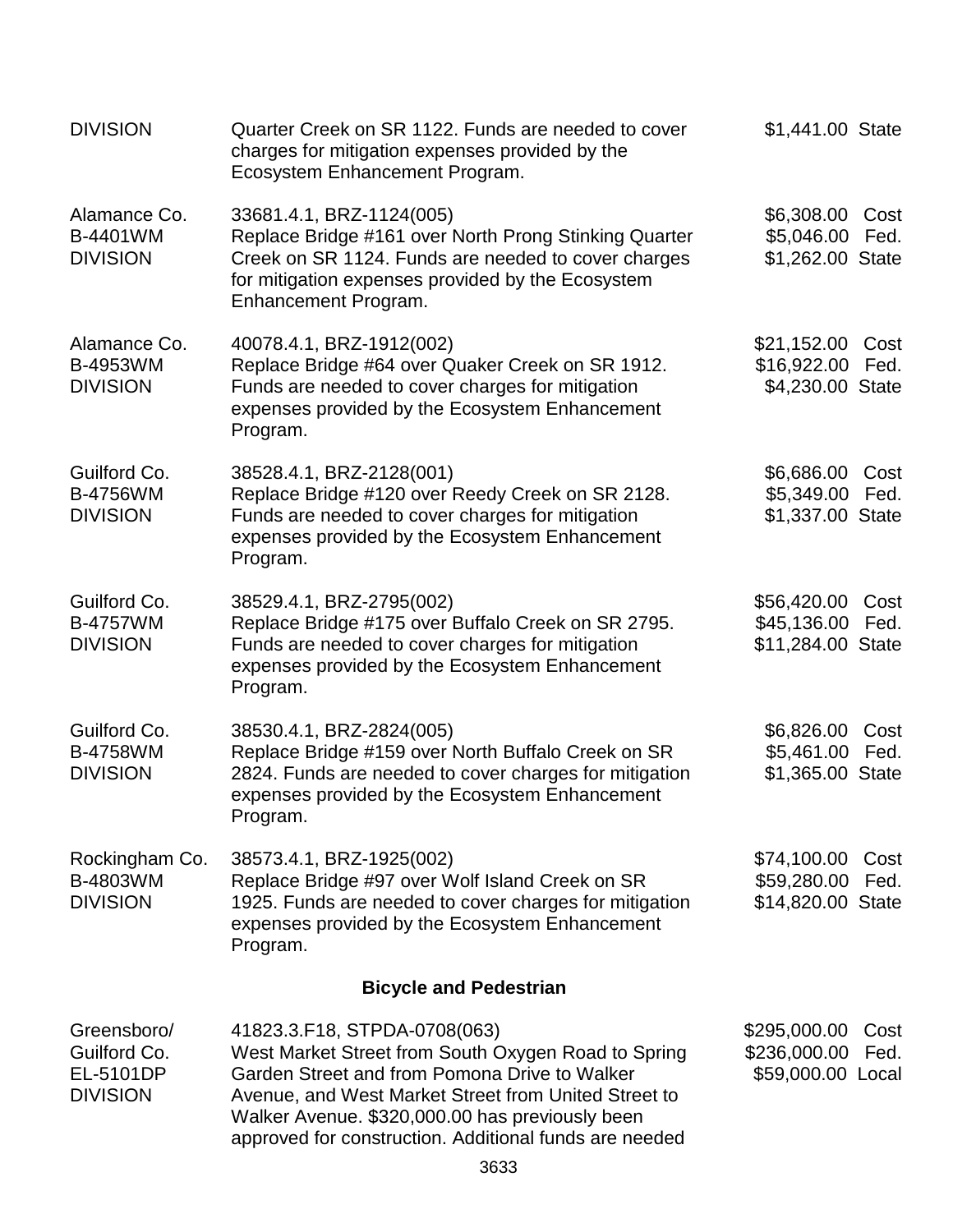for construction for sidewalk improvements.

# **Division 8 Safety**

| Chatham Co.<br>W-5601CL<br><b>STATEWIDE</b>    | 50138.3.91, HSIP-0064(184)<br>US 64 at SR 1716 (Big Woods Road) / SR 1941<br>(Seaforth Road). Funds are needed for construction for<br>safety improvements.                                                             | \$950,000.00<br>\$855,000.00<br>\$95,000.00 State | Cost<br>Fed. |
|------------------------------------------------|-------------------------------------------------------------------------------------------------------------------------------------------------------------------------------------------------------------------------|---------------------------------------------------|--------------|
| Chatham Co.<br>W-5601IC<br><b>STATEWIDE</b>    | 50138.1.238, HSIP-000S(856)<br>Various National Highway System (NHS) routes in<br>Division 8 (Lee, Chatham, Moore, Richmond, Randolph,<br>and Scotland Counties). Funds are needed for<br>preliminary engineering.      | \$5,000.00<br>\$4,500.00<br>\$500.00 State        | Cost<br>Fed. |
| Chatham Co.<br>W-5601ID<br><b>STATEWIDE</b>    | 50138.1.239, HSIP-000S(857)<br>Various National Highway System (NHS) routes in<br>Division 8 (Lee, Chatham, Moore, Richmond, Randolph,<br>Scotland and Hoke Counties). Funds are needed for<br>preliminary engineering. | \$5,000.00<br>\$4,500.00<br>\$500.00 State        | Cost<br>Fed. |
| Montgomery Co.<br>W-5601IB<br><b>STATEWIDE</b> | 50138.1.237, HSIP-0073(045)<br>I-73 / 74. Funds are needed for preliminary engineering.                                                                                                                                 | \$2,000.00<br>\$1,800.00<br>\$200.00 State        | Cost<br>Fed. |
| Randolph Co.<br>W-5601HV<br><b>REGIONAL</b>    | 50138.1.231, HSIP-0042(070)<br>NC 42 near SR 2895 (Moffit Mill Road). Funds are<br>needed for preliminary engineering.                                                                                                  | \$25,000.00<br>\$22,500.00<br>\$2,500.00 State    | Cost<br>Fed. |
| Richmond Co.<br>W-5601IA<br><b>STATEWIDE</b>   | 50138.1.236, HSIP-0073(046)<br>I-73 / 74 in Richmond, Montgomery, and Randolph<br>Counties. Funds are needed for preliminary<br>engineering.                                                                            | \$2,000.00<br>\$1,800.00<br>\$200.00 State        | Cost<br>Fed. |
| Scotland Co.<br>W-5601BD<br><b>STATEWIDE</b>   | 50138.3.57, HSIP-0074(175)<br>US 74 at NC 144 and SR 1305 (Ida Mill Road). Funds<br>are needed for construction for safety improvements.                                                                                | \$654,000.00<br>\$588,600.00<br>\$65,400.00 State | Cost<br>Fed. |
|                                                | <b>Planning and Research</b>                                                                                                                                                                                            |                                                   |              |
| Moore Co.<br>M-0492L<br><b>STATEWIDE</b>       | 44527.1.13, 0SPR-0809(001)<br>Bicycle and Pedestrian 2016 Planning Grants. Funds<br>are needed for planning and research.                                                                                               | \$47,000.00<br>\$42,300.00<br>\$4,700.00 State    | Cost<br>Fed. |
|                                                | <b>Project Mitigation</b>                                                                                                                                                                                               |                                                   |              |
| Chatham Co.                                    | 38503.4.1, BRZ-1549(006)                                                                                                                                                                                                | \$7,894.00                                        | Cost         |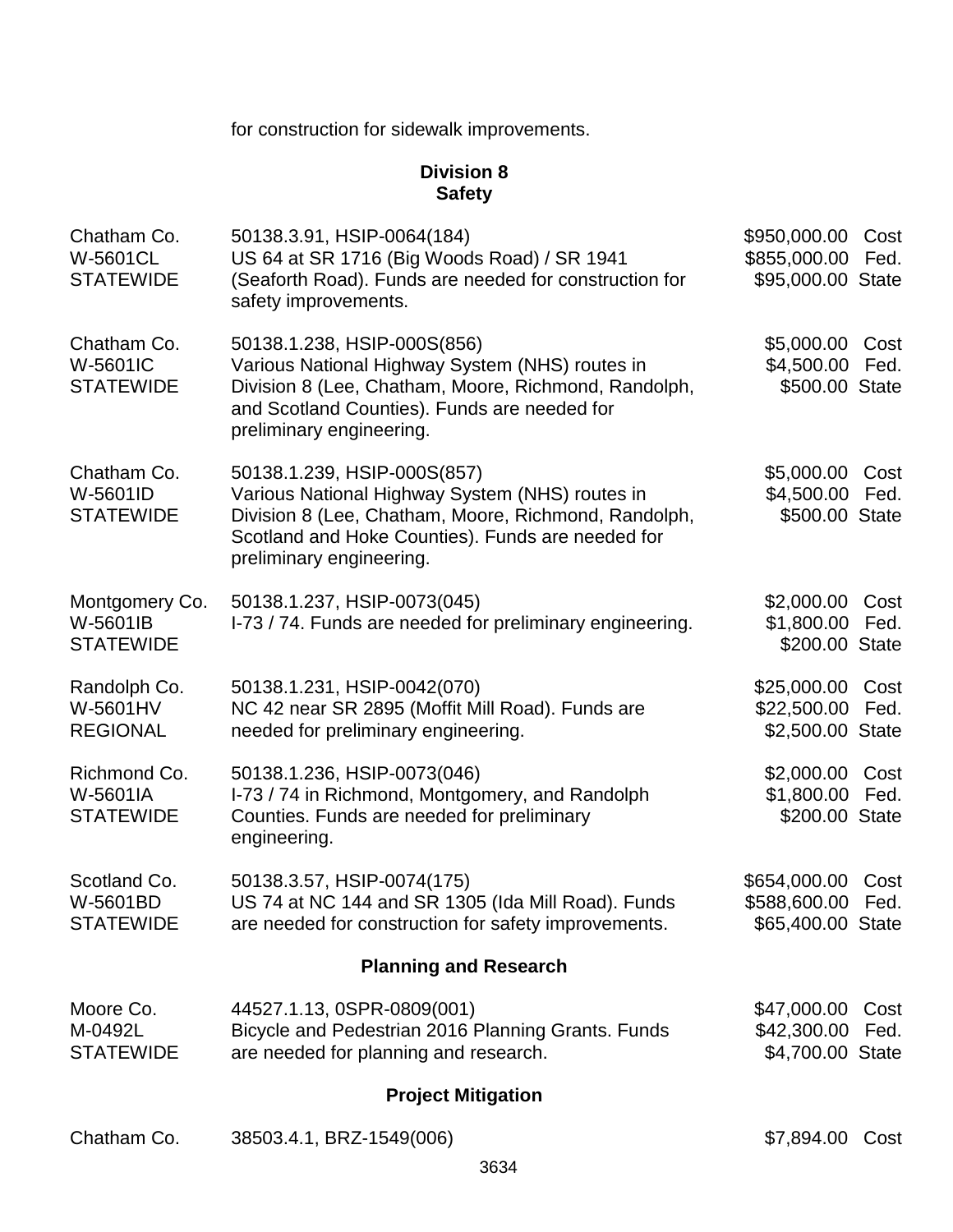| <b>B-4730WM</b><br><b>DIVISION</b>                                | Replace Bridge #108 over Terrell Creek on SR 1549.<br>Funds are needed to cover charges for mitigation<br>expenses provided by the Ecosystem Enhancement<br>Program.                                                                                                                    | \$6,315.00 Fed.<br>\$1,579.00 State                  |              |
|-------------------------------------------------------------------|-----------------------------------------------------------------------------------------------------------------------------------------------------------------------------------------------------------------------------------------------------------------------------------------|------------------------------------------------------|--------------|
| Montgomery Co.<br><b>B-4780WM</b><br><b>DIVISION</b>              | 38551.4.1, BRZ-1111(008)<br>Replace Bridge #22 over Richland Creek on SR 1111.<br>Funds are needed to cover charges for mitigation<br>expenses provided by the Ecosystem Enhancement<br>Program.                                                                                        | \$44,460.00<br>\$35,568.00<br>\$8,892.00 State       | Cost<br>Fed. |
| High Point/<br>Randolph Co.<br><b>B-5114WM</b><br><b>DIVISION</b> | 42252.4.1, BRZ-1619(005)<br>Replace Bridge #136 over US 29 / 70 / I-85 Business on<br>SR 1619 in High Point. Funds are needed to cover<br>charges for mitigation expenses provided by the<br>Ecosystem Enhancement Program.                                                             | \$85,800.00<br>\$68,640.00 Fed.<br>\$17,160.00 State | Cost         |
| Scotland Co.<br>B-4639WM<br><b>REGIONAL</b>                       | 38449.4.FR1, BRSTP-0015(018)<br>Replace Bridge #17 over Gum Swamp on US 15 / US<br>401. \$4,370.00 has previously been approved for<br>project mitigation. Additional funds are requested to<br>cover charges for mitigation expenses provided by the<br>Ecosystem Enhancement Program. | \$15,664.00<br>\$12,531.00 Fed.<br>\$3,133.00 State  | Cost         |
| Scotland Co.<br><b>B-4816WM</b><br><b>REGIONAL</b>                | 38586.4.1, BRSTP-0015(022)<br>Replace Bridge #65 over Juniper Creek on US 15-501.<br>Funds are needed to cover charges for mitigation<br>expenses provided by the Ecosystem Enhancement<br>Program.                                                                                     | \$73,337.00<br>\$58,670.00<br>\$14,667.00 State      | Cost<br>Fed. |
|                                                                   | <b>Division 9</b><br><b>Surface Transportation</b>                                                                                                                                                                                                                                      |                                                      |              |
| Forsyth Co.<br>R-4073IF<br><b>DIVISION</b>                        | 34613.3.63, STP-000S(851)<br>NC Division of Environmental Quality Alternative<br>Program Management. Funds are needed for<br>construction for program management.                                                                                                                       | \$100,000.00<br>\$80,000.00<br>\$20,000.00 State     | Cost<br>Fed. |
| Statewide<br>R-4073IE<br><b>DIVISION</b>                          | 34613.3.62, STP-000S(853)<br>Site #54 (Winston-Salem) Asphalt Materials Testing<br>Labs. Funds are needed for construction for expanded<br>groundwater testing.                                                                                                                         | \$100,000.00<br>\$80,000.00<br>\$20,000.00 State     | Cost<br>Fed. |
|                                                                   | <b>Urban</b>                                                                                                                                                                                                                                                                            |                                                      |              |
| Forsyth Co.<br>U-2827B<br><b>REGIONAL</b>                         | 34872.3.4, NHP-0421(087)<br>Replace Bridges #178, #269, #278, #286, #288, #291,<br>#293, #305, #312, #313, #336, US 421 / US 158 / US                                                                                                                                                   | \$102,700,000.00<br>\$82,160,000.00                  | Cost<br>Fed. |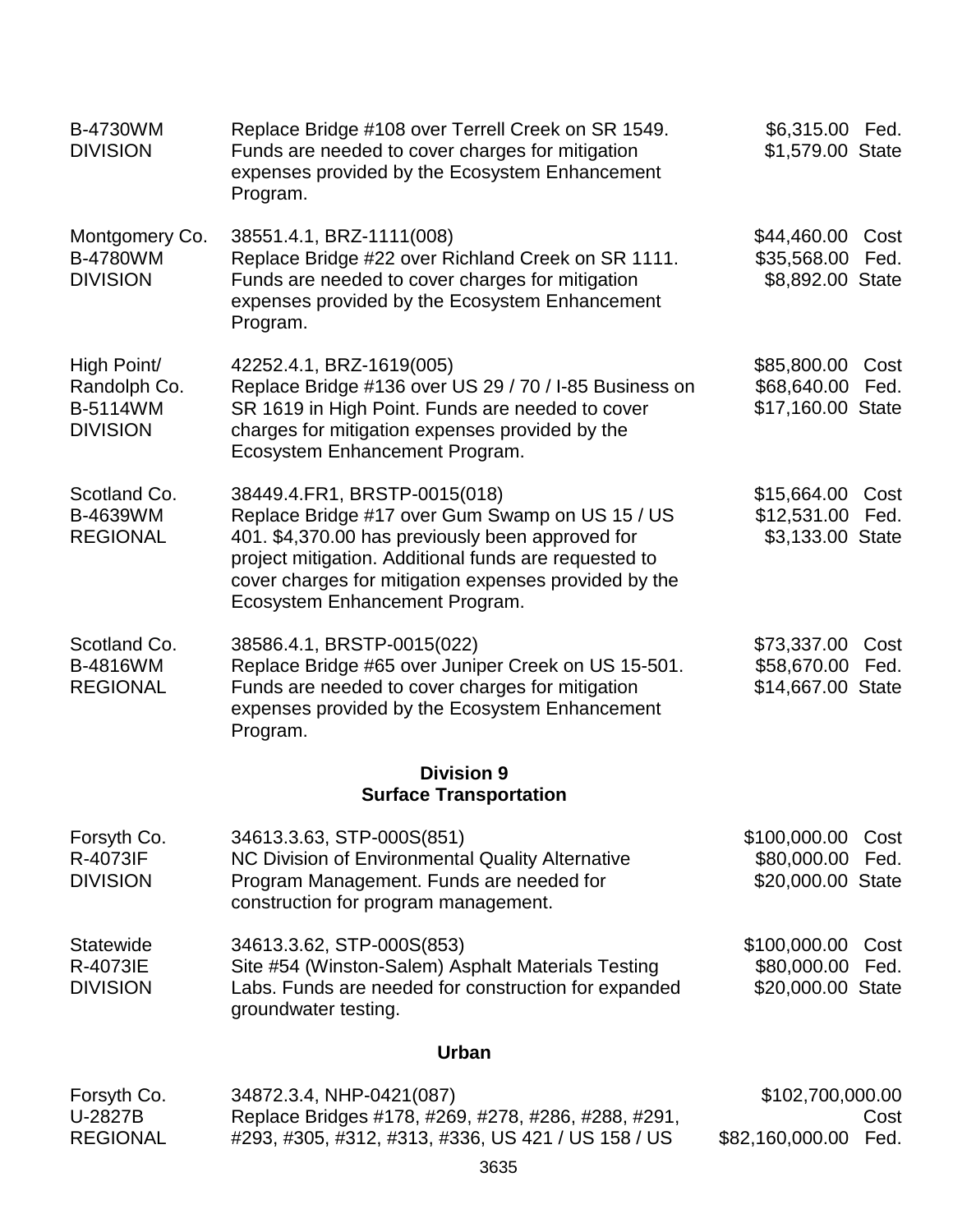| 421 / NC 150 / Business 40, west of Fourth Street to<br>east of Church Street (Combined with C-5620A: | \$20,540,000.00 State |
|-------------------------------------------------------------------------------------------------------|-----------------------|
| Business 40 multi-use path). Funds are needed for                                                     |                       |
| construction based on the estimate from the                                                           |                       |
| 12-Month Tentative Letting List published on June 14,                                                 |                       |
| 2016. This is a Design-Build Project. This is an 8                                                    |                       |
| week advertisement. This is a three (3) year Cash                                                     |                       |
| <b>Flow</b> project with \$34,234,000.00 in FY16,                                                     |                       |
| \$34,233,000.00 in FY17, \$34,233,000.00 in FY18.                                                     |                       |

# **Safety**

| Davie Co.<br>W-5601CI<br><b>DIVISION</b>           | 50138.3.88, HSIP-000S(817)<br>Lane Departure Systemic improvements. Funds are<br>needed for construction for safety improvements.                                                                                                                    | \$610,000.00<br>\$549,000.00<br>\$61,000.00 State | Cost<br>Fed. |
|----------------------------------------------------|------------------------------------------------------------------------------------------------------------------------------------------------------------------------------------------------------------------------------------------------------|---------------------------------------------------|--------------|
| Divisionwide<br>W-5601IH<br><b>REGIONAL</b>        | 50138.1.243, HSIP-000S(859)<br>Multiple routes in Division 9. Funds are needed for<br>preliminary engineering.                                                                                                                                       | \$1,800.00<br>\$1,620.00<br>\$180.00 State        | Cost<br>Fed. |
| Forsyth Co.<br>W-5601IG<br><b>STATEWIDE</b>        | 50138.1.242, HSIP-0040(048)<br>I-40 between the Davie and Guilford County Lines.<br>Funds are needed for preliminary engineering.                                                                                                                    | \$5,000.00<br>\$4,500.00<br>\$500.00 State        | Cost<br>Fed. |
| Stokes Co.<br><b>W-5601HS</b><br><b>REGIONAL</b>   | 50138.3.228, HSIP-000S(858)<br>Pavement marking improvements at various locations.<br>Funds are needed for construction for pavement<br>marking.                                                                                                     | \$110,000.00<br>\$99,000.00<br>\$11,000.00 State  | Cost<br>Fed. |
|                                                    | <b>Project Mitigation</b>                                                                                                                                                                                                                            |                                                   |              |
| Davidson Co.<br><b>B-4740WM</b><br><b>DIVISION</b> | 38513.4.1, BRZ-1194(009)<br>Replace Bridge #7 over Dykers Creek on SR 1194.<br>Funds are needed to cover charges for mitigation<br>expenses provided by the Ecosystem Enhancement<br>Program.                                                        | \$37,050.00<br>\$29,640.00<br>\$7,410.00 State    | Cost<br>Fed. |
| Davidson Co.<br>B-4741WM<br><b>DIVISION</b>        | 38514.4.1, BRZ-1493(002)<br>Replace Bridge #38 over Muddy Creek on SR 1493.<br>Funds are needed to cover charges for mitigation<br>expenses provided by the Ecosystem Enhancement<br>Program.                                                        | \$54,600.00<br>\$43,680.00<br>\$10,920.00 State   | Cost<br>Fed. |
| Stokes Co.<br><b>B-4645WM</b><br><b>STATEWIDE</b>  | 38452.4.FS1, BRNHS-0052(025)<br>Replace Bridges #29 and #30 over the Little Yadkin<br>River on US 52. \$11,320.00 has previously been<br>approved for project mitigation. Additional funds are<br>requested to cover charges for mitigation expenses | \$31,200.00<br>\$24,960.00<br>\$6,240.00 State    | Cost<br>Fed. |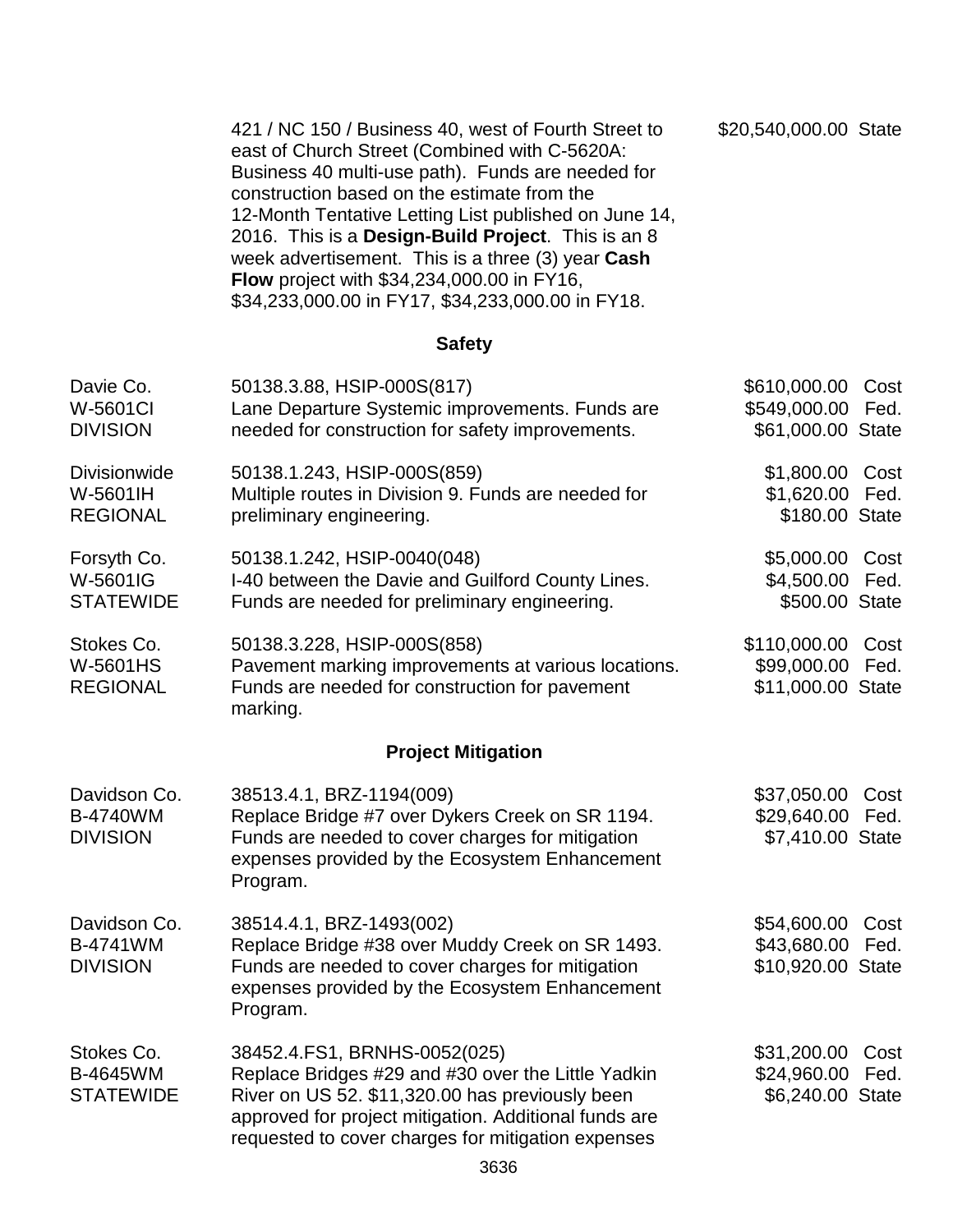| <b>Bicycle and Pedestrian</b>                       |                                                                                                                                                                                                                                                                                                                                                                                                                                                                                                                                                                                                                                                                                                                                                  |                                                                          |  |
|-----------------------------------------------------|--------------------------------------------------------------------------------------------------------------------------------------------------------------------------------------------------------------------------------------------------------------------------------------------------------------------------------------------------------------------------------------------------------------------------------------------------------------------------------------------------------------------------------------------------------------------------------------------------------------------------------------------------------------------------------------------------------------------------------------------------|--------------------------------------------------------------------------|--|
| Forsyth Co.<br>U-4741PD<br><b>DIVISION</b>          | 39745.3.16, STPDA-0926(007)<br>Sidewalk Project at Middlebrook Drive and Highway 158<br>Crosswalk. Funds are needed for construction for<br>crosswalk/sidewalk.                                                                                                                                                                                                                                                                                                                                                                                                                                                                                                                                                                                  | \$75,170.00<br>Cost<br>\$60,136.00 Fed.<br>\$15,034.00 Local             |  |
|                                                     | <b>Division 10</b><br><b>Interstate</b>                                                                                                                                                                                                                                                                                                                                                                                                                                                                                                                                                                                                                                                                                                          |                                                                          |  |
| Mecklenburg Co.<br><b>I-4750AC</b><br><b>EXEMPT</b> | 40099.2.8, NHP-077-1(224)30<br>I-77 at Exit 30 (Griffith Street) Interchange, construct<br>roundabouts at northbound and southbound ramp<br>termini. Funds are needed for full right of way and<br>utilities. This is a Design-Build Project.                                                                                                                                                                                                                                                                                                                                                                                                                                                                                                    | \$600,000.00<br>Cost<br>\$480,000.00<br>Fed.<br>\$120,000.00 State       |  |
| Mecklenburg Co.<br><b>I-4750AC</b><br><b>EXEMPT</b> | 40099.3.8, NHP-077-1(224)30<br>I-77 at Exit 30 (Griffith Street) Interchange, construct<br>roundabouts at northbound and southbound ramp<br>termini. Funds are needed for construction. This is a<br><b>Design-Build Project.</b>                                                                                                                                                                                                                                                                                                                                                                                                                                                                                                                | \$2,400,000.00<br>Cost<br>\$1,920,000.00<br>Fed.<br>\$480,000.00 State   |  |
| Mecklenburg Co.<br>$I-5405$<br><b>DIVISION</b>      | 45454.3.9, NHF-077-1(209)9<br>I-77 from I-277 (Brookshire Freeway) to SR 5544 (West<br>Catawba Avenue - Exit 28); construct High Occupancy<br>Toll (HOT) Lanes and convert existing High Occupancy<br>Vehicle (HOV) Lanes to HOT Lanes (Combined with I-<br>4750AA: I-77 from SR 5544 (West Catawba Avenue -<br>Exit 28) to NC 150 (Exit 36) construct High Occupancy<br>Toll (HOT) Lanes), (Combined with I-3311C: I-277 to<br>north of I-85 construct Toll (HOT) Lanes and convert<br>existing High Occupancy Vehicle (HOV) Lanes to HOT<br>Lanes. I-277 (Brookshire Freeway), I-77 to North<br><b>Brevard Street construct HOT Lanes. Additional</b><br>construction funds are needed as requested. This is a<br><b>Design-Build Project.</b> | \$6,000,000.00<br>Cost<br>\$4,800,000.00<br>Fed.<br>\$1,200,000.00 State |  |
| <b>Safety</b>                                       |                                                                                                                                                                                                                                                                                                                                                                                                                                                                                                                                                                                                                                                                                                                                                  |                                                                          |  |
| Cabarrus Co.<br>W-5601IM<br><b>REGIONAL</b>         | 50138.1.248, HSIP-0073(047)<br>NC 73 and SR 1602 (Jim Johnson Road). Funds are<br>needed for preliminary engineering.                                                                                                                                                                                                                                                                                                                                                                                                                                                                                                                                                                                                                            | \$50,000.00<br>Cost<br>\$45,000.00 Fed.<br>\$5,000.00 State              |  |
| Mecklenburg Co.<br>W-5601BJ<br><b>STATEWIDE</b>     | 50138.3.63, HSIP-0485(039)<br>I-485 northbound ramp at US 29 (North Tryon Street)<br>near Charlotte. Funds are needed for construction for                                                                                                                                                                                                                                                                                                                                                                                                                                                                                                                                                                                                       | \$170,000.00<br>Cost<br>\$153,000.00<br>Fed.<br>\$17,000.00 State        |  |

provided by the Ecosystem Enhancement Program.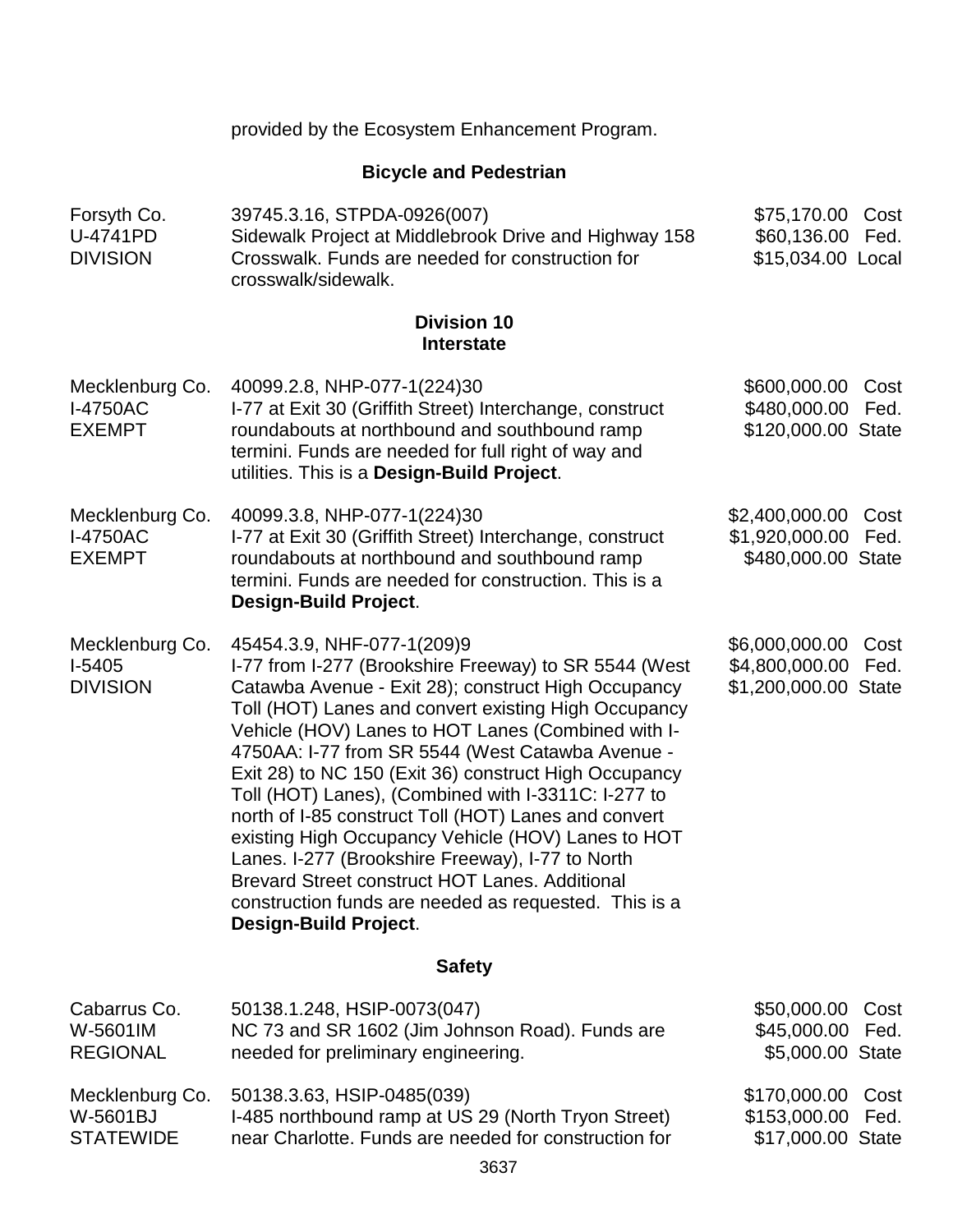safety improvements.

| Stanly Co.<br>W-5601IN<br><b>REGIONAL</b>             | 50138.1.249, HSIP-0024(079)<br>NC 24 / 27 / 73 from Spaulding Street to SR 1783<br>(Henson Street). Funds are needed for preliminary<br>engineering.                                                                                                                   | \$10,000.00<br>\$9,000.00<br>\$1,000.00 State     | Cost<br>Fed. |
|-------------------------------------------------------|------------------------------------------------------------------------------------------------------------------------------------------------------------------------------------------------------------------------------------------------------------------------|---------------------------------------------------|--------------|
| Union<br><b>W-5601CS</b><br><b>DIVISION</b>           | 50138.3.98, HSIP-1315(016)<br>SR 1315 (New Town Road) from SR 1008 (Waxhaw-<br>Indian Trail Road) to SR 1388 (Will Plyler Road) in<br>Wesley Chapel; and SR 1336 (Chambwood Road) near<br>Wesley Chapel. Funds are needed for construction for<br>safety improvements. | \$520,000.00<br>\$468,000.00<br>\$52,000.00 State | Cost<br>Fed. |
| Union Co.<br>W-5601EA<br><b>DIVISION</b>              | 50138.2.130, HSIP-1007(034)<br>SR 1007 (Rocky River Road) between SR 1150 (Old<br>Waxhaw-Monroe Road) and Jonathan Circle. Funds are<br>needed for full right of way.                                                                                                  | \$45,000.00<br>\$40,500.00<br>\$4,500.00 State    | Cost<br>Fed. |
| Union Co.<br>W-5601IJ<br><b>DIVISION</b>              | 50138.1.245, HSIP-1004(062)<br>SR 1004 (Lawyers Road) and SR 1539 (Rock Hill<br>Church Road) near Stallings. Funds are needed for<br>preliminary engineering.                                                                                                          | \$60,000.00<br>\$54,000.00<br>\$6,000.00 State    | Cost<br>Fed. |
|                                                       | <b>Project Mitigation</b>                                                                                                                                                                                                                                              |                                                   |              |
| Cabarrus Co.<br>B-4973WM<br><b>DIVISION</b>           | 40097.4.FD1, BRSTP-1157(005)<br>Replace Bridge #271 over Irish Buffalo Creek on SR<br>1157. \$15,384.00.00 has previously been approved for<br>project mitigation. Additional funds are requested.                                                                     | \$41,340.00<br>\$33,072.00<br>\$8,268.00 State    | Cost<br>Fed. |
| Mecklenburg Co.<br><b>B-4779WM</b><br><b>REGIONAL</b> | 38550.4.FR1, BRSTP-0029(039)<br>Replace Bridges #147 and #140 over Mallard Creek on<br>US 29 Southbound and Northbound Lanes. \$12,315.00<br>has previously been approved for project mitigation.<br>Additional funds are requested.                                   | \$44,145.00<br>\$35,316.00<br>\$8,829.00 State    | Cost<br>Fed. |
| Stanly Co.<br>B-4643WM<br><b>STATEWIDE</b>            | 38451.4.1, BRNHS-0049(022)<br>Replace Bridge #24 over Curl Tail Creek on NC 49.<br>Funds are needed to cover charges for mitigation<br>expenses provided by the Ecosystem Enhancement<br>Program.                                                                      | \$42,900.00<br>\$34,320.00<br>\$8,580.00 State    | Cost<br>Fed. |
| Stanly Co.<br>B-4818WM<br><b>DIVISION</b>             | 38588.4.FD1, BRZ-1109(007)<br>Replace Bridge #138 over Island Creek on SR 1109.<br>\$40,348.00 has previously been approved for project<br>mitigation. Additional funds are requested.                                                                                 | \$54,210.00<br>\$43,368.00<br>\$10,842.00 State   | Cost<br>Fed. |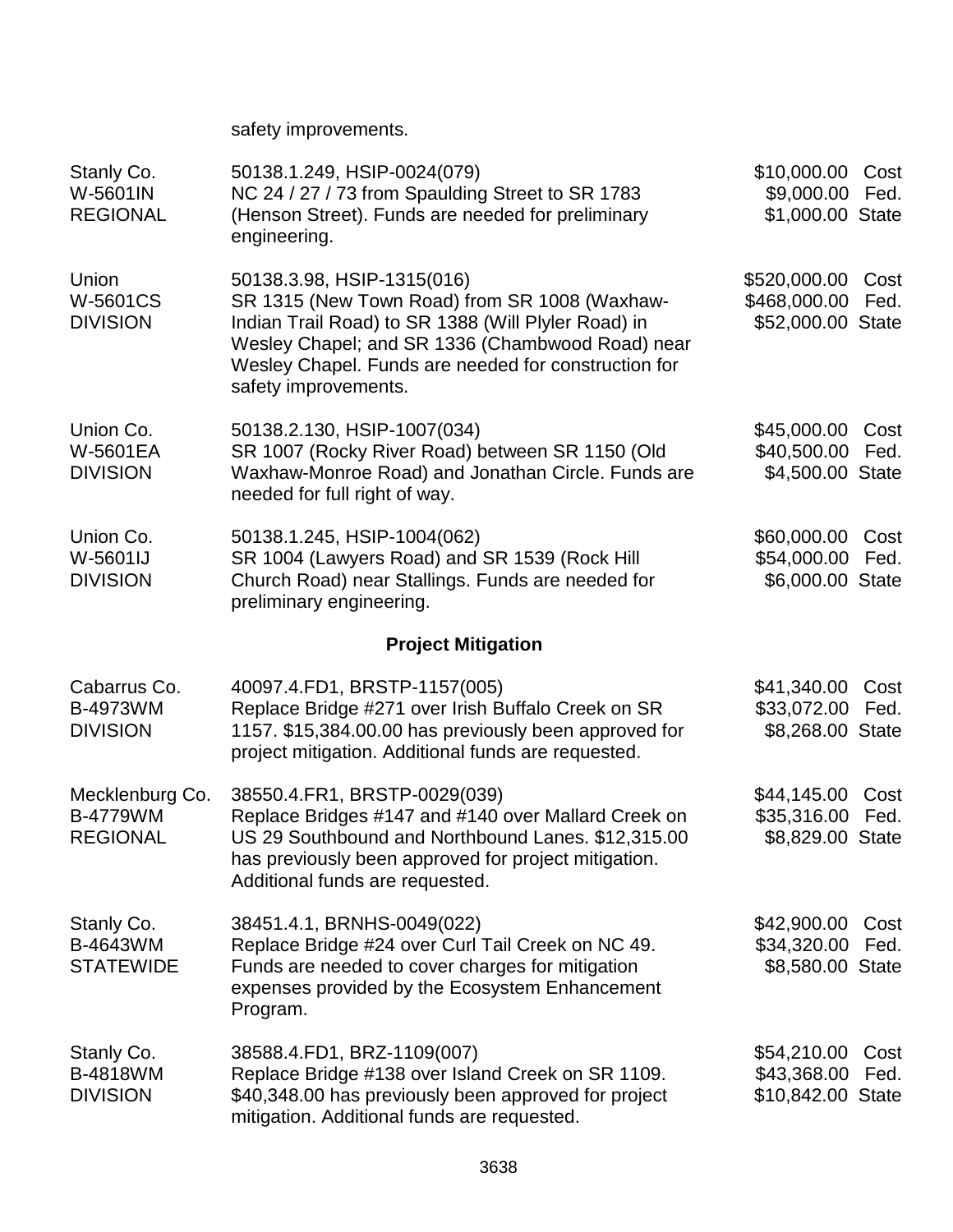# **Division 11 Safety**

| <b>Divisionwide</b><br><b>W-5601GU</b><br>STATEWIDE/<br><b>REGIONAL</b> | 50138.3.204, HSIP-000S(843)<br>Safety improvements at various locations. Funds are<br>needed for construction for safety improvements.                                                                                                                                                    | \$480,000.00<br>\$432,000.00<br>\$48,000.00 State      | Cost<br>Fed. |
|-------------------------------------------------------------------------|-------------------------------------------------------------------------------------------------------------------------------------------------------------------------------------------------------------------------------------------------------------------------------------------|--------------------------------------------------------|--------------|
| Wilkes Co.<br>W-5503<br><b>REGIONAL</b>                                 | 45475.3.FR1, HSIP-0268(018)<br>NC 268 east of North Wilkesboro. Funds are needed for<br>construction for safety improvements.                                                                                                                                                             | \$2,500,000.00<br>\$2,250,000.00<br>\$250,000.00 State | Cost<br>Fed. |
|                                                                         | <b>Project Mitigation</b>                                                                                                                                                                                                                                                                 |                                                        |              |
| Ashe Co.<br>B-4705WM<br><b>DIVISION</b>                                 | 38480.4.FD1, BRZ-1376(002)<br>Replace Bridge #69 over Little Helton Creek on SR<br>1376. \$18,820.00 has previously been approved for<br>project mitigation. Additional funds are requested to<br>cover charges for mitigation expenses provided by the<br>Ecosystem Enhancement Program. | \$51,870.00<br>\$41,496.00<br>\$10,374.00 State        | Cost<br>Fed. |
|                                                                         | <b>Division 12</b><br><b>Congestion Mitigation</b>                                                                                                                                                                                                                                        |                                                        |              |
| Gastonia/<br>Gaston Co.<br>C-4934<br><b>EXEMPT</b>                      | 44034.3.1, CMS-0279(005)<br>NC 279 (New Hope Road) from Burtonwood Drive to SR<br>2466 (Garrison Boulevard). Funds are needed for<br>construction for a turn lane.                                                                                                                        | \$2,200,000.00<br>\$1,650,000.00<br>\$550,000.00 Local | Cost<br>Fed. |
|                                                                         | <b>Planning and Research</b>                                                                                                                                                                                                                                                              |                                                        |              |
| Catawba Co.<br>M-0492R<br><b>STATEWIDE</b>                              | 44527.1.19, 0SPR-1208(009)<br>Bicycle and Pedestrian 2016 Planning Grants. Funds<br>are needed for planning and research.                                                                                                                                                                 | \$53,000.00<br>\$37,100.00<br>\$15,900.00 State        | Cost<br>Fed. |
|                                                                         | <b>Project Mitigation</b>                                                                                                                                                                                                                                                                 |                                                        |              |
| Alexander Co.<br><b>B-5110WM</b><br><b>DIVISION</b>                     | 42248.4.FD1, BRZ-1626(003)<br>Replace Bridge #129 over Big Branch Creek on SR<br>1626. \$19,527.00 has previously been approved for<br>project mitigation. Additional funds are requested.                                                                                                | \$53,820.00<br>\$43,056.00<br>\$10,764.00 State        | Cost<br>Fed. |
|                                                                         | <b>Division 13</b><br><b>Planning and Research</b>                                                                                                                                                                                                                                        |                                                        |              |
| Rutherford Co.<br>M-0492S<br><b>EXEMPT</b>                              | 44527.1.20, SPR-0SPR(008)<br>Spindale-Planning Grant. Funds are needed for<br>preliminary engineering.                                                                                                                                                                                    | \$47,000.00<br>\$42,300.00<br>\$4,700.00 Local         | Cost<br>Fed. |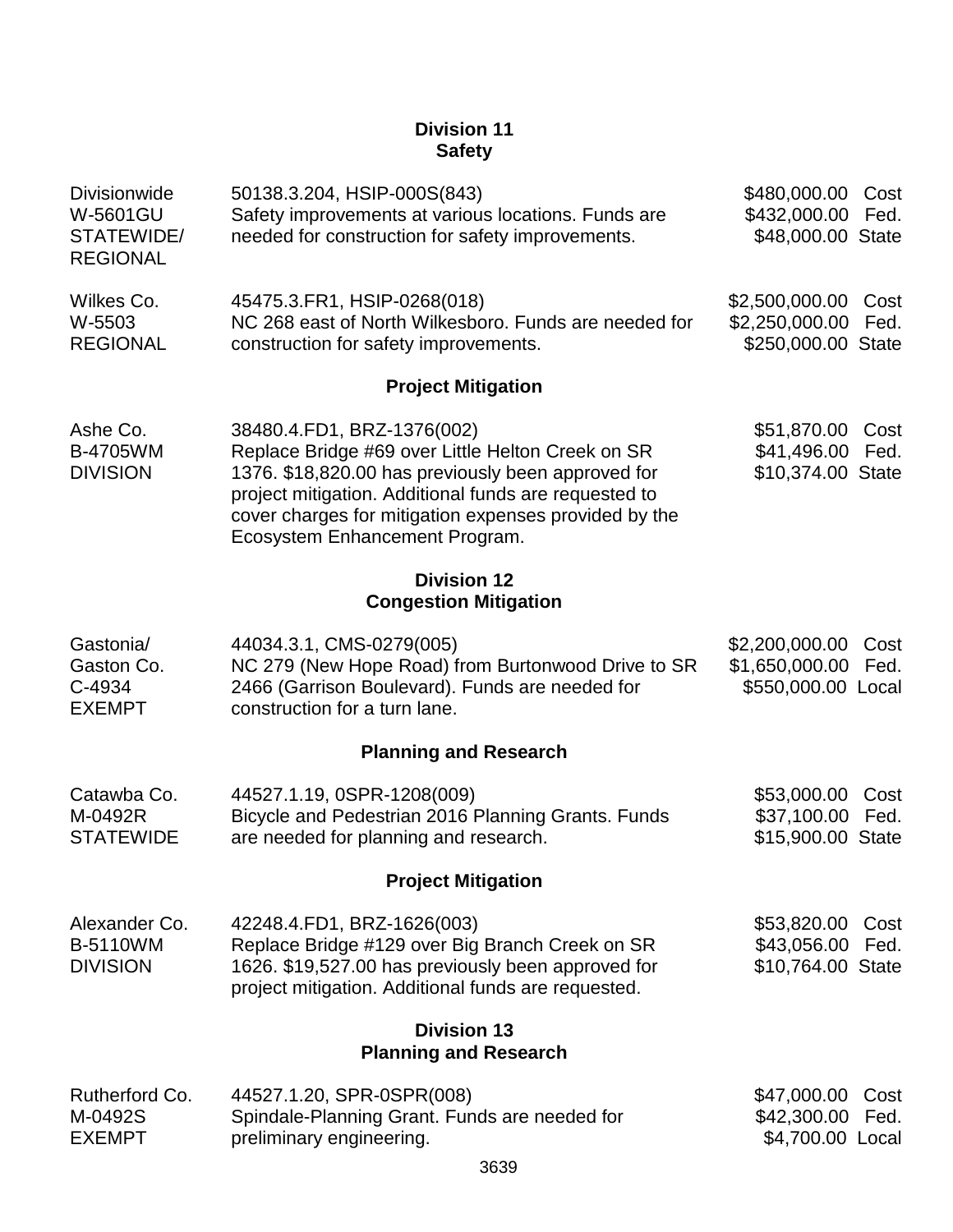# **Municipal Bridge**

| Buncombe Co.<br>M-0414MA<br><b>DIVISION</b>        | 42080.1.121, BRZ-NBIS(013)<br>Municipal Bridge Inspection. Funds are needed for<br>preliminary engineering.                                                                                        | \$3,000.00<br>\$2,400.00<br>\$600.00 Local          | Cost<br>Fed. |
|----------------------------------------------------|----------------------------------------------------------------------------------------------------------------------------------------------------------------------------------------------------|-----------------------------------------------------|--------------|
| Buncombe Co.<br>M-0414MB<br><b>DIVISION</b>        | 42080.1.122, BRZ-NBIS(013)<br>Municipal Bridge Inspection. Funds are needed for<br>preliminary engineering.                                                                                        | \$3,000.00 Cost<br>\$2,400.00<br>\$600.00 Local     | Fed.         |
|                                                    | <b>Project Mitigation</b>                                                                                                                                                                          |                                                     |              |
| Buncombe Co.<br><b>B-4715WM</b><br><b>DIVISION</b> | 38489.4.1, BRZ-2797(001)<br>Replace Bridge #655 over the Broad River on SR 2797.<br>Funds are needed to cover charges for mitigation<br>expenses provided by the Ecosystem Enhancement<br>Program. | \$48,360.00<br>\$38,688.00 Fed.<br>\$9,672.00 State | Cost         |
|                                                    | <b>Bicycle and Pedestrian</b>                                                                                                                                                                      |                                                     |              |
| Buncombe Co.<br>EB-5774<br><b>DIVISION</b>         | 46407.1.1, STPDA-0251(038)<br>NC 251 from SR 1684 (Elk Mountain Road) to Exit 25<br>on US 19 / 23 / 70. Funds are needed for preliminary<br>engineering.                                           | \$450,000.00<br>\$360,000.00<br>\$90,000.00 Local   | Cost<br>Fed. |
|                                                    | <b>Division 14</b><br><b>Bridge</b>                                                                                                                                                                |                                                     |              |
| Transylvania Co.<br>B-4823<br><b>DIVISION</b>      | 38593.2.1, BRZ-1538(009)<br>Replace Bridge #12 over Hogsed Creek on SR 1538.<br>Funds are needed for full right of way and utilities.                                                              | \$45,000.00<br>\$36,000.00<br>\$9,000.00 State      | Cost<br>Fed. |
|                                                    | <b>Safety</b>                                                                                                                                                                                      |                                                     |              |
| Jackson Co.<br><b>W-5601HT</b><br><b>DIVISION</b>  | 50138.1.229, HSIP-1550(005)<br>SR 1550 (Centennial Drive) at University Way on the<br>campus of Western Carolina. Funds are needed for<br>preliminary engineering.                                 | \$10,000.00<br>\$9,000.00<br>\$1,000.00 State       | Cost<br>Fed. |
|                                                    | <b>Planning and Research</b>                                                                                                                                                                       |                                                     |              |
| Henderson Co.<br>M-0492P<br><b>STATEWIDE</b>       | 44527.1.17, 0SPR-1430(008)<br>Bicycle and Pedestrian 2016 Planning Grants. Funds<br>are needed for planning and research.                                                                          | \$47,000.00<br>\$42,300.00<br>\$4,700.00 State      | Cost<br>Fed. |
| Henderson Co.<br>M-0492Q                           | 44527.1.18, 0SPR-0509(009)<br>Bicycle and Pedestrian 2016 Planning Grants. Funds<br>0010                                                                                                           | \$47,000.00<br>\$42,300.00                          | Cost<br>Fed. |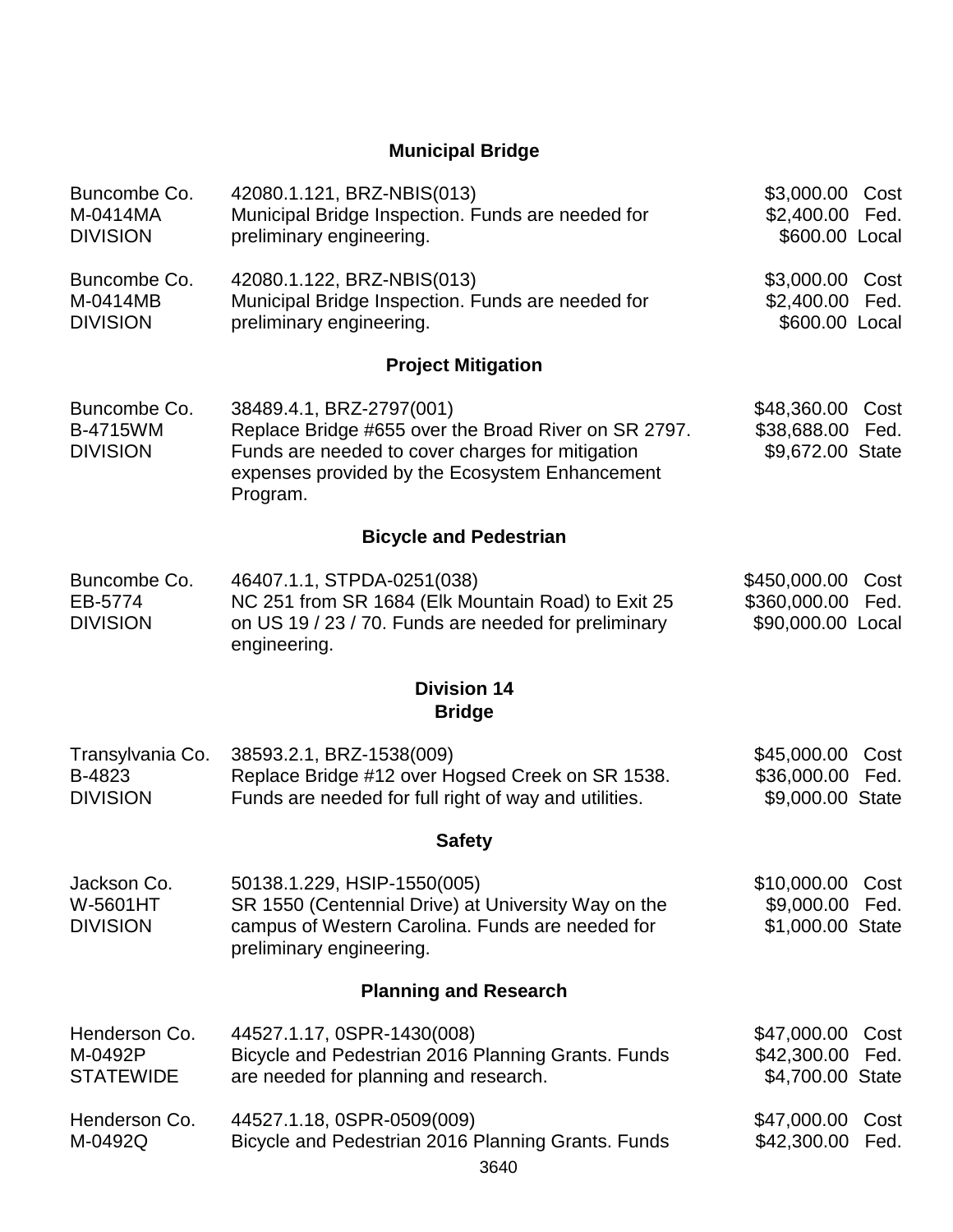| <b>STATEWIDE</b>                                       | are needed for planning and research.                                                                                                                                                                                                                                               | \$4,700.00 State                                  |              |
|--------------------------------------------------------|-------------------------------------------------------------------------------------------------------------------------------------------------------------------------------------------------------------------------------------------------------------------------------------|---------------------------------------------------|--------------|
|                                                        | <b>Project Mitigation</b>                                                                                                                                                                                                                                                           |                                                   |              |
| Clay Co.<br>B-4734WM<br><b>DIVISION</b>                | 38507.4.1, BRZ-1300(008)<br>Replace Bridge #9 over Iver Tusquitee Creek on SR<br>1300. Funds are needed to cover charges for mitigation<br>expenses provided by the Ecosystem Enhancement<br>Program.                                                                               | \$31,980.00<br>\$25,584.00<br>\$6,396.00 State    | Cost<br>Fed. |
| Haywood Co.<br>B-4763WM<br><b>DIVISION</b>             | 38535.4.FD1, BRZ-1503(008)<br>Replace Bridge #35 over Bald Creek on SR 1503.<br>\$27,451.00 has previously been approved for project<br>mitigation. Additional funds are requested.                                                                                                 | \$75,660.00<br>\$60,528.00<br>\$15,132.00 State   | Cost<br>Fed. |
| Henderson Co.<br><b>B-3346WM</b><br><b>DIVISION</b>    | 33004.4.FD1, BRZ-1734(003)<br>Replace Bridge #42 over Saconon Creek on SR 1734.<br>\$20,800.00 has previously been approved for project<br>mitigation. Additional funds are requested to cover<br>charges for mitigation expenses provided by the<br>Ecosystem Enhancement Program. | \$93,210.00<br>\$74,568.00<br>\$18,642.00 State   | Cost<br>Fed. |
| Henderson Co.<br><b>B-4765WM</b><br><b>DIVISION</b>    | 38537.4.FD1, BRZ-1574(004)<br>Replace Bridge #113 over Kyles Creek on SR 1574.<br>\$33,960.00 has previously been approved for project<br>mitigation. Additional funds are requested.                                                                                               | \$102,960.00<br>\$82,368.00<br>\$20,592.00 State  | Cost<br>Fed. |
| Henderson Co.<br><b>B-4988WM</b><br><b>DIVISION</b>    | 40156.4.1, BRZ-1528(006)<br>Replace Bridge #309 over Featherstone Creek on SR<br>1528. Funds are needed to cover charges for mitigation<br>expenses provided by the Ecosystem Enhancement<br>Program.                                                                               | \$60,840.00<br>\$48,672.00<br>\$12,168.00 State   | Cost<br>Fed. |
| Macon Co.<br><b>B-3868WM</b><br><b>DIVISION</b>        | 33313.4.1, BRZ-1456(006)<br>Replace Bridge #172 over Little Tennessee River on SR<br>1456. Funds are needed to cover charges for mitigation<br>expenses provided by the Ecosystem Enhancement<br>Program.                                                                           | \$349,440.00<br>\$279,552.00<br>\$69,888.00 State | Cost<br>Fed. |
| Transylvania Co.<br><b>B-4288WM</b><br><b>DIVISION</b> | 33627.4.1, BRZ-1107(009)<br>Replace Bridge #85 over East Fork French Broad River<br>on SR 1107. Funds are needed to cover charges for<br>mitigation expenses provided by the Ecosystem<br>Enhancement Program.                                                                      | \$50,700.00<br>\$40,560.00<br>\$10,140.00 State   | Cost<br>Fed. |
| Transylvania Co.<br><b>B-4289WM</b><br><b>DIVISION</b> | 33628.4.FD1, BRZ-1324(002)<br>Replace Bridge #93 over North Fork French Broad River<br>on SR 1324. \$26,885.00 has previously been approved                                                                                                                                         | \$71,370.00<br>\$57,096.00<br>\$14,274.00 State   | Cost<br>Fed. |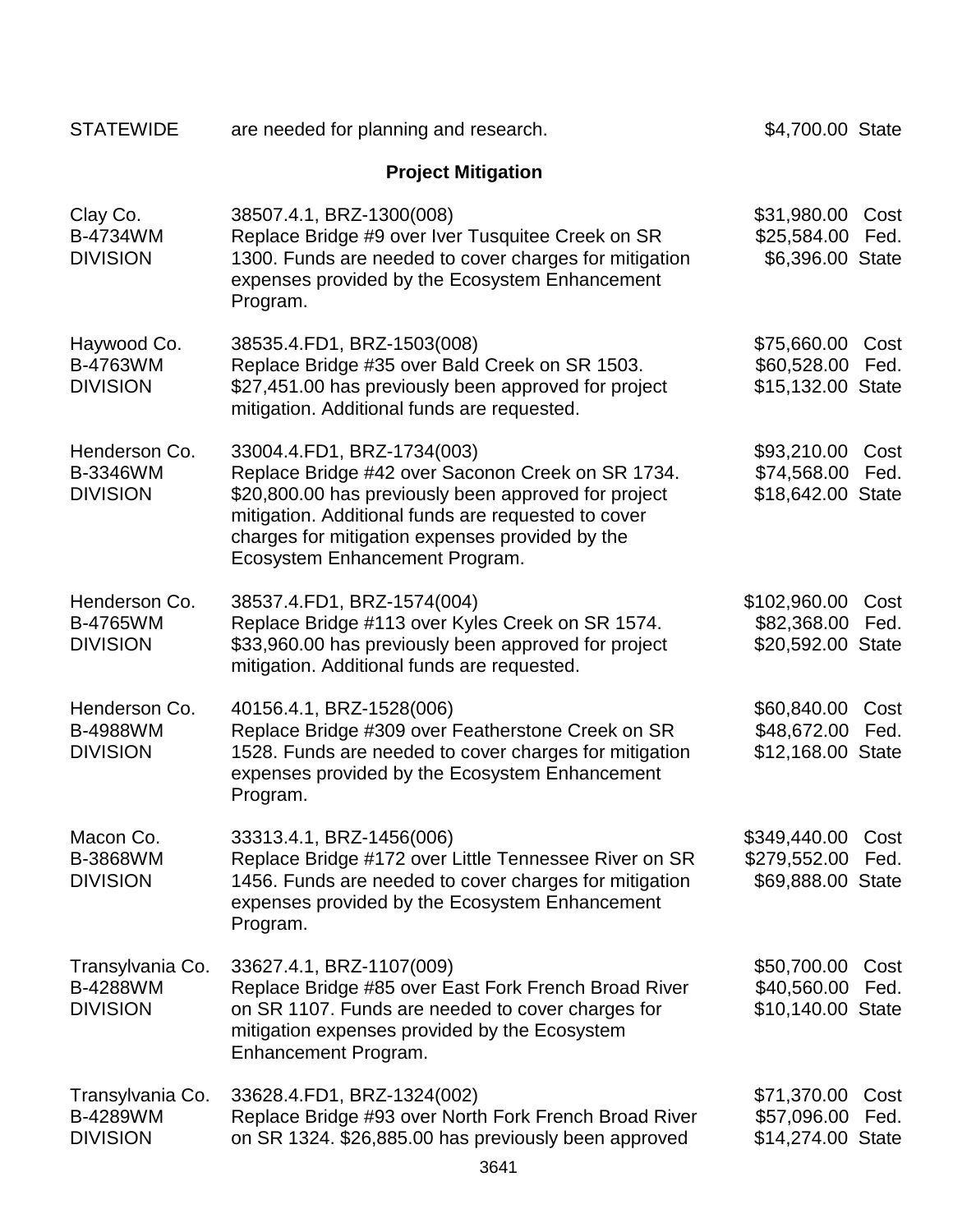|                                                         | for project mitigation. Additional funds are requested to<br>cover charges for mitigation expenses provided by the<br>Ecosystem Enhancement Program.                                                           |                                                                   |
|---------------------------------------------------------|----------------------------------------------------------------------------------------------------------------------------------------------------------------------------------------------------------------|-------------------------------------------------------------------|
| Transylvania Co.<br><b>B-5010WM</b><br><b>STATEWIDE</b> | 41536.4.1, BRSTP-0064(099)<br>Replace Bridge #27 over Rocky Creek on US 64. Funds<br>are needed to cover charges for mitigation expenses<br>provided by the Ecosystem Enhancement Program.                     | \$70,200.00<br>Cost<br>\$56,160.00 Fed.<br>\$14,040.00 State      |
|                                                         | <b>Rural</b>                                                                                                                                                                                                   |                                                                   |
| Macon Co.<br>R-4436ND<br><b>REGIONAL</b>                | 34625.2.61, STP-0023(035)<br>US 23 / 441 at Watauga Park and Ride Lot near<br>Franklin in Macon County. Funds are needed for<br>construction for two filtration basins to improve water<br>quality.            | \$100,000.00<br>Cost<br>\$80,000.00 Fed.<br>\$20,000.00 State     |
|                                                         | <b>Statewide</b><br><b>Enhancement</b>                                                                                                                                                                         |                                                                   |
| <b>Divisionwide</b><br>E-4975<br><b>STATEWIDE</b>       | 39831.3.F1, STP-000S(430)<br>Divisions 11, 13, and 14 - Blue Ridge National Heritage<br>Area Trails Program. \$219,433.00 has previously been<br>approved for construction. Additional funds are<br>requested. | \$136,309.00<br>Cost<br>\$109,047.00<br>Fed.<br>\$27,262.00 Local |

## **Planning and Research**

| Statewide | 50145.3.2, RTD-000S(840)                             | \$75,000.00 Cost  |  |
|-----------|------------------------------------------------------|-------------------|--|
| M-0482B   | Cary Parkway Bridge Compaction Grouting Project as a | \$60,000.00 Fed.  |  |
| STATEWIDE | research and technology demonstration project. Funds | \$15,000.00 State |  |
|           | are needed for construction for research.            |                   |  |

## **ITEM M SUMMARY - 126 PROJECT(S) - (TOTAL FEDERAL AND STATE) \$198,025,822.00**

**Funding for Transition Period projects is excluded from the Transportation Investment Strategy Formula.**

## **Approval - Revisions to the 2016-2025 STIPS**

A motion was made by Board Member Blount, seconded by Board Member Overholt, to approve the following additions, modifications and deletions to the 2016 – 2025 State Transportation Improvement Plans.

Board Member Curran noted a conflict of interest on project I-5507 in Mecklenburg County.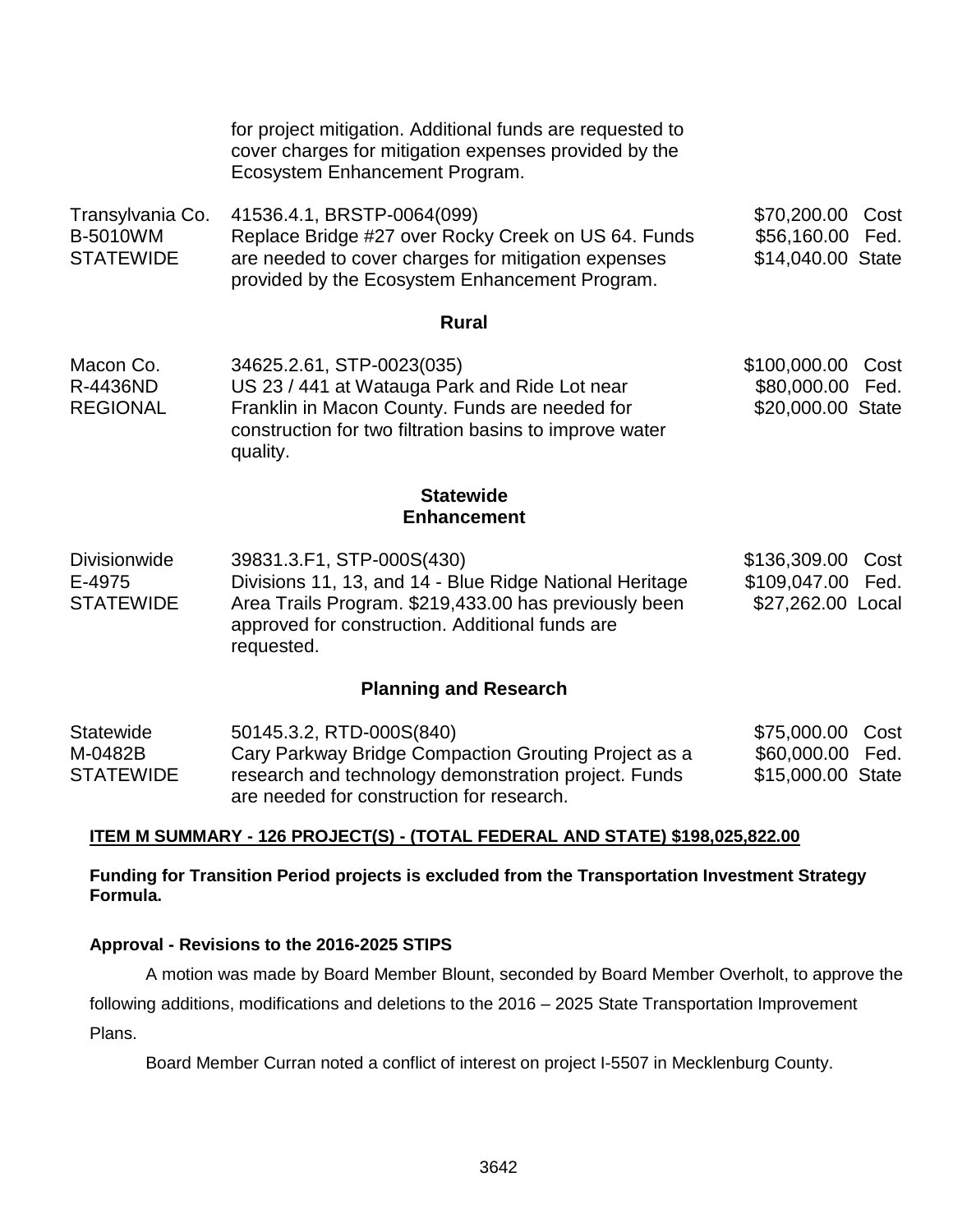## **HIGHWAY PROGRAM STIP ADDITIONS**

## **DIVISION 4**

R-5769 SR 1913 (Gordon Road), Right-of-Way FY17 \$10,000 (T) JOHNSTON US 70 Business to proposed Construction FY18 \$5,000,000(T) **Proj. Category** NOVO Nordisk facility. The stategory NOVO Nordisk facility. DIVISION Various roadway improvements \$10,010,000

Various roadway improvements including new access road. *Add Right-of-Way in FY 17 not previously programmed . and accelerate Construction to FY 17 .*

# **STATEWIDE**

C-5702 North Carolina Clean Energy STATEWIDE Technology Center. Conduct a **Proj. Category** clean fuel advanced technology EXEMPT outreach and awareness program, Including emissions-reducing subawards, in all CMAQ-eligible counties. *Project added at request of transportation planning branch - see project break below for funding.*

C-5702A North Carolina Clean Energy CherFY17\$747,210 (CMAQ) STATEWIDE Technology Center. Conduct a FY17 \$186,802 (L) **Proj. Category** technology outreach and FY18 \$747,210 (CMAQ)<br>EXEMPT clean fuel-advanced FY18 \$186.802 (L)  $clean fuel-advanced$   $FY18$   $$186,802$  (L) awareness program in all  $$1,868,024$ CMAQ-eligible counties. *Project added at request of Transportation Planning Branch.*

FY22 \$100,000 (STBGDA)

# **STIP MODIFICATIONS**

## **DIVISION 5**

| U-5118           | Various, operational        | <b>Engineering FY17</b> | \$100,000 (STBGDA) |
|------------------|-----------------------------|-------------------------|--------------------|
| <b>FRANKLIN</b>  | improvements for safety and | <b>FY17</b>             | $$25,000$ (L)      |
| <b>GRANVILLE</b> | congestion mitigation.      | <b>FY18</b>             | \$100,000 (STBGDA) |
| <b>HARNETT</b>   | Add funding beyond FY 16    | <b>FY18</b>             | $$25,000$ (L)      |
| <b>JOHNSTON</b>  | at request of MPO.          | <b>FY19</b>             | \$100,000 (STBGDA) |
| <b>WAKE</b>      |                             | <b>FY19</b>             | $$25,000$ (L)      |
| Proj. Category   |                             | <b>FY20</b>             | \$100,000 (STBGDA) |
| <b>DIVISION</b>  |                             | <b>FY20</b>             | $$25,000$ (L)      |
|                  |                             | <b>FY21</b>             | \$100,000 (STBGDA) |
|                  |                             | <b>FY21</b>             | $$25,000$ (L)      |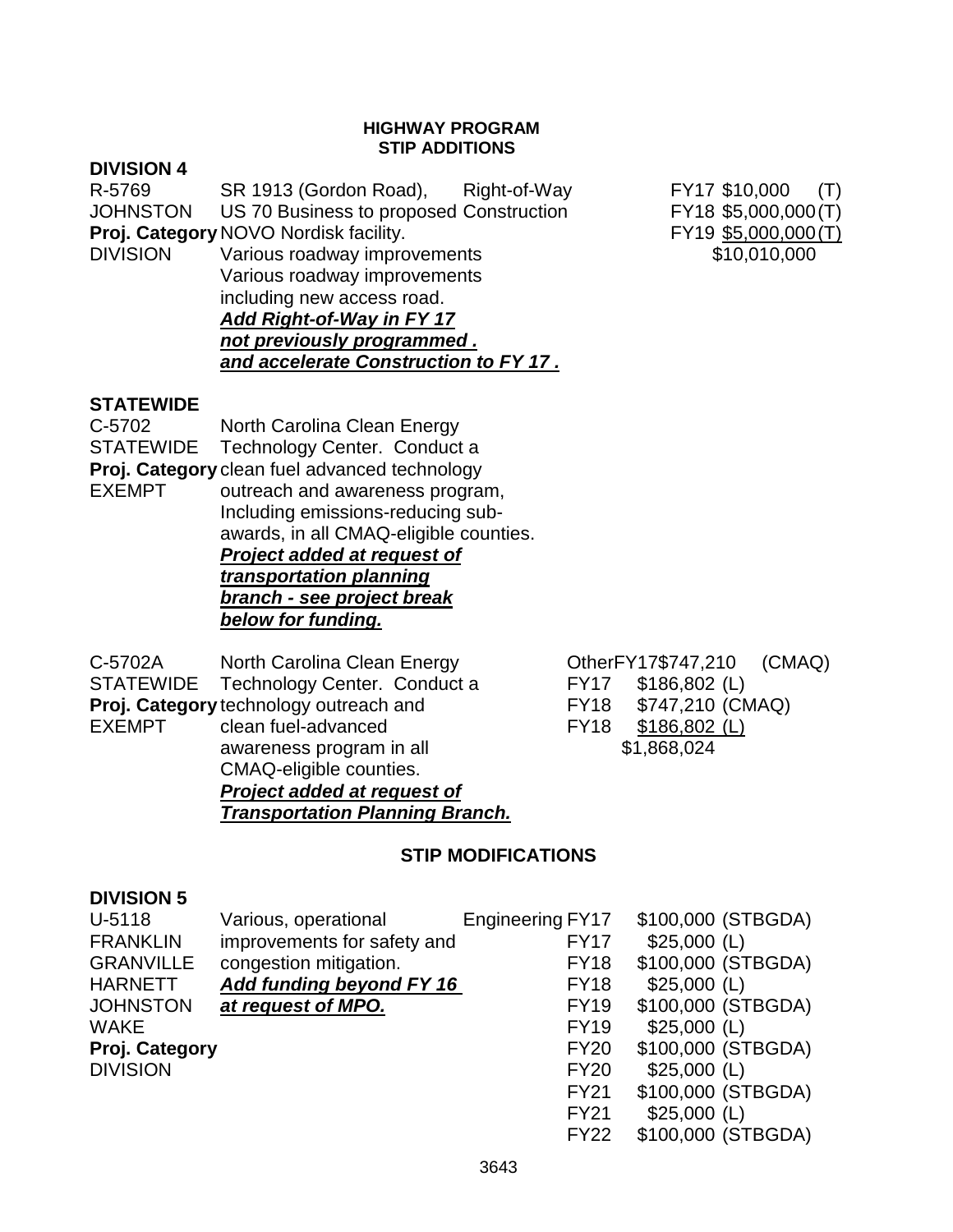| <b>FY22</b> | $$25,000$ (L)                                                                                                                                                                                                                                               |                                                                                                                                                                                                                                                                                                                                                                                                                                                                                                                                                                                                                                                                                                                                                                                                                                                                                                                                          |
|-------------|-------------------------------------------------------------------------------------------------------------------------------------------------------------------------------------------------------------------------------------------------------------|------------------------------------------------------------------------------------------------------------------------------------------------------------------------------------------------------------------------------------------------------------------------------------------------------------------------------------------------------------------------------------------------------------------------------------------------------------------------------------------------------------------------------------------------------------------------------------------------------------------------------------------------------------------------------------------------------------------------------------------------------------------------------------------------------------------------------------------------------------------------------------------------------------------------------------------|
| FY23        |                                                                                                                                                                                                                                                             | \$100,000 (STBGDA)                                                                                                                                                                                                                                                                                                                                                                                                                                                                                                                                                                                                                                                                                                                                                                                                                                                                                                                       |
| FY23        | $$25,000$ (L)                                                                                                                                                                                                                                               |                                                                                                                                                                                                                                                                                                                                                                                                                                                                                                                                                                                                                                                                                                                                                                                                                                                                                                                                          |
| FY24        |                                                                                                                                                                                                                                                             | \$100,000 (STBGDA)                                                                                                                                                                                                                                                                                                                                                                                                                                                                                                                                                                                                                                                                                                                                                                                                                                                                                                                       |
| <b>FY24</b> |                                                                                                                                                                                                                                                             |                                                                                                                                                                                                                                                                                                                                                                                                                                                                                                                                                                                                                                                                                                                                                                                                                                                                                                                                          |
| <b>FY25</b> |                                                                                                                                                                                                                                                             | \$100,000 (STBGDA)                                                                                                                                                                                                                                                                                                                                                                                                                                                                                                                                                                                                                                                                                                                                                                                                                                                                                                                       |
| FY25        | \$25,000 (L)                                                                                                                                                                                                                                                |                                                                                                                                                                                                                                                                                                                                                                                                                                                                                                                                                                                                                                                                                                                                                                                                                                                                                                                                          |
|             |                                                                                                                                                                                                                                                             | \$100,000 (STBGDA)                                                                                                                                                                                                                                                                                                                                                                                                                                                                                                                                                                                                                                                                                                                                                                                                                                                                                                                       |
|             |                                                                                                                                                                                                                                                             |                                                                                                                                                                                                                                                                                                                                                                                                                                                                                                                                                                                                                                                                                                                                                                                                                                                                                                                                          |
|             |                                                                                                                                                                                                                                                             |                                                                                                                                                                                                                                                                                                                                                                                                                                                                                                                                                                                                                                                                                                                                                                                                                                                                                                                                          |
|             |                                                                                                                                                                                                                                                             |                                                                                                                                                                                                                                                                                                                                                                                                                                                                                                                                                                                                                                                                                                                                                                                                                                                                                                                                          |
|             |                                                                                                                                                                                                                                                             |                                                                                                                                                                                                                                                                                                                                                                                                                                                                                                                                                                                                                                                                                                                                                                                                                                                                                                                                          |
|             |                                                                                                                                                                                                                                                             |                                                                                                                                                                                                                                                                                                                                                                                                                                                                                                                                                                                                                                                                                                                                                                                                                                                                                                                                          |
|             |                                                                                                                                                                                                                                                             |                                                                                                                                                                                                                                                                                                                                                                                                                                                                                                                                                                                                                                                                                                                                                                                                                                                                                                                                          |
|             |                                                                                                                                                                                                                                                             |                                                                                                                                                                                                                                                                                                                                                                                                                                                                                                                                                                                                                                                                                                                                                                                                                                                                                                                                          |
|             |                                                                                                                                                                                                                                                             |                                                                                                                                                                                                                                                                                                                                                                                                                                                                                                                                                                                                                                                                                                                                                                                                                                                                                                                                          |
|             |                                                                                                                                                                                                                                                             |                                                                                                                                                                                                                                                                                                                                                                                                                                                                                                                                                                                                                                                                                                                                                                                                                                                                                                                                          |
|             |                                                                                                                                                                                                                                                             |                                                                                                                                                                                                                                                                                                                                                                                                                                                                                                                                                                                                                                                                                                                                                                                                                                                                                                                                          |
|             |                                                                                                                                                                                                                                                             |                                                                                                                                                                                                                                                                                                                                                                                                                                                                                                                                                                                                                                                                                                                                                                                                                                                                                                                                          |
|             |                                                                                                                                                                                                                                                             |                                                                                                                                                                                                                                                                                                                                                                                                                                                                                                                                                                                                                                                                                                                                                                                                                                                                                                                                          |
|             |                                                                                                                                                                                                                                                             |                                                                                                                                                                                                                                                                                                                                                                                                                                                                                                                                                                                                                                                                                                                                                                                                                                                                                                                                          |
|             |                                                                                                                                                                                                                                                             |                                                                                                                                                                                                                                                                                                                                                                                                                                                                                                                                                                                                                                                                                                                                                                                                                                                                                                                                          |
|             |                                                                                                                                                                                                                                                             |                                                                                                                                                                                                                                                                                                                                                                                                                                                                                                                                                                                                                                                                                                                                                                                                                                                                                                                                          |
|             |                                                                                                                                                                                                                                                             |                                                                                                                                                                                                                                                                                                                                                                                                                                                                                                                                                                                                                                                                                                                                                                                                                                                                                                                                          |
|             |                                                                                                                                                                                                                                                             |                                                                                                                                                                                                                                                                                                                                                                                                                                                                                                                                                                                                                                                                                                                                                                                                                                                                                                                                          |
|             |                                                                                                                                                                                                                                                             |                                                                                                                                                                                                                                                                                                                                                                                                                                                                                                                                                                                                                                                                                                                                                                                                                                                                                                                                          |
|             |                                                                                                                                                                                                                                                             |                                                                                                                                                                                                                                                                                                                                                                                                                                                                                                                                                                                                                                                                                                                                                                                                                                                                                                                                          |
|             |                                                                                                                                                                                                                                                             |                                                                                                                                                                                                                                                                                                                                                                                                                                                                                                                                                                                                                                                                                                                                                                                                                                                                                                                                          |
|             |                                                                                                                                                                                                                                                             |                                                                                                                                                                                                                                                                                                                                                                                                                                                                                                                                                                                                                                                                                                                                                                                                                                                                                                                                          |
|             |                                                                                                                                                                                                                                                             |                                                                                                                                                                                                                                                                                                                                                                                                                                                                                                                                                                                                                                                                                                                                                                                                                                                                                                                                          |
|             |                                                                                                                                                                                                                                                             |                                                                                                                                                                                                                                                                                                                                                                                                                                                                                                                                                                                                                                                                                                                                                                                                                                                                                                                                          |
|             |                                                                                                                                                                                                                                                             |                                                                                                                                                                                                                                                                                                                                                                                                                                                                                                                                                                                                                                                                                                                                                                                                                                                                                                                                          |
|             |                                                                                                                                                                                                                                                             |                                                                                                                                                                                                                                                                                                                                                                                                                                                                                                                                                                                                                                                                                                                                                                                                                                                                                                                                          |
|             |                                                                                                                                                                                                                                                             |                                                                                                                                                                                                                                                                                                                                                                                                                                                                                                                                                                                                                                                                                                                                                                                                                                                                                                                                          |
|             |                                                                                                                                                                                                                                                             |                                                                                                                                                                                                                                                                                                                                                                                                                                                                                                                                                                                                                                                                                                                                                                                                                                                                                                                                          |
|             |                                                                                                                                                                                                                                                             |                                                                                                                                                                                                                                                                                                                                                                                                                                                                                                                                                                                                                                                                                                                                                                                                                                                                                                                                          |
|             |                                                                                                                                                                                                                                                             |                                                                                                                                                                                                                                                                                                                                                                                                                                                                                                                                                                                                                                                                                                                                                                                                                                                                                                                                          |
|             |                                                                                                                                                                                                                                                             |                                                                                                                                                                                                                                                                                                                                                                                                                                                                                                                                                                                                                                                                                                                                                                                                                                                                                                                                          |
|             |                                                                                                                                                                                                                                                             |                                                                                                                                                                                                                                                                                                                                                                                                                                                                                                                                                                                                                                                                                                                                                                                                                                                                                                                                          |
|             |                                                                                                                                                                                                                                                             |                                                                                                                                                                                                                                                                                                                                                                                                                                                                                                                                                                                                                                                                                                                                                                                                                                                                                                                                          |
|             |                                                                                                                                                                                                                                                             |                                                                                                                                                                                                                                                                                                                                                                                                                                                                                                                                                                                                                                                                                                                                                                                                                                                                                                                                          |
|             |                                                                                                                                                                                                                                                             |                                                                                                                                                                                                                                                                                                                                                                                                                                                                                                                                                                                                                                                                                                                                                                                                                                                                                                                                          |
|             |                                                                                                                                                                                                                                                             |                                                                                                                                                                                                                                                                                                                                                                                                                                                                                                                                                                                                                                                                                                                                                                                                                                                                                                                                          |
|             | \$750,000 (L)                                                                                                                                                                                                                                               |                                                                                                                                                                                                                                                                                                                                                                                                                                                                                                                                                                                                                                                                                                                                                                                                                                                                                                                                          |
|             | \$3,000,000 (STBGDA)                                                                                                                                                                                                                                        |                                                                                                                                                                                                                                                                                                                                                                                                                                                                                                                                                                                                                                                                                                                                                                                                                                                                                                                                          |
|             | \$750,000 (L)                                                                                                                                                                                                                                               |                                                                                                                                                                                                                                                                                                                                                                                                                                                                                                                                                                                                                                                                                                                                                                                                                                                                                                                                          |
|             |                                                                                                                                                                                                                                                             |                                                                                                                                                                                                                                                                                                                                                                                                                                                                                                                                                                                                                                                                                                                                                                                                                                                                                                                                          |
|             | FY26<br>FY26<br>FY27<br>FY27<br>Right-of-Wa FY16<br>FY16<br>FY17<br><b>FY17</b><br><b>FY18</b><br>FY18<br><b>FY19</b><br>FY19<br>FY20<br><b>FY20</b><br>FY21<br>FY21<br>FY22<br>FY22<br><b>FY23</b><br>FY23<br>FY24<br>FY24<br>FY25<br>FY25<br>FY26<br>FY16 | $$25,000$ (L)<br>$$25,000$ (L)<br>\$100,000 (STBGDA)<br>$$25,000$ (L)<br>\$144,000 (STBGDA)<br>\$36,000 (L)<br>\$300,000 (STBGDA)<br>\$75,000 (L)<br>\$300,000 (STBGDA)<br>\$75,000 (L)<br>\$300,000 (STBGDA)<br>\$75,000 (L)<br>\$300,000 (STBGDA)<br>\$75,000 (L)<br>\$300,000 (STBGDA)<br>\$75,000 (L)<br>\$300,000 (STBGDA)<br>\$75,000 (L)<br>\$300,000 (STBGDA)<br>\$75,000 (L)<br>\$300,000 (STBGDA)<br>\$75,000 (L)<br>\$300,000 (STBGDA)<br>\$75,000 (L)<br>\$300,000 (STBGDA)<br>\$75,000 (L)<br><b>FY26</b><br>\$300,000 (STBGDA)<br>FY27<br>\$75,000 (L)<br>FY27<br>\$3,032,000 (STBGDA)<br>Constructio FY16<br>\$758,000 (L)<br>\$6,000,000 (STBGDA)<br>FY17<br>$$1,500,000$ (L)<br>FY17<br>\$3,000,000 (STBGDA)<br><b>FY18</b><br>\$750,000 (L)<br><b>FY18</b><br>\$3,000,000 (STBGDA)<br>FY19<br>\$750,000 (L)<br>FY19<br>\$3,000,000 (STBGDA)<br>FY20<br><b>FY20</b><br><b>FY21</b><br>FY21<br>FY22 \$3,000,000 (STBGDA) |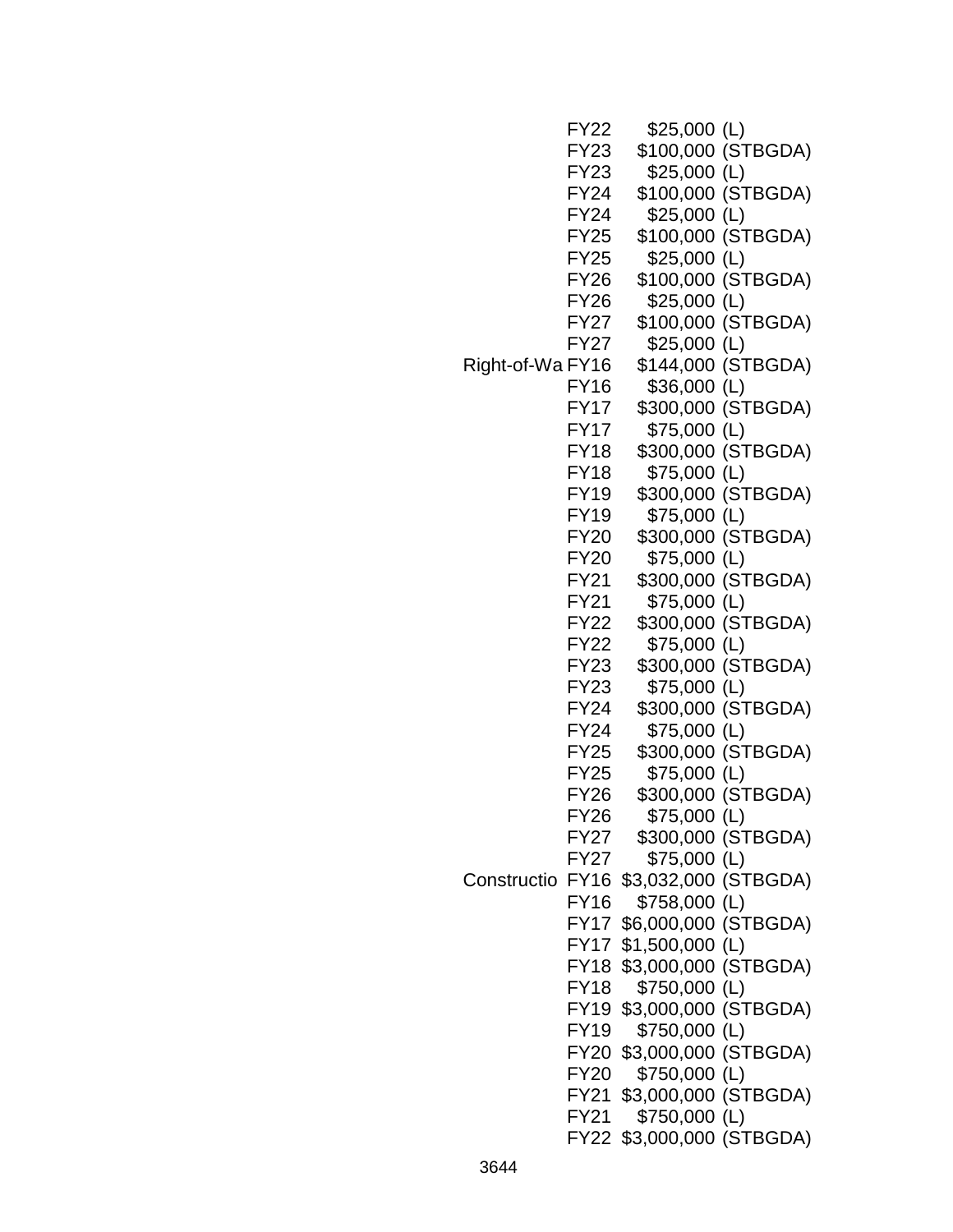FY22 \$750,000 (L) FY23 \$3,000,000 (STBGDA) FY23 \$750,000 (L) FY24 \$3,000,000 (STBGDA) FY24 \$750,000 (L) FY25 \$3,000,000 (STBGDA) FY25 \$750,000 (L) FY26 \$3,000,000 (STBGDA) FY26 \$750,000 (L) FY27 \$3,000,000 (STBGDA) FY27 \$750,000 (L) \$54,470,000

U-5307 US 1, I-540 in Raleigh to SR 1909

WAKE (Purcell Road) / SR 1931

**Proj. Category** (Harris Road) in Wake Forest. Upgrade roadway to controlled

access facility.

*Revise northern terminus at request of Preconstruction to facilitate Planning / Environmental review and documentation. See below for inclusion of corresponding project break.*

| U-5307D     | US 1, South of NC 98 to                 |           | Right-of-WayPY \$30,100,000 (NHP) |
|-------------|-----------------------------------------|-----------|-----------------------------------|
| <b>WAKE</b> | SR 1909 (Purcell Road) /                | Utilities | PY \$3,612,000 (NHP)              |
|             | Proj. Category SR 1931 (Harris Road) in |           | ConstructionPY \$14,100,000 (NHP) |
|             | Wake Forest.                            |           | PY \$14,100,000 (NHP)             |
|             | Add project break to reflect            |           | PY \$14,100,000 (NHP)             |
|             | revised northern terminus               | PY.       | \$14,100,000 (NHP)                |
|             | for U-5307.                             |           | \$90,112,000                      |

## **DIVISION 5**

| U-5530           | Various, Capital Area MPO: Engineering FY16 |             | \$100,000 (STBGDA) |
|------------------|---------------------------------------------|-------------|--------------------|
| <b>FRANKLIN</b>  | Bicycle, pedestrian, transit,               | <b>FY16</b> | $$25,000$ (L)      |
| <b>GRANVILLE</b> | and transportation alternatives             | <b>FY17</b> | \$100,000 (STBGDA) |
| <b>HARNETT</b>   | program (tap)-eligible projects.            | <b>FY17</b> | $$25,000$ (L)      |
| <b>JOHNSTON</b>  | <b>Add funding beyond FY18</b>              | <b>FY18</b> | \$100,000 (STBGDA) |
| <b>WAKE</b>      | at request of MPO.                          | <b>FY18</b> | \$60,000 (TAPDA)   |
| Proj. Category   |                                             | <b>FY18</b> | $$40,000$ (L)      |
| <b>DIVISION</b>  |                                             | <b>FY19</b> | \$100,000 (STBGDA) |
|                  |                                             | <b>FY19</b> | \$60,000 (TAPDA)   |
|                  |                                             | <b>FY19</b> | $$40,000$ (L)      |
|                  |                                             | <b>FY20</b> | \$100,000 (STBGDA) |
|                  |                                             | <b>FY20</b> | \$60,000 (TAPDA)   |
|                  |                                             | <b>FY20</b> | $$40,000$ (L)      |
|                  |                                             | <b>FY21</b> | \$100,000 (STBGDA) |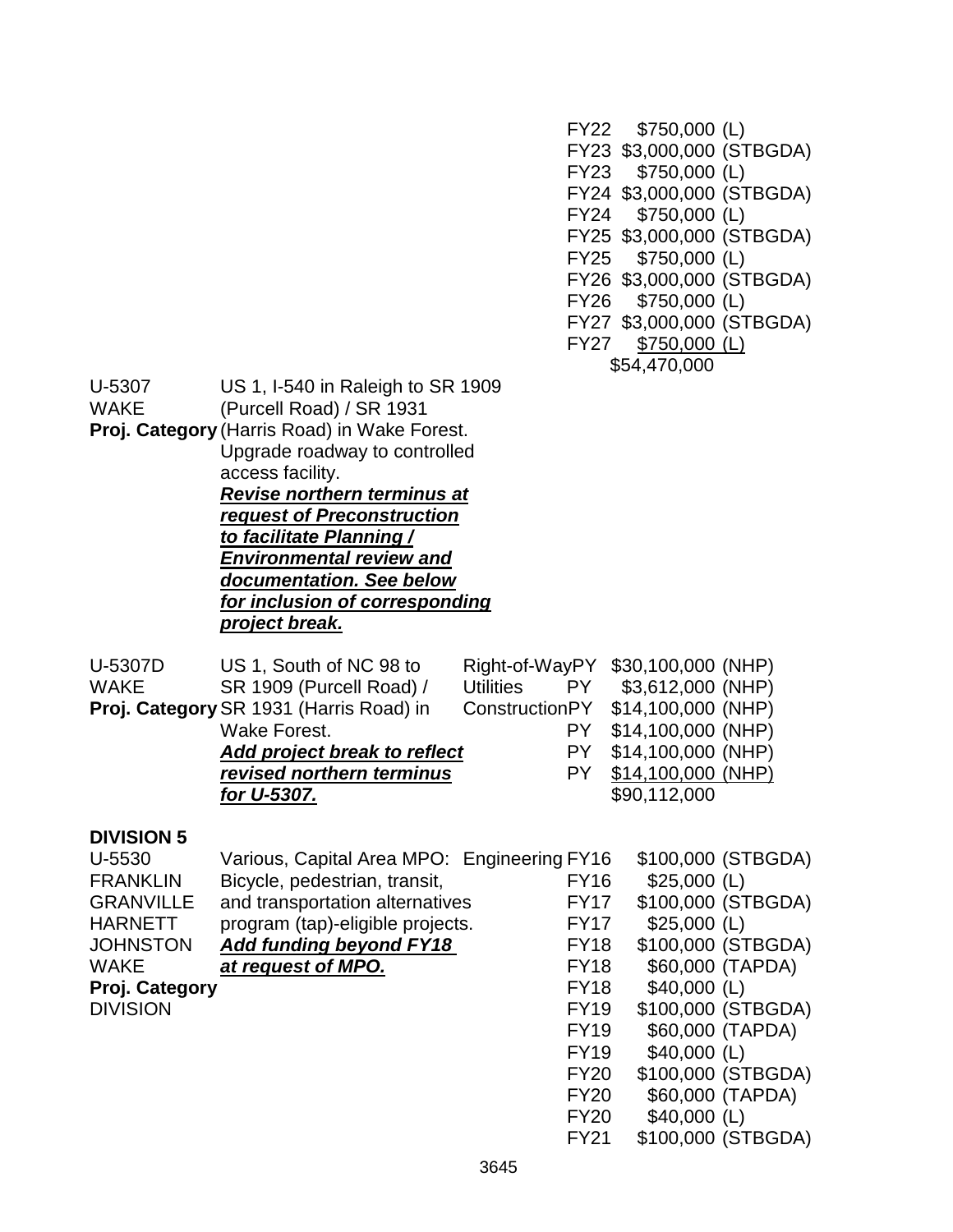|                  | FY21        |                   | \$60,000 (TAPDA)   |
|------------------|-------------|-------------------|--------------------|
|                  | FY21        | $$40,000$ (L)     |                    |
|                  | <b>FY22</b> |                   | \$100,000 (STBGDA) |
|                  | FY22        |                   | \$60,000 (TAPDA)   |
|                  | <b>FY22</b> | \$40,000 (L)      |                    |
|                  | <b>FY23</b> |                   | \$100,000 (STBGDA) |
|                  | <b>FY23</b> |                   | \$60,000 (TAPDA)   |
|                  | FY23        | \$40,000 (L)      |                    |
|                  | FY24        |                   | \$100,000 (STBGDA) |
|                  | <b>FY24</b> |                   | \$60,000 (TAPDA)   |
|                  | FY24        | \$40,000 (L)      |                    |
|                  | FY25        |                   | \$100,000 (STBGDA) |
|                  | <b>FY25</b> |                   | \$60,000 (TAPDA)   |
|                  | <b>FY25</b> | \$40,000 (L)      |                    |
|                  | <b>FY26</b> |                   | \$100,000 (STBGDA) |
|                  | <b>FY26</b> |                   | \$60,000 (TAPDA)   |
|                  | <b>FY26</b> | \$40,000 (L)      |                    |
|                  | FY27        |                   | \$100,000 (STBGDA) |
|                  | FY27        |                   | \$60,000 (TAPDA)   |
|                  | FY27        | \$40,000 (L)      |                    |
| Right-of-WayFY16 |             |                   | \$400,000 (STBGDA) |
|                  | FY16        | \$100,000 (L)     |                    |
|                  | FY17        |                   | \$400,000 (STBGDA) |
|                  | FY17        | \$100,000 (L)     |                    |
|                  | <b>FY18</b> |                   | \$200,000 (STBGDA) |
|                  | <b>FY18</b> | \$120,000 (TAPDA) |                    |
|                  | <b>FY18</b> | \$80,000 (L)      |                    |
|                  | FY19        |                   | \$200,000 (STBGDA) |
|                  | <b>FY19</b> | \$120,000 (TAPDA) |                    |
|                  | <b>FY19</b> | \$80,000 (L)      |                    |
|                  | FY20        |                   | \$200,000 (STBGDA) |
|                  | <b>FY20</b> | \$120,000 (TAPDA) |                    |
|                  | <b>FY20</b> | \$80,000 (L)      |                    |
|                  | FY21        |                   | \$200,000 (STBGDA) |
|                  | FY21        | \$120,000 (TAPDA) |                    |
|                  | FY21        | \$80,000 (L)      |                    |
|                  | <b>FY22</b> |                   | \$200,000 (STBGDA) |
|                  | FY22        | \$120,000 (TAPDA) |                    |
|                  | <b>FY22</b> | \$80,000 (L)      |                    |
|                  | <b>FY23</b> |                   | \$200,000 (STBGDA) |
|                  | FY23        | \$120,000 (TAPDA) |                    |
|                  | FY23        | \$80,000 (L)      |                    |
|                  | FY24        |                   | \$200,000 (STBGDA) |
|                  | FY24        | \$120,000 (TAPDA) |                    |
|                  | FY24        | \$80,000 (L)      |                    |
|                  | FY25        |                   | \$200,000 (STBGDA) |
|                  | <b>FY25</b> | \$120,000 (TAPDA) |                    |
|                  | FY25        | \$80,000 (L)      |                    |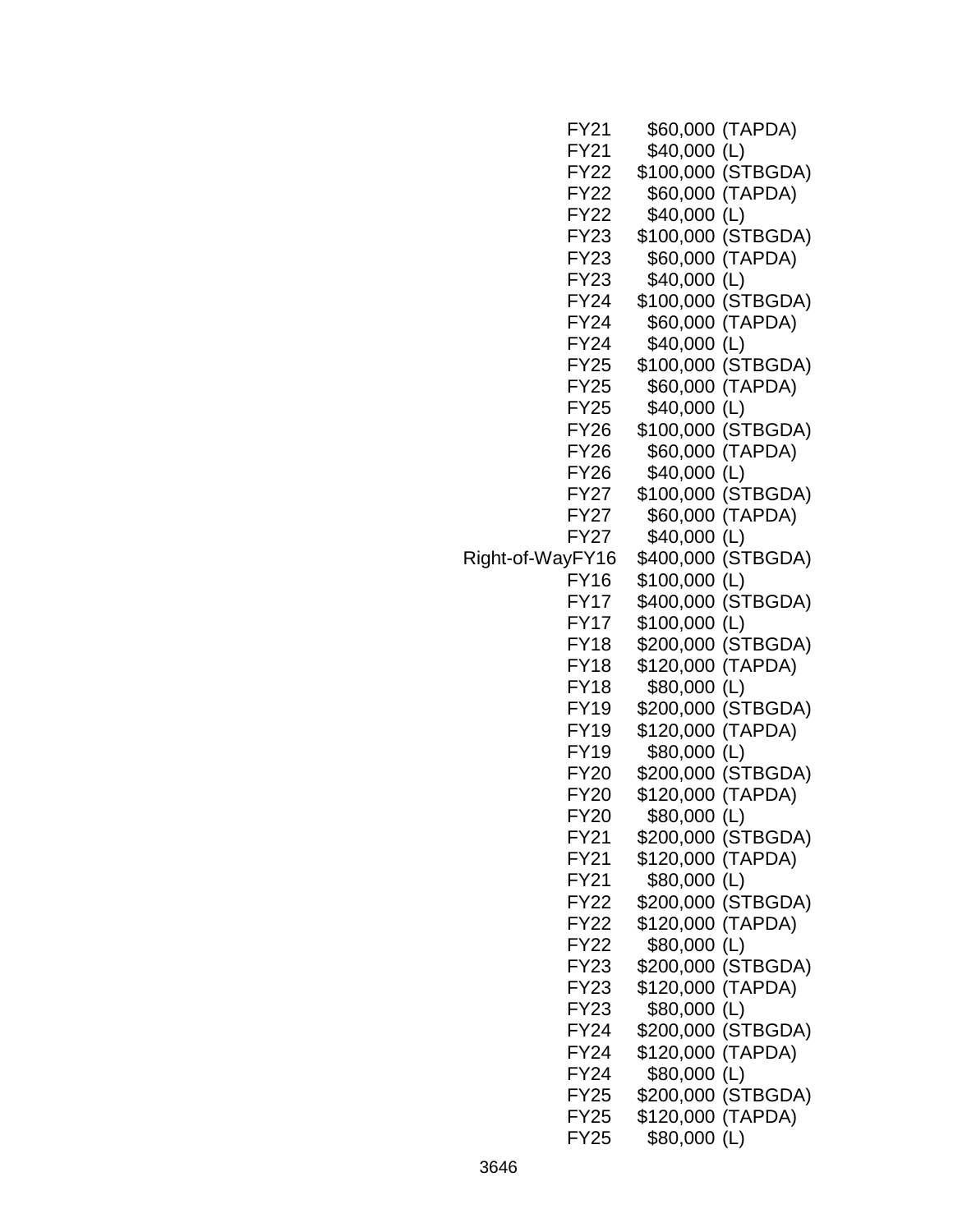FY26 \$200,000 (STBGDA) FY26 \$120,000 (TAPDA) FY26 \$80,000 (L) FY27 \$200,000 (STBGDA) FY27 \$120,000 (TAPDA) FY27 \$80,000 (L) ConstructionFY16 \$4,000,000 (STBGDA) FY16 \$2,000,000 (TAPDA) FY16 \$1,500,000 (L) FY17 \$4,000,000 (STBGDA) FY17 \$2,000,000 (TAPDA) FY17 \$1,500,000 (L) FY18 \$2,000,000 (STBGDA) FY18 \$800,000 (TAPDA) FY18 \$700,000 (L) FY19 \$2,000,000 (STBGDA) FY19 \$800,000 (TAPDA) FY19 \$700,000 (L) FY20 \$2,000,000 (STBGDA) FY20 \$800,000 (TAPDA) FY20 \$700,000 (L) FY21 \$2,000,000 (STBGDA) FY21 \$800,000 (TAPDA) FY21 \$700,000 (L) FY22 \$2,000,000 (STBGDA) FY22 \$800,000 (TAPDA) FY22 \$700,000 (L) FY23 \$2,000,000 (STBGDA) FY23 \$800,000 (TAPDA) FY23 \$700,000 (L) FY24 \$2,000,000 (STBGDA) FY24 \$800,000 (TAPDA) FY24 \$700,000 (L) FY25 \$2,000,000 (STBGDA) FY25 \$800,000 (TAPDA) FY25 \$700,000 (L) FY26 \$2,000,000 (STBGDA) FY26 \$800,000 (TAPDA) FY26 \$700,000 (L) FY27 \$2,000,000 (STBGDA) FY27 \$250,000 (TAPDA) FY27 \$700,000 (L) \$56,700,000 EL-4828A Morgan Creek Greenway, ConstructionFY17 \$298,000 (STBGDA)

| <b>DIVISION 7</b> |  |
|-------------------|--|
|-------------------|--|

ORANGE Phase 1 FY17 \$74,000 (L) **Proj. Category** *To allow additional time to* **\$372,000 \$372,000** TRANSITION *analyze the flood plain,*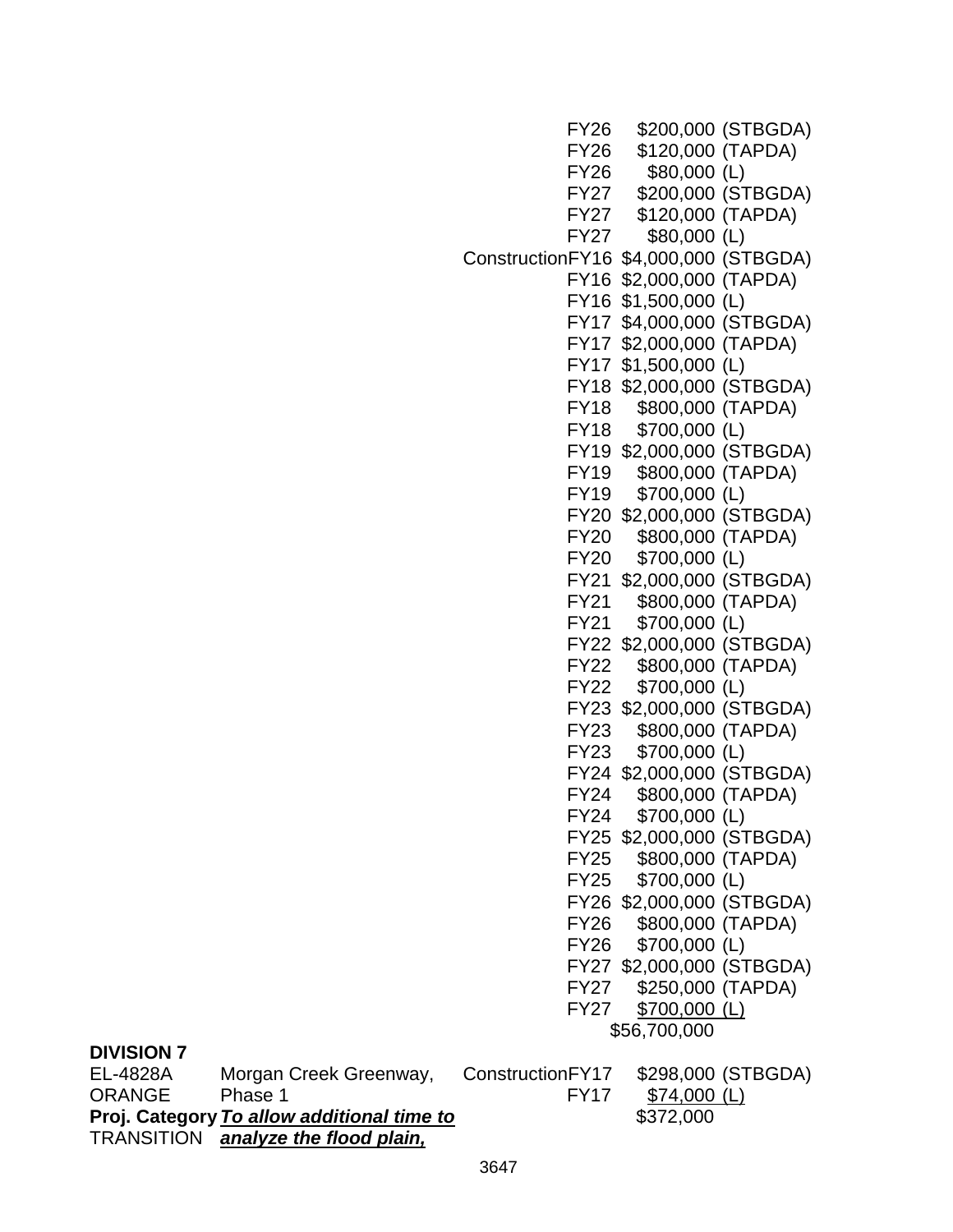# *delay Construction from FY 16 to FY 17* EL-4828B Morgan Creek Greenway, ConstructionFY18 \$730,000 (TAPDA) ORANGE Phase 2 FY18 \$182,000 (L) **Proj. Category To allow additional time to**  $$912,000$ TRANSITION *analyze the flood plain, delay Construction from FY 16 to FY 18* **DIVISION 8** U-5743 NC 42; SR 2194 (Dublin Right-of-WayFY19 \$1,251,000 (T) RANDOLPH Square Road), north of Utilities FY19 \$150,000 (T) **Proj. Category** US 64 /NC 49 (Dixie Drive) to ConstructionFY20 \$6,056,000 (T) REGIONAL SR 2237 (East Salisbury Street)  $$7.457,000$ in Asheboro. Widen to three lanes and realign NC 42 along Dublin Square Road. *Revise project description to clarify scope at request of Division.* **DIVISION 9** B-4746 SR 2264 (Akron Drive), Right-of-Way FY17 \$875,000 (HFB) FORSYTH Replace Bridge 330229 over Utilities FY17 \$633,000 (HFB) **Proj. Category** Norfolk Southern Railroad in Construction FY19 \$4,600,000 (HFB) HWY FUNDS Winston-Salem. **\$6,108,000** *To allow additional time to complete the environmental document, delay Right-of-Way from FY 16 to FY 17 and Construction from FY 18 to FY 19 to allow additional*  W-5313 SR 1221 (Old Beatty Ford Construction FY17 \$9,100,000(HSIP) ROWAN Road), SR 2335 (Lower Stone **Proj. Category** Church Road) to SR 1337 DIVISION (Lentz Road).Widen and install rumble strips. *To allow additional time to complete the R/W phase,delay Construction from FY 16 to FY 17*  **DIVISION 10** B-5930 Sardis lane, Replace Bridge Right-of-WayFY17 \$50,000 (STPOFF)

|                 | MECKLENBURG 590433 over Mcalpine Creek. | FY <sub>17</sub> |
|-----------------|-----------------------------------------|------------------|
|                 | Proj. Category To allow additional time | ConstructionFY18 |
| <b>DIVISION</b> | for Planning, delay                     | FY <sub>18</sub> |
|                 | <b>Right-of-Way from FY 16</b>          |                  |

 $$13,000$  (L) **Proj. Category** *To allow additional time* ConstructionFY18 \$625,000 (STPOFF) \$156,000 (L) *Right-of-Way from FY 16* \$844,000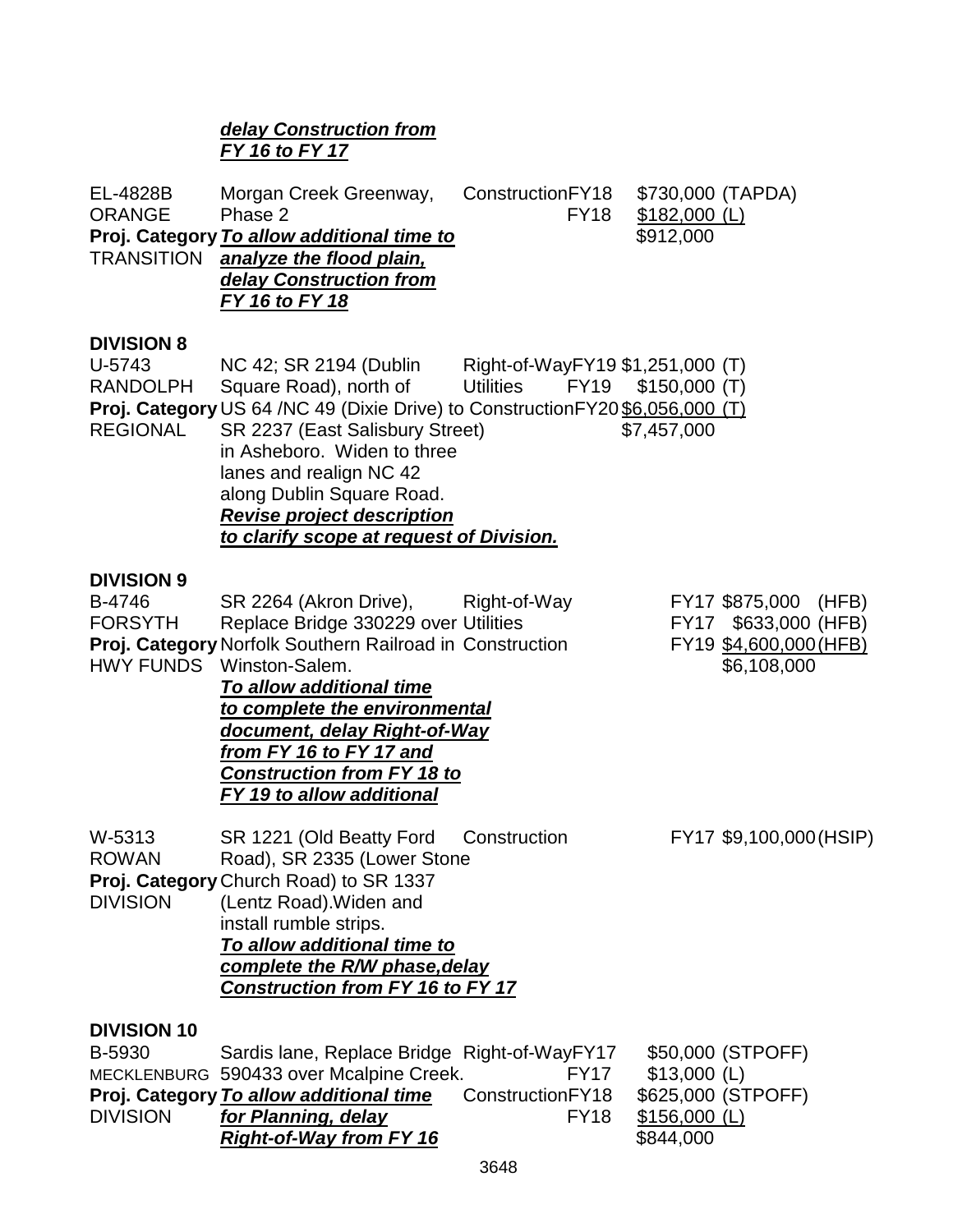# *to FY 17 and Construction from FY 17 to from FY 18*

| I-5507<br>STATEWIDE                                                | Right-of-Way FY17\$1,600,000<br>I-485, I-485, I-77 south of<br>(T)<br>Construction FY17\$35,800,000<br>MECKLENBURG Charlotte to US 74<br>(T)<br>Proj. Category (Independence Boulevard).<br>FY17\$17,200,000<br>(BOND R)<br>Add one express lane in each<br>FY18\$53,000,000<br>(T)<br>direction.<br>FY19\$53,000,000<br>(T)<br>FY20\$53,000,000<br>To allow additional time for<br>(T)<br><b>Planning, delay Right-of-Way</b><br>\$213,600,000<br>from FY 16 to FY 17 and<br><b>Construction from FY 16 to FY 17</b> |
|--------------------------------------------------------------------|-----------------------------------------------------------------------------------------------------------------------------------------------------------------------------------------------------------------------------------------------------------------------------------------------------------------------------------------------------------------------------------------------------------------------------------------------------------------------------------------------------------------------|
| l-5768<br><b>STATEWIDE</b>                                         | I-77, South Carolina line to<br>Construction<br>FY17 \$4,450,000 (NHPIM)<br>MECKLENBURG SR 1577 (West Tyvola Road).<br>FY18 \$4,450,000 (NHPIM)<br>Proj. Category Pavement rehabilitation.<br>\$8,900,000<br>To allow additional time for<br><b>Design, delay Construction</b><br><u>from FY 16 to FY 17</u>                                                                                                                                                                                                          |
| <b>DIVISION 12</b><br>C-5562<br><b>GASTON</b><br><b>EXEMPT</b>     | Construction<br>FY16 \$300,000<br>Gastonia, Bike and pedestrian<br>(CMAQ)<br>improvements between<br><b>FY16</b><br>$$75,000$ (L)<br>Proj. Category downtown and Lineberger Park.<br>\$375,000<br><b>Increase funding. Note:</b><br><u>\$220,000 has already been</u><br>authorized.                                                                                                                                                                                                                                  |
| R-5100A<br><b>IREDELL</b><br><b>DIVISION</b>                       | SR 1109 (Williamson Road), Right-of-WayFY19 \$8,000,000 (T)<br>I-77 to SR 1100<br>FY19 \$1,000,000 (T)<br><b>Utilities</b><br>Proj. Category (Brawley School Road).<br>ConstructionFY21\$15,200,000 (T)<br>Widen to multi-lanes.<br>FY22\$15,200,000 (T)<br><b>Split project R-5100 into</b><br>\$39,400,000<br>segments A and B.                                                                                                                                                                                     |
| R-5100B<br><b>IREDELL</b><br><b>DIVISION</b>                       | SR 1109 (Williamson Road), Right-of-Way FY19\$3,000,000 (T)<br>1100 (Brawley<br><b>Utilities</b><br>FY19\$1,500,000 (T)<br>Proj. Category School Road) to NC 150.<br>Construction<br>FY20\$5,100,000 (T)<br>Widen to multi-lanes.<br>\$9,600,000<br><b>Split project R-5100 into</b><br>A and B and accelerate<br><b>Construction of segment b to FY 20.</b>                                                                                                                                                          |
| <b>DIVISION 13</b><br>B-5196<br><b>BUNCOMBE</b><br><b>DIVISION</b> | ConstructionFY17<br>\$575,000 (STPOFF)<br>Montreat (Texas Road),<br>Replace Bridge 100528<br>Proj. Category over Flat Creek.<br>To allow additional time for                                                                                                                                                                                                                                                                                                                                                          |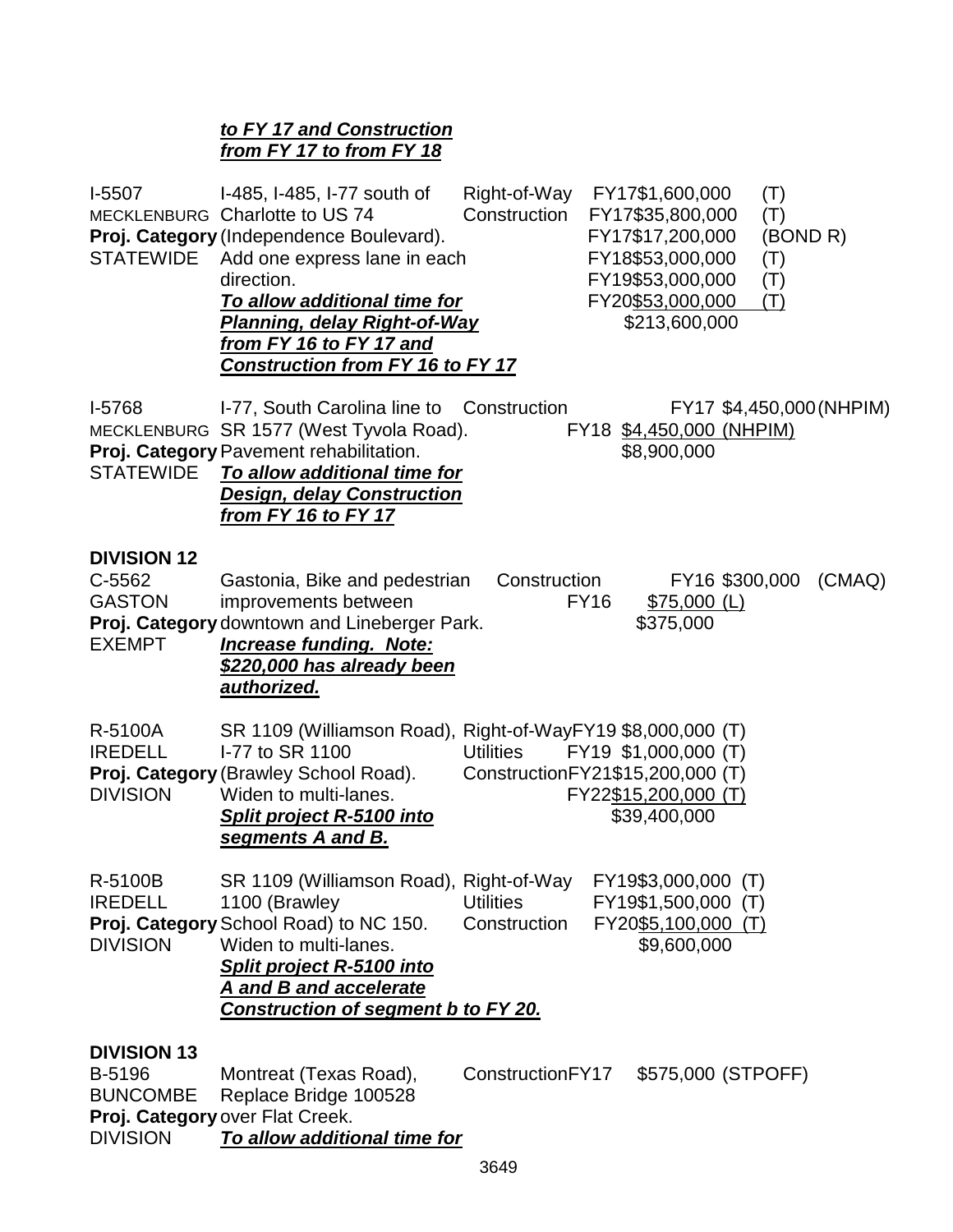# *town to resolve project issues,delay Construction from FY 16 to FY 17*

## **STIP DELETIONS**

| <b>DIVISION 13</b>          |                                                       |                  |                    |
|-----------------------------|-------------------------------------------------------|------------------|--------------------|
| EB-5809                     | Hildebrand, North Center                              | Engineering FY16 | \$84,000 (STBGDA)  |
| <b>BURKE</b>                | Street, First Avenue NE to                            | <b>FY16</b>      | $$21,000$ (L)      |
| Proj. Category Wilson Road. |                                                       | Right-of-WayFY17 | \$111,000 (STBGDA) |
| <b>DIVISION</b>             | Construct sidewalk.                                   | FY17             | \$28,000 (L)       |
|                             | <b>Delete at the request of the Construction FY18</b> |                  | \$426,000 (STBGDA) |
|                             | town of Hildebrand.                                   | FY <sub>18</sub> | $$107,000$ (L)     |
|                             |                                                       |                  | \$777,000          |
|                             | <b>HIGHWAY PROGRAM</b>                                |                  |                    |
| <b>ITEM N SUMMARY</b>       |                                                       |                  |                    |
|                             | <b>ADDITIONS 3 PROJECTS</b>                           |                  | \$11,878,024       |
|                             | <b>MODIFICATIONS 16 PROJECTS</b>                      |                  |                    |
|                             | DELETIONS 1 PROJECTS                                  |                  | \$777,000          |
|                             | 20 PROJECTS                                           |                  | \$11,101,024       |

# **Approval – Municipal and Special Agreements**

A motion was made by Board Member Blount, seconded by Board Member Overholt, to approve

the following:

# **SUMMARY: There are a total of 47 Agreements for approval by the Board of Transportation.**

Statewide

| North Carolina Center<br>for Geographic<br>Information and<br>Analysis<br><b>Wake County</b><br>36249.3665 | This Project consists of the Department providing Orthoimagery Advisory and Technical<br>Services for the Digital Piedmont 2017 Project defined in 26 counties. The Agency shall<br>reimburse the Department 100% of the actual cost of all work performed by the Department.<br>The estimated cost of the work is \$161,826.                                                                                                                                                                                                                            |
|------------------------------------------------------------------------------------------------------------|----------------------------------------------------------------------------------------------------------------------------------------------------------------------------------------------------------------------------------------------------------------------------------------------------------------------------------------------------------------------------------------------------------------------------------------------------------------------------------------------------------------------------------------------------------|
| US Fish and Wildlife<br>Service (USFWS)<br><b>Wake County</b><br>S0068                                     | This Agreement is to provide funding for three positions at the US Fish and Wildlife Service<br>over a period of five years. Said positions shall perform work exclusively for NCDOT<br>projects, providing expedited project delivery, technical assistance and review/coordination of<br>Department Projects across the state. The Department shall reimburse the USFWS an<br>estimated cost of \$2,410,000 over the five year period.                                                                                                                 |
| North Carolina<br><b>Floodplain Mapping</b><br>Program (NCFMP)<br><b>Wake County</b>                       | This revised Memorandum of Agreement (MOA) provides for services to the Department for<br>updates to the flood insurance rate maps (FIRMS) in order to maintain National Flood<br>Insurance Program (NFIP) compliance associated with the Department's projects, complete<br>map revisions for certain projects, and updating certain reports and studies as required by<br>FEMA and other governmental agencies by NCFMP. This agreement also allows the<br>Department to provide information to NCFMP for certain projects for review and approval for |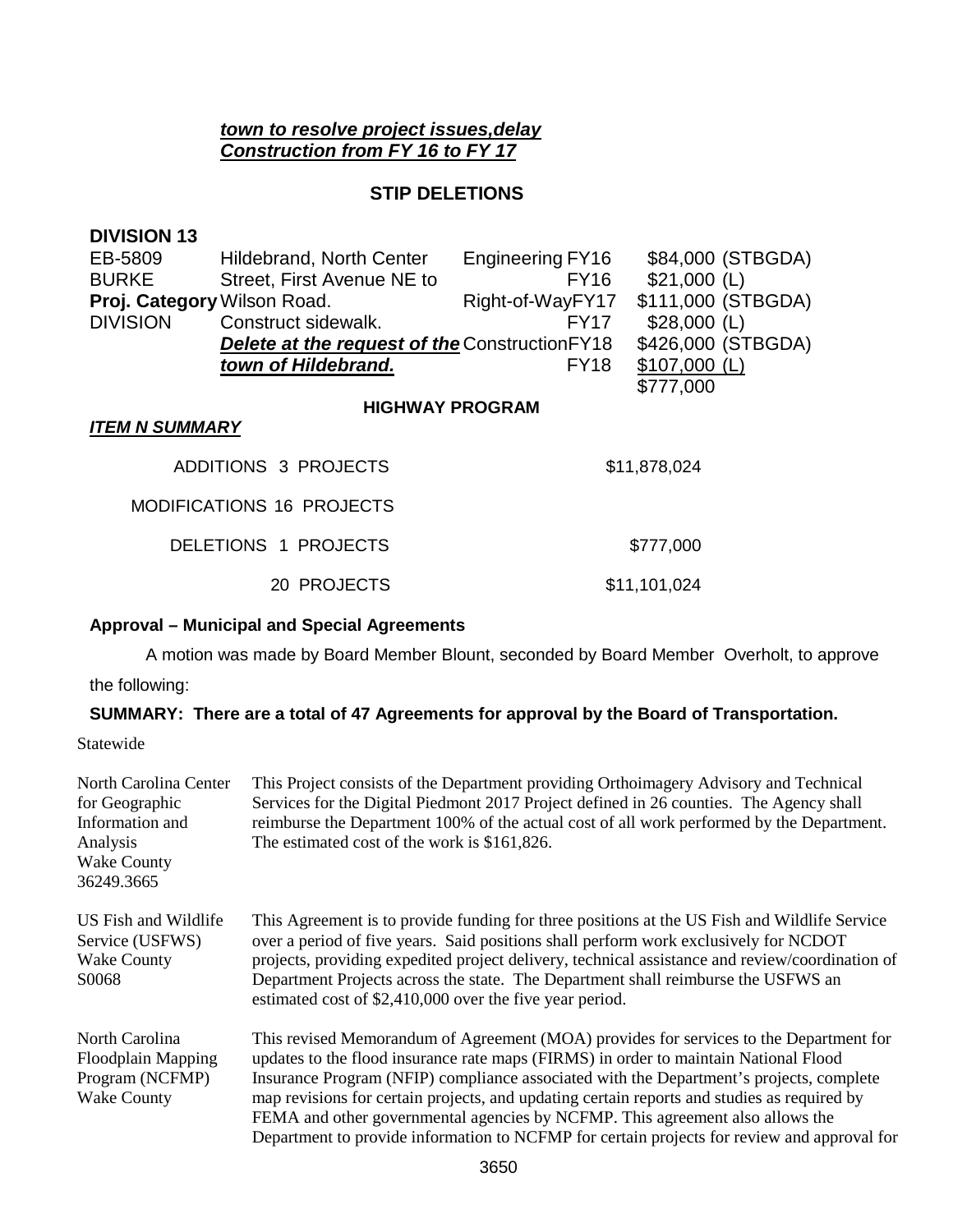|                                                                                                    | the included activities. The Department shall reimburse NCFMP the actual costs of the work<br>as agreed upon under the terms of the MOA.                                                                                                                                                                                                                                                                                                                                 |
|----------------------------------------------------------------------------------------------------|--------------------------------------------------------------------------------------------------------------------------------------------------------------------------------------------------------------------------------------------------------------------------------------------------------------------------------------------------------------------------------------------------------------------------------------------------------------------------|
| Division 2                                                                                         |                                                                                                                                                                                                                                                                                                                                                                                                                                                                          |
| Carolina Coastal<br>Railway<br><b>Pitt County</b><br>R-2250<br>34411.3.R7                          | This Rail Project consists of construction on US 264 (Greenville Southwest Bypass)<br>beginning at Station 17+50.00 -L- running in a north-westerly direction over the tracks of<br>Railroad to Station 682+46.77 -L-, identified for preliminary engineering as State Project<br>34411.3.R7 in Pitt County, and in connection to construct structures at separated grades across<br>Railroad's right of way, tracks and other facilities near Railroad Milepost 151.75. |
| City of New Bern<br><b>Craven County</b><br>M-0499R<br>44509.1.30                                  | This Project consists of planning activities for a five year comprehensive transportation plan<br>for the New Bern Metropolitan Planning Organization (MPO) and the City of New Bern for<br>the annual Planning Work Program (PWP). The Department will participate in eighty-percent<br>(80%) of eligible costs. The Municipality shall provide the non-federal match.                                                                                                  |
| City of Greenville<br><b>Pitt County</b><br>M-0499P<br>44509.1.10                                  | This Project consists of planning activities for a five year comprehensive transportation plan<br>for the Greenville Urban Area Metropolitan Planning Organization (GUA MPO) and the City<br>of Greenville for the annual Planning Work Program (PWP). The Department will participate<br>in eighty-percent (80%) of eligible costs. The Municipality shall provide the non-federal<br>match.                                                                            |
| Division 3                                                                                         |                                                                                                                                                                                                                                                                                                                                                                                                                                                                          |
| Town of Watha<br>Pender County<br>42894                                                            | This Rail Agreement provides for the general cleanup and maintenance of the Wallace to<br>Castle Hayne rail corridor within the Department's railroad right-of-way inside the municipal<br>limits. General cleanup will include mowing, vegetation control, removal and disposal of<br>debris. The Municipality will perform the work. The Department will reimburse the<br>Municipality \$3,600 per year for 5 years. The estimated cost to the Department is \$18,000. |
| Waccamaw Regional<br>Council of<br>Governments<br><b>Brunswick County</b><br>M-0499S<br>44509.1.31 | This Project consists of planning activities for a five year comprehensive transportation plan<br>for the Grand Strand Area Metropolitan Planning Organization (GSA MPO) and the<br>Waccamaw Regional Council of Governments for the annual Planning Work Program (PWP).<br>The Department will participate in eighty-percent (80%) of eligible costs. The Municipality<br>shall provide the non-federal match.                                                          |
| City of Jacksonville<br><b>Onslow County</b><br>M-0499L<br>44509.1.13                              | This Project consists of planning activities for a five year comprehensive transportation plan<br>for the Jacksonville Urban Metropolitan Planning Organization (JUMPO) and the City of<br>Jacksonville for the annual Planning Work Program (PWP). The Department will participate<br>in eighty-percent (80%) of eligible costs. The Municipality shall provide the non-federal<br>match.                                                                               |
| City of Wilmington<br>New Hanover County<br>U-5534/M-0499N<br>44509.1.16<br>44509.1.24             | This Project consists of planning activities for a five year comprehensive transportation plan<br>for the Wilmington Urban Area Metropolitan Planning Organization (WMPO) and the City of<br>Wilmington for the annual Unified Planning Work Program (UPWP). The Department will<br>participate in eighty-percent (80%) of eligible costs. The Municipality shall provide the non-<br>federal match.                                                                     |
| Division 4                                                                                         |                                                                                                                                                                                                                                                                                                                                                                                                                                                                          |
| City of Goldsboro<br><b>Wayne County</b>                                                           | On May 15, 2009, the Department and the Municipality entered into a Rail Agreement for the<br>rehabilitation of the historic 1909 Goldsboro Union Station, including site work. The                                                                                                                                                                                                                                                                                      |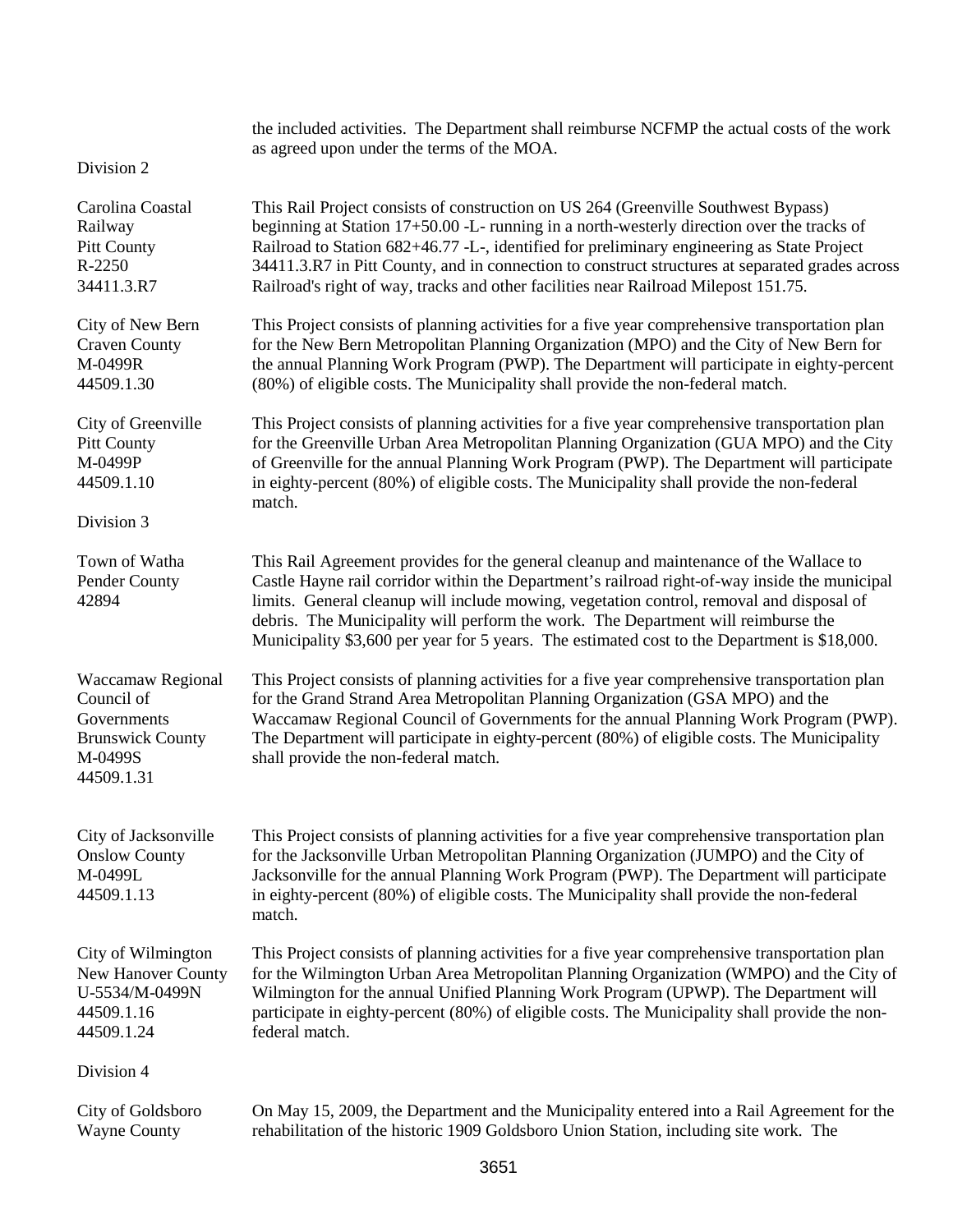| P-5100<br>42538.1.1                                                                                    | Department's participation in the cost of the work was \$900,000. This Supplemental Rail<br>Agreement changes the scope of the project to include streetscape improvements, and revises<br>the Department's participation from \$900,000 to \$1,035,000. Federal Enhancements funds<br>will provide $$920,000 (80%)$ , State funds will provide $$115,000 (10%)$ , and Municipal funds<br>will provide $$115,000 (10\%)$ , for a total project cost of $$1,150,000$ .                                                                                                                                                                                                                                                                                                                                                                                                                                                                                                                                                                                                                                                                              |
|--------------------------------------------------------------------------------------------------------|----------------------------------------------------------------------------------------------------------------------------------------------------------------------------------------------------------------------------------------------------------------------------------------------------------------------------------------------------------------------------------------------------------------------------------------------------------------------------------------------------------------------------------------------------------------------------------------------------------------------------------------------------------------------------------------------------------------------------------------------------------------------------------------------------------------------------------------------------------------------------------------------------------------------------------------------------------------------------------------------------------------------------------------------------------------------------------------------------------------------------------------------------|
| City of Goldsboro                                                                                      | This Rail Agreement provides for the installation of a new roof on the 1909 Goldsboro Union                                                                                                                                                                                                                                                                                                                                                                                                                                                                                                                                                                                                                                                                                                                                                                                                                                                                                                                                                                                                                                                        |
| <b>Wayne County</b>                                                                                    | Station. The Municipality, and/or its contractor, will perform all of the work. The                                                                                                                                                                                                                                                                                                                                                                                                                                                                                                                                                                                                                                                                                                                                                                                                                                                                                                                                                                                                                                                                |
| P-5100                                                                                                 | Department will participate in 50% of the cost of the work or up to \$286,000, whichever is                                                                                                                                                                                                                                                                                                                                                                                                                                                                                                                                                                                                                                                                                                                                                                                                                                                                                                                                                                                                                                                        |
| 42073                                                                                                  | less.                                                                                                                                                                                                                                                                                                                                                                                                                                                                                                                                                                                                                                                                                                                                                                                                                                                                                                                                                                                                                                                                                                                                              |
| City of Goldsboro                                                                                      | This Project consists of planning activities for a five year comprehensive transportation plan                                                                                                                                                                                                                                                                                                                                                                                                                                                                                                                                                                                                                                                                                                                                                                                                                                                                                                                                                                                                                                                     |
| <b>Wayne County</b>                                                                                    | for the Goldsboro Metropolitan Planning Organization (GMPO) and the City of Goldsboro for                                                                                                                                                                                                                                                                                                                                                                                                                                                                                                                                                                                                                                                                                                                                                                                                                                                                                                                                                                                                                                                          |
| M-0499H                                                                                                | the annual Planning Work Program (PWP). The Department will participate in eighty-percent                                                                                                                                                                                                                                                                                                                                                                                                                                                                                                                                                                                                                                                                                                                                                                                                                                                                                                                                                                                                                                                          |
| 44509.1.8                                                                                              | (80%) of eligible costs. The Municipality shall provide the non-federal match.                                                                                                                                                                                                                                                                                                                                                                                                                                                                                                                                                                                                                                                                                                                                                                                                                                                                                                                                                                                                                                                                     |
| City of Rocky Mount<br><b>Edgecombe County</b><br>M-0499Q<br>44509.1.15                                | This Project consists of planning activities for a five year comprehensive transportation plan<br>for the Rocky Mount Urban Area Metropolitan Planning Organization (MPO) and the City of<br>Rocky Mount for the annual Planning Work Program (PWP). The Department will participate<br>in eighty-percent (80%) of eligible costs. The Municipality shall provide the non-federal<br>match.                                                                                                                                                                                                                                                                                                                                                                                                                                                                                                                                                                                                                                                                                                                                                        |
| CSX Transportation,<br>Inc. (CSXT)<br>Town of Fremont<br><b>Wayne County</b><br>Y-5500DC<br>Division 5 | This Rail Agreement provides for the permanent closure of the municipal railroad at-grade<br>crossings on North Street, milepost AC 148.58, and South Street, milepost AC 149.02. The<br>Department will perform all work not on railroad right-of-way. CSXT will perform the work<br>within its right-of-way. CSXT will contribute \$8,000 for work performed by the Department.<br>The estimated cost to the Department is \$75,000.                                                                                                                                                                                                                                                                                                                                                                                                                                                                                                                                                                                                                                                                                                             |
| City of Henderson                                                                                      | This Project consists of improvements on I-85 from south of US 158 in Vance County to                                                                                                                                                                                                                                                                                                                                                                                                                                                                                                                                                                                                                                                                                                                                                                                                                                                                                                                                                                                                                                                              |
| Vance and Warren                                                                                       | north of SR 1237 (Manson Drewry Road). The Department shall include provisions in the                                                                                                                                                                                                                                                                                                                                                                                                                                                                                                                                                                                                                                                                                                                                                                                                                                                                                                                                                                                                                                                              |
| Counties                                                                                               | construction contract for the contractor to adjust and relocate municipal water lines. The                                                                                                                                                                                                                                                                                                                                                                                                                                                                                                                                                                                                                                                                                                                                                                                                                                                                                                                                                                                                                                                         |
| I-0914 BA                                                                                              | Municipality shall reimburse the Department the entire cost of said utility work. The estimated                                                                                                                                                                                                                                                                                                                                                                                                                                                                                                                                                                                                                                                                                                                                                                                                                                                                                                                                                                                                                                                    |
| 38688.3.GVS6BA                                                                                         | cost to the Municipality is \$73,456.25.                                                                                                                                                                                                                                                                                                                                                                                                                                                                                                                                                                                                                                                                                                                                                                                                                                                                                                                                                                                                                                                                                                           |
| Department of<br>Commerce<br>(Commerce)<br><b>Wake County</b><br>32227                                 | On September 1, 2014, the Department and Commerce entered into a 1 year Rail Agreement<br>for the establishment and staffing of a mutually agreed upon "Call Center" that would answer<br>and refer telephone calls regarding 1-800-BYTRAIN and Travel and Tourism. Amendment 1<br>to the Call Center Agreement was executed on September 9, 2015, and extended the<br>Agreement through August 31, 2016. The Department and Commerce now wish to modify the<br>terms and responsibilities of the Agreement executed on September 1, 2014, and amended<br>September 9, 2015, by executing a new Call Center Agreement that will supersede the<br>previously executed agreements. The New Call Center Agreement will distribute current and<br>pertinent information regarding traffic conditions, rail schedules, and travel and tourism. The<br>term of the Agreement will be for 3 years, with an option for 2 additional years. The annual<br>cost of \$20,184.00 shall be shared 50/50, the Department will participate in the cost in the<br>amount of \$10,092.00 and Commerce will participate in the cost in the amount of<br>\$10,092.00. |
| Town of Youngsville                                                                                    | This Project consists of bicycle and pedestrian streetscape improvements to Main Street that                                                                                                                                                                                                                                                                                                                                                                                                                                                                                                                                                                                                                                                                                                                                                                                                                                                                                                                                                                                                                                                       |
| Franklin County                                                                                        | originated in the 2014 Northeast Area Study (NEAS). Improvements include construction of                                                                                                                                                                                                                                                                                                                                                                                                                                                                                                                                                                                                                                                                                                                                                                                                                                                                                                                                                                                                                                                           |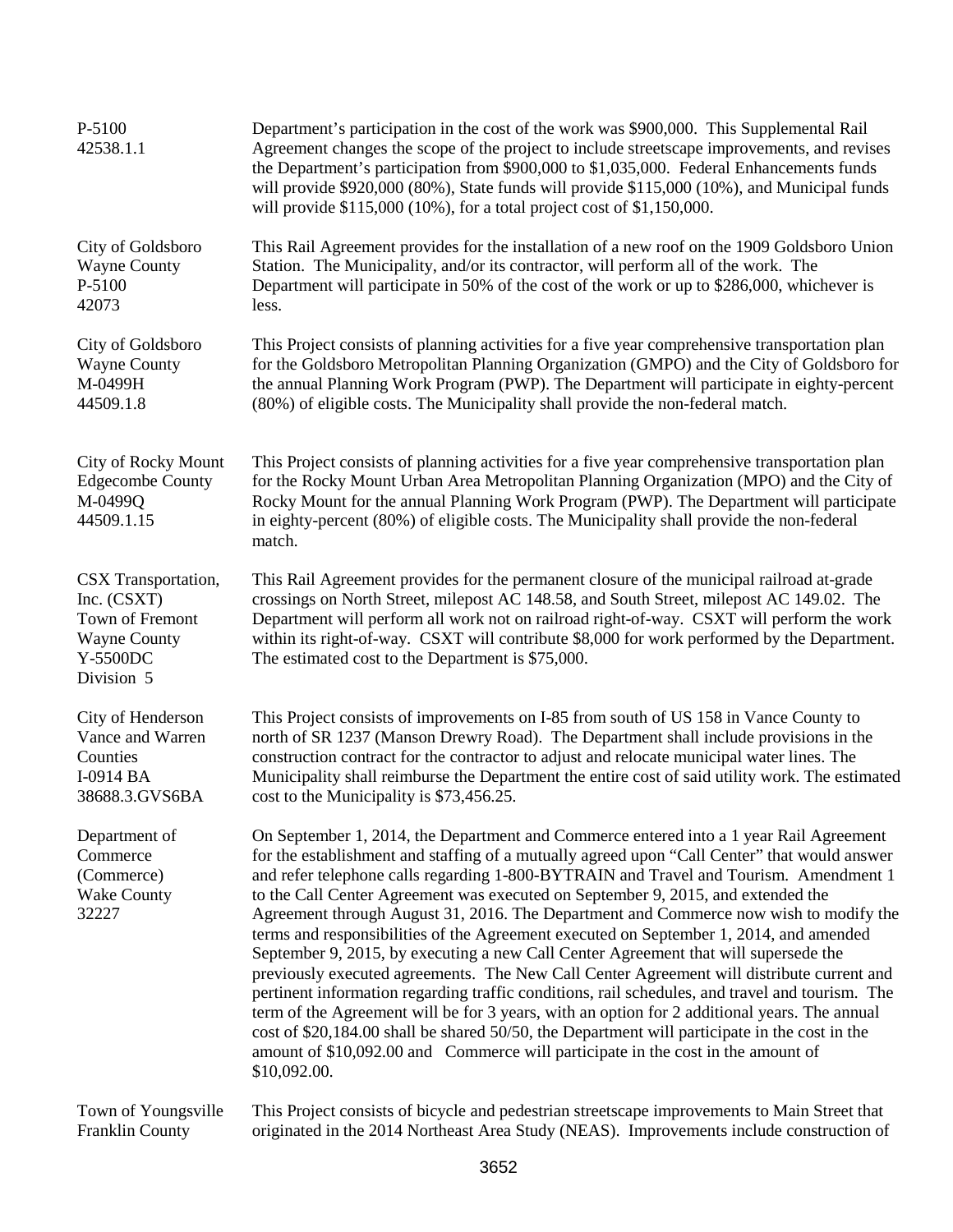| C-5604 QA<br>43714.1.9<br>43714.3.9                                                              | sidewalks, curb extensions, cross-walks, and share lane markings, along with other streetscape<br>improvements in Youngsville. The Department shall reimburse the Municipality 80% of<br>approved eligible costs from the CMAQ funds allocation, not to exceed \$506,000. The<br>Municipality will be responsible for providing the 20% (\$126,500) non-federal match for the<br>CMAQ funds and all costs that exceed the total estimated cost.                                                                                                                                                                                                                                                                                                                                                                                                             |
|--------------------------------------------------------------------------------------------------|-------------------------------------------------------------------------------------------------------------------------------------------------------------------------------------------------------------------------------------------------------------------------------------------------------------------------------------------------------------------------------------------------------------------------------------------------------------------------------------------------------------------------------------------------------------------------------------------------------------------------------------------------------------------------------------------------------------------------------------------------------------------------------------------------------------------------------------------------------------|
| Town of Apex<br><b>Wake County</b><br>U-5928<br>44822.3.1                                        | This Project consists of construction of a grade separated interchange for the Apex Peakway at<br>South Salem Street and the CSX railroad tracks. The Department shall reimburse the<br>Municipality 50% of approved eligible costs from the STP-DA funds allocation, not to exceed<br>\$2,500,000. The Municipality will be responsible for providing the 50% (\$2,500,000) non-<br>federal match for the STP-DA funds and all costs that exceed the total estimated cost. The<br>Municipality's cost is estimated to be \$4,600,000.                                                                                                                                                                                                                                                                                                                      |
| Town of Fuquay<br>Varina<br><b>Wake County</b><br>U-5927A<br>44796.3.2                           | This Project consists of the construction phase of .47 miles of widening N. Judd Parkway NE<br>(SR 2768 and SR 5056) from three lanes to four lanes with median and left turn lanes at<br>intersections in Fuquay Varina. The Department shall reimburse the Municipality 73%<br>$($1,686,000)$ from STP-DA funds and $$500,000$ from state contingency funds. The<br>Municipality shall provide the 27% local match and all costs that exceed the total estimated<br>cost of \$2,810,000.                                                                                                                                                                                                                                                                                                                                                                  |
| Town of Wake Forest<br><b>Wake County</b><br>$C-5164$<br>46229.1.1<br>46229.2.F1<br>46229.3.F1   | This Project consists of the construction of a trail and sidewalk to connect major activity<br>centers in Wake Forest. This Supplemental Agreement is to provide additional funding in the<br>amount of \$600,000 from Transportation Alternative Program (TAP) funds. The Municipality<br>shall provide \$600,000 as the non-federal match and all costs that exceed the total estimated<br>funding amount of \$4,622,233. This Supplemental Agreement also extends the completion<br>date of the Project to March 31, 2018, in lieu of October 30, 2017.                                                                                                                                                                                                                                                                                                  |
| Town of Fuquay<br>Varina<br><b>Wake County</b><br>U-5118GB<br>42379.3.37                         | This Project consists of the construction of intersection operational improvements within the<br>existing right-of-way and roadway by adding dual left-turn lanes on the Sunset Lake<br>Road/Purfoy Road quadrants onto US 401, relocation of pedestrian signal heads, traffic signal<br>revisions, and installation of raised concrete medians in Fuquay Varina. The Municipality is<br>responsible for all phases of the Project. The Department shall reimburse 80% of approved<br>eligible costs from the STP-DA funds allocation, not to exceed \$686,400. The Municipality<br>will be responsible for providing the 20% (\$171,600) non-federal match and all costs that<br>exceed the total estimated cost.                                                                                                                                          |
| City of Durham<br>Durham County<br>EB-4707B<br>38664.3.2                                         | This Project consists of street and highway improvements on SR 2220 (Old Durham Chapel<br>Hill Road) from SR 1113 (Pope Road) to SR 1116 (Garrett Road). At the request of the<br>Municipality, the Department shall include provisions in the construction contract for the<br>contractor to adjust and/or relocate water and sewer lines. The Municipality shall reimburse<br>the Department the entire cost of said utility work. The estimated reimbursement from the<br>Municipality is \$575,650.                                                                                                                                                                                                                                                                                                                                                     |
| Town of Wake Forest<br><b>Wake County</b><br>EL-5100AE<br>41821.1.41<br>41821.2.41<br>41821.3.41 | This Project consists of the design and construction of a 10-foot wide greenway from the NC<br>98 Bypass (Dr. Calvin Jones Highway) pedestrian culvert north to the town property and spurs<br>to the west connecting to existing sidewalks within Deacons Ridge and Cardinal Park<br>subdivisions in Wake Forest. This Supplemental Agreement is to increase funding for the<br>Project. The Department's original participation was \$365,440 (80%) and the Municipality's<br>was \$91,360 (20%) for a total estimated cost of \$456,800. The Department agrees to<br>reimburse the Municipality an additional \$300,000 (50%) of STP-DA funds, and the<br>Municipality will provide an additional \$300,000 (50%) as their local match, for a total<br>additional cost of \$600,000. The Municipality is responsible for all costs that exceed the total |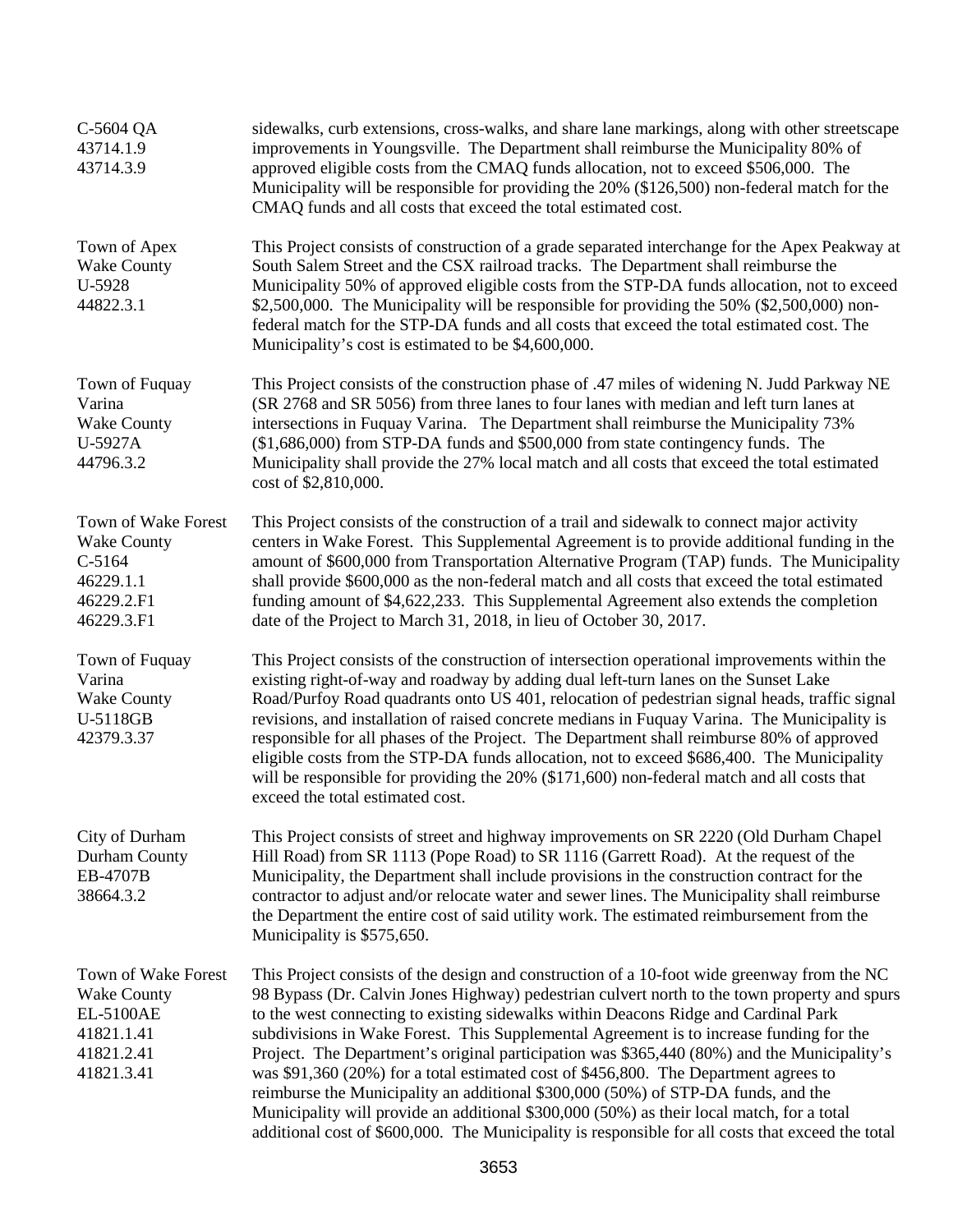|                                                                                                                                          | estimated Project funding amount of \$1,056,800.                                                                                                                                                                                                                                                                                                                                                                                                                                                                                                                                                                                                                                                                                                                            |
|------------------------------------------------------------------------------------------------------------------------------------------|-----------------------------------------------------------------------------------------------------------------------------------------------------------------------------------------------------------------------------------------------------------------------------------------------------------------------------------------------------------------------------------------------------------------------------------------------------------------------------------------------------------------------------------------------------------------------------------------------------------------------------------------------------------------------------------------------------------------------------------------------------------------------------|
| Town of Apex<br><b>Wake County</b><br>R-2635B<br>35520.5.TA1                                                                             | This Project consists of the Western Wake Freeway from south of the future intersection of<br>US 1 and Western Wake Freeway to north of the intersection of Olive Chapel Road (SR 1160)<br>and Western Wake Freeway. At the request of the Municipality, the Department shall include<br>provisions in the construction contract for the contractor to adjust and/or relocate water and<br>sewer lines. The Municipality shall reimburse the Department the entire cost of said utility<br>work. The estimated reimbursement from the Municipality is \$843,077.                                                                                                                                                                                                            |
| City of Raleigh<br><b>Wake County</b><br>U-4850<br>44509.1.4<br>39225.1.21                                                               | This Agreement is to perform planning work with the Municipality, which has been<br>designated as the Lead Planning Agency for the Capital Area Metropolitan Planning<br>Organization (CAMPO). The work is identified in the annual Unified Planning Work<br>Program (UPWP) prepared by the MPO and approved by the policy board of the MPO, the<br>Department, and FHWA.                                                                                                                                                                                                                                                                                                                                                                                                   |
| City of Durham<br>Durham County<br>U-4727<br>44509.1.5<br>39225.1.18                                                                     | This Agreement is to perform planning work with the Municipality, which has been<br>designated as the Lead Planning Agency for the Durham Chapel Hill Carrboro Metropolitan<br>Planning Organization (DCHC MPO). The work is identified in the annual Unified Planning<br>Work Program (UPWP) prepared by the MPO and approved by the policy board of the MPO,<br>the Department, and FHWA.                                                                                                                                                                                                                                                                                                                                                                                 |
| Division 6                                                                                                                               |                                                                                                                                                                                                                                                                                                                                                                                                                                                                                                                                                                                                                                                                                                                                                                             |
| Town of Angier<br><b>Harnett County</b><br><b>U-5530 PA</b><br>44111.1.17<br>44111.3.17                                                  | This Project consists of the extension of 5-foot sidewalk west along Hwy 210 from Walgreens<br>to Fish Drive and south along Park Street from Hwy 210 to W. Lillington Street in Angier.<br>The Municipality is responsible for all phases of the Project. The Department shall reimburse<br>80% of approved eligible costs from the STP-DA funds allocation, not to exceed \$418,280.<br>The Municipality will be responsible for providing the 20% (\$104,570) non-federal match<br>funds authorized and all costs that exceed the total estimated cost \$522,850.                                                                                                                                                                                                        |
| <b>Cumberland County</b><br>Joint Planning Board<br><b>Cumberland County</b><br>M-0499F<br>44509.1.6                                     | This Project consists of planning activities for a five year comprehensive transportation plan<br>for the Fayetteville Area Metropolitan Planning Organization (FAMPO) and the Cumberland<br>County Joint Planning Board for the annual Planning Work Program (PWP). The Department<br>will participate in eighty-percent (80%) of eligible costs. The Municipality shall provide the<br>non-federal match.                                                                                                                                                                                                                                                                                                                                                                 |
| Division 7                                                                                                                               |                                                                                                                                                                                                                                                                                                                                                                                                                                                                                                                                                                                                                                                                                                                                                                             |
| Town of Chapel Hill<br><b>Orange County</b><br>U-5550<br>50154.3.2                                                                       | This Project consists of intersection improvements at SR 1742 (Ephesus Church Road) and<br>US 15/501(Fordham Boulevard). The improvements include realignment, construction of turn<br>lanes, widening and extension within the project limits in Chapel Hill. The Department shall<br>participate in the actual Construction costs up to a maximum amount of \$2,170,000 (estimated<br>costs are \$2,170,000).                                                                                                                                                                                                                                                                                                                                                             |
| North Carolina<br>Railroad Company<br>(NCRR)<br>Norfolk Southern<br>Railway (Railroad)<br><b>Alamance County</b><br>U-3109A<br>34900.1.1 | This Rail Project consists of construction of a new grade separation on the proposed new<br>location of NC 119 beginning at Station 142+41.10 -L- running in a northerly direction over<br>the tracks and related facilities owned by NCRR and operated by Railroad to Station<br>147+35.41 -L- identified for preliminary engineering as State Project WBS 34900.1.1 and<br>Federal Project STP-0119(10) in Alamance County, and in connection to construct a crossing<br>at separated grade, including the superstructure and substructure, the handrails therefore, the<br>wearing surface of the highway, the approaches and the drainage and other related facilities<br>across the NCRR's Corridor, property and right-of-way, tracks and other facilities at or near |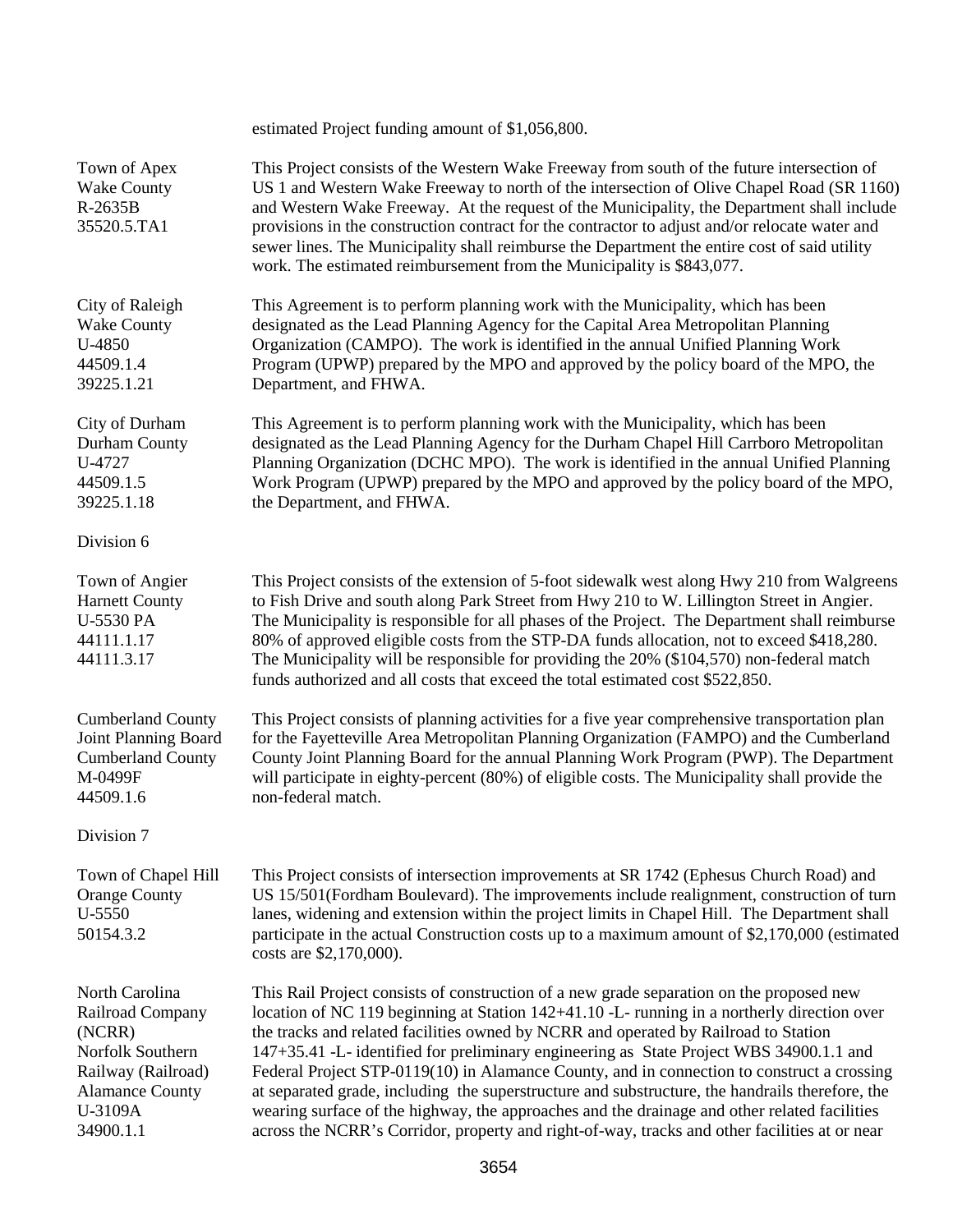|                                                                                                            | Railroad's Milepost H-30 in accordance with plans and specifications prepared by<br>Department.                                                                                                                                                                                                                                                                                                                                                                                                                                                                                                                                                                                                                                                                                                                                                                                                                                                                                                                                                                                           |
|------------------------------------------------------------------------------------------------------------|-------------------------------------------------------------------------------------------------------------------------------------------------------------------------------------------------------------------------------------------------------------------------------------------------------------------------------------------------------------------------------------------------------------------------------------------------------------------------------------------------------------------------------------------------------------------------------------------------------------------------------------------------------------------------------------------------------------------------------------------------------------------------------------------------------------------------------------------------------------------------------------------------------------------------------------------------------------------------------------------------------------------------------------------------------------------------------------------|
| City of Greensboro<br><b>Guilford County</b><br>17BP.7.R.81                                                | This Project consists of replacing Bridge No. 40 on SR 1116 (Bishop Road) over Hickory<br>Creek in Greensboro. At the request of the Municipality the Department shall include<br>provisions in the construction contract for the contractor to adjust and relocate municipal<br>water and sewer lines. The estimated cost to the Municipality is \$44,819.                                                                                                                                                                                                                                                                                                                                                                                                                                                                                                                                                                                                                                                                                                                               |
| City of Greensboro<br><b>Guilford County</b><br>U-2524D<br>34820.3.30<br>Division 8                        | This Project consists of Greensboro-Western Loop from North of US 220 (Battleground<br>Avenue) to North of SR 2303 (Lawndale Drive) in Greensboro. At the request of the<br>Municipality the Department shall include provisions in the construction contract for the<br>contractor to adjust and relocate municipal water and sewer lines. The estimated cost to the<br>Municipality is \$195,127.                                                                                                                                                                                                                                                                                                                                                                                                                                                                                                                                                                                                                                                                                       |
|                                                                                                            |                                                                                                                                                                                                                                                                                                                                                                                                                                                                                                                                                                                                                                                                                                                                                                                                                                                                                                                                                                                                                                                                                           |
| City of Asheboro<br><b>Randolph County</b><br>R-2536<br>34450.3.8                                          | This Design-Build Project consists of improvements to US 64 (Asheboro Southern Bypass)<br>from US 64 West of Asheboro to existing US 64 East of Asheboro and Zoo Connector from<br>east of SR 2839 (Staleys Farm Road) to the existing Zoo entrance. At the request of the<br>Municipality the Department shall include provisions in the construction contract for the<br>contractor to adjust and relocate municipal water and sewer lines. The Municipality shall pay<br>the Department a lump sum amount of \$1,547,997.53 for the work.                                                                                                                                                                                                                                                                                                                                                                                                                                                                                                                                              |
| Aberdeen Carolina &<br>Western Railway<br>(ACWR)<br>Montgomery, Moore<br>& Stanly Counties<br>80000.1.4.29 | This Rail Agreement supersedes the agreement that was approved on the May 5, 2016 Board<br>of Transportation agenda, and revises the counties of work from Montgomery, Moore, and<br>Anson to Montgomery, Moore and Stanly Counties. There are no other changes in the scope<br>of work and/or cost of the project. The Agreement covered the approval of a Rail Freight<br>Assistance grant from the State's Freight Rail & Rail Crossing Safety Improvement (FRRCSI)<br>fund to assist ACWR with infrastructure improvements necessary to the railroad. The project<br>consists of bridge repairs located at mileposts 23.1, 56.4, 338.5, and 346. ACWR will be<br>responsible for performing the work. The Department will participate in the cost of the<br>project to the extent of 50% or up to \$222,500, whichever is less. The estimated cost of the<br>project is \$445,000. As a condition of the award, ACWR and the Department shall enter into<br>a Contingent Interest Agreement and Instrument for Indebtedness to secure a lien on the<br>project assets for five years. |
| Division 9                                                                                                 |                                                                                                                                                                                                                                                                                                                                                                                                                                                                                                                                                                                                                                                                                                                                                                                                                                                                                                                                                                                                                                                                                           |
| Salisbury-Rowan<br>Utilities<br><b>Rowan County</b><br>I-3802B<br>36780.2.U3                               | This Project consists of additional lanes on I-85 from Lane Street (Exit 63) to US 29-601<br>Connector (Exit 68). At the request of the Municipality the Department shall include<br>provisions in the construction contract for the contractor to adjust and relocate municipal<br>water lines. The estimated cost to the Municipality is \$85,311.90.                                                                                                                                                                                                                                                                                                                                                                                                                                                                                                                                                                                                                                                                                                                                   |
| Division 10                                                                                                |                                                                                                                                                                                                                                                                                                                                                                                                                                                                                                                                                                                                                                                                                                                                                                                                                                                                                                                                                                                                                                                                                           |
| City of Concord<br><b>Cabarrus County</b><br>U-4910A<br>40373.3.3                                          | This Project consists of street and highway improvements on SR 1445 (Derita Road) from SR<br>2894 (Concord Mills Boulevard) to Aviation Boulevard. At the request of the Municipality,<br>the Department shall include provisions in the construction contract for the contractor to<br>adjust and/or relocate municipally-owned water lines. The Municipality shall reimburse the<br>Department the entire cost of said utility work. The estimated reimbursement from the<br>Municipality is \$930,000.                                                                                                                                                                                                                                                                                                                                                                                                                                                                                                                                                                                 |
| City of Concord                                                                                            | This Project consists of street and highway improvements on SR 1445 (Derita Road)                                                                                                                                                                                                                                                                                                                                                                                                                                                                                                                                                                                                                                                                                                                                                                                                                                                                                                                                                                                                         |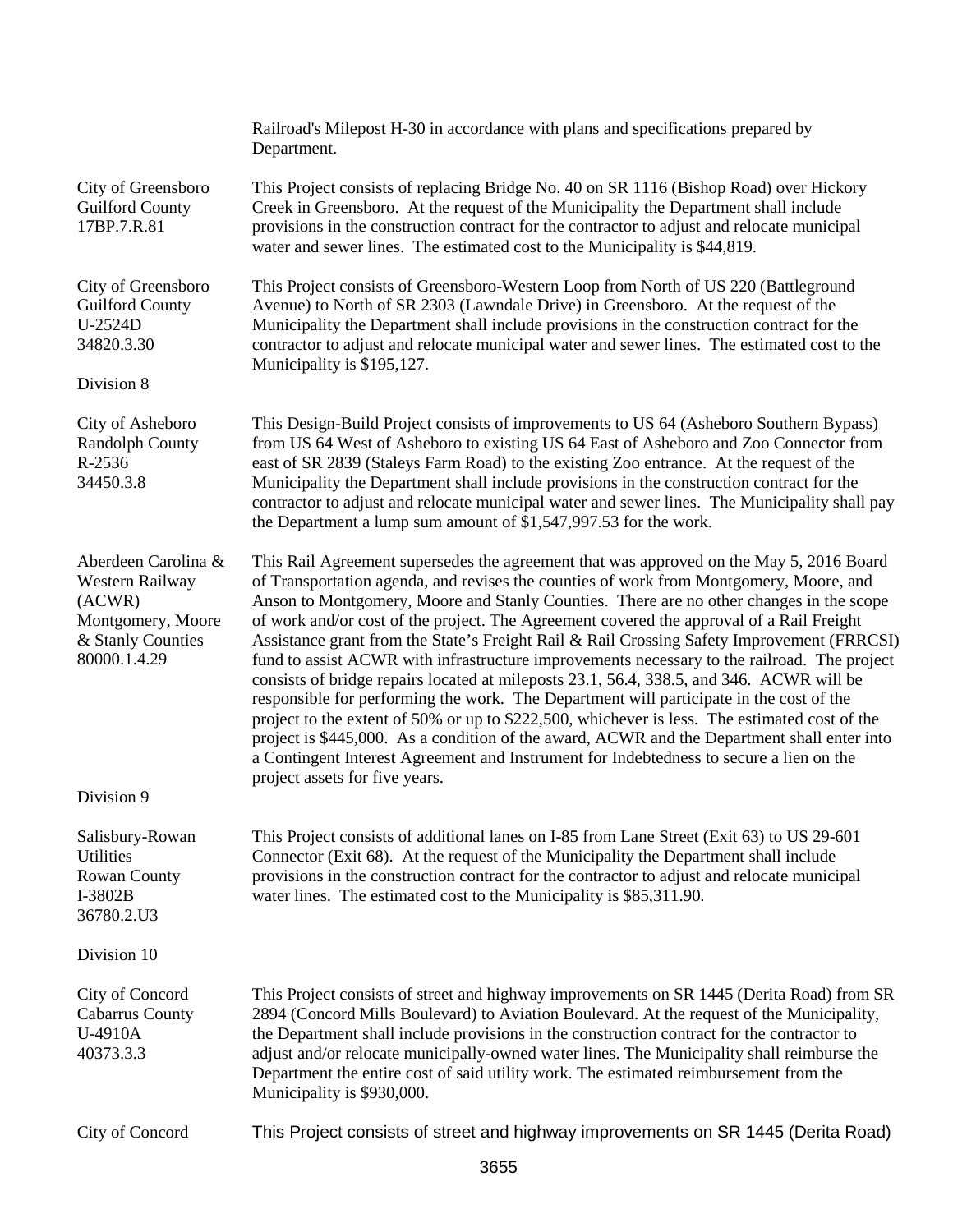| <b>Cabarrus County</b><br>U-4910B<br>40373.3.F2                                                                                       | from Aviation Boulevard to<br>SR 1394 (Poplar Tent Road). At the request of the Municipality, the Department shall<br>include provisions in the construction contract for the contractor to adjust and/or<br>relocate municipally-owned water lines. The Municipality shall reimburse the<br>Department the entire cost of said utility work. The estimated reimbursement from the<br>Municipality is \$320,000.                                                                                                                  |
|---------------------------------------------------------------------------------------------------------------------------------------|-----------------------------------------------------------------------------------------------------------------------------------------------------------------------------------------------------------------------------------------------------------------------------------------------------------------------------------------------------------------------------------------------------------------------------------------------------------------------------------------------------------------------------------|
| Charlotte Water<br>Mecklenburg County<br>17BP.10.R.50                                                                                 | This Project consists of the replacement of Bridge 81 over branch of Clarks Creek on<br>SR 2481 (Hucks Road). At the request of the Agency, the Department shall include<br>provisions in the construction contract for the contractor to adjust and/or relocate<br>water and sewer lines. The Agency shall reimburse the Department the entire cost of<br>said utility work. The estimated reimbursement from the Agency is \$566,866.09.                                                                                        |
| City of Kannapolis<br><b>Cabarrus County</b><br>U-3440<br>39010.3.2                                                                   | This Project consists of NC 3 from proposed West Side Bypass (U-2009) to SR 1691<br>(Loop Road). At the request of the Municipality, the Department shall include<br>provisions in the construction contract for the contractor to adjust and/or relocate<br>water and sewer lines. The Municipality shall reimburse the Department the entire<br>cost of said utility work. The estimated reimbursement from the Municipality is<br>\$1,638,613.40.                                                                              |
| Mecklenburg County<br>Parks and Recreation<br>(County)<br>Mecklenburg County<br>W-5601FJ<br>50138.1.167<br>50138.2.167<br>50138.3.167 | This Project consists of improvements at the intersection of Davidson Concord Road (NC 73)<br>and Ramah Church Road (SR 2439) in Huntersville and includes widening of both roads and<br>the installation of a new traffic signal. The estimated cost of the Project is \$450,000. The<br>Department will provide \$100,000 in project funds towards the cost of the project. The<br>County shall be responsible for all costs that exceed the Department's funding. The estimated<br>reimbursement from the County is \$350,000. |
| Division 11                                                                                                                           |                                                                                                                                                                                                                                                                                                                                                                                                                                                                                                                                   |
| City of Mount Airy<br><b>Surry County</b><br>17BP.11.R.115                                                                            | This Project consists of the replacement of Bridge No. 850094 over the Ararat River on SR<br>1727 (Linville Road) in Mount Airy. This Utility Agreement is to insert waterline hangers on<br>the north side of the bridge. The Municipality shall be responsible for the entire cost of the<br>work. The estimated reimbursement from the Municipality is \$12,050.                                                                                                                                                               |
| Division 12                                                                                                                           |                                                                                                                                                                                                                                                                                                                                                                                                                                                                                                                                   |
| City of Mount Holly<br><b>Gaston County</b><br>U-3633<br>37649.1.1                                                                    | This Project consists of improvements on NC 273 (South Main Street) from<br>Tuckaseegee Road at Beatty Road to Highland Street at A & E Drive in Mount Holly.<br>At the request of the Municipality, the Department shall use its utility engineering firm<br>to engineer the utility plans for the relocation of water and sewer lines. The estimated<br>reimbursement from the Municipality is \$12,447.95.                                                                                                                     |
| City of Hickory<br>Catawba County<br>B-5549<br>55047.1.1<br>55047.2.1<br>55047.3.1                                                    | The Project consists of the replacement of Bridge No. 327 located on Falling Creek Road over<br>Falling Creek in Hickory. This Supplemental Agreement is to provide additional funding in<br>the amount of \$586,400 (80%) from Municipal Bridge Program funds. The Municipality shall<br>provide $$146,600 (20%)$ as the non-federal match.                                                                                                                                                                                      |
| Town of Cramerton<br><b>Gaston County</b>                                                                                             | This Project consists of the development of a Comprehensive Bicycle and Pedestrian Plan for<br>the Town of Cramerton. The Department shall be responsible for all phases of the Project. The                                                                                                                                                                                                                                                                                                                                      |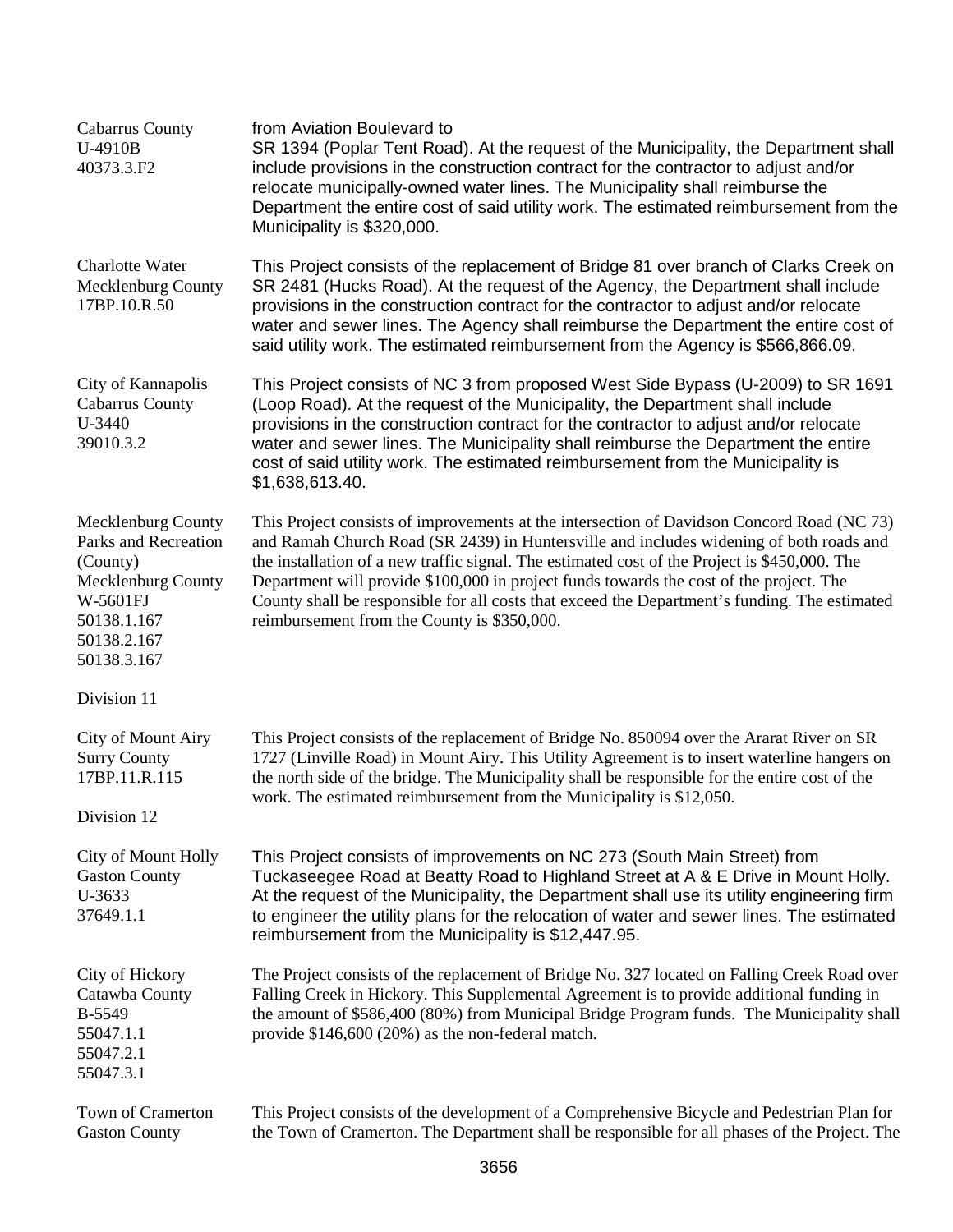| M-0492M<br>44527.1.14                                                                     | Department shall participate in the Project costs up to a maximum of \$36,000. The<br>Municipality will provide a local match in the amount of \$4,000. This Agreement supersedes<br>the prior board approval on May 5, 2016.                                                                                                                                                                                                                                                                                                                                                                                                                                                                                                                           |  |
|-------------------------------------------------------------------------------------------|---------------------------------------------------------------------------------------------------------------------------------------------------------------------------------------------------------------------------------------------------------------------------------------------------------------------------------------------------------------------------------------------------------------------------------------------------------------------------------------------------------------------------------------------------------------------------------------------------------------------------------------------------------------------------------------------------------------------------------------------------------|--|
| City of Lincolnton<br><b>Lincoln County</b><br>C-5606I<br>43728.1.9<br>43728.3.9<br>44818 | This Project consists of adding a raised concrete sidewalk to Bridge #277 on NC 27/150 over<br>US 321 by converting an excess travel lane on NC 27/150 (East Main Street) in the area of the<br>bridge into a sidewalk. The Municipality is responsible for all phases of the Project. The<br>Department shall reimburse 80% of eligible expenses from CMAQ funds, not to exceed<br>\$158,000. The Department shall also reimburse 100% of eligible expenses from State<br>Contingency Funds not to exceed \$250,000. Estimated total Department participation is<br>\$408,000. The Municipality shall provide \$42,000 as the non-federal match and all costs that<br>exceed the total estimated cost. The estimated cost of the Project is \$450,000. |  |
| City of Claremont                                                                         | This Project consists of constructing sidewalk in multiple locations along Centennial                                                                                                                                                                                                                                                                                                                                                                                                                                                                                                                                                                                                                                                                   |  |
| Catawba County                                                                            | Boulevard, Calvin Street,                                                                                                                                                                                                                                                                                                                                                                                                                                                                                                                                                                                                                                                                                                                               |  |
| $C-5195$                                                                                  | S. Depot Street, Yount Street, Bethlehem Drive and School Street in Claremont. This                                                                                                                                                                                                                                                                                                                                                                                                                                                                                                                                                                                                                                                                     |  |
| 46247.1.1                                                                                 | Supplemental Agreement is to modify the scope of the Project. The Centennial Boulevard                                                                                                                                                                                                                                                                                                                                                                                                                                                                                                                                                                                                                                                                  |  |
| 46247.3.1                                                                                 | location will be eliminated from the Project.                                                                                                                                                                                                                                                                                                                                                                                                                                                                                                                                                                                                                                                                                                           |  |
| SUMMARY: There are a total of 46 agreements for informational purposes only.              |                                                                                                                                                                                                                                                                                                                                                                                                                                                                                                                                                                                                                                                                                                                                                         |  |

# Statewide

| North Carolina State<br>University<br>Statewide<br>C-4902A<br>44002.1.2                       | This Project consists of the implementation and operation of the Clean Fuel Awareness<br>Technology (CFAT) Program by North Carolina State University. This Supplemental<br>Agreement restricts the maximum amount of funding to be reimbursed to the University and<br>clarifies the completion date of the Project.                                                                                                                                                                     |
|-----------------------------------------------------------------------------------------------|-------------------------------------------------------------------------------------------------------------------------------------------------------------------------------------------------------------------------------------------------------------------------------------------------------------------------------------------------------------------------------------------------------------------------------------------------------------------------------------------|
| Division 1                                                                                    |                                                                                                                                                                                                                                                                                                                                                                                                                                                                                           |
| North Carolina<br><b>Wildlife Resources</b><br>Commission<br><b>Gate County</b><br>36249.3664 | This Project consists of the replacement of various pipe and road improvements in the<br>Chowan Game Lands. The Department shall be responsible for all phases of the Project. The<br>Agency shall reimburse the Department \$63,000 for work performed by the Department. The<br>estimated total cost of Project is \$63,000.                                                                                                                                                            |
| Division 2                                                                                    |                                                                                                                                                                                                                                                                                                                                                                                                                                                                                           |
| Town of Beaufort<br>Town of Beaufort Fire<br>Department<br><b>Carteret County</b><br>48124    | This Project consists of the construction of a driveway access at 900 Cedar Street for the<br>Town of Beaufort Fire Department. The Municipality shall be responsible for all phases of<br>the Project. The Department shall participate in actual construction costs in an amount not to<br>exceed \$25,000. Costs which exceed this amount shall be borne by the Municipality.                                                                                                          |
| Division 3                                                                                    |                                                                                                                                                                                                                                                                                                                                                                                                                                                                                           |
| Town of Carolina<br>Beach<br><b>New Hanover County</b><br>U-5534 E<br>44096.1.6<br>44096.2.6  | This Project consists of the design and construction of a multi-use path that begins at Mike<br>Chappell Park along the existing cleared fire path and terminates at Greenville Avenue and<br>the Harper Avenue bike lanes will consist of a bicycle boulevard on existing pavement on<br>each side of Harper Avenue from Dow Road to Lake Park Boulevard. This Supplemental<br>Agreement extends the completion date for the Project to June 30, 2017, in lieu of September<br>30, 2014. |
|                                                                                               | $\sim$ $\sim$ $-$                                                                                                                                                                                                                                                                                                                                                                                                                                                                         |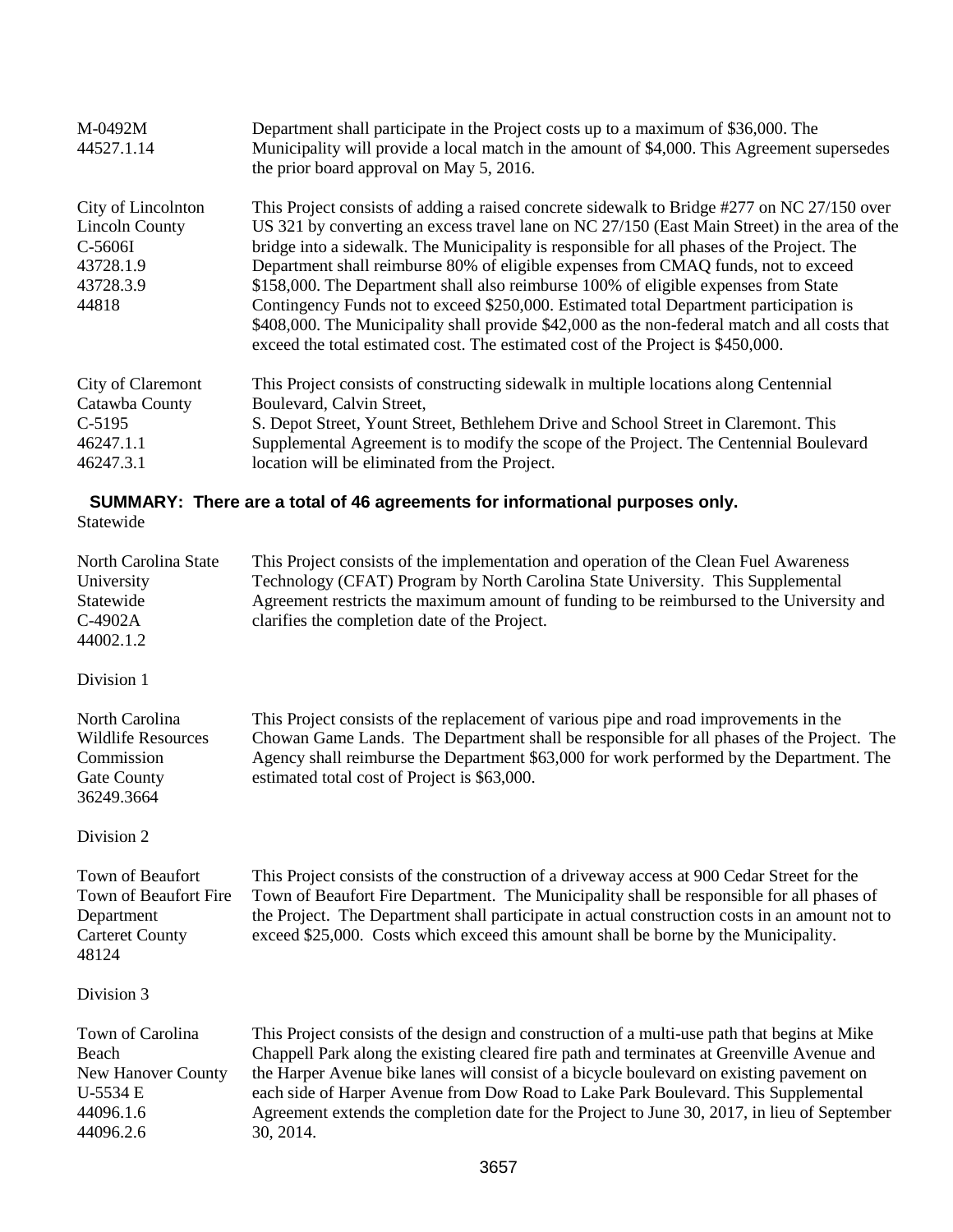44096.3.6

| Town of Richlands                                                                          | This Project consists of mowing along various state roadways in the Municipality. The                                                                                                                                                                                                                                              |
|--------------------------------------------------------------------------------------------|------------------------------------------------------------------------------------------------------------------------------------------------------------------------------------------------------------------------------------------------------------------------------------------------------------------------------------|
| <b>Onslow County</b>                                                                       | Department shall reimburse the Municipality for the actual cost for labor and equipment not to                                                                                                                                                                                                                                     |
| 3.106715                                                                                   | exceed a maximum amount of $$2,119.08$ for a minimum of (4) routine mowing cycles and (2)                                                                                                                                                                                                                                          |
| 3.206715                                                                                   | cleanup cycles or Six (6) cycles per year.                                                                                                                                                                                                                                                                                         |
| City of Jacksonville                                                                       | This Project consists of mowing along various state roadways in the Municipality. The                                                                                                                                                                                                                                              |
| <b>Onslow County</b>                                                                       | Department shall reimburse the Municipality for the actual cost for labor and equipment not to                                                                                                                                                                                                                                     |
| 3.106715                                                                                   | exceed a maximum amount of \$10,203.92 for a minimum of (4) routine mowing cycles and                                                                                                                                                                                                                                              |
| 3.206715                                                                                   | $(2)$ cleanup cycles or Six $(6)$ cycles per year.                                                                                                                                                                                                                                                                                 |
| Town of North                                                                              | This Project consists of mowing along various state roadways in the Municipality. The                                                                                                                                                                                                                                              |
| <b>Topsail Beach</b>                                                                       | Department shall reimburse the Municipality for the actual cost for labor and equipment not to                                                                                                                                                                                                                                     |
| <b>Onslow County</b>                                                                       | exceed a maximum amount of $$5,353.20$ for a minimum of (4) routine mowing cycles and (2)                                                                                                                                                                                                                                          |
| 3.106715                                                                                   | cleanup cycles or Six (6) cycles per year.                                                                                                                                                                                                                                                                                         |
| Town of Leland<br><b>Onslow County</b><br>3.201015                                         | This Project consists of mowing along various state roadways in the Municipality. The<br>Department shall reimburse the Municipality for the actual cost for labor and equipment not to<br>exceed a maximum amount of $$2,677.80$ for a minimum of (4) routine mowing cycles and (2)<br>cleanup cycles or Six (6) cycles per year. |
| Town of Wilmington                                                                         | This Project consists of mowing along various state roadways in the Municipality. The                                                                                                                                                                                                                                              |
| New Hanover County                                                                         | Department shall reimburse the Municipality for the actual cost for labor and equipment not to                                                                                                                                                                                                                                     |
| 3.106515                                                                                   | exceed a maximum amount of \$41,932.32 for a minimum of (4) routine mowing cycles and                                                                                                                                                                                                                                              |
| 3.206515                                                                                   | $(2)$ cleanup cycles or Six $(6)$ cycles per year.                                                                                                                                                                                                                                                                                 |
| Town of Carolina                                                                           | This Project consists of mowing along various state roadways in the Municipality. The                                                                                                                                                                                                                                              |
| <b>Shores</b>                                                                              | Department shall reimburse the Municipality for the actual cost for labor and equipment not to                                                                                                                                                                                                                                     |
| <b>Brunswick County</b>                                                                    | exceed a maximum amount of $$829.04$ for a minimum of (4) routine mowing cycles and (2)                                                                                                                                                                                                                                            |
| 3.201015                                                                                   | cleanup cycles or Six (6) cycles per year.                                                                                                                                                                                                                                                                                         |
| Town of Holly Ridge                                                                        | This Project consists of mowing along various state roadways in the Municipality. The                                                                                                                                                                                                                                              |
| <b>Onslow County</b>                                                                       | Department shall reimburse the Municipality for the actual cost for labor and equipment not to                                                                                                                                                                                                                                     |
| 3.106715                                                                                   | exceed a maximum amount of $$1,731.92$ for a minimum of (4) routine mowing cycles and (2)                                                                                                                                                                                                                                          |
| 3.206715                                                                                   | cleanup cycles or Six (6) cycles per year.                                                                                                                                                                                                                                                                                         |
| City of Boiling<br><b>Springs Lakes</b><br><b>Brunswick County</b><br>3.101015<br>3.201015 | This Project consists of mowing along various state roadways in the Municipality. The<br>Department shall reimburse the Municipality for the actual cost for labor and equipment not to<br>exceed a maximum amount of \$4,506.66 for a minimum of (4) routine mowing cycles and (2)<br>cleanup cycles or Six (6) cycles per year.  |
| Town of Teachey<br><b>Duplin County</b><br>3.203115                                        | This Project consists of mowing along various state roadways in the Municipality. The<br>Department shall reimburse the Municipality for the actual cost for labor and equipment not to<br>exceed a maximum amount of $$1,586.05$ for a minimum of (4) routine mowing cycles and (2)<br>cleanup cycles or Six (6) cycles per year. |
| Town of Oak Island<br><b>Brunswick County</b><br>3.101015                                  | This Project consists of mowing along various state roadways in the Municipality. The<br>Department shall reimburse the Municipality for the actual cost for labor and equipment not to<br>exceed a maximum amount of $$7,767.12$ for a minimum of (4) routine mowing cycles and (2)<br>cleanup cycles or Six (6) cycles per year. |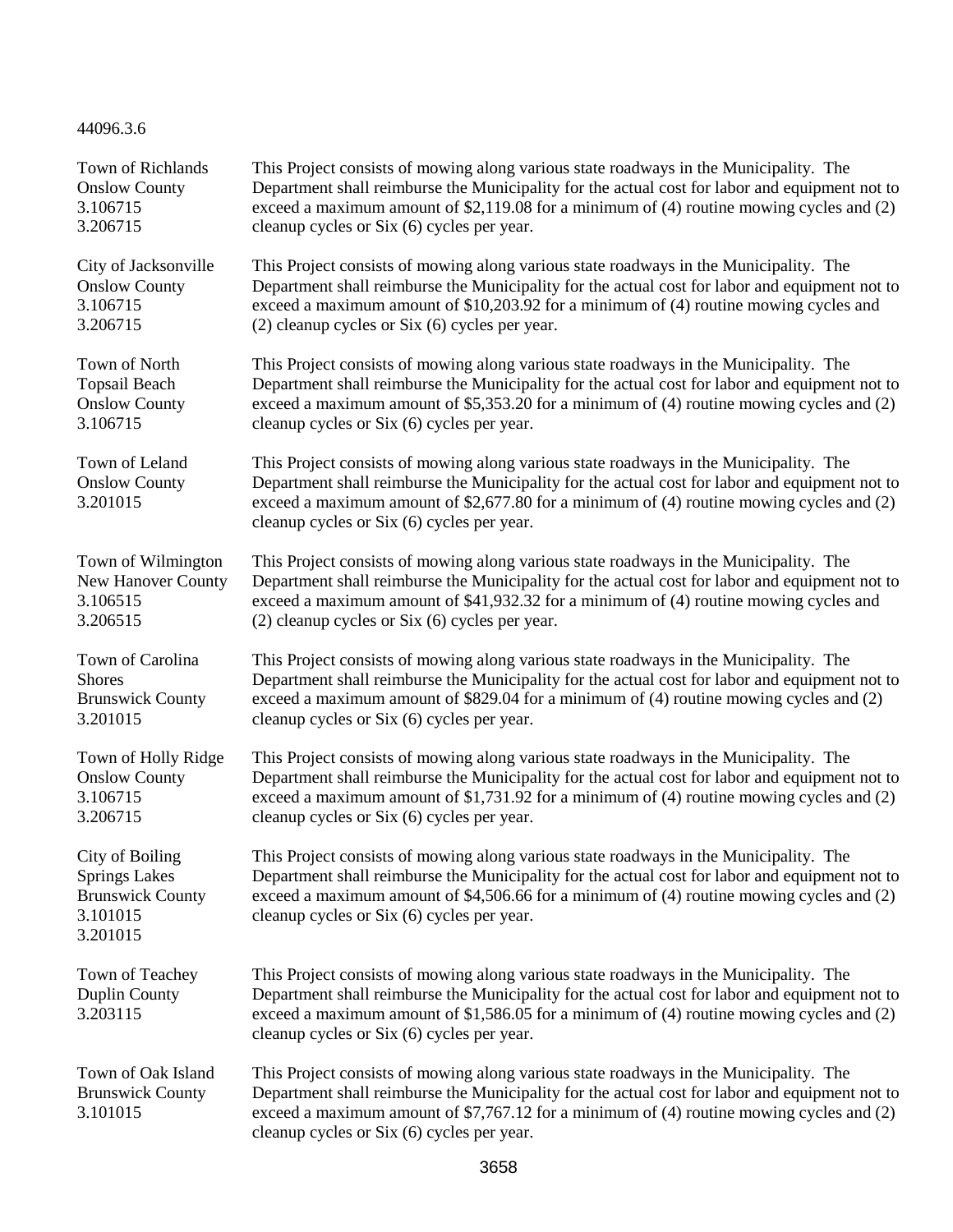| Town of Calabash<br><b>Brunswick County</b><br>3.101015<br>3.201015            | This Project consists of mowing along various state roadways in the Municipality. The<br>Department shall reimburse the Municipality for the actual cost for labor and equipment not to<br>exceed a maximum amount of $$3,800.49$ . for a minimum of (4) routine mowing cycles and (2)<br>cleanup cycles or Six (6) cycles per year.                                                                                                                   |
|--------------------------------------------------------------------------------|--------------------------------------------------------------------------------------------------------------------------------------------------------------------------------------------------------------------------------------------------------------------------------------------------------------------------------------------------------------------------------------------------------------------------------------------------------|
| M. M. Fowler, Inc.<br><b>New Hanover County</b><br>36249.3653                  | This Project consists of traffic signal review and inspection for the traffic signal at US 421<br>(Carolina Beach Road) and SR 1524 (Golden Road) [SIN 03-0830]. The Developer shall<br>reimburse the Department one hundred percent (100%) of the actual cost of the Department's<br>work. The estimated reimbursement is \$5,000.                                                                                                                    |
| Halpern Development<br>Company, LLC<br><b>New Hanover County</b><br>36249.3652 | This Project consists of traffic signal review and inspection for the traffic signal at US 17<br>Business (Market Street) and SR 1403 (Middle Sound Loop Road) [SIN 03-0076]. The<br>Developer shall reimburse the Department one hundred percent (100%) of the actual cost of<br>the Department's work. The estimated reimbursement is \$5,000.                                                                                                       |
| Town of Caswell<br>Beach<br><b>Brunswick County</b>                            | This Agreement is to allow Disaster Related Debris Removal by the Municipality during a<br>State of Disaster or Imminent Threat of Disaster and/or a State of Emergency. The<br>Municipality shall remove and dispose of disaster related debris on all released State Routes.<br>The Municipality shall apply directly to FEMA for reimbursement of eligible debris removal<br>costs.                                                                 |
| <b>Enviva Pellets</b><br>Sampson, LLC.<br><b>Sampson County</b><br>36249.3654  | This Project consists of Signal design and installation at<br>US 117 Connector at NC 403 and Enviva driveway regarding Enviva Pellets Sampson, LLC.<br>The Department shall be responsible for all phases of the Project. The Municipality shall<br>reimburse the Department \$129,058.37 for work performed by the Department. The estimated<br>total cost of Project is \$129,058.37.                                                                |
| Town of Leland<br><b>Brunswick County</b><br>36249.3656                        | This Project consists of design, fabrication, and installation of directional signs at the<br>intersection of Village Road (SR 1472) and Fairview Road (non-system) and at the<br>intersection of Village Road with South Navassa Road (SR 1435) and Old Fayetteville Road<br>(SR 1437). The Entity shall reimburse the Department one hundred percent (100%) of the<br>actual cost of the Department's work. The estimated reimbursement is \$17,400. |
| Lidl US, LLC<br>New Hanover County<br>36249.3655                               | This Project consists of traffic signal review and inspection for the traffic signal at US 74<br>(Eastwood Road) and Cavalier Drive related to the Cambridge Village development. The<br>Developer shall reimburse the Department one hundred percent (100%) of the actual cost of<br>the Department's work. The estimated reimbursement is \$5,000.                                                                                                   |
| Bay Foods, Inc.<br><b>Brunswick County</b><br>36249.3657                       | This Project consists of traffic signal review and inspection for the traffic signal at US 74/76 at<br>NC 87 (Maco Road) and SR 1419 (Northwest Road) related to the Hardees development. The<br>Developer shall reimburse the Department one hundred percent (100%) of the actual cost of the<br>Department's work. The estimated reimbursement is \$5,000.                                                                                           |
| HT Properties, LLC<br><b>New Hanover County</b><br>36249.3668                  | This Project consists of traffic signal review and inspection for the traffic signal at US 421 (North<br>Lake Park Boulevard) at Harris Teeter retail driveway associated with the Harris Teeter<br>development. The Developer shall reimburse the Department one hundred percent (100%) of the<br>actual cost of the Department's work. The estimated reimbursement is \$5,000.                                                                       |
| Town of Cary<br><b>Wake County</b><br>EL-5100 GG<br>41821.1.17                 | This Project consists of the design and construction for the trailhead parking areas along Old<br>Reedy Creek Road at the Black Creek Greenway in Cary. This Supplemental Agreement<br>extends the completion date of the Project to September 1, 2017, in lieu of June 1, 2016.                                                                                                                                                                       |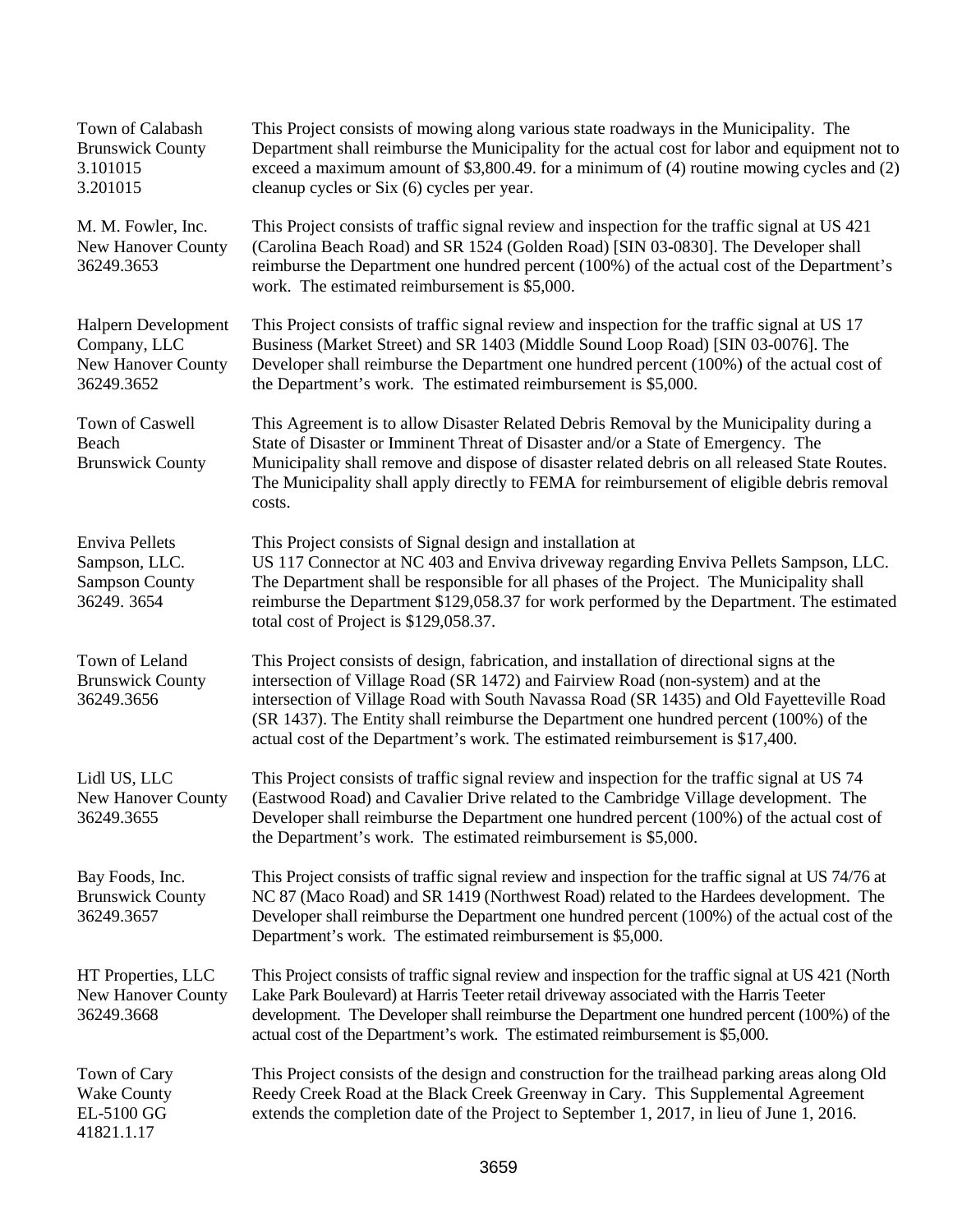41821.3.43

| Lidl US, LLC<br><b>Wake County</b><br>36248.3663                                                  | This Project consists of a new signal installation at SR 2000 (Wake Forest Road) and Ronald<br>Drive/Ollie Street. The Department will review the traffic signal plans and inspect the traffic<br>signal installation. The Developer shall reimburse the Department 100% of the actual cost of<br>the Department's work. The estimated reimbursement is \$70,000.                                                                                                                                       |  |  |
|---------------------------------------------------------------------------------------------------|---------------------------------------------------------------------------------------------------------------------------------------------------------------------------------------------------------------------------------------------------------------------------------------------------------------------------------------------------------------------------------------------------------------------------------------------------------------------------------------------------------|--|--|
| City of Raleigh<br><b>Wake County</b>                                                             | This Agreement provides for the serving of food and beverages on property within or adjacent<br>to State right of way under legislation enacted by the North Carolina General Assembly. The<br>Municipality shall administer a sidewalk dining ordinance and issue approval of permits<br>allowing sidewalk dining in State right of way under the conditions and criteria required by<br>the law.                                                                                                      |  |  |
| Town of Wake Forest<br><b>Wake County</b><br>U-5118 BA<br>42379.1.3<br>42379.3.F3                 | This Project consists of improvements on Ligon Mill Road, adding turn lanes, sidewalks, bike<br>lanes, streetlights, and pedestrian signal. The Municipality is responsible for all phases of the<br>project. This Supplemental Agreement extends the completion date for the Project to<br>December 31, 2018, in lieu of September 1, 2016.                                                                                                                                                            |  |  |
| Town of Cary<br><b>Wake County</b><br>$U - 5500$<br>45487.1.1                                     | This Project consists of the environmental study and preliminary engineering for widening<br>Green Level West Road from two lanes to four lanes, starting at NC 55 west to Green Level<br>Church Road in Cary. This Supplemental Agreement extends the completion date for the<br>Project to July 1, 2017 in lieu of July 31, 2016.                                                                                                                                                                     |  |  |
| Wake Technical<br><b>Community College</b><br><b>Wake County</b><br>44824                         | This Project consists of paving the unpaved portion of SR 1706 (Watkins Road) in<br>Morrisville. The Agency is responsible for all phases of the work. The Department shall<br>participate in the actual Construction costs up to a maximum amount of \$242,593. Costs<br>which exceed this amount shall be borne by the Agency. Total estimated costs are \$377,481.                                                                                                                                   |  |  |
| Knightdale Investors,<br><b>LLC</b><br><b>Wake County</b><br>36249.3671                           | This Project consists of modifying the signal at US 64 Business (Knightdale Boulevard) at the<br>Square D Driveway in Knightdale. The Department will review the traffic signal plans and<br>inspect the traffic signal installation. The Developer shall reimburse the Department 100% of<br>the actual cost of the Department's work. The estimated reimbursement is \$5,000.                                                                                                                         |  |  |
| <b>Research Triangle</b><br><b>Foundation of North</b><br>Carolina<br>Durham County<br>36249.3672 | This Project consists of the new signal installation at NC 54 at Park Drive/BASF Driveway,<br>Durham. The Department will review the traffic signal plans and inspect the traffic signal<br>installation. The Developer shall reimburse the Department 100% of the actual cost of the<br>Department's work. The estimated reimbursement is \$7,500.                                                                                                                                                     |  |  |
| Division 6                                                                                        |                                                                                                                                                                                                                                                                                                                                                                                                                                                                                                         |  |  |
| <b>NC Piedmont Natural</b><br>Gas<br><b>Cumberland County</b><br>50079.3.FD1                      | The Project consists of a right turn lane on SR 2220 (Tom Starling Road) at SR 2333<br>(Corporation Drive) in conjunction with the Project to realigning two curves along SR 2220<br>between US 301 and NC 87, including widening, resurfacing and a left turn lane at SR2333.<br>The Department shall be responsible for all phases of the Project. The Developer shall<br>reimburse the Department \$26,500 for work performed by the Department. The estimated<br>total cost of Project is \$26,500. |  |  |
| City of Fayetteville<br><b>Cumberland County</b><br>36249.3669                                    | This Project consists of review of the design plans and inspection of the roadway improvements,<br>pavement markings and traffic signal revisions to connect Rayconda Road to US 401 Raeford<br>Road) at the VA Clinic entrance. The Municipality shall be responsible for all phases of the                                                                                                                                                                                                            |  |  |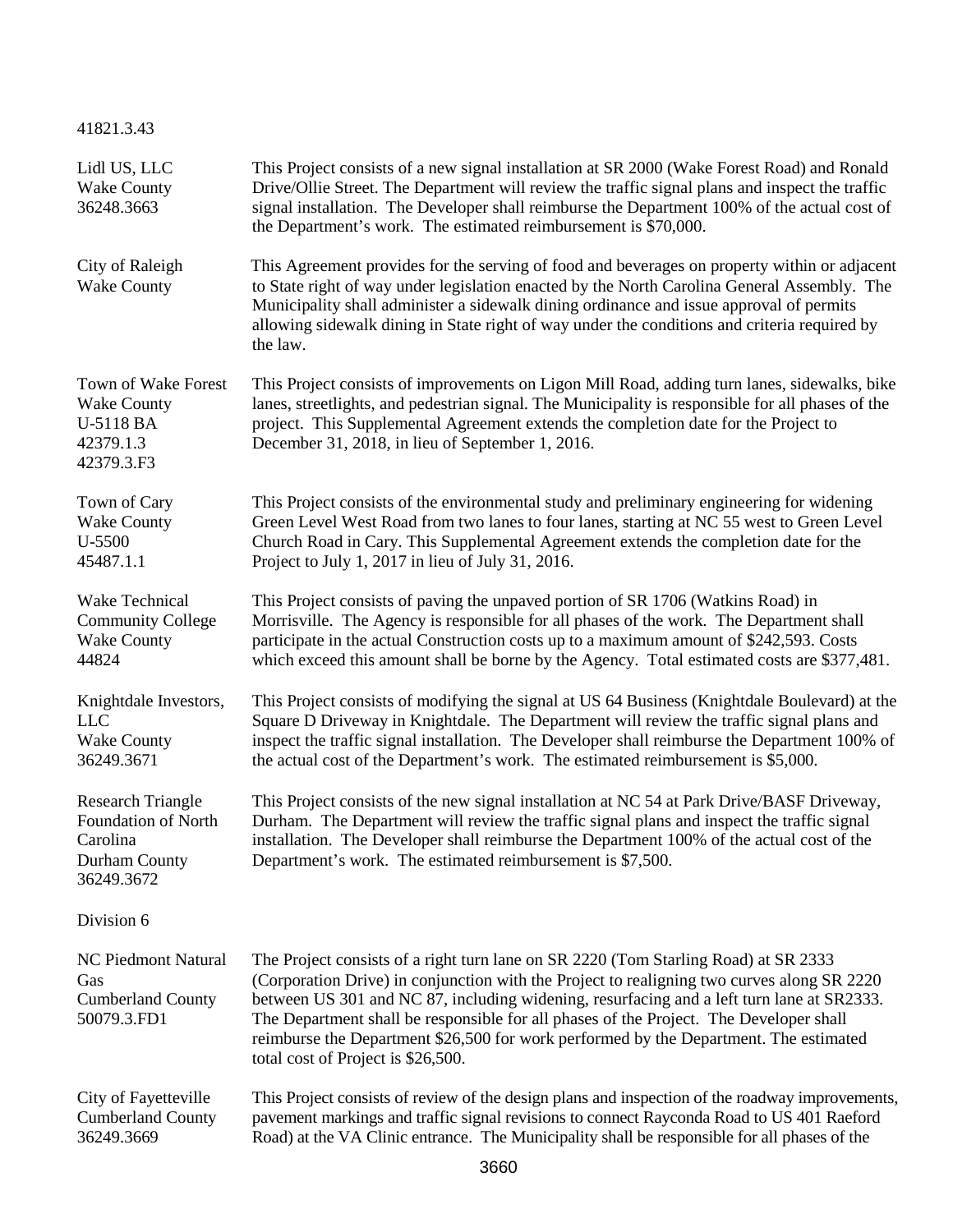|                                                                                           | Project. The Municipality shall reimburse the Department one hundred percent (100%) of the<br>actual cost for work performed by the Department in reviewing the proposed Project documents,<br>upon completion of the work performed.                                                                                                                                                                                                                                                                                       |
|-------------------------------------------------------------------------------------------|-----------------------------------------------------------------------------------------------------------------------------------------------------------------------------------------------------------------------------------------------------------------------------------------------------------------------------------------------------------------------------------------------------------------------------------------------------------------------------------------------------------------------------|
| <b>Lowes Homes</b><br>Centers, LLC<br><b>Cumberland County</b><br>45336.3.FR27            | The Project consists of construction of a right turn lane, right, monolithic island and cross<br>walks and signal, traffic signal; and an entrance from NC 59 onto Butler Street in conjunction<br>with the widening and construction of turn lanes Project W-5206AA on NC 59 (Hope Mills<br>Road). The Department shall be responsible for all phases of the Project. The Developer shall<br>reimburse the Department \$465,000 for work performed by the Department. The estimated<br>total cost of Project is \$465,000. |
| Riddle Commercial<br>Properties<br><b>Cumberland County</b><br>45336.3.FR27<br>Division 7 | The Project consists of construction of a right turn lane, right, monolithic island and cross<br>walks and signal, traffic signal; and an entrance from NC 59 onto Butler Street in conjunction<br>with the widening and construction of turn lanes Project W-5206AA on NC 59 (Hope Mills<br>Road). The Department shall be responsible for all phases of the Project. The Developer shall<br>reimburse the Department \$175,000 for work performed by the Department. The estimated<br>total cost of Project is \$175,000. |
| City of Greensboro<br><b>Guilford County</b><br>44708                                     | This Project consists of installation of mast arm signal poles, pedestrian signals and stamped<br>crosswalks at the intersection of SR 4240 (Gate City Boulevard) and South Elm Street (non-<br>system) and SR 4240 (Gate City Boulevard) and Arlington Street in Greensboro. The<br>Department shall participate in the costs of the project in an amount not to exceed \$250,000.<br>Costs which exceed this amount shall be borne by the Municipality.                                                                   |
| City of High Point<br><b>Guilford County</b><br>36050.041<br>36053.041                    | This Agreement is to provide snow removal and ice removal along state maintained routes in<br>the City of High Point. The Department shall reimburse the Municipality for the actual cost<br>for labor and equipment not to exceed a maximum amount of \$185,000 per year.                                                                                                                                                                                                                                                  |
| City of Greensboro<br><b>Guilford County</b><br>R-4707<br>36599                           | This Project consists of developing a preliminary design plan for moving vehicular traffic<br>along US 29 in Greensboro. This Supplemental Agreement extends the completion date of<br>the Project to December 31, 2018, in lieu of December 31, 2015.                                                                                                                                                                                                                                                                      |
| Main Development<br>Company, LLC<br><b>Guilford County</b><br>36249.3650<br>Division 8    | This Project consists of a traffic signal installation at the intersection of NC 68 (Westchester<br>Drive) and Idol Road (Non-system). The Department will review the traffic signal plans and<br>inspect the traffic signal installation. The Developer shall reimburse the Department 100% of<br>the actual cost of the Department's work. The estimated reimbursement is \$5,000.                                                                                                                                        |
| Town of Southern<br>Pines<br>Moore County<br>8.106315                                     | This Agreement is to provide "routine" and/or "clean-up" mowing of vegetation within the<br>rights of way of certain State maintained routes in Southern Pines. The Department shall<br>reimburse the Municipality for the actual cost for labor and equipment not to exceed a<br>maximum amount of \$7,500 per year.                                                                                                                                                                                                       |
| <b>Chatham County</b>                                                                     | This Agreement is to allow Disaster Related Debris Removal by the County during a State of<br>Disaster or Imminent Threat of Disaster and/or a State of Emergency. The County shall<br>remove and dispose of disaster related debris on all released State Routes. The County<br>shall apply directly to FEMA for reimbursement of eligible debris removal costs.                                                                                                                                                           |
| Village of Whispering                                                                     | This Project consists of replacement of Bridge No. 87 on                                                                                                                                                                                                                                                                                                                                                                                                                                                                    |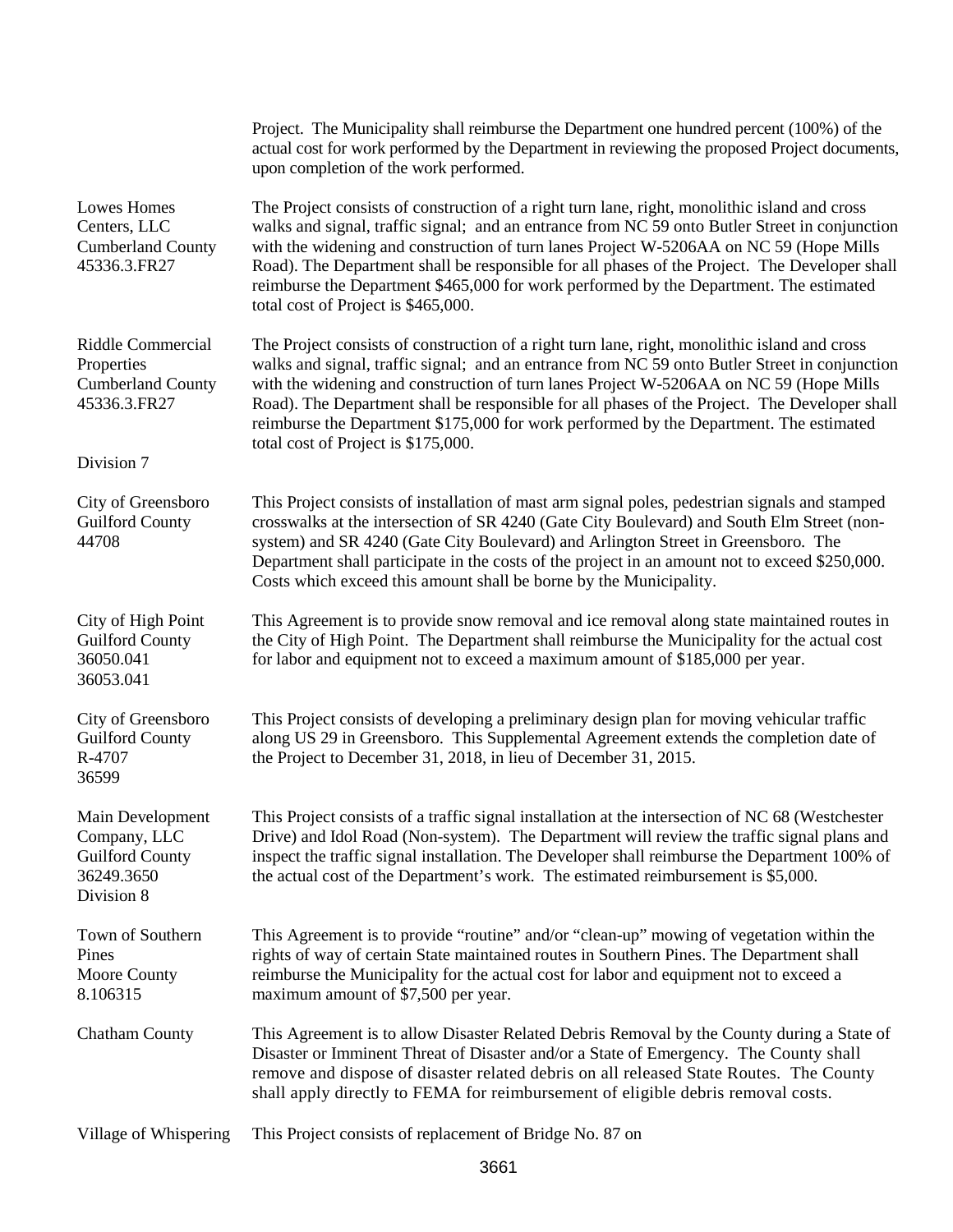| Pines<br>Moore County<br><b>B-5543</b><br>45526.1.1<br>45526.2.F1<br>45526.3.F1 | S. Lakeshore Drive across Thaggard Lake in Whispering Pines. This Supplemental<br>Agreement is for additional work included within the scope of the Project, consisting of form-<br>lining two sides of the parapet, staining with a multi-colored stain and placing a single color<br>stain on exposed concrete surfaces of the Bridge. The estimated cost to the Municipality for<br>this betterment is \$41,958.                          |  |
|---------------------------------------------------------------------------------|----------------------------------------------------------------------------------------------------------------------------------------------------------------------------------------------------------------------------------------------------------------------------------------------------------------------------------------------------------------------------------------------------------------------------------------------|--|
| Division 10                                                                     |                                                                                                                                                                                                                                                                                                                                                                                                                                              |  |
| <b>KH Mint Hill LLLP</b><br>Mecklenburg County<br>36249.3667                    | This Project consists of the installation of a new traffic signal at the intersection of Albemarle<br>Road (NC 24/27) and Cresswind Site Driveway. The Department will review the traffic signal<br>plans and inspect the traffic signal installation. The Developer shall reimburse the Department<br>100% of the actual cost of the Department's work. The estimated reimbursement is \$5,000.                                             |  |
| Division 11                                                                     |                                                                                                                                                                                                                                                                                                                                                                                                                                              |  |
| Caldwell County<br>44782                                                        | This Project consists of constructing a driveway to the new Patterson Volunteer Fire<br>Department Satellite Station at the intersection of US 321 and SR 1371 (Waterfalls Road) in<br>Caldwell County. The County shall be responsible for all phases of the Project. The<br>Department shall participate in actual construction costs in an amount not to exceed \$25,000.<br>Costs which exceed this amount shall be borne by the County. |  |
| Town of Hudson<br>Caldwell County<br>36249.3662                                 | This Project consists of removing 2 existing signs and furnishing and installing 4 new guide<br>signs on US 321 at SR 1952/1809 (Pine Mountain Road) in Hudson. The Municipality shall<br>reimburse the Department 100% of the actual cost of the Department's work. The estimated<br>reimbursement is \$2,600.                                                                                                                              |  |
| Town of Wilkesboro<br><b>Wilkes County</b><br>36249.3666                        | This Project consists of furnishing and installing signs for "2016 Men's 2A Golf State<br>Champions" on existing directional signs on NC 16/18 at Moravian Falls Road in Wilkes<br>County. The Municipality shall reimburse the Department 100% of the actual cost of the<br>Department's work. The estimated reimbursement is \$740.00.                                                                                                     |  |

# **Approval - Municipal Street System Changes**

A motion was made by Board Member Blount, seconded by Board Member Overholt, to approve the

following:

# **Deletions from the State Highway System**

# **BOT approval of the following will be retroactive to June 30, 2016.**

| <b>Division</b> | County                      | <b>Municipality</b> | Road    | Termini                                                                                                  | Length |
|-----------------|-----------------------------|---------------------|---------|----------------------------------------------------------------------------------------------------------|--------|
| 10              | Mecklenburg<br>2016 08 M001 | Charlotte           | SR 2467 | To delete (SR 2467) portion of<br>Lawrence Gray Road and renumber<br>the remaining 2.69 miles to SR 2464 | 0.47   |
|                 |                             |                     | SR 2477 | To delete (SR 2477) Johnston<br>Oehler Road                                                              | 2.26   |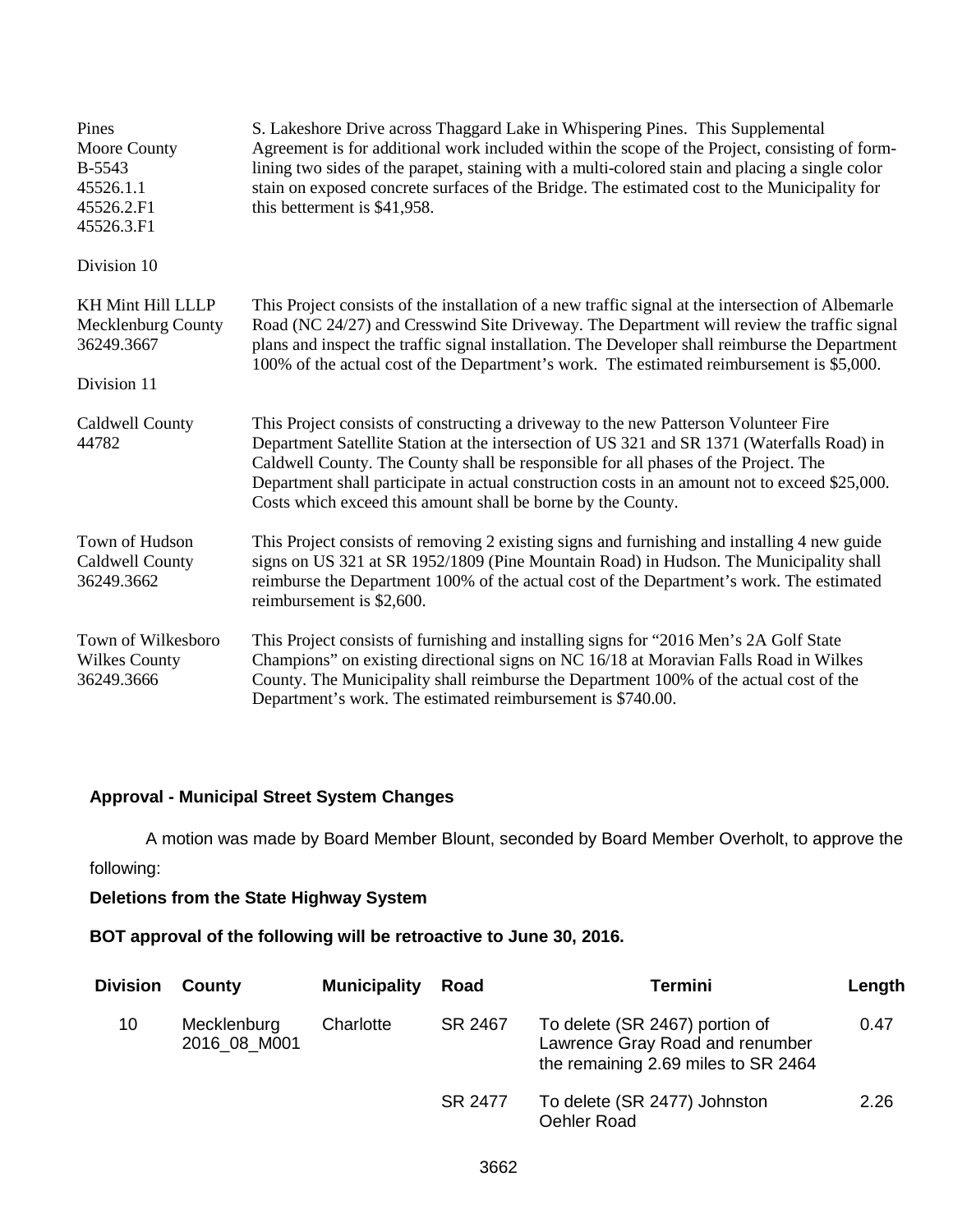## **Correction**

| <b>Division</b> | County                                                                                            | <b>Municipality</b> | Road    | <b>Termini</b>                 | Length |
|-----------------|---------------------------------------------------------------------------------------------------|---------------------|---------|--------------------------------|--------|
| 9               | Forsyth<br>2016 07 M001<br>to correct the<br>municipal<br>agreement to<br>Forsyth<br>2016_06_M001 | Kernersville        | SR 2636 | To delete (SR2636) Beeson Road | 0.73   |

#### **Preliminary Right of Way Plans**

A motion was made by Board Member Blount, seconded by Board Member Overholt, to approve the following:

The Preliminary Right of Way Plans for the below projects, including Secondary Roads and Industrial Access Roads, provide for the construction, design, drainage and control of access as shown on the respective plans.

Based upon the recommendations of the Manager of the Right of Way Unit, the Board finds that such rights of way as shown on these preliminary plans and drawings, including existing public dedicated right of way, are for a public use and are necessary for the construction of said projects.

The rights of way for the location, construction, relocation, and control of access of highways embraced in the below projects shall be as shown in detail on the preliminary right of ways plans and drawings for said projects on file in the Right of Way Branch in the Department of Transportation in Raleigh.

The Board finds such right of way acquisition to be necessary and hereby authorizes the Right of Way Branch to acquire right of way on the below projects either by negotiation or by condemnation through the Attorney General's Office.

## **(Division 1)**

**Hertford County; I.D. No. R-5311A; Project No. 45449.2.FS1:**

US 13/NC 11 from West of Modlin Road to East of NC 11/SR 1213 (Old NC 11 Road)

#### **(Division 2)**

**Pitt County; I.D. No. U-5606; Project No. 45834.2.2:** SR 1598 (Dickinson Avenue) from NC 11 to SR 1610 (Reade Circle)

#### **(Division 5)**

## **Wake County; I.D. No. U-5530GB; Project No. 44111.2.11:**

Fuquay-Varina – Bridge Street Pedestrian Improvements sidewalk along approx.. 0.5 miles of Bridge Street Cross Over the Norfolk Southern Railway-Pedestrian Crossing

#### **(Division 6)**

**Cumberland County; I.D. No. B-4491; Project No. 38389.2.FR1:** Bridge No. 22 over I-95B/US 301 on NC 59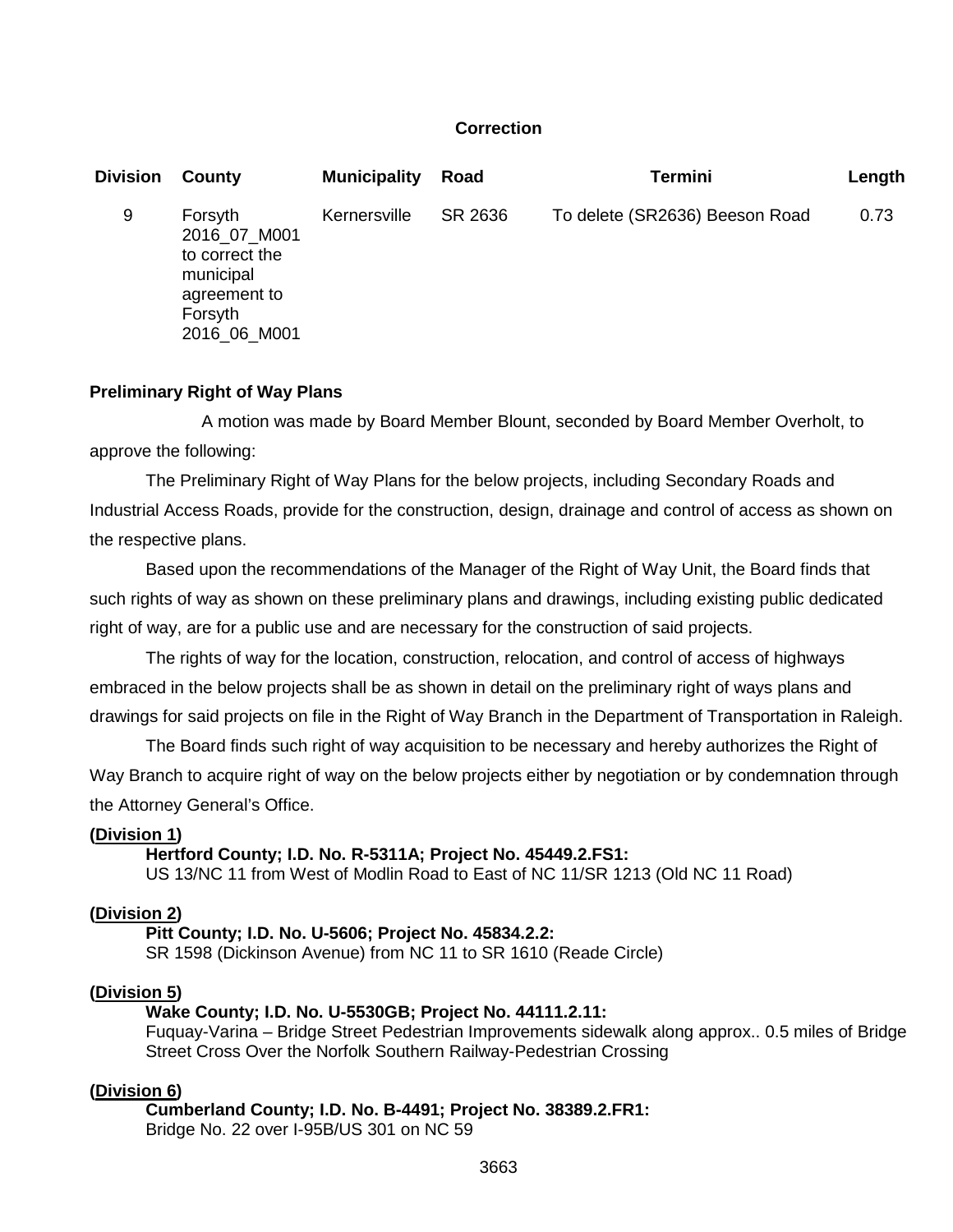## **(Division 7)**

### **Guilford County; I.D. No. U-5169; Project No. 45220.2.1:**

I-74/us 311 and NC 68 (Eastchester Drive)

### **(Division 8)**

## **Randolph County; I.D. No. B-5928; Project No. 46371.2.1:**

Bridge No. 175 over Mill Creek on SR 2614 (Grantville Lane)

**Scotland County; I.D. No. B-5749; Project No. 45705.2.1:** Bridge No. 36 over Big Shoe Heel Creek on SR 1421 (McIntosh Road)

**Scotland County; I.D. No. B-5746; Project No. 45702.2.1:** Bridge No. 43 over Leiths Creek on SR 1645 (Dixie Guano Road)

**Scotland County; I.D. No. B-5744; Project No. 45700.2.1:** Bridge No. 50 over Bridge Creek on SR 1615 (Hasty Road)

**Scotland County; I.D. No. B-5741; Project No. 45697.2.1:**

Bridge No. 30 over Juniper Creek on SR 1425 (Lee's Mill Road)

## **(Division 10)**

**Union County; I.D. No. W-5601EA; Project No. 50138.2.130:** SR 1007 (Rocky River Road) Between SR 1150 (Old Waxhaw-Monroe Road) and Jonathan Circle

## **PRELIMINARY RIGHT OF WAY PLANS 11 PROJECT(S) \$0.00**

## **Final Right of Way Plans**

A motion was made by Board Member Blount, seconded by Board Member Overholt, to approve the following:

Right of way acquisition in accordance with the preliminary right of way plans on file in the Right of Way Unit has been determined to be necessary for public use and was authorized by the Board. Certain changes in the right of way have necessitated alteration of the preliminary right of way plans. Final plans have been prepared and provide for the construction, design, drainage and control of access for these projects. The Board finds that such rights of way and control of access as shown on the final plans are for a public use and are necessary for construction. The sections of roads which were shown on the preliminary plans as sections of roads to be abandoned are hereby abandoned and removed from the State Highway System for Maintenance upon the completion and acceptance of the project.

The rights of way for the location, design and construction of highways embraced in the following projects shall be as shown in detail on the final plans for said projects as follows:

## **(Division 3)**

## **Project No. 38367.2.FD1; Brunswick County; I.D. No. B-4440:**

Grading, drainage, paving and structure on Bridge No. 163 over Mulberry Branch on SR 1349 with the right of way indicated upon the final plans for said project.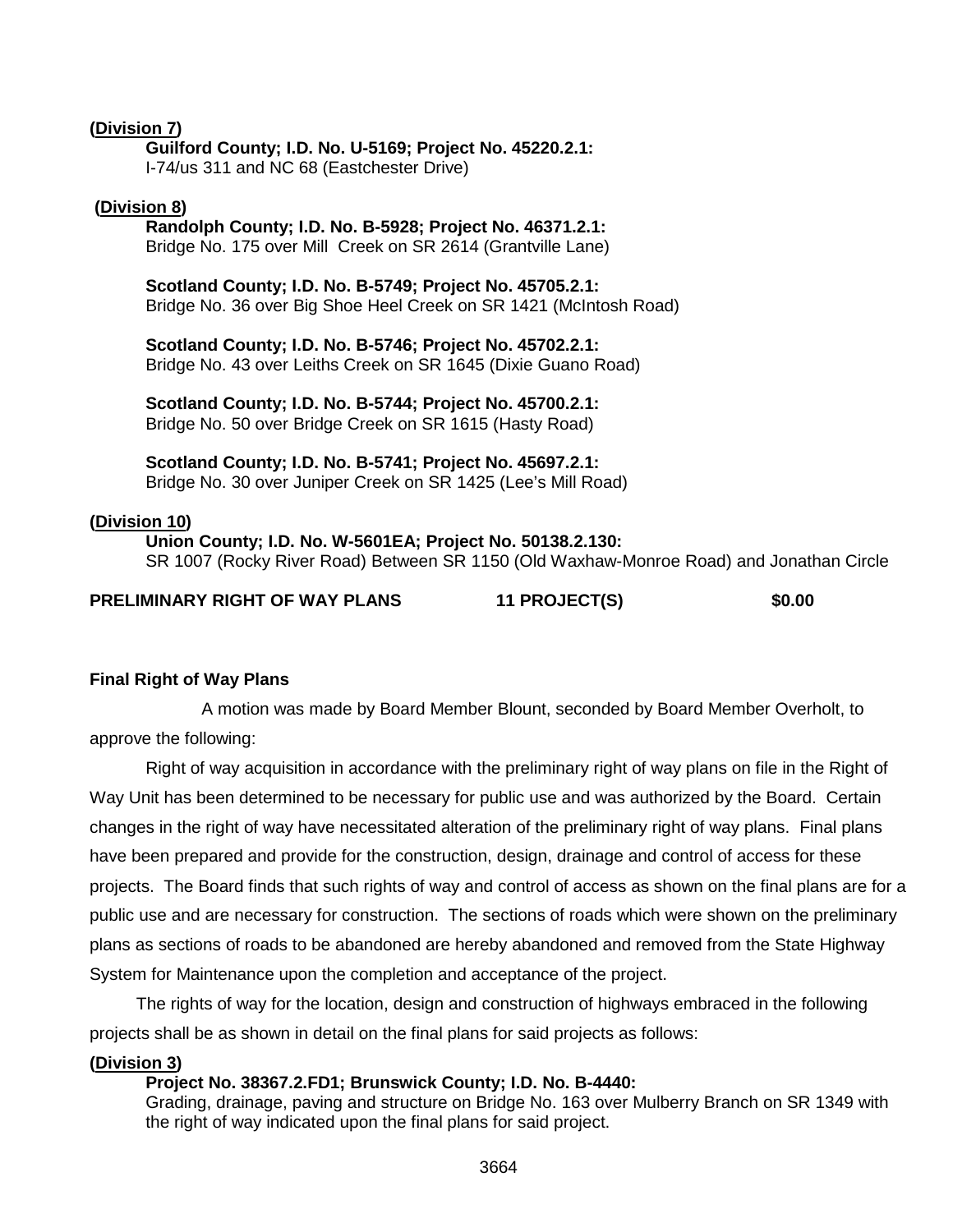## **Project No. 40233.2.1; Pender County; I.D. No. B-4929:**

Grading, drainage, paving, structure and retaining walls on Bridge No. 16 over Intracoastal Waterway on NC 50-210 with the right of way indicated upon the final plans for said project.

### **(Division 11)**

### **Project No. 34605.2.2; Alleghany County; I.D. No. R-4060:**

Grading, drainage, paving, structure and retaining walls on US 21 (Sparta Western Loop) from SR 1172 (Grandview Drive) to US 21 with the right of way indicated upon the final plans for said project.

#### **(Division 14)**

#### **Project No. 42271.2.FR1; Macon County; I.D. No. B-5125:**

Grading, drainage, paving, signal and structure on Bridge No. 22 over Little Tennessee River on US 441 Business with the right of way indicated upon the final plans for said project.

## **FINAL RIGHT OF WAY PLANS 4 PROJECT(S) \$0.00**

#### **Revisions of the Final Right of Way Plans**

A motion was made by Board Member Blount, seconded by Board Member Overholt, to approve the following:

Right of way acquisition in accordance with the final right of way plans for the following projects has been determined to be necessary and authorized by the Board. Plans are on file at the Office of the Secretary to the Board of Transportation as an addendum to the minutes of the meetings hereinafter indicated.

Certain changes in right of way, construction and drainage easements, and control of access have been necessitated by alterations in the construction plans of these projects. Amended plan sheets for these projects have been prepared which provide for changes of certain right of way areas, construction and drainage easements and control of access.

The Board finds that the revised areas of right of way, construction and drainage easements and control of access, as shown on the amended plan sheets hereinafter set out, are for a public purpose and are necessary for the construction of projects.

The right of way, construction and drainage easements and control of access are hereby revised as shown on the plan sheets incorporated herein as an addendum, said projects, date of original final approval, and revised right of way, easements and access being as follows:

## **(Division 2)**

## **Project No. 34528.2.2; I.D. No. R-3307; Carteret County:**

Final Right of Way plans approved on the minutes of the February 6, 2014 Board of Transportation Meeting. Revised additional right of way, easements or control of access shown on plan sheet(s) 9 as presented at the August 4, 2016 Board of Transportation Meeting.

## **(Division 3)**

**Project No. 34416.2.5; I.D. No. R-2303D; Sampson County:**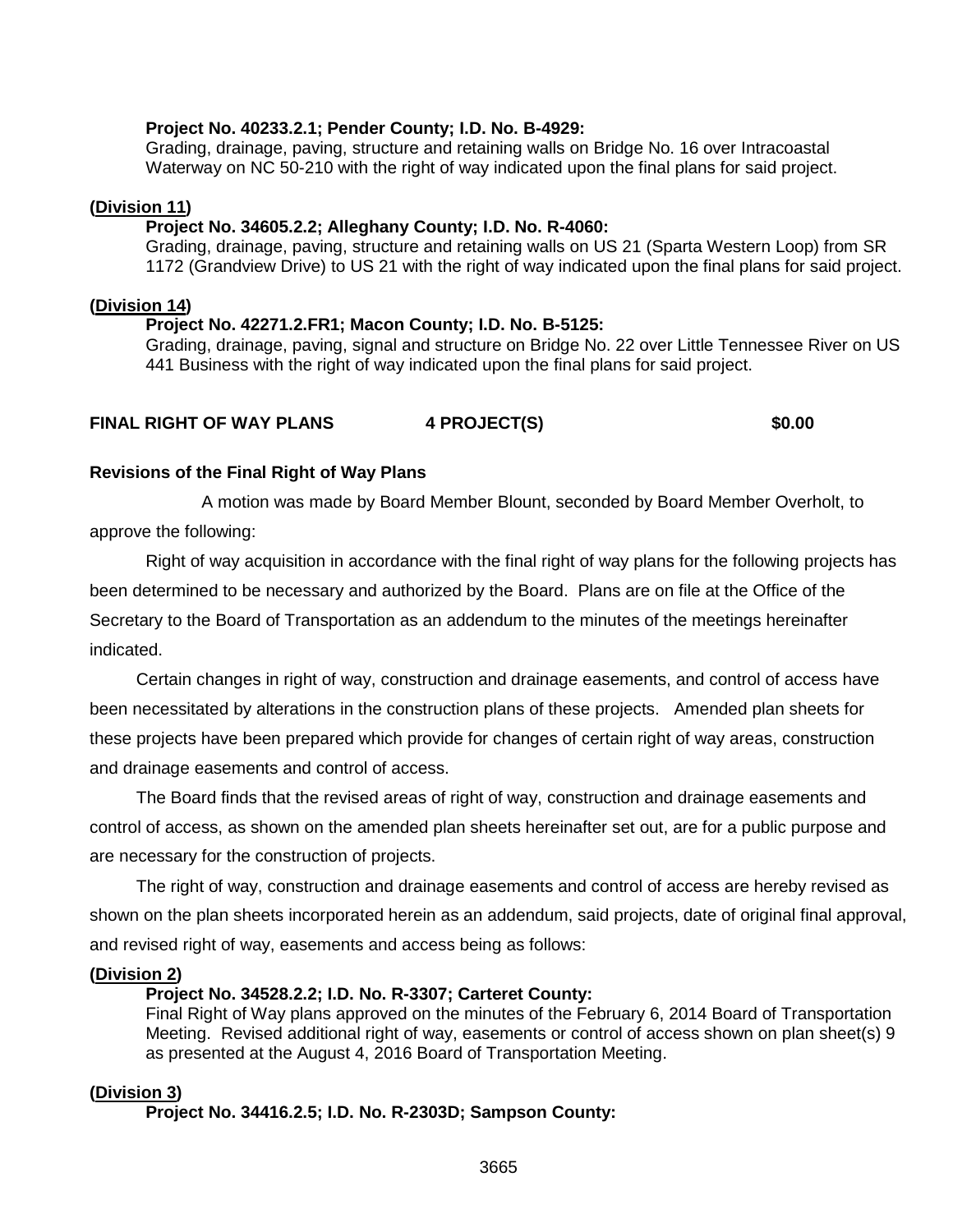Final Right of Way plans approved on the minutes of the September 5, 2013 Board of Transportation Meeting. Revised additional right of way, easements or control of access shown on plan sheet(s) 6 as presented at the August 4, 2016 Board of Transportation Meeting.

## **(Division 9)**

## **Project No. 34839.2.1; I.D. No. U-2579B; Forsyth County:**

Final Right of Way plans approved on the minutes of the November 6, 2014 Board of Transportation Meeting. Revised additional right of way, easements or control of access shown on plan sheet(s) 13 & 14 as presented at the August 4, 2016 Board of Transportation Meeting.

#### **(Division 13)**

## **Project No. 34832.2.2; I.D. No. U-2551; Burke County:**

Final Right of Way plans approved on the minutes of the May 3, 2012 Board of Transportation Meeting. Revised additional right of way, easements or control of access shown on plan sheet(s) 13 as presented at the August 4, 2016 Board of Transportation Meeting.

#### **Project No. 35609.2.1; I.D. No. R-2519B; Yancey-Mitchell Counties:**

Final Right of Way plans approved on the minutes of the June 2, 2011 Board of Transportation Meeting. Revised additional right of way, easements or control of access shown on plan sheet(s) 27 & 33 as presented at the August 4, 2016 Board of Transportation Meeting

#### **(Division 14)**

## **Project No. 35022.2.1; I.D. No. U-4412; Haywood County:**

Final Right of Way plans approved on the minutes of the January 9, 2014 Board of Transportation Meeting. Revised additional right of way, easements or control of access shown on plan sheet(s) 10 as presented at the August 4, 2016 Board of Transportation Meeting.

## REVISION FINAL ROW PLANS 6 PROJECT(S) \$0.00

**Approval of conveyance of Highway Right of Way Residues**

It is hereby resolved, based upon the recommendation of the Manager of the Right of Way Unit that

the following highway right of way conveyances are approved:

## **(Division 3)**

## **TIP-3418 Project, Property between 3rd & 4th Streets and Campbell Street New Hanover County**

Conveyance of approximately 1.511-acres to the City of Wilmington for the cost of the \$20 total per the signed Memorandum of Understanding approved by the Board of Transportation at the March 2016 meeting. These properties will serve as the Wilmington Multi-modal Transportation Center and parcel ID's include: R04813-029-011-000, R04813-029-009-000, R04813-029-007-000, R04813- 029-002-000, R04813-029-008-000 and R04813-29-003-000.

#### **(Division 5)**

## **Project 44092.2.STR01P5500, Parcel P-5500 016, SR 1004 (W. Garner Road) across from SR 2848 (Meadowbrook Drive)**

## **Wake County**

Conveyance of an approximate 3.336-acre residue area to the North Carolina Department of Public Safety (NC State Highway Patrol) for no monetary consideration. This residue property has been requested for the future expansion of their training track and facility. If any portion of the property is needed for future transportation uses, the North Carolina Department of Public Safety (NC State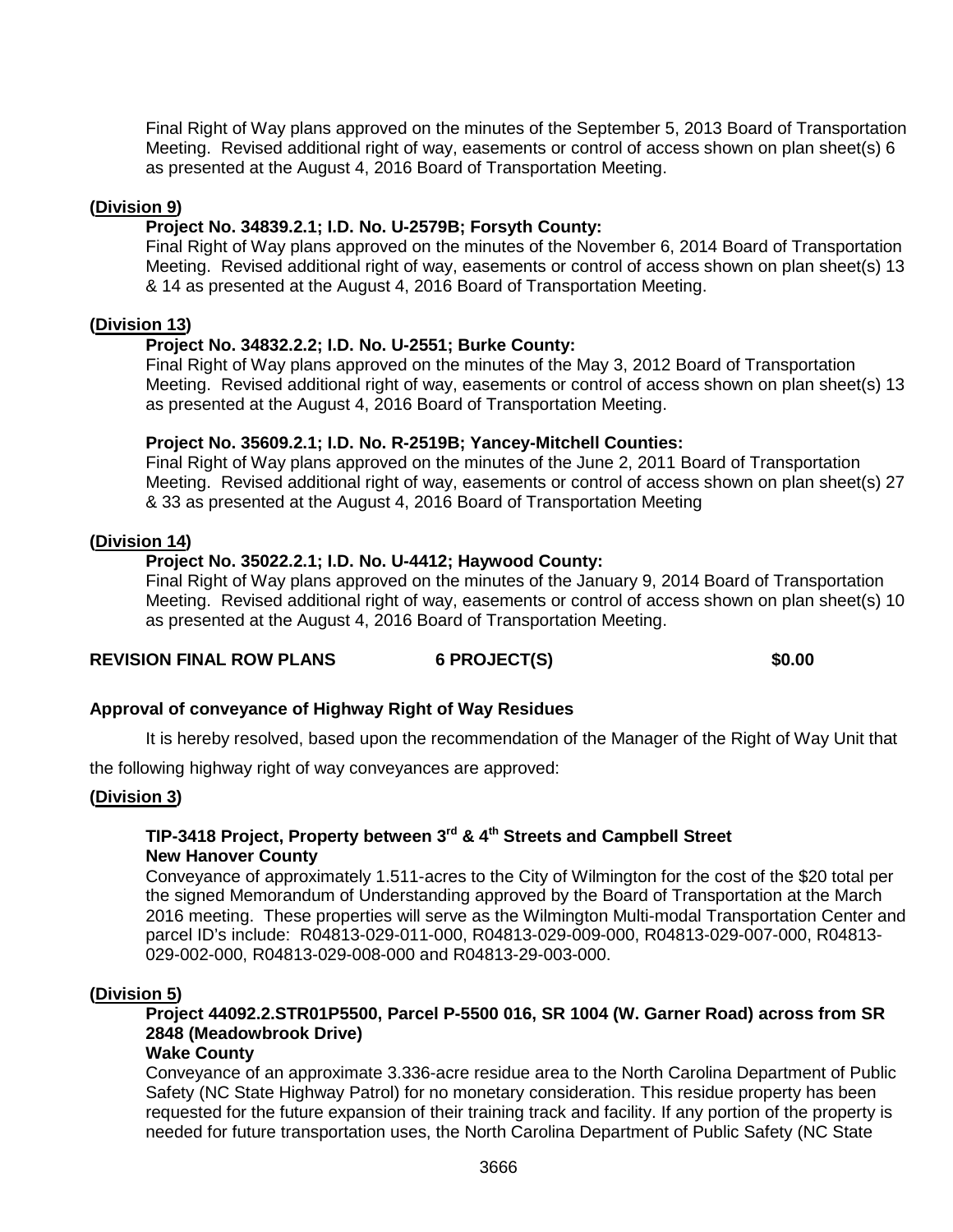Highway Patrol) will convey back to the Department the portion needed for transportation uses at no cost. The North Carolina Department of Public Safety (NC State Highway Patrol) will reimburse the Department for the survey and appraisal fees.

#### **Project 8.T351212, Parcel I-0306C 045, I-85 from West of US 15-501 to West of Broad Street Durham County**

Conveyance of an approximate 0.088-acre residue area to Elmo Yancey, the only interested adjacent owner, for the appraised value of \$5,000.00.

### **(Division 7)**

#### **Project 34820.2.19, Parcel U-2524D 093C, Greensboro Western Loop from East of US 220 (Battleground Avenue) to East of SR 2303 Guilford County**

Conveyance of an approximate 0.020-acre residue area and 2 story townhouse to Gail Coleman for the high bid amount of \$60,100.00.

# **Project 34820.2.19, Parcel U-2524D 095C, Greensboro Western Loop from East of US 220 (Battleground Avenue) to East of SR 2303**

**Guilford County**

Conveyance of an approximate 0.020-acre residue area and 2 story townhouse to Gail Coleman for the high bid amount of \$58,500.00.

## **CONVEYANCE ROW RESIDUE 5 PROJECT(S) \$123,620.00**

### **Approval of Revision of Control of Access**

It is hereby resolved, based upon the recommendation of the Manager of the Right of

Way Unit that the following highway right of way conveyances are approved:

## **(Division 14)**

#### **Project 8.1834101, Parcel 045, US 64 (4-Seasons Blvd) Henderson County**

Grant of a revision in the existing control of access to Hooper's Creek Property Management LLC of an approximate 60 foot break along US 64 (4-Seasons Blvd.) near its intersection with SR 1525 ( Dana Road)) in Hendersonville, for the enhancement value of \$40,000.00.

| <b>CONVEYANCE OF REVISED CONTROL OF ACCESS</b> | 1 PROJECT(S) | \$40,000.00 |
|------------------------------------------------|--------------|-------------|
|                                                |              |             |

## **R-ITEM SUMMARY 27 PROJECT(S) TOTAL: \$163,620.00**

#### **Approval - Locust and Red Cross Comprehensive Transportation Plan**

The Transportation Planning Branch has worked cooperatively with the City of Locust and the Town of Red Cross, as well as Stanly County, on the development of a Comprehensive Transportation Plan (CTP). The plan was adopted by the City of Locust on June 9, 2016; the Town of Red Cross on May 9, 2016; and Stanly County on July 11, 2016. The Rocky River RPO endorsed the plan on July 21, 2016.

The plan is based on an analysis of existing and projected travel and land use, public involvement and field investigations of recommended improvements. It is located on the web at: